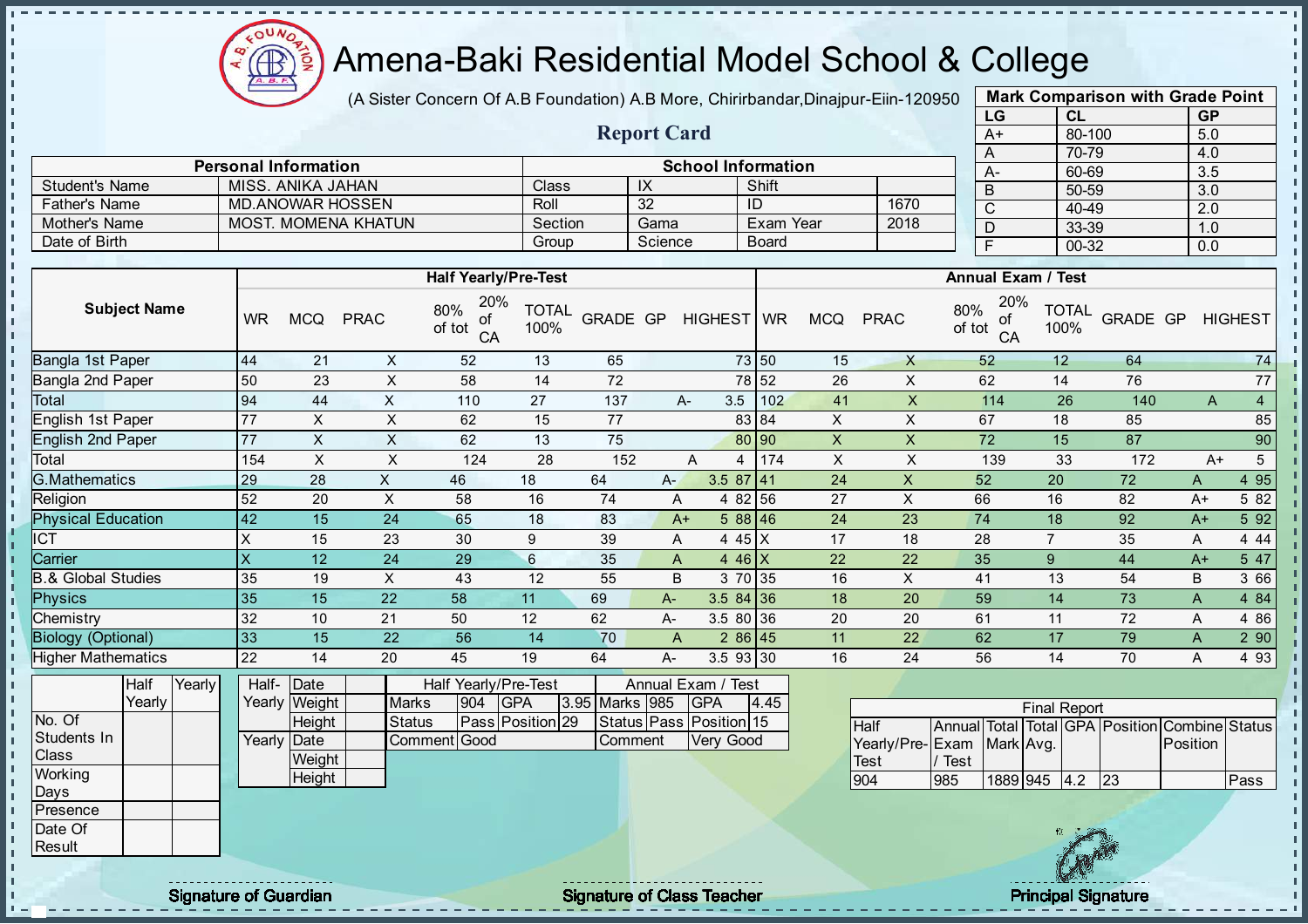

(A Sister Concern Of A.B Foundation) A.B More, Chirirbandar, Dinajpur-Eiin-120950

Report Card

|    | <b>Mark Comparison with Grade Point</b> |           |
|----|-----------------------------------------|-----------|
| LG | CL                                      | <b>GP</b> |
| A+ | 80-100                                  | 5.0       |
| A  | 70-79                                   | 4.0       |
| A- | 60-69                                   | 3.5       |
| B  | 50-59                                   | 3.0       |
| C  | 40-49                                   | 2.0       |
| D  | 33-39                                   | 1.0       |
| F  | $00 - 32$                               | 0.0       |
|    |                                         |           |

|                       |                | <b>Personal Information</b> |             |                                  | <b>School Information</b> |            |            |              |              |              | A-                               | 60-69                |          | 3.5            |        |
|-----------------------|----------------|-----------------------------|-------------|----------------------------------|---------------------------|------------|------------|--------------|--------------|--------------|----------------------------------|----------------------|----------|----------------|--------|
| <b>Student's Name</b> |                | <b>ISRAT JAHAN EITY</b>     |             |                                  | Class                     | IX         |            | Shift        |              |              | B                                | 50-59                |          | 3.0            |        |
| <b>Father's Name</b>  |                | <b>MD.EDRIS KAZI</b>        |             |                                  | Roll                      |            | ID         |              |              | 1705         | $\sim$                           | 40-49                |          | 2.0            |        |
| Mother's Name         |                | <b>FERDOSI PARVIN</b>       |             |                                  | Section                   | Gama       |            | Exam Year    |              | 2018         |                                  | 33-39                |          | 1.0            |        |
| Date of Birth         |                |                             |             |                                  | Group                     | Science    |            | <b>Board</b> |              |              |                                  | 00-32                |          | 0.0            |        |
|                       |                |                             |             |                                  |                           |            |            |              |              |              |                                  |                      |          |                |        |
|                       |                |                             |             | <b>Half Yearly/Pre-Test</b>      |                           |            |            |              |              |              | <b>Annual Exam / Test</b>        |                      |          |                |        |
| <b>Subject Name</b>   | <b>WR</b>      | <b>MCQ</b>                  | <b>PRAC</b> | 20%<br>80%<br>of<br>of tot<br>CA | <b>TOTAL</b><br>100%      | GRADE GP   | HIGHEST WR |              | <b>MCQ</b>   | <b>PRAC</b>  | 20%<br>80%<br>of<br>of tot<br>CA | <b>TOTAL</b><br>100% | GRADE GP | <b>HIGHEST</b> |        |
| Bangla 1st Paper      | 48             | 27                          |             | 60                               | 12                        | 72         |            | 73 44        | 18           |              | 50                               | 12 <sup>°</sup>      | 62       |                | 74     |
| Bangla 2nd Paper      | 49             | 18                          |             | 54                               | 15                        | 69         |            | 78 53        | 18           |              | 57                               | 14                   | 71       |                | 77     |
| Total                 | 97             | 45                          |             | 114                              | 27                        | 141        | A<br>4     | 97           | 36           |              | 107                              | 26                   | 133      | $A-$           | 3.5    |
| English 1st Paper     | 73<br>58<br>X. |                             |             | 15                               | 73                        |            | 83 84      | X            |              | 67           | 16                               | 83                   |          | 85             |        |
| Finalish Onel Demon   | $\sqrt{2}$     | $\lambda$                   | $\lambda$   | $\sim$                           | $\overline{A}$            | $\sqrt{2}$ |            | 00000        | $\mathbf{v}$ | $\mathbf{v}$ | 74                               | $\overline{A}$       | $\Omega$ |                | $\sim$ |

| English 1st Paper             | 73   |           |    | 58 | 15 | 73  |      |                                      | 83 84 | ∧  |    | 67  | 16 | 83  |      | 85       |
|-------------------------------|------|-----------|----|----|----|-----|------|--------------------------------------|-------|----|----|-----|----|-----|------|----------|
| <b>English 2nd Paper</b>      | 140  |           | ⌒  | 32 | 11 | 43  |      |                                      | 80 89 | ∧  |    | 71  | 11 | 82  |      | 90       |
| Total                         | 113  |           |    | 90 | 26 | 116 | B    | 3                                    | 173   | X  |    | 138 | 27 | 165 | A+   |          |
| G.Mathematics                 | 32   | 28        |    | 48 | 16 | 64  | A-   | 3.5<br>87                            | 137   | 17 | ∧  | 43  | 17 | 60  | $A-$ | $3.5$ 95 |
| Religion                      | 46   | 24        |    | 56 | 15 | 71  | A    | 4 82 51                              |       | 24 | ↗  | 60  | 15 | 75  | A    | 4 8 2    |
| <b>Physical Education</b>     | 142  | 19        | 24 | 68 | 17 | 85  | $A+$ | 588 44                               |       | 24 | 23 | 73  | 17 | 90  | $A+$ | 5 9 2    |
| ICT                           |      | 14        | 23 | 30 |    | 39  | A    | $45$ $\overline{\phantom{1}}$ X<br>4 |       | 13 | 18 | 25  |    | 32  | A-   | $3.5$ 44 |
| Carrier                       |      | 20        | 24 | 35 |    | 43  | $A+$ | 546 X                                |       | 21 | 22 | 34  | 9  | 43  | $A+$ | 5 47     |
| <b>B.&amp; Global Studies</b> | -37  | 21        | ⋏  | 46 | 10 | 56  | B    | 3 70 29                              |       | 20 | ⋏  | 39  | 12 | 51  | B    | 3 66     |
| Physics                       | 124  | 15        | 21 | 48 | 10 | 58  | B.   | 384 40                               |       | 19 | 20 | 63  | 11 | 74  | A    | 4 8 4    |
| Chemistry                     | 38   | 10        | 21 | 55 |    | 66  | А-   | 3.5 80 36                            |       | 17 | 22 | 60  |    | 68  | A-   | 3.5 86   |
| <b>Biology (Optional)</b>     | l 38 | <b>20</b> | 22 | 64 | 14 | 78  | A    | 286 45                               |       | 21 | 22 | 70  | 17 | 87  | $A+$ | 390      |
| <b>Higher Mathematics</b>     | 32   | 14        | 21 | 54 | 15 | 69  | А-   | $3.5$ 93 27                          |       | 17 | 22 | 53  | 16 | 69  | A-   | 3.593    |

|                 | Half   | Yearly | Half- Date    |               |     | Half Yearly/Pre-Test |                | Annual Exam / Test            |      |  |
|-----------------|--------|--------|---------------|---------------|-----|----------------------|----------------|-------------------------------|------|--|
|                 | Yearly |        | Yearly Weight | <b>Marks</b>  | 886 | <b>IGPA</b>          | 3.95 Marks 947 | <b>IGPA</b>                   | 4.23 |  |
| No. Of          |        |        | Height        | <b>Status</b> |     | Pass Position 30     |                | Status   Pass   Position   26 |      |  |
| Students In     |        |        | Yearly Date   | Comment Good  |     |                      | Comment        | <b>Very Good</b>              |      |  |
| <b>Class</b>    |        |        | Weight        |               |     |                      |                |                               |      |  |
| Working         |        |        | Height        |               |     |                      |                |                               |      |  |
| Days            |        |        |               |               |     |                      |                |                               |      |  |
| <b>Presence</b> |        |        |               |               |     |                      |                |                               |      |  |
| Date Of         |        |        |               |               |     |                      |                |                               |      |  |
| Result          |        |        |               |               |     |                      |                |                               |      |  |

|                           |         |                  | <b>Final Report</b> |  |                                                |       |
|---------------------------|---------|------------------|---------------------|--|------------------------------------------------|-------|
| <b>Half</b>               |         |                  |                     |  | Annual Total Total GPA Position Combine Status |       |
| Yearly/Pre-Exam Mark Avg. |         |                  |                     |  | <b>IPosition</b>                               |       |
| <b>Test</b>               | l/ Test |                  |                     |  |                                                |       |
| 886                       | 947     | 1833 918 4.09 27 |                     |  |                                                | lPass |



- n  $\mathbf{I}$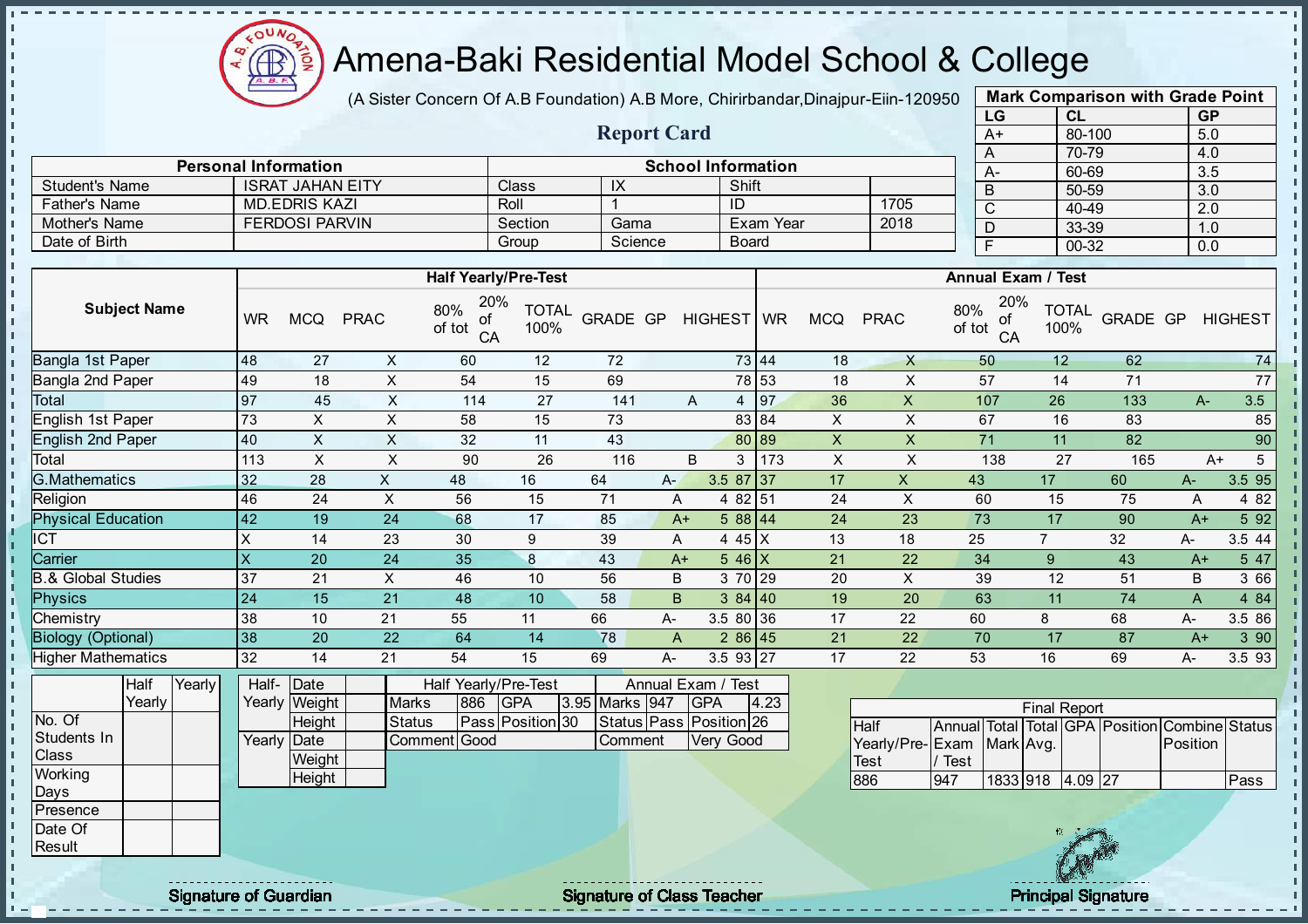

J. J.  $\mathbf{r}$ - II J. - II  $\mathbf{r}$ J. J.

 $\mathbf{I}$ J.

J.  $\blacksquare$  $\mathbf{I}$ 

J.

J. J.

J.

п T.

T.

ń.

J.

 $\mathbf{I}$ 

 $\mathbf{I}$ 

 $\mathbf{I}$ 

 $\mathbf{I}$ 

 $\mathbf{I}$ 

 $\mathbf{I}$ 

 $\mathbf{I}$ 

 $\mathbf{I}$ 

 $\mathbf{I}$  $\mathbf{I}$  $\mathbf{I}$ 

 $\mathbf{u}$  $\mathbf{I}$  $\mathbf{I}$  $\mathbf{I}$  $\mathbf{I}$  $\mathbf{I}$ - II

#### Amena-Baki Residential Model School & College

(A Sister Concern Of A.B Foundation) A.B More, Chirirbandar, Dinajpur-Eiin-120950

Report Card

Personal Information and The School Information

Father's Name Somor Das Roll 36 ID 1707<br>
Mother's Name Sopna Das Section Gama Exam Year 2018

Student's Name Mitu Rani Das Class IX Shift<br>
Father's Name Somor Das Roll 36 ID

Mother's Name Sopna Das Section Gama Exam Year Date of Birth Group Science Board

| <b>Mark Comparison with Grade Point</b> |        |           |  |  |  |  |  |  |  |  |  |
|-----------------------------------------|--------|-----------|--|--|--|--|--|--|--|--|--|
| LG                                      | CL     | <b>GP</b> |  |  |  |  |  |  |  |  |  |
| $A+$                                    | 80-100 | 5.0       |  |  |  |  |  |  |  |  |  |
| A                                       | 70-79  | 4.0       |  |  |  |  |  |  |  |  |  |
| A-                                      | 60-69  | 3.5       |  |  |  |  |  |  |  |  |  |
| B                                       | 50-59  | 3.0       |  |  |  |  |  |  |  |  |  |
| С                                       | 40-49  | 2.0       |  |  |  |  |  |  |  |  |  |
| D                                       | 33-39  | 1.0       |  |  |  |  |  |  |  |  |  |
| F                                       | 00-32  | 0.0       |  |  |  |  |  |  |  |  |  |

 $\mathbf{I}$ 

п  $\mathbf{I}$ 

 $\mathbf{I}$ 

 $\mathbf{I}$ 

 $\mathbf{I}$  $\mathbf{r}$ 

 $\mathbf{I}$ 

п

п

 $\mathbf{I}$ 

T.

J.

Ť.

ī.

п

п

 $\mathbf{I}$ 

 $\mathbf{I}$ 

 $\mathbf{I}$ 

|                               | <b>Subject Name</b> |        |                |               |                           | <b>Half Yearly/Pre-Test</b>      |                      |                |                |                         |       |                    |                 |               | <b>Annual Exam / Test</b> |                      |                                                |          |                |  |
|-------------------------------|---------------------|--------|----------------|---------------|---------------------------|----------------------------------|----------------------|----------------|----------------|-------------------------|-------|--------------------|-----------------|---------------|---------------------------|----------------------|------------------------------------------------|----------|----------------|--|
|                               |                     |        | <b>WR</b>      | <b>MCQ</b>    | <b>PRAC</b>               | 20%<br>80%<br>ΟĪ<br>of tot<br>CA | <b>TOTAL</b><br>100% | GRADE GP       |                | HIGHEST WR              |       | <b>MCQ</b>         | <b>PRAC</b>     | 80%<br>of tot | 20%<br>οf<br>CA           | <b>TOTAL</b><br>100% | <b>GRADE GP</b>                                |          | <b>HIGHEST</b> |  |
| <b>Bangla 1st Paper</b>       |                     |        | 40             | 26            | $\boldsymbol{\mathsf{X}}$ | 53                               | 12                   | 65             |                |                         | 73 45 | 19                 | $\times$        |               | 51                        | 12                   | 63                                             |          | 74             |  |
| Bangla 2nd Paper<br>Total     |                     |        | 47             | 14            | X                         | 49                               | 14                   | 63             |                |                         | 78 48 | 22                 | X               |               | 56                        | 15                   | 71                                             |          | 77             |  |
|                               |                     |        | 87             | 40            | $\pmb{\times}$            | 102                              | 26                   | 128            |                | 3.5<br>$A -$            | 93    | 41                 | $\pmb{\times}$  |               | 107                       | 27                   | 134                                            | A-       | 3.5            |  |
| English 1st Paper             |                     |        | 70             | X             | X                         | 56                               | 14                   | 70             |                |                         | 83 70 | $\pmb{\times}$     | X               |               | 56                        | 15                   | 71                                             |          | 85             |  |
| English 2nd Paper<br>Total    |                     |        | 40             | $\times$      | $\mathsf{X}$              | 32                               | 8                    | 40             |                |                         | 80 61 | $\pmb{\mathsf{X}}$ | X               |               | 49                        | 12                   | 61                                             |          | 90             |  |
|                               |                     |        | 110            | $\mathsf X$   | X                         | 88                               | 22                   | 110            |                | B<br>3                  | 131   | $\pmb{\times}$     | X               |               | 105                       | 27                   | 132                                            | A-       | 3.5            |  |
| <b>G.Mathematics</b>          |                     |        | 37             | 25            | $\mathsf{X}$              | 50                               | 10                   | 60             | A-             | $3.587$ 36              |       | 15                 | $\mathsf{X}$    | 41            |                           | 16                   | 57                                             | B        | 3 95           |  |
| Religion                      |                     |        | 50             | 20            | $\pmb{\times}$            | 56                               | 16                   | 72             | A              | 4 82 51                 |       | 18                 | X               |               | 55                        | 16                   | 71                                             | Α        | 4 8 2          |  |
| <b>Physical Education</b>     |                     |        | 33             | 15            | 24                        | 58                               | 16                   | 74             | A              | 4 88 41                 |       | 24                 | 23              | 70            |                           | 14                   | 84                                             | $A+$     | 5 9 2          |  |
| <b>ICT</b>                    |                     |        | X              | 14            | 23                        | 30                               | 8                    | 38             | A              | 4 4 5 $X$               |       | 16                 | 18              | 27            |                           | 8                    | 35                                             | A        | 4 4 4          |  |
| Carrier                       |                     |        | $\pmb{\times}$ | 20            | 24                        | 35                               | $6\phantom{1}$       | 41             | $A+$           | $546$ X                 |       | 22                 | 22              | 35            |                           | 9                    | 44                                             | $A+$     | 5 47           |  |
| <b>B.&amp; Global Studies</b> |                     |        | 32             | 24            | X                         | 45                               | 12                   | 57             | B              | 3 70 32                 |       | 22                 | X               | 43            |                           | 11                   | 54                                             | B        | 3 66           |  |
| <b>Physics</b>                |                     |        | 23             | 12            | 21                        | 45                               | 10                   | 55             | $\mathsf B$    | 384 31                  |       | 16                 | 20              | 54            |                           | 12                   | 66                                             | A-       | 3.5 84         |  |
| Chemistry                     |                     |        | 35             | 12            | 21                        | 54                               | 11                   | 65             | A-             | 3.5 80 31               |       | 11                 | 22              | 51            |                           | 9                    | 60                                             | A-       | 3.5 86         |  |
| <b>Biology (Optional)</b>     |                     |        | 35             | 15            | 22                        | 58                               | 13                   | 71             | $\overline{A}$ | 286 43                  |       | 21                 | 22              | 69            |                           | 18                   | 87                                             | $A+$     | 3 90           |  |
| <b>Higher Mathematics</b>     |                     |        | 27             | 14            | 21                        | 50                               | 17                   | 67             | A-             | 3.593 20                |       | 15                 | 21              |               | 45                        | 14                   | 59                                             | B        | 3 9 3          |  |
|                               | <b>Half</b>         | Yearly | Half-          | Date          |                           | Half Yearly/Pre-Test             |                      |                |                | Annual Exam / Test      |       |                    |                 |               |                           |                      |                                                |          |                |  |
|                               | Yearly              |        |                | Yearly Weight |                           | 838<br><b>Marks</b>              | <b>GPA</b>           | 3.82 Marks 883 |                | <b>GPA</b>              | 4     |                    |                 |               |                           | <b>Final Report</b>  |                                                |          |                |  |
| No. Of                        |                     |        |                | Height        |                           | <b>Status</b>                    | Pass Position 37     |                |                | Status Pass Position 38 |       |                    | <b>Half</b>     |               |                           |                      | Annual Total Total GPA Position Combine Status |          |                |  |
| Students In                   |                     |        |                | Yearly Date   |                           | Comment Good                     |                      | Comment        |                | <b>Very Good</b>        |       |                    | Yearly/Pre-Exam |               | Mark Avg.                 |                      |                                                | Position |                |  |
| Class                         |                     |        |                | Weight        |                           |                                  |                      |                |                |                         |       |                    | <b>Test</b>     | Test          |                           |                      |                                                |          |                |  |
| Working                       |                     |        |                | Height        |                           |                                  |                      |                |                |                         |       |                    | 838             | 883           | 1721 861                  | $3.91$ 37            |                                                |          | Pass           |  |
| <b>Days</b><br>Presence       |                     |        |                |               |                           |                                  |                      |                |                |                         |       |                    |                 |               |                           |                      |                                                |          |                |  |
| Date Of                       |                     |        |                |               |                           |                                  |                      |                |                |                         |       |                    |                 |               |                           |                      |                                                |          |                |  |
| Result                        |                     |        |                |               |                           |                                  |                      |                |                |                         |       |                    |                 |               |                           |                      |                                                |          |                |  |
|                               |                     |        |                |               |                           |                                  |                      |                |                |                         |       |                    |                 |               |                           |                      |                                                |          |                |  |

extending the contract of Class Teacher Class Teacher Principal Signature of Guardian Signature of Class Teacher Principal Signature of Class Teacher Principal Signature of Class Teacher Principal Signature of Class Teache

 $\mathbb{R}$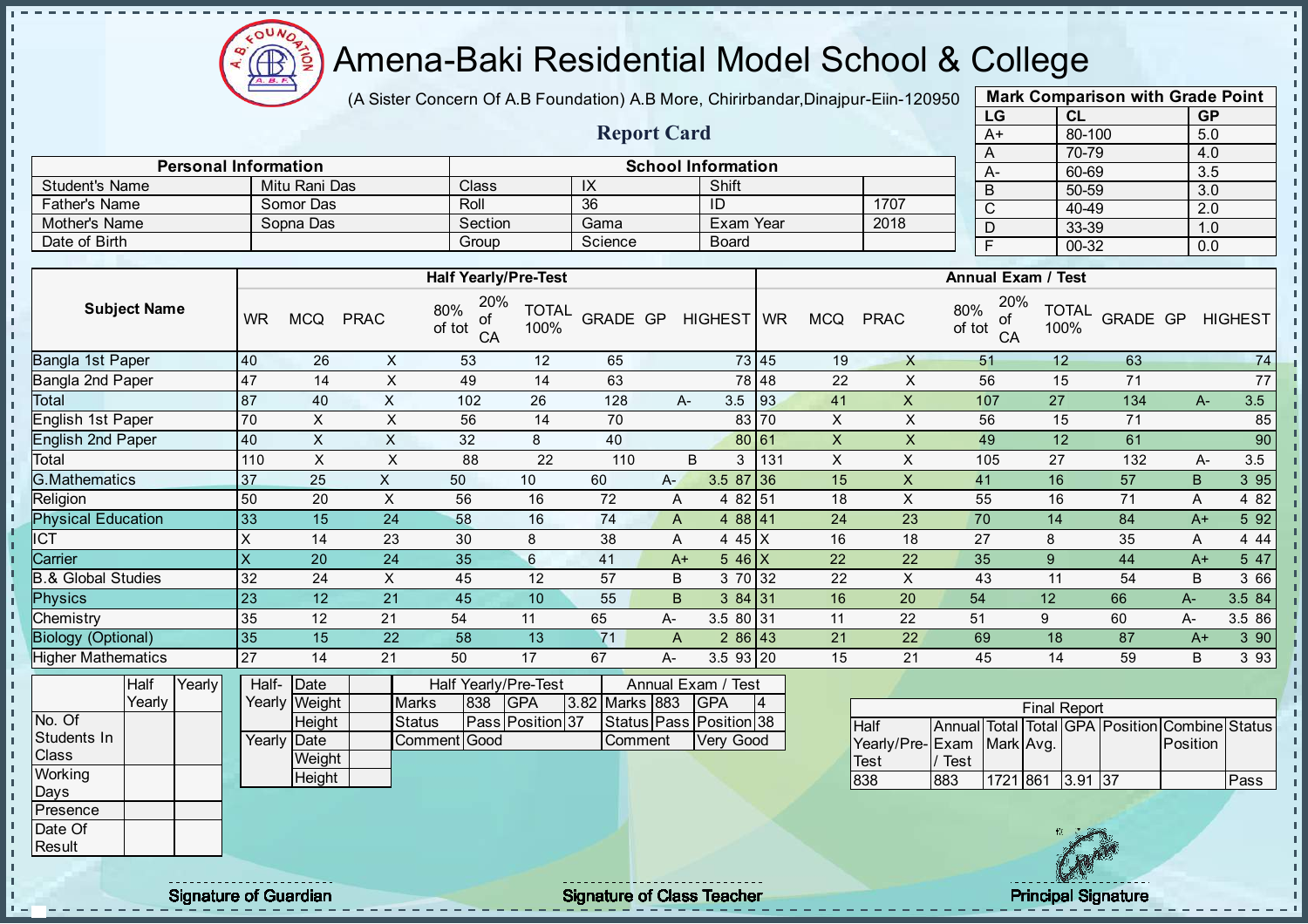COUND  $\bigoplus_{\Delta B, B}$ ĝ

I۳ h, h, l n l n h. l n h l n n l n  $\mathbf{r}$ h.  $\mathbf{I}$  $\mathbf{I}$ h. h.  $\mathbf{I}$ h. h.  $\mathbf{I}$ T, h. j, l n h.  $\mathbf{I}$ l n  $\mathbf{I}$  $\mathbf{I}$ J. п J. T. П h, h, T, h. h.  $\mathbf{I}$ l n h. li. li. l ni

### Amena-Baki Residential Model School & College

(A Sister Concern Of A.B Foundation) A.B More, Chirirbandar,Dinajpur-Eiin-120950 Mark Comparison with Grade Point

|                               |                                                           |                             |                           |                             |                                                                 | $(A \cup B)$ of $C$ and $C$ and $A$ . Due to determine the two $C$ , $C$ immodelled, $D$ indipentently a zood |                         |                                  |                           |              |              |                           |                                                                             |                 |     |                  |        |
|-------------------------------|-----------------------------------------------------------|-----------------------------|---------------------------|-----------------------------|-----------------------------------------------------------------|---------------------------------------------------------------------------------------------------------------|-------------------------|----------------------------------|---------------------------|--------------|--------------|---------------------------|-----------------------------------------------------------------------------|-----------------|-----|------------------|--------|
|                               |                                                           |                             |                           |                             |                                                                 |                                                                                                               |                         |                                  |                           |              |              |                           | LG                                                                          | CL              |     | GP               |        |
|                               |                                                           |                             |                           |                             |                                                                 |                                                                                                               |                         | <b>Report Card</b>               |                           |              |              |                           | $A+$                                                                        | 80-100          |     | 5.0              |        |
|                               |                                                           |                             |                           |                             |                                                                 |                                                                                                               |                         |                                  |                           |              |              |                           | A                                                                           | 70-79           |     | 4.0              |        |
|                               |                                                           | <b>Personal Information</b> |                           |                             |                                                                 |                                                                                                               |                         |                                  | <b>School Information</b> |              |              |                           | $A -$                                                                       | 60-69           |     | 3.5              |        |
| <b>Student's Name</b>         |                                                           |                             |                           | <b>AYSHA SHIDDIKA MUNNI</b> |                                                                 | Class                                                                                                         |                         | $\overline{1}X$                  |                           | Shift        |              |                           | B                                                                           | $50 - 59$       |     | $\overline{3.0}$ |        |
| <b>Father's Name</b>          |                                                           |                             | <b>ABDUS SAMAD</b>        |                             |                                                                 | Roll                                                                                                          |                         | 39                               | ID                        |              |              | 1710                      | $\overline{\text{c}}$                                                       | 40-49           |     | $\overline{2.0}$ |        |
| Mother's Name                 |                                                           |                             | <b>SALMA BEGUM</b>        |                             |                                                                 | Section                                                                                                       |                         | Gama                             |                           | Exam Year    |              | 2018                      | $\overline{D}$                                                              | 33-39           |     | 1.0              |        |
| Date of Birth                 |                                                           |                             |                           |                             |                                                                 | Group                                                                                                         |                         | Science                          |                           | <b>Board</b> |              |                           | $\overline{F}$                                                              | $00 - 32$       |     | 0.0              |        |
|                               |                                                           |                             |                           |                             |                                                                 | <b>Half Yearly/Pre-Test</b>                                                                                   |                         |                                  |                           |              |              |                           | <b>Annual Exam / Test</b>                                                   |                 |     |                  |        |
| <b>Subject Name</b>           | 20%<br><b>TOTAL</b><br>of<br>100%<br>CA                   | <b>GRADE GP</b>             |                           | HIGHEST WR                  |                                                                 | <b>MCQ</b>                                                                                                    | <b>PRAC</b>             | 20%<br>80%<br>ot<br>of tot<br>CA | <b>TOTAL</b><br>100%      | GRADE GP     |              | <b>HIGHEST</b>            |                                                                             |                 |     |                  |        |
| <b>Bangla 1st Paper</b>       |                                                           | 45                          | 24                        | X                           | 55                                                              | 11                                                                                                            | 66                      |                                  | 73 46                     |              | 12           | X                         | 46                                                                          | 14              | 60  |                  | 74     |
| Bangla 2nd Paper              |                                                           | 41                          | 14                        | $\boldsymbol{\mathsf{X}}$   | 44                                                              | 15                                                                                                            | 59                      |                                  |                           | 78 50        | 16           | $\boldsymbol{\mathsf{X}}$ | 53                                                                          | 14              | 67  |                  | 77     |
| Total                         |                                                           | 86                          | 38                        | X                           | 99                                                              | 26                                                                                                            | 125                     | $A -$                            | 3.5                       | 96           | 28           | $\mathsf{X}$              | 99                                                                          | 28              | 127 | $A-$             | 3.5    |
| English 1st Paper             |                                                           | 66                          | $\boldsymbol{\mathsf{X}}$ | $\sf X$                     | 53                                                              | 13                                                                                                            | 66                      |                                  |                           | 83 80        | X            | X                         | 64                                                                          | 16              | 80  |                  | 85     |
| <b>English 2nd Paper</b>      |                                                           | 46                          | $\pmb{\times}$            | $\mathsf X$                 | 37                                                              | 11                                                                                                            | 48                      |                                  |                           | 80 68        | $\mathsf{X}$ | X                         | 54                                                                          | 13              | 67  |                  | 90     |
| Total                         |                                                           | 112                         | $\times$                  | X                           | 90                                                              | 24                                                                                                            | 114                     | B                                | 3                         | 148          | X            | X                         | 118                                                                         | 29              | 147 | A                | 4      |
| G.Mathematics                 |                                                           | 38                          | 27                        | $\pmb{\times}$              | 52                                                              | 14                                                                                                            | 66                      | $A -$                            | $3.587$ 41                |              | 18           | $\mathsf{X}$              | 47                                                                          | 20              | 67  | A-               | 3.5 95 |
| Religion                      |                                                           | 48                          | 20                        | $\pmb{\times}$              | 54                                                              | 15                                                                                                            | 69                      | A-                               | $3.582$ 52                |              | 23           | $\boldsymbol{\mathsf{X}}$ | 60                                                                          | 15              | 75  | Α                | 4 8 2  |
| <b>Physical Education</b>     |                                                           | 40                          | 15                        | 24                          | 63                                                              | 16                                                                                                            | 79                      | A                                | 4 88 43                   |              | 24           | 23                        | $\overline{72}$                                                             | $\overline{17}$ | 89  | $A+$             | 5 9 2  |
| ICT                           |                                                           | $\pmb{\mathsf{X}}$          | 16                        | 23                          | 31                                                              | 8                                                                                                             | 39                      | A                                | 4 45 X                    |              | 14           | 18                        | 26                                                                          | 6               | 32  | А-               | 3.5 44 |
| Carrier                       |                                                           | $\overline{\mathsf{x}}$     | 18                        | $\overline{24}$             | 34                                                              | $\overline{7}$                                                                                                | 41                      | $A+$                             | $546$ X                   |              | 23           | 22                        | 36                                                                          | 10              | 46  | $A+$             | 5 47   |
| <b>B.&amp; Global Studies</b> |                                                           | 34                          | 22                        | X                           | 45                                                              | 11                                                                                                            | 56                      | B                                | 3 70 33                   |              | 15           | $\mathsf{X}$              | 38                                                                          | 11              | 49  | C                | 2 66   |
| <b>Physics</b>                |                                                           | 31                          | 18                        | 22                          | 57                                                              | 13                                                                                                            | 70                      | A                                | 4 84 35                   |              | 17           | 20                        | 58                                                                          | 13              | 71  | A                | 4 84   |
| Chemistry                     |                                                           | 34                          | 10                        | 22                          | 53                                                              | 15                                                                                                            | 68                      | A-                               | $3.580$ <sub>29</sub>     |              | 13           | 22                        | 51                                                                          | 10              | 61  | A-               | 3.5 86 |
| <b>Biology (Optional)</b>     |                                                           | 35                          | 20                        | 22                          | 62                                                              | 15                                                                                                            | 77                      | A                                | $286$ 43                  |              | 19           | 22                        | 67                                                                          | 15              | 82  | $A+$             | 3 90   |
| <b>Higher Mathematics</b>     |                                                           | 40                          | 16                        | 23                          | 63                                                              | 19                                                                                                            | 82                      | $A+$                             | 5 93 23                   |              | 22           | 21                        | 53                                                                          | 16              | 69  | А-               | 3.5 93 |
| <b>Half</b>                   | Yearly                                                    | Half-                       | Date                      |                             |                                                                 | Half Yearly/Pre-Test                                                                                          | Annual Exam / Test      |                                  |                           |              |              |                           |                                                                             |                 |     |                  |        |
| Yearly                        |                                                           |                             | Yearly Weight             | <b>Marks</b>                | Marks 915<br>4.05<br><b>GPA</b><br><b>GPA</b><br>$\overline{4}$ |                                                                                                               |                         |                                  |                           |              |              |                           |                                                                             |                 |     |                  |        |
| No. Of                        |                                                           |                             |                           |                             | 886                                                             | Pass Position 26                                                                                              | Status Pass Position 36 |                                  |                           |              |              |                           | <b>Final Report</b>                                                         |                 |     |                  |        |
| Students In                   | Height<br><b>Status</b><br>Comment<br>Yearly Date<br>Good |                             |                           |                             |                                                                 |                                                                                                               | Comment                 |                                  | <b>Very Good</b>          |              |              | Half                      | Annual Total Total GPA Position Combine Status<br>Yearly/Pre-Exam Mark Avg. |                 |     | Position         |        |
|                               |                                                           |                             |                           |                             |                                                                 |                                                                                                               |                         |                                  |                           |              |              |                           |                                                                             |                 |     |                  |        |

Test

/ Test



Class **Working** Days

h.  $\mathbf{r}$  $\mathbf{I}$ l<br>L  $\mathbb T$ 

п.

Date Of Result

**Weight Height** 

Signature of Guardian Teacher Signature of Class Teacher Principal Signature of Class Teacher Principal Signature

 $\mathbf{r}$ 

886 915 1801 902 4.02 33 Pass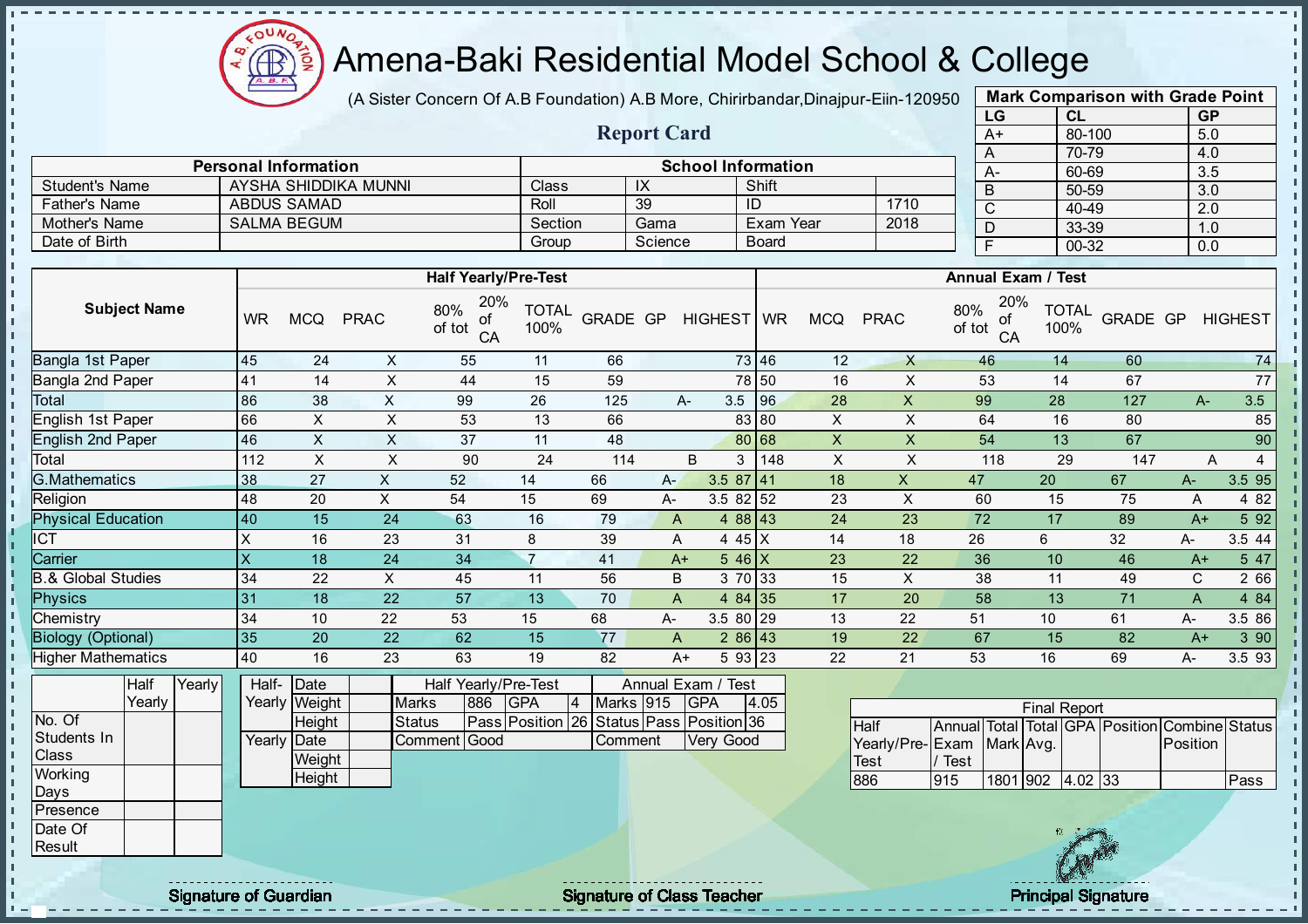

 $\mathbf{I}$ J.  $\mathbf{r}$ 

 $\mathbf{I}$ J. J.  $\blacksquare$  $\mathbf{I}$ J. ÷. J. J. п

T.

T. J. T. J.  $\mathbf{I}$  $\mathbf{I}$ 

 $\mathbf{I}$ **II**  $\mathbf{I}$ J.

 $\blacksquare$ 

 $\mathbf{I}$  $\mathbf{I}$ 

 $\mathbf{I}$ 

 $\mathbf{u}$  $\mathbf{I}$ - II л л

л

#### Amena-Baki Residential Model School & College

(A Sister Concern Of A.B Foundation) A.B More, Chirirbandar, Dinajpur-Eiin-120950

Report Card

Personal Information and The Contraction School Information

Father's Name | MAHES ROY | Roll | 37 | ID | 1717

Student's Name Mumita Roy Class | IX | Shift

| <b>Mark Comparison with Grade Point</b><br>LG |           |  |  |  |  |  |  |  |  |  |  |
|-----------------------------------------------|-----------|--|--|--|--|--|--|--|--|--|--|
| <b>CL</b>                                     | <b>GP</b> |  |  |  |  |  |  |  |  |  |  |
| 80-100                                        | 5.0       |  |  |  |  |  |  |  |  |  |  |
| 70-79                                         | 4.0       |  |  |  |  |  |  |  |  |  |  |
| 60-69                                         | 3.5       |  |  |  |  |  |  |  |  |  |  |
| 50-59                                         | 3.0       |  |  |  |  |  |  |  |  |  |  |
| 40-49                                         | 2.0       |  |  |  |  |  |  |  |  |  |  |
| 33-39                                         | 1.0       |  |  |  |  |  |  |  |  |  |  |
| $00 - 32$                                     | 0.0       |  |  |  |  |  |  |  |  |  |  |
|                                               |           |  |  |  |  |  |  |  |  |  |  |

 $\mathbf{I}$ 

r.

п h,

 $\mathbf{I}$ 

 $\mathbf{I}$ 

 $\mathbf{I}$ 

 $\mathbf{I}$ 

 $\mathbf{I}$ 

 $\mathbf{I}$ 

| Mother's Name                    |                                                                   | Shahuor Rani ray |                         | Section               |                           | Gama                                            |                      |                | Exam Year<br>2018 |                           |           | $\mathsf D$    | 33-39                             |               | 1.0             |                           |                                                |             |                |
|----------------------------------|-------------------------------------------------------------------|------------------|-------------------------|-----------------------|---------------------------|-------------------------------------------------|----------------------|----------------|-------------------|---------------------------|-----------|----------------|-----------------------------------|---------------|-----------------|---------------------------|------------------------------------------------|-------------|----------------|
| Date of Birth                    |                                                                   |                  |                         |                       |                           | Group                                           |                      | Science        |                   | <b>Board</b>              |           |                |                                   |               | $\overline{F}$  | $00 - 32$                 |                                                | 0.0         |                |
|                                  |                                                                   |                  |                         |                       |                           |                                                 |                      |                |                   |                           |           |                |                                   |               |                 |                           |                                                |             |                |
|                                  |                                                                   |                  |                         |                       |                           | <b>Half Yearly/Pre-Test</b>                     |                      |                |                   |                           |           |                |                                   |               |                 | <b>Annual Exam / Test</b> |                                                |             |                |
|                                  | <b>Subject Name</b>                                               |                  | <b>WR</b>               | <b>MCQ</b>            | <b>PRAC</b>               | 20%<br>80%<br>οf<br>of tot<br>CA                | <b>TOTAL</b><br>100% | GRADE GP       |                   | HIGHEST                   | <b>WR</b> | <b>MCQ</b>     | <b>PRAC</b>                       | 80%<br>of tot | 20%<br>of<br>CA | <b>TOTAL</b><br>100%      | <b>GRADE GP</b>                                |             | <b>HIGHEST</b> |
| Bangla 1st Paper                 |                                                                   |                  | 40                      | 27                    | X                         | 54                                              | 12                   | 66             |                   |                           | 73 46     | 18             | $\boldsymbol{\mathsf{X}}$         |               | 51              | 13                        | 64                                             |             | 74             |
| Bangla 2nd Paper                 |                                                                   |                  | 46                      | 15                    | $\boldsymbol{\mathsf{X}}$ | 49                                              | 15                   | 64             |                   |                           | 78 50     | 19             | $\boldsymbol{\mathsf{X}}$         |               | 55              | 13                        | 68                                             |             | 77             |
| Total                            |                                                                   |                  | 86                      | 42                    | $\overline{X}$            | 103                                             | 27                   | 130            | A-                | 3.5                       | 96        | 37             | $\mathsf{X}$                      |               | 106             | 26                        | 132                                            | A-          | 3.5            |
| English 1st Paper                |                                                                   |                  | 70                      | $\pmb{\times}$        | $\mathsf X$               | 56                                              | 16                   | 72             |                   |                           | 83   76   | $\pmb{\times}$ | $\boldsymbol{\mathsf{X}}$         |               | 61              | 16                        | 77                                             |             | 85             |
| <b>English 2nd Paper</b>         |                                                                   |                  | 40                      | $\pmb{\times}$        | $\boldsymbol{\mathsf{X}}$ | 32                                              | 10                   | 42             |                   |                           | 80 70     | $\mathsf{X}$   | $\boldsymbol{\mathsf{X}}$         |               | 56              | 10                        | 66                                             |             | 90             |
| Total                            |                                                                   |                  | 110                     | $\mathsf X$           | $\sf X$                   | 88                                              | 26                   | 114            |                   | $\overline{B}$<br>3       | 146       | $\pmb{\times}$ | $\boldsymbol{\mathsf{X}}$         |               | 117             | 26                        | 143                                            | A           | $\overline{4}$ |
| <b>G.Mathematics</b>             |                                                                   |                  | 10                      | 18                    | $\mathsf{X}$              | 22                                              | 11                   | 33             | F                 | $0.087$ 28                |           | 16             | $\mathsf X$                       | 35            |                 | 17                        | 52                                             | $\mathsf B$ | 3 9 5          |
| Religion                         |                                                                   |                  | 54                      | 24                    | $\boldsymbol{\mathsf{X}}$ | 62                                              | 16                   | 78             | A                 | $482\overline{50}$        |           | 20             | $\overline{\mathsf{x}}$           | 56            |                 | 15                        | 71                                             | A           | 4 8 2          |
| <b>Physical Education</b>        |                                                                   |                  | 39                      | 17                    | 24                        | 64                                              | 16                   | 80             | $A+$              | $588$ 42                  |           | 23             | 24                                | 71            |                 | 16                        | 87                                             | $A+$        | 5 9 2          |
| $\overline{\text{ICT}}$          |                                                                   |                  | X                       | 15                    | 23                        | 30                                              | 9                    | 39             | Α                 | 4 45 X                    |           | 12             | 18                                | 24            |                 | $6\phantom{1}$            | 30                                             | $A-$        | 3.5 44         |
| Carrier                          |                                                                   |                  | $\overline{\mathsf{x}}$ | 13                    | $\overline{24}$           | 30                                              | $\overline{7}$       | 37             | A                 | $446$ X                   |           | 23             | 22                                | 36            |                 | 10                        | 46                                             | $A+$        | 5 47           |
| <b>B.&amp; Global Studies</b>    |                                                                   |                  | 36                      | 19                    | X                         | 44                                              | 9                    | 53             | B                 | 3 70 30                   |           | 19             | $\pmb{\times}$                    | 39            |                 | 12                        | 51                                             | B           | 3 66           |
| Physics                          |                                                                   |                  | 20                      | 16                    | 21                        | 46                                              | $\overline{9}$       | 55             | B                 | 384 30                    |           | 15             | 20                                | 52            |                 | 12                        | 64                                             | A-          | 3.5 84         |
| Chemistry                        |                                                                   |                  | 33                      | 12                    | 21                        | 53                                              | 12                   | 65             | A-                | $3.580$ 27                |           | 10             | 20                                | 46            |                 | 8                         | 54                                             | B           | 3 86           |
| <b>Biology</b>                   |                                                                   |                  | 32                      | 15                    | 22                        | 55                                              | 11                   | 66             | A-                | $3.586$ 45                |           | 14             | 22                                | 65            |                 | 17                        | 82                                             | $A+$        | 5 90           |
| Higher<br>Mathematics (Optional) |                                                                   |                  | 25                      | 15                    | 20                        | 48                                              | 11                   | 59             | $\sf B$           | 1 93 21                   |           | 17             | 22                                | 48            |                 | 13                        | 61                                             | A-          | 1.593          |
|                                  | Half<br>Yearly                                                    | Yearly           | Half-                   | Date<br>Yearly Weight |                           | Half Yearly/Pre-Test<br><b>Marks</b><br>809 GPA |                      | 0.00 Marks 873 |                   | Annual Exam / Test<br>GPA |           |                |                                   |               |                 |                           |                                                |             |                |
| No. Of                           |                                                                   |                  |                         | Height                |                           | <b>Status</b>                                   | <b>Fail Position</b> |                |                   | Status Pass Position 39   |           |                |                                   |               |                 | <b>Final Report</b>       |                                                |             |                |
| Students In                      |                                                                   |                  | Yearly                  | Date                  |                           | <b>Comment Not Satisfactory</b>                 |                      | Comment        |                   | <b>Very Good</b>          |           |                | <b>Half</b>                       |               |                 |                           | Annual Total Total GPA Position Combine Status | Position    |                |
| Class                            |                                                                   |                  |                         | Weight                |                           |                                                 |                      |                |                   |                           |           |                | Yearly/Pre-Exam Mark Avg.<br>Test | Test          |                 |                           |                                                |             |                |
| Working                          |                                                                   |                  |                         | Height                |                           |                                                 |                      |                |                   |                           |           |                | 809                               | 873           |                 | 1682 842 3.41 41          |                                                |             | Pass           |
| Days                             |                                                                   |                  |                         |                       |                           |                                                 |                      |                |                   |                           |           |                |                                   |               |                 |                           |                                                |             |                |
| Presence                         |                                                                   |                  |                         |                       |                           |                                                 |                      |                |                   |                           |           |                |                                   |               |                 |                           |                                                |             |                |
| Date Of                          |                                                                   |                  |                         |                       |                           |                                                 |                      |                |                   |                           |           |                |                                   |               |                 |                           |                                                |             |                |
| Result                           |                                                                   |                  |                         |                       |                           |                                                 |                      |                |                   |                           |           |                |                                   |               |                 |                           |                                                |             |                |
|                                  | <b>Signature of Guardian</b><br><b>Signature of Class Teacher</b> |                  |                         |                       |                           |                                                 |                      |                |                   |                           |           |                |                                   |               |                 |                           | <b>Principal Signature</b>                     |             |                |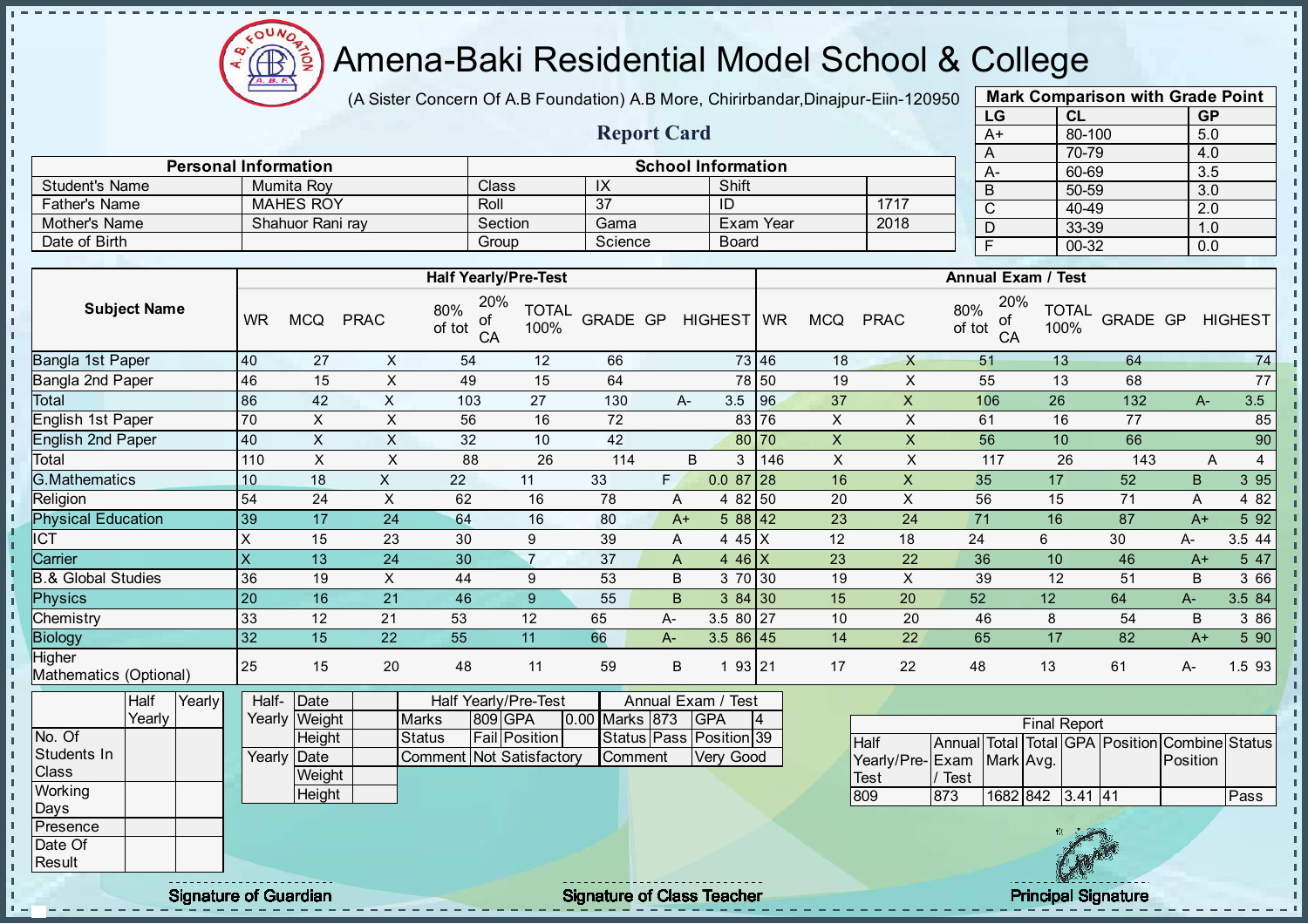

×

×

- II

#### Amena-Baki Residential Model School & College

(A Sister Concern Of A.B Foundation) A.B More, Chirirbandar, Dinajpur-Eiin-120950

Report Card

| <b>Mark Comparison with Grade Point</b><br>LG<br><b>GP</b><br>CL |  |  |  |  |  |  |  |  |  |  |  |
|------------------------------------------------------------------|--|--|--|--|--|--|--|--|--|--|--|
|                                                                  |  |  |  |  |  |  |  |  |  |  |  |
|                                                                  |  |  |  |  |  |  |  |  |  |  |  |
|                                                                  |  |  |  |  |  |  |  |  |  |  |  |
|                                                                  |  |  |  |  |  |  |  |  |  |  |  |
|                                                                  |  |  |  |  |  |  |  |  |  |  |  |
|                                                                  |  |  |  |  |  |  |  |  |  |  |  |
|                                                                  |  |  |  |  |  |  |  |  |  |  |  |
|                                                                  |  |  |  |  |  |  |  |  |  |  |  |
|                                                                  |  |  |  |  |  |  |  |  |  |  |  |

| <b>Student's Name</b>     | ISRAT JAHAN MIM |                        |                | Class                            | IX                   |                 | Shift |            |              |            | $\mathsf B$ | 50-59                            |                      | $\overline{3.0}$ |      |                |
|---------------------------|-----------------|------------------------|----------------|----------------------------------|----------------------|-----------------|-------|------------|--------------|------------|-------------|----------------------------------|----------------------|------------------|------|----------------|
| <b>Father's Name</b>      |                 | <b>MD.FERDOUSH ALI</b> |                | Roll                             |                      | 38              |       | ID         |              |            | 1718        | $\mathsf{C}$                     | 40-49                |                  | 2.0  |                |
| Mother's Name             |                 | <b>MILLATUN NAHAR</b>  |                |                                  | Section              | Gama            |       |            | Exam Year    |            | 2018        | D                                | 33-39                |                  | 1.0  |                |
| Date of Birth             |                 |                        |                |                                  | Group                | Science         |       |            | <b>Board</b> |            |             | F                                | $00 - 32$            |                  | 0.0  |                |
|                           |                 |                        |                |                                  |                      |                 |       |            |              |            |             |                                  |                      |                  |      |                |
|                           |                 |                        |                | <b>Half Yearly/Pre-Test</b>      |                      |                 |       |            |              |            |             | <b>Annual Exam / Test</b>        |                      |                  |      |                |
| <b>Subject Name</b>       | <b>WR</b>       | <b>MCQ</b>             | <b>PRAC</b>    | 20%<br>80%<br>of<br>of tot<br>CA | <b>TOTAL</b><br>100% | <b>GRADE GP</b> |       | HIGHEST WR |              | <b>MCQ</b> | <b>PRAC</b> | 20%<br>80%<br>οf<br>of tot<br>CA | <b>TOTAL</b><br>100% | GRADE GP         |      | <b>HIGHEST</b> |
| Bangla 1st Paper          | 42              | 28                     | X              | 56                               | 12                   | 68              |       |            | 73 41        | 12         | X           | 42                               | 13                   | 55               |      | 74             |
| Bangla 2nd Paper          | 43              | 17                     | X              | 48                               | 14                   | 62              |       |            | 78 48        | 19         | X           | 54                               | 15                   | 69               |      | 77             |
| Total                     | 85              | 45                     | X              | 104                              | 26                   | 130             | A-    | 3.5        | 89           | 31         | X           | 96                               | 28                   | 124              | A-   | 3.5            |
| English 1st Paper         | 76              | X                      | X              | 61                               | 16                   | 77              |       |            | 83 77        | X          | X           | 62                               | 17                   | 79               |      | 85             |
| <b>English 2nd Paper</b>  | 72              | X                      | X              | 58                               | 13                   | 71              |       |            | 80 88        | X          | X           | 70                               | 16                   | 86               |      | 90             |
| Total                     | 148             | X                      | X              | 119                              | 29                   | 148             |       | 4<br>A     | 165          | X          | X           | 132                              | 33                   | 165              |      | 5<br>$A+$      |
| <b>G.Mathematics</b>      | 29              | 24                     | X              | 42                               | 16                   | 58              | B     |            | 3 87 39      | 18         | X           | 46                               | 20                   | 66               | A-   | 3.5 95         |
| Religion                  | 48              | 22                     | X              | 56                               | 16                   | 72              | A     |            | 4 82 52      | 19         | X           | 57                               | 16                   | 73               | Α    | 4 8 2          |
| <b>Physical Education</b> | 42              | 18                     | 24             | 67                               | 17                   | 84              | $A+$  |            | 588 43       | 24         | 23          | 72                               | 18                   | 90               | $A+$ | 5 92           |
| <b>ICT</b>                | X               | 17                     | 23             | 32                               | 9                    | 41              | $A+$  | 5 45 X     |              | 15         | 18          | 26                               | $\overline{7}$       | 33               | A-   | 3.5 44         |
| Carrier                   | X               | 16                     | 24             | 32                               | $\overline{7}$       | 39              | A     | 4 46 $X$   |              | 23         | 22          | 36                               | 9                    | 45               | $A+$ | 5 47           |
| .& Global Studies         | 30              | 18                     | $\pmb{\times}$ | 38                               | 11                   | 49              | C     |            | 2 70 33      | 20         | X           | 42                               | 12                   | 54               | B    | 3 66           |
| <b>Physics</b>            | 23              | 15                     | 21             | 47                               | 11                   | 58              | B     |            | 384 35       | 12         | 20          | 54                               | 13                   | 67               | A-   | 3.5 84         |
| Chemistry                 | 31              | 16                     | 21             | 54                               | 14                   | 68              | A-    | $3.580$ 29 |              | 12         | 21          | 50                               | 10                   | 60               | А-   | 3.5 86         |
| <b>Biology (Optional)</b> | 36              | 14                     | 22             | 58                               | 12                   | 70              | A     |            | $286$ 43     | 18         | 22          | 66                               | 16                   | 82               | $A+$ | 3 90           |
| <b>Higher Mathematics</b> | 30              | 16                     | 22             | 54                               | 20                   | 74              | A     |            | 4 93 26      | 20         | 24          | 56                               | 14                   | 70               | A    | 4 9 3          |
|                           |                 |                        |                |                                  |                      |                 |       |            |              |            |             |                                  |                      |                  |      |                |

|               | Half   | Yearly | Half- Date  |               |               |     | Half Yearly/Pre-Test |                | Annual Exam / Test          |      |                 |      |
|---------------|--------|--------|-------------|---------------|---------------|-----|----------------------|----------------|-----------------------------|------|-----------------|------|
|               | Yearly |        |             | Yearly Weight | <b>Marks</b>  | 891 | <b>IGPA</b>          | 3.91 Marks 929 | <b>IGPA</b>                 | 4.23 |                 |      |
| No. Of        |        |        |             | <b>Height</b> | <b>Status</b> |     | Pass Position 31     |                | Status   Pass   Position 28 |      | Half            | Anı  |
| Students In   |        |        | Yearly Date |               | Comment Good  |     |                      | Comment        | Very Good                   |      | Yearly/Pre- Exa |      |
| <b>Class</b>  |        |        |             | Weight        |               |     |                      |                |                             |      | Test            | / Te |
| Working       |        |        |             | Height        |               |     |                      |                |                             |      | 891             | 929  |
| Days          |        |        |             |               |               |     |                      |                |                             |      |                 |      |
| Presence      |        |        |             |               |               |     |                      |                |                             |      |                 |      |
| Date Of       |        |        |             |               |               |     |                      |                |                             |      |                 |      |
| <b>Result</b> |        |        |             |               |               |     |                      |                |                             |      |                 |      |

Personal Information<br>
LISBAT JAHAM MIM<br>
Closs LIY LISBAT JAHAM MIM

| <b>Final Report</b>       |      |          |  |         |  |                                                |      |  |  |  |  |  |  |
|---------------------------|------|----------|--|---------|--|------------------------------------------------|------|--|--|--|--|--|--|
| Half                      |      |          |  |         |  | Annual Total Total GPA Position Combine Status |      |  |  |  |  |  |  |
| Yearly/Pre-Exam Mark Avg. |      |          |  |         |  | <b>IPosition</b>                               |      |  |  |  |  |  |  |
| Test                      | Test |          |  |         |  |                                                |      |  |  |  |  |  |  |
| 891                       | 929  | 1820 911 |  | 4.07 30 |  |                                                | Pass |  |  |  |  |  |  |

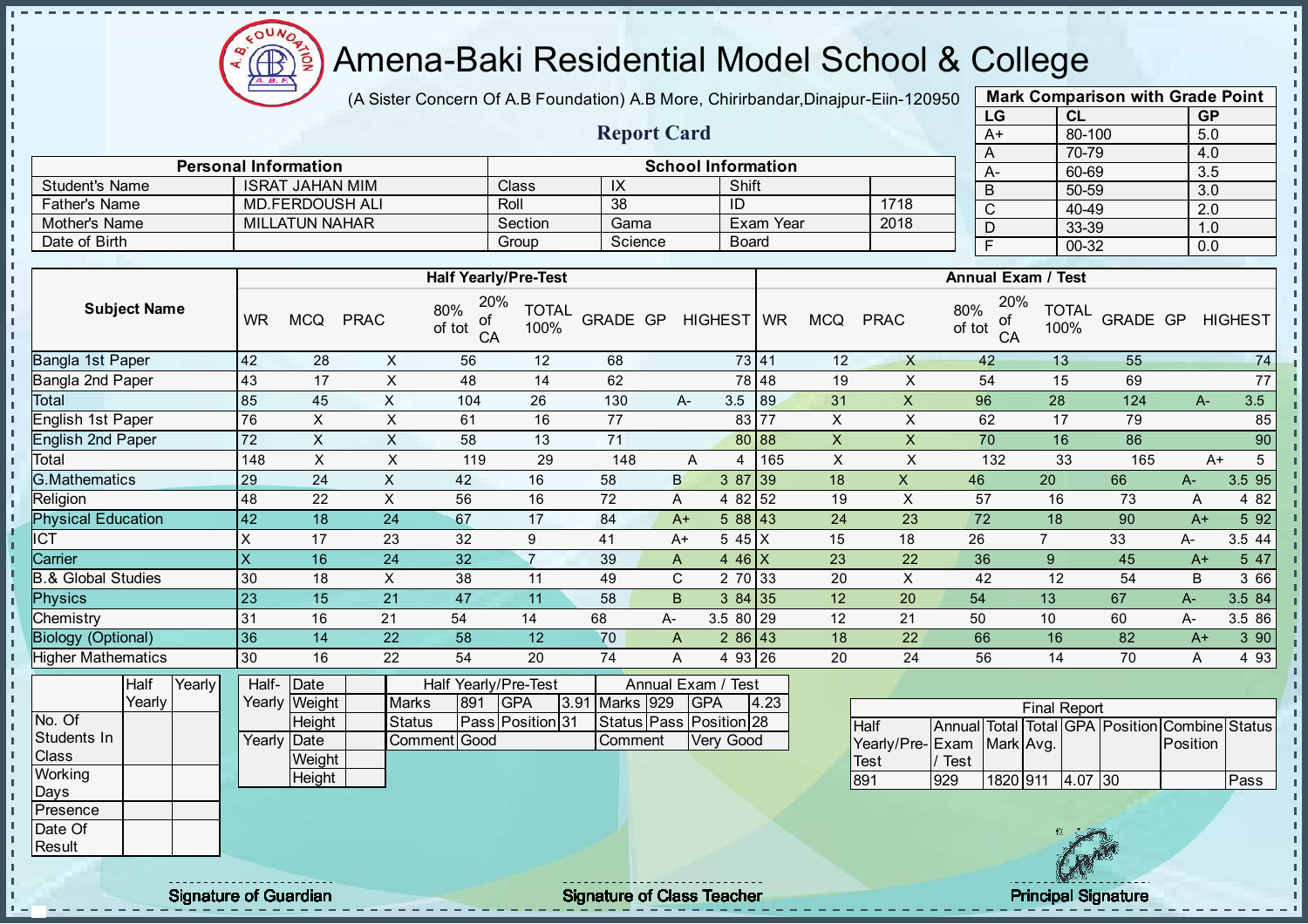

(A Sister Concern Of A.B Foundation) A.B More, Chirirbandar, Dinajpur-Eiin-120950

Report Card

| <b>Mark Comparison with Grade Point</b> |        |           |  |  |  |  |  |  |  |  |  |
|-----------------------------------------|--------|-----------|--|--|--|--|--|--|--|--|--|
| LG                                      | CL     | <b>GP</b> |  |  |  |  |  |  |  |  |  |
| A+                                      | 80-100 | 5.0       |  |  |  |  |  |  |  |  |  |
| A                                       | 70-79  | 4.0       |  |  |  |  |  |  |  |  |  |
| А-                                      | 60-69  | 3.5       |  |  |  |  |  |  |  |  |  |
| B                                       | 50-59  | 3.0       |  |  |  |  |  |  |  |  |  |
| C                                       | 40-49  | 2.0       |  |  |  |  |  |  |  |  |  |
| D                                       | 33-39  | 1.0       |  |  |  |  |  |  |  |  |  |
| F                                       | 00-32  | 0.0       |  |  |  |  |  |  |  |  |  |
|                                         |        |           |  |  |  |  |  |  |  |  |  |

|                               |              | <b>Personal Information</b> |             |                                  | <b>School Information</b> |                 |         |                    |                 |           |                |              |               | $\cdots$<br>$A -$ | .<br>60-69                |          |      | .<br>3.5       |        |
|-------------------------------|--------------|-----------------------------|-------------|----------------------------------|---------------------------|-----------------|---------|--------------------|-----------------|-----------|----------------|--------------|---------------|-------------------|---------------------------|----------|------|----------------|--------|
| <b>Student's Name</b>         |              | Jarin Tasnim                |             |                                  | Class                     | IX              |         |                    | Shift           |           |                |              |               | B                 | 50-59                     |          |      | 3.0            |        |
| <b>Father's Name</b>          |              | Md.Abul Kalam Azad          |             |                                  | Roll                      | 44              |         |                    | ID              |           |                | 1725         |               | $\overline{C}$    | 40-49                     |          |      | 2.0            |        |
| Mother's Name                 |              | Mst. Roushan Jahan          |             |                                  | Section                   | Gama            |         |                    |                 | Exam Year |                | 2018         |               | D                 | 33-39                     |          |      | 1.0            |        |
| Date of Birth                 |              |                             |             |                                  | Group                     |                 | Science |                    | <b>Board</b>    |           |                |              |               | $\overline{F}$    | 00-32                     |          |      | 0.0            |        |
|                               |              |                             |             |                                  |                           |                 |         |                    |                 |           |                |              |               |                   |                           |          |      |                |        |
|                               |              |                             |             | <b>Half Yearly/Pre-Test</b>      |                           |                 |         |                    |                 |           |                |              |               |                   | <b>Annual Exam / Test</b> |          |      |                |        |
| <b>Subject Name</b>           | <b>WR</b>    | <b>MCQ</b>                  | <b>PRAC</b> | 20%<br>80%<br>οf<br>of tot<br>CA | <b>TOTAL</b><br>100%      | <b>GRADE GP</b> |         | HIGHEST WR         |                 |           | <b>MCQ</b>     | <b>PRAC</b>  | 80%<br>of tot | 20%<br>οf<br>CA   | <b>TOTAL</b><br>100%      | GRADE GP |      | <b>HIGHEST</b> |        |
| Bangla 1st Paper              | 37           | 26                          | X           | 50                               | 11                        | 61              |         |                    | 73 36           |           | 12             | X            |               | 38                | 13                        | 51       |      |                | 74     |
| Bangla 2nd Paper              | 44           | 20                          | X           | 51                               | 13                        | 64              |         |                    | 78 49           |           | 12             | X            |               | 49                | 13                        | 62       |      |                | 77     |
| Total                         | 81           | 46                          | $\times$    | 101                              | 24                        | 125             |         | A-                 | 3.5             | 85        | 24             | X            |               | 87                | 26                        | 113      |      | B              | 3      |
| English 1st Paper             | 61           | X                           | X           | 49                               | 13                        | 62              |         |                    | 83 68           |           | X              | X            |               | 54                | 14                        | 68       |      |                | 85     |
| <b>English 2nd Paper</b>      | 40           | X                           | X           | 32                               | $\overline{7}$            | 39              |         |                    | 80 83           |           | $\pmb{\times}$ | X            |               | 66                | 12                        | 78       |      |                | 90     |
| Total                         | 101          | X                           | X           | 81                               | 20                        | 101             |         | B                  | 3               | 151       | $\pmb{\times}$ | X            |               | 120               | 26                        | 146      |      | Α              | 4      |
| <b>G.Mathematics</b>          | 29           | 28                          | $\times$    | 46                               | 8                         | 54              |         | $\mathsf{B}$       | $387$  21       |           | 15             | $\mathsf{X}$ | 29            |                   | 11                        | 40       | F    |                | 0.095  |
| Religion                      | 44           | 21                          | X           | 52                               | 14                        | 66              | A-      |                    | $3.582$ 49      |           | 21             | X            | 56            |                   | 15                        | 71       | A    |                | 4 8 2  |
| <b>Physical Education</b>     | 36           | 12                          | 24          | 58                               | 16                        | 74              |         | $\mathsf{A}$       | 4 88 37         |           | 24             | 23           | 67            |                   | 16                        | 83       | $A+$ |                | 5 9 2  |
| ICT                           | X            | 14                          | 23          | 30                               | $\Omega$                  | 30              | A-      |                    | 3.5 $45 \mid X$ |           | 12             | 22           | 27            |                   | 8                         | 35       | Α    |                | 4 4 4  |
| Carrier                       | $\mathsf{x}$ | 16                          | 24          | 32                               | $\overline{7}$            | 39              |         | $\mathsf{A}$       | 4 46 $X$        |           | 22             | 22           | 35            |                   | 9                         | 44       | $A+$ |                | 5 47   |
| <b>B.&amp; Global Studies</b> | 32           | 21                          | X           | 42                               | 8                         | 50              |         | B                  | 3 70 26         |           | 17             | X            | 34            |                   | 9                         | 43       | F.   |                | 0.066  |
| <b>Physics</b>                | 28           | 15                          | 21          | 51                               | 12                        | 63              | A-      |                    | $3.584$ 26      |           | 14             | 20           | 48            |                   | 10                        | 58       | B    |                | 3 84   |
| Chemistry                     | 32           | 12                          | 22          | 53                               | 9                         | 62              | A-      |                    | 3.5 80 16       |           | 10             | 20           | 37            |                   | $\overline{4}$            | 41       | F    |                | 0.086  |
| <b>Biology (Optional)</b>     | 32           | 14                          | 22          | 54                               | 12                        | 66              | A-      |                    | $1.586$ 44      |           | 16             | 22           | 66            |                   | 16                        | 82       | $A+$ |                | 3 90   |
| <b>Higher Mathematics</b>     | 23           | 17                          | 20          | 48                               | 18                        | 66              | A-      |                    | 3.5 93 17       |           | 15             | 21           | 42            |                   | 11                        | 53       | F    |                | 0.0 93 |
| Half<br>Yearly                | Half-        | Date                        |             | Half Yearly/Pre-Test             |                           |                 |         | Annual Exam / Test |                 |           |                |              |               |                   |                           |          |      |                |        |

|             | т юш   | <b>IGGIIV</b> |             | lall- I Dalc  |              |     | ו ומוו ו סמוועו וכ־וכסג |                     | AIIIIUAI LAAIII / TUJU |      |
|-------------|--------|---------------|-------------|---------------|--------------|-----|-------------------------|---------------------|------------------------|------|
|             | Yearlv |               |             | Yearly Weight | <b>Marks</b> | 796 | <b>IGPA</b>             | 13.59 Marks 809 GPA |                        | 0.00 |
| No. Of      |        |               |             | <b>Height</b> | Status       |     | Pass Position 39        |                     | Status Fail Position   |      |
| Students In |        |               | Yearly Date |               | Comment Good |     |                         | Comment             | <b>INot</b>            |      |
| Class       |        |               |             | Weight        |              |     |                         |                     | Satisfactory           |      |
| Working     |        |               |             | Height        |              |     |                         |                     |                        |      |
| Days        |        |               |             |               |              |     |                         |                     |                        |      |
| Presence    |        |               |             |               |              |     |                         |                     |                        |      |

| <b>Final Report</b>       |      |          |  |  |  |                                                |  |  |  |  |  |  |  |
|---------------------------|------|----------|--|--|--|------------------------------------------------|--|--|--|--|--|--|--|
| <b>Half</b>               |      |          |  |  |  | Annual Total Total GPA Position Combine Status |  |  |  |  |  |  |  |
| Yearly/Pre-Exam Mark Avg. |      |          |  |  |  | <b>IPosition</b>                               |  |  |  |  |  |  |  |
| Test                      | Test |          |  |  |  |                                                |  |  |  |  |  |  |  |
| 796                       | 809  | 1605 911 |  |  |  |                                                |  |  |  |  |  |  |  |



Date Of **Result** 

 $\mathbf{I}$ 

J.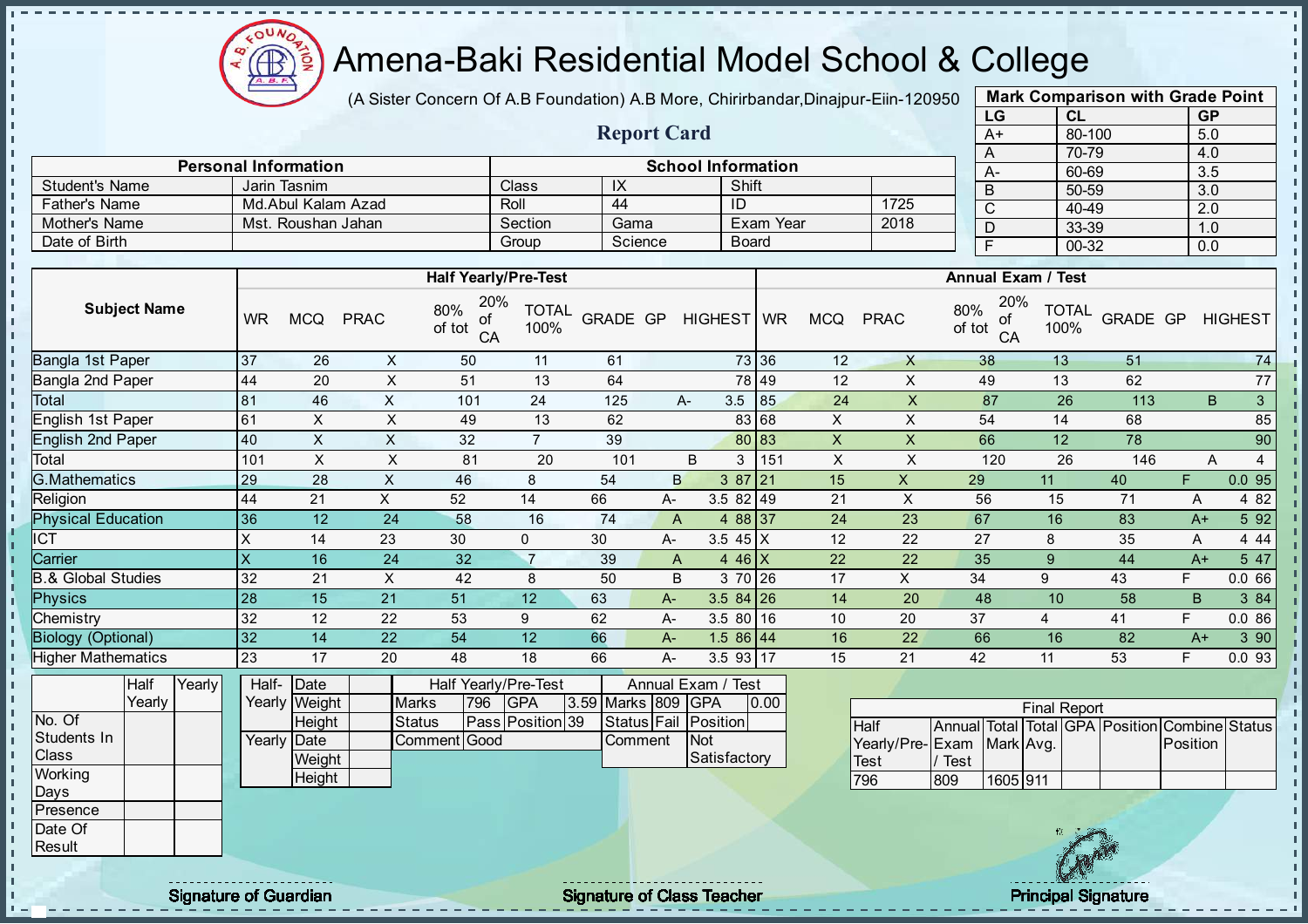

(A Sister Concern Of A.B Foundation) A.B More, Chirirbandar, Dinajpur-Eiin-120950

Report Card

Personal Information<br>
MASIA JANNATUN Class | IX | Shift

Student's Name MASIA JANNATUN Class IX IX Shift

| <b>Mark Comparison with Grade Point</b> |           |           |  |  |  |  |  |  |  |  |  |
|-----------------------------------------|-----------|-----------|--|--|--|--|--|--|--|--|--|
| LG                                      | <b>CL</b> | <b>GP</b> |  |  |  |  |  |  |  |  |  |
| $A+$                                    | 80-100    | 5.0       |  |  |  |  |  |  |  |  |  |
| A                                       | 70-79     | 4.0       |  |  |  |  |  |  |  |  |  |
| А-                                      | 60-69     | 3.5       |  |  |  |  |  |  |  |  |  |
| B                                       | 50-59     | 3.0       |  |  |  |  |  |  |  |  |  |
| C                                       | 40-49     | 2.0       |  |  |  |  |  |  |  |  |  |
|                                         | 33-39     | 1.0       |  |  |  |  |  |  |  |  |  |
| F                                       | 00-32     | 0.0       |  |  |  |  |  |  |  |  |  |
|                                         |           |           |  |  |  |  |  |  |  |  |  |

п

л h,

| <b>Father's Name</b>                                                                                 |                 | <b>MD.ABDUL MOMIN</b>                                       |                           |                                                                                              | $\overline{ID}$<br>Roll<br>40 |                    |                        |                                                       |                  | 1929<br>$\overline{C}$<br>40-49 |                                                      |                                                                                        |                      | 2.0      |          |                |
|------------------------------------------------------------------------------------------------------|-----------------|-------------------------------------------------------------|---------------------------|----------------------------------------------------------------------------------------------|-------------------------------|--------------------|------------------------|-------------------------------------------------------|------------------|---------------------------------|------------------------------------------------------|----------------------------------------------------------------------------------------|----------------------|----------|----------|----------------|
| Mother's Name                                                                                        |                 |                                                             | <b>MST.ROSHIDA BEGUM</b>  |                                                                                              | Section                       |                    | Gama                   |                                                       | <b>Exam Year</b> |                                 | 2018                                                 | D                                                                                      | 33-39                |          | 1.0      |                |
| Date of Birth                                                                                        |                 |                                                             |                           |                                                                                              | Group                         |                    | Science                |                                                       | <b>Board</b>     |                                 |                                                      | $\overline{F}$                                                                         | $00 - 32$            |          | 0.0      |                |
|                                                                                                      |                 |                                                             |                           |                                                                                              |                               |                    |                        |                                                       |                  |                                 |                                                      |                                                                                        |                      |          |          |                |
|                                                                                                      |                 |                                                             |                           | <b>Half Yearly/Pre-Test</b>                                                                  |                               |                    |                        |                                                       |                  |                                 |                                                      | <b>Annual Exam / Test</b>                                                              |                      |          |          |                |
| <b>Subject Name</b>                                                                                  | <b>WR</b>       | <b>MCQ</b>                                                  | <b>PRAC</b>               | 20%<br>80%<br>Οľ<br>of tot<br>CA                                                             | <b>TOTAL</b><br>100%          | <b>GRADE GP</b>    |                        | HIGHEST WR                                            |                  | <b>MCQ</b>                      | <b>PRAC</b>                                          | 20%<br>80%<br>οf<br>of tot<br>CA                                                       | <b>TOTAL</b><br>100% | GRADE GP |          | <b>HIGHEST</b> |
| <b>Bangla 1st Paper</b>                                                                              | 42              | 21                                                          | X                         | 50                                                                                           | 13                            | 63                 |                        |                                                       | 73 47            | 18                              | $\mathsf{X}$                                         | 52                                                                                     | 12                   | 64       |          | 74             |
| Bangla 2nd Paper                                                                                     | 41              | 19                                                          | $\overline{X}$            | 48                                                                                           | 14                            | 62                 |                        |                                                       | 78 48            | 22                              | $\pmb{\times}$                                       | 56                                                                                     | 16                   | 72       |          | 77             |
| Total                                                                                                | 83              | 40                                                          | $\mathsf X$               | 98                                                                                           | 27                            | 125                |                        | A-                                                    | $3.5$ 95         | 40                              | $\mathsf X$                                          | 108                                                                                    | 28                   | 136      | $A-$     | 3.5            |
| English 1st Paper                                                                                    | 68              | X                                                           | X                         | 54                                                                                           | 12                            | 66                 |                        |                                                       | 83 70            | X                               | $\times$                                             | 56                                                                                     | 16                   | 72       |          | 85             |
| <b>English 2nd Paper</b>                                                                             | 40              | $\mathsf{x}$                                                | $\overline{X}$            | 32                                                                                           | 10                            | 42                 |                        |                                                       | 80 63            | $\boldsymbol{\mathsf{X}}$       | $\boldsymbol{\mathsf{X}}$                            | 50                                                                                     | 11                   | 61       |          | 90             |
| Total                                                                                                | 108             | $\pmb{\times}$                                              | $\pmb{\times}$            | 86                                                                                           | 22                            | 108                |                        | B                                                     | $3 \mid 133$     | $\mathsf X$                     | $\boldsymbol{\mathsf{X}}$                            | 106                                                                                    | 27                   | 133      | A-       | 3.5            |
| <b>G.Mathematics</b>                                                                                 | 14              | 27                                                          | $\mathsf{X}$              | 33                                                                                           | 13                            | 46                 | F.                     | 0.08719                                               |                  | 17                              | $\mathsf X$                                          | 29                                                                                     | 15                   | 44       | F.       | 0.095          |
| Religion                                                                                             | 50              | 23                                                          | $\boldsymbol{\mathsf{X}}$ | 58                                                                                           | 16                            | 74                 | A                      |                                                       | 4 82 55          | 22                              | $\times$                                             | 62                                                                                     | 16                   | 78       | Α        | 4 8 2          |
| <b>Physical Education</b>                                                                            | 36              | 19                                                          | 24                        | 63                                                                                           | 17                            | 80                 | $A+$                   |                                                       | 588 39           | 19                              | 24                                                   | 66                                                                                     | 18                   | 84       | $A+$     | 5 92           |
| $\overline{\text{CT}}$                                                                               | X               | 21                                                          | 23                        | 35                                                                                           | 9                             | 44                 | $A+$                   |                                                       | 5 45 X           | 14                              | 23                                                   | 30                                                                                     | $\overline{7}$       | 37       | Α        | 4 4 4          |
| Carrier                                                                                              | $\mathsf{X}$    | 18                                                          | 24                        | 34                                                                                           | $\boldsymbol{8}$              | 42                 | $A+$                   |                                                       | $546$ X          | 25                              | 21                                                   | 37                                                                                     | 9                    | 46       | $A+$     | 547            |
| <b>B.&amp; Global Studies</b>                                                                        | 41              | 24                                                          | X                         | 52                                                                                           | 13                            | 65                 | А-                     | 3.5 70 34                                             |                  | 20                              | X                                                    | 43                                                                                     | 12                   | 55       | B        | 3 66           |
| <b>Physics</b>                                                                                       | 26              | 15                                                          | 21                        | 50                                                                                           | 10                            | 60                 | $A-$                   | $3.584$ 30                                            |                  | 12                              | 20                                                   | 50                                                                                     | 11                   | 61       | $A-$     | 3.5 84         |
| Chemistry                                                                                            | 36              | 14                                                          | 22                        | 58                                                                                           | 13                            | 71                 | A                      |                                                       | 4 80 32          | 13                              | 21                                                   | 53                                                                                     | 10                   | 63       | A-       | 3.5 86         |
| <b>Biology</b>                                                                                       | 40              | 19                                                          | 22                        | 65                                                                                           | 13                            | 78                 | $\mathsf{A}$           |                                                       | 4 86 45          | 17                              | 22                                                   | 67                                                                                     | 17                   | 84       | $A+$     | 5 90           |
| Higher<br>Mathematics (Optional)                                                                     | 23              | 11                                                          | 20                        | 43                                                                                           | 14                            | 57                 | B                      |                                                       | 1 93 28          | 16                              | 21                                                   | 52                                                                                     | 12                   | 64       | A-       | 1.5 93         |
| Half<br>Yearly<br>Yearly<br>No. Of<br>Students In<br>Class<br>Working<br>Days<br>Presence<br>Date Of | Half-<br>Yearly | Date<br>Yearly Weight<br>Height<br>Date<br>Weight<br>Height |                           | Half Yearly/Pre-Test<br>850 GPA<br><b>Marks</b><br><b>Status</b><br>Comment Not Satisfactory | <b>Fail Position</b>          | 0.00 Marks 885 GPA | Status Fail<br>Comment | Annual Exam / Test<br>Position<br>Not<br>Satisfactory | 0.00             |                                 | <b>Half</b><br>Yearly/Pre-Exam<br><b>Test</b><br>850 | Annual Total Total GPA Position Combine Status<br>Mark Avg.<br>Test<br>1735 911<br>885 | <b>Final Report</b>  |          | Position |                |
| Result                                                                                               |                 |                                                             |                           |                                                                                              |                               |                    |                        |                                                       |                  |                                 |                                                      |                                                                                        |                      |          |          |                |

J. J.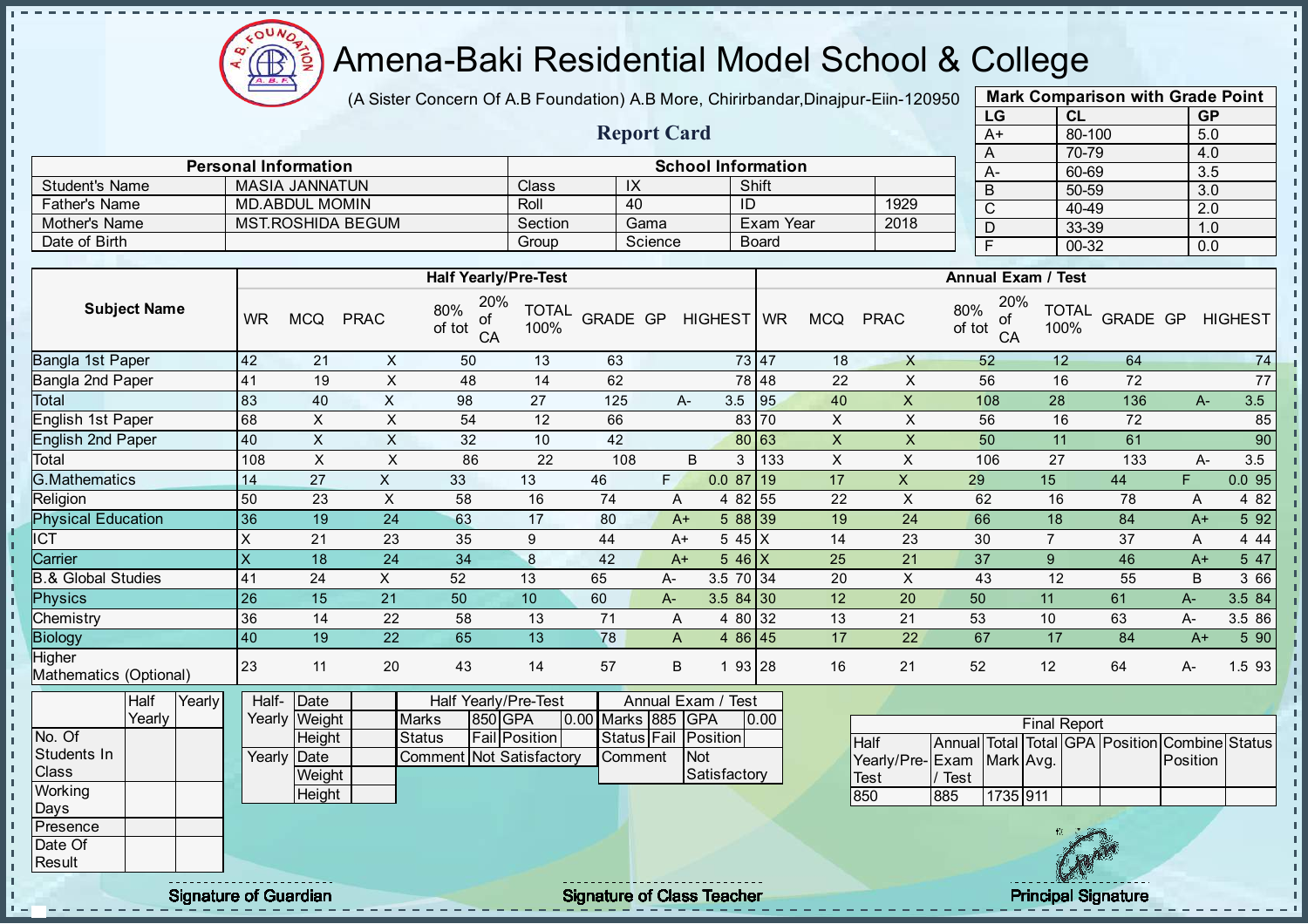

(A Sister Concern Of A.B Foundation) A.B More, Chirirbandar, Dinajpur-Eiin-120950

Report Card

Personal Information and The School Information

Father's Name ISMAIL HOSSEN Roll 46 ID 2164

Student's Name MITHILA FARJANA Class | IX | Shift

| <b>Mark Comparison with Grade Point</b> |        |           |  |  |  |  |  |  |  |  |  |
|-----------------------------------------|--------|-----------|--|--|--|--|--|--|--|--|--|
| LG                                      | CL     | <b>GP</b> |  |  |  |  |  |  |  |  |  |
| $A+$                                    | 80-100 | 5.0       |  |  |  |  |  |  |  |  |  |
| A                                       | 70-79  | 4.0       |  |  |  |  |  |  |  |  |  |
| A-                                      | 60-69  | 3.5       |  |  |  |  |  |  |  |  |  |
| B                                       | 50-59  | 3.0       |  |  |  |  |  |  |  |  |  |
| C                                       | 40-49  | 2.0       |  |  |  |  |  |  |  |  |  |
| D                                       | 33-39  | 1.0       |  |  |  |  |  |  |  |  |  |
| F                                       | 00-32  | 0.0       |  |  |  |  |  |  |  |  |  |
|                                         |        |           |  |  |  |  |  |  |  |  |  |

|                               |                         |                       |                |                                  |                      |                 |                |                                  |              |                           |                           | ◡              |                           | ャマーマ                 |                                                | $\sim$   |                |
|-------------------------------|-------------------------|-----------------------|----------------|----------------------------------|----------------------|-----------------|----------------|----------------------------------|--------------|---------------------------|---------------------------|----------------|---------------------------|----------------------|------------------------------------------------|----------|----------------|
| Mother's Name                 |                         | <b>ROJINA BEGUM</b>   |                |                                  | Section              | Gama            |                |                                  | Exam Year    |                           | 2018                      | $\overline{D}$ |                           | 33-39                |                                                | 1.0      |                |
| Date of Birth                 |                         |                       |                |                                  | Group                | Science         |                |                                  | <b>Board</b> |                           |                           | $\overline{F}$ |                           | 00-32                |                                                | 0.0      |                |
|                               |                         |                       |                |                                  |                      |                 |                |                                  |              |                           |                           |                |                           |                      |                                                |          |                |
|                               |                         |                       |                | <b>Half Yearly/Pre-Test</b>      |                      |                 |                |                                  |              |                           |                           |                | <b>Annual Exam / Test</b> |                      |                                                |          |                |
| <b>Subject Name</b>           | <b>WR</b>               | <b>MCQ</b>            | <b>PRAC</b>    | 20%<br>80%<br>οf<br>of tot<br>CA | <b>TOTAL</b><br>100% | <b>GRADE GP</b> |                | HIGHEST WR                       |              | <b>MCQ</b>                | <b>PRAC</b>               | 80%<br>of tot  | 20%<br>οf<br>CA           | <b>TOTAL</b><br>100% | <b>GRADE GP</b>                                |          | <b>HIGHEST</b> |
| Bangla 1st Paper              | 43                      | 25                    | X              | 54                               | 13                   | 67              |                |                                  | 73 46        | 17                        | $\mathsf{X}$              | 50             |                           | 13                   | 63                                             |          | 74             |
| Bangla 2nd Paper              | 43                      | 18                    | $\times$       | 49                               | 15                   | 64              |                |                                  | 78 50        | 21                        | X                         | 57             |                           | 13                   | 70                                             |          | 77             |
| Total                         | 86                      | 43                    | $\mathsf X$    | 103                              | 28                   | 131             |                | 3.5<br>A-                        | 96           | 38                        | $\pmb{\times}$            | 107            |                           | 26                   | 133                                            | $A-$     | 3.5            |
| English 1st Paper             | 74                      | X                     | $\sf X$        | 59                               | 14                   | 73              |                |                                  | 83 76        | $\mathsf X$               | X                         | 61             |                           | 16                   | 77                                             |          | 85             |
| <b>English 2nd Paper</b>      | 47                      | X                     | $\times$       | 38                               | 10                   | 48              |                |                                  | 80 76        | $\mathsf X$               | $\boldsymbol{\mathsf{X}}$ | 61             |                           | 13                   | 74                                             |          | 90             |
| Total                         | 121                     | $\mathsf{x}$          | $\sf X$        | 97                               | 24                   | 121             |                | 3.5<br>А-                        | 152          | $\boldsymbol{\mathsf{X}}$ | $\pmb{\times}$            |                | 122                       | 29                   | 151                                            | Α        | $\overline{4}$ |
| <b>G.Mathematics</b>          | 42                      | 30                    | $\pmb{\times}$ | 58                               | 14                   | 72              | A              |                                  | 4 87 40      | 14                        | $\boldsymbol{\mathsf{X}}$ | 43             |                           | 17                   | 60                                             | $A-$     | 3.5 95         |
| Religion                      | 46                      | 22                    | X              | 54                               | 15                   | 69              | А-             |                                  | 3.5 82 51    | 19                        | X                         | 56             |                           | 16                   | 72                                             | Α        | 4 8 2          |
| <b>Physical Education</b>     | 38                      | 17                    | 24             | 63                               | 16                   | 79              | $\mathsf{A}$   |                                  | $488$ 42     | 24                        | 24                        | 72             |                           | 18                   | 90                                             | $A+$     | 5 9 2          |
| $\overline{\text{CT}}$        | X                       | 16                    | 23             | 31                               | 9                    | 40              | $A+$           |                                  | $545$ X      | 14                        | 20                        | 27             |                           | $7^{\circ}$          | 34                                             | $A -$    | 3.5 44         |
| Carrier                       | $\overline{\mathsf{x}}$ | 16                    | 24             | 32                               | $\bf 8$              | 40              | $A+$           |                                  | $546$ X      | 23                        | 22                        | 36             |                           | 9                    | 45                                             | $A+$     | 5 47           |
| <b>B.&amp; Global Studies</b> | 39                      | 24                    | X              | 50                               | 10                   | 60              | А-             |                                  | 3.5 70 34    | 17                        | X                         | 41             |                           | 13                   | 54                                             | B        | 3 66           |
| <b>Physics</b>                | 32                      | 18                    | 22             | 58                               | 12                   | 70              | $\overline{A}$ |                                  | 4 $84$ 32    | 14                        | 20                        | 53             |                           | 13                   | 66                                             | $A -$    | 3.5 84         |
| Chemistry                     | 42                      | 10                    | 23             | 60                               | 15                   | 75              | A              |                                  | 4 80 31      | 20                        | 21                        | 58             |                           | 10                   | 68                                             | A-       | 3.5 86         |
| <b>Biology (Optional)</b>     | 38                      | 22                    | 22             | 66                               | 16                   | 82              | $A+$           |                                  | $386$ 43     | 20                        | 22                        | 68             |                           | 17                   | 85                                             | $A+$     | 3 90           |
| <b>Higher Mathematics</b>     | 36                      | 16                    | 22             | 59                               | 17                   | 76              | Α              |                                  | 4 93 22      | 17                        | 21                        | 48             |                           | 14                   | 62                                             | A-       | 3.5 93         |
| Yearly<br>Half<br>Yearly      | Half-                   | Date<br>Yearly Weight | <b>Marks</b>   | Half Yearly/Pre-Test<br>915      | <b>GPA</b>           | 4.27 Marks 920  |                | Annual Exam / Test<br><b>GPA</b> | 4.09         |                           |                           |                |                           | <b>Final Report</b>  |                                                |          |                |
| No. Of                        |                         | Height                | <b>Status</b>  |                                  | Pass Position 19     |                 |                | Status Pass Position 33          |              |                           | <b>Half</b>               |                |                           |                      | Annual Total Total GPA Position Combine Status |          |                |
| Students In<br>Class          |                         | Yearly Date<br>Weight |                | Comment Good                     |                      | Comment         |                | Very Good                        |              |                           | Yearly/Pre-Exam           | / Test         | Mark Avg.                 |                      |                                                | Position |                |
| Working                       |                         | Height                |                |                                  |                      |                 |                |                                  |              |                           | <b>Test</b><br>915        | 920            |                           | 1835 920 4.18 26     |                                                |          | Pass           |
| Days<br>Presence              |                         |                       |                |                                  |                      |                 |                |                                  |              |                           |                           |                |                           |                      |                                                |          |                |



Date Of **Result** 

J.

- II

 $\mathbf{I}$ J. J.  $\blacksquare$  $\mathbf{I}$ J. J. J. J. þ. T. T. Ĩ. J.  $\mathbf{I}$  $\mathbf{I}$  $\mathbf{I}$  $\mathbf{I}$ ×

 $\mathbf{I}$  $\mathbf{I}$  $\mathbf{I}$  $\mathbf{I}$  $\mathbf{I}$  $\mathbf{I}$  $\frac{1}{1}$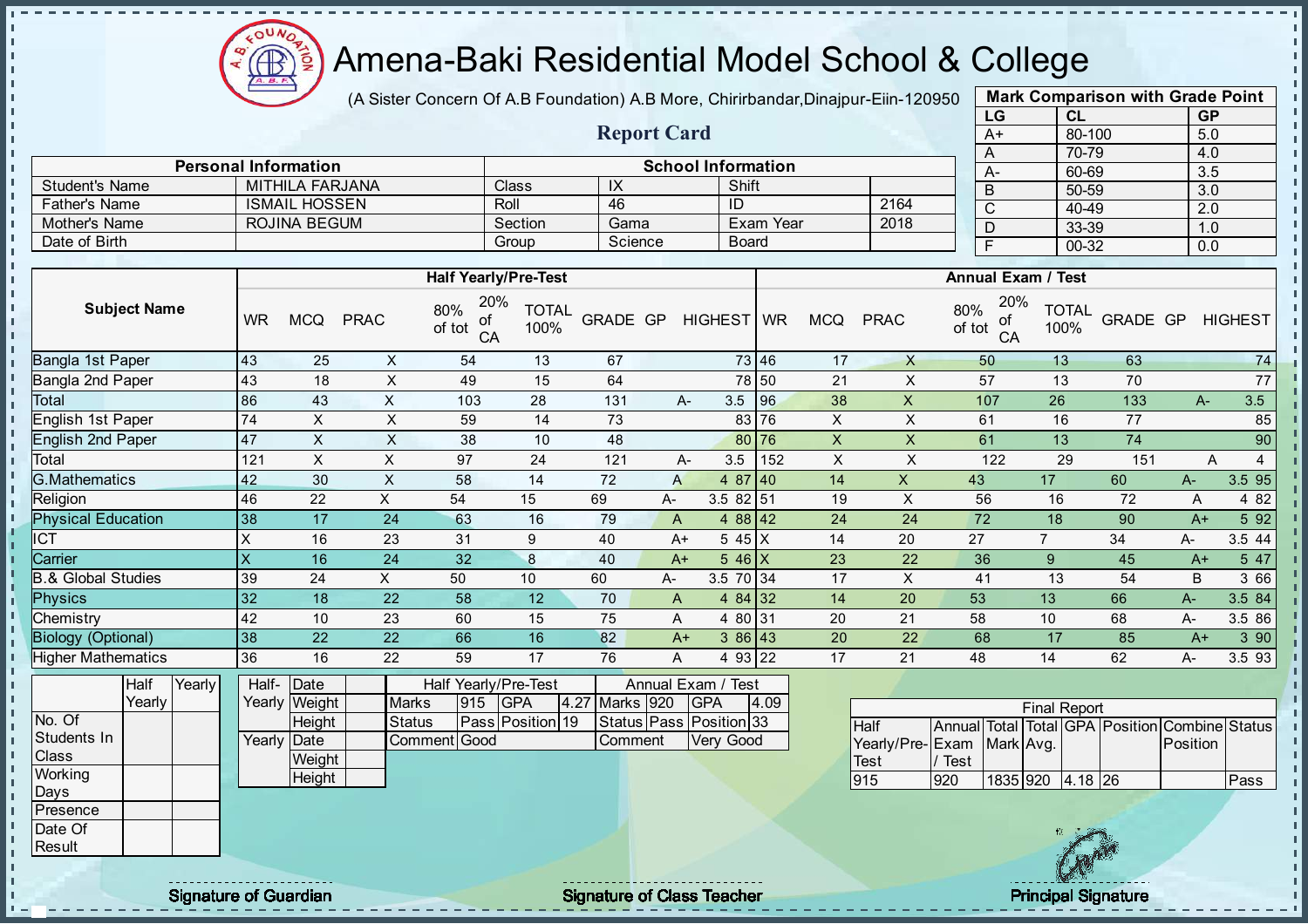

(A Sister Concern Of A.B Foundation) A.B More, Chirirbandar, Dinajpur-Eiin-120950

Report Card

| <b>Mark Comparison with Grade Point</b> |        |           |  |  |  |  |  |  |  |  |  |  |
|-----------------------------------------|--------|-----------|--|--|--|--|--|--|--|--|--|--|
| LG                                      | CL     | <b>GP</b> |  |  |  |  |  |  |  |  |  |  |
| $A+$                                    | 80-100 | 5.0       |  |  |  |  |  |  |  |  |  |  |
| A                                       | 70-79  | 4.0       |  |  |  |  |  |  |  |  |  |  |
| А-                                      | 60-69  | 3.5       |  |  |  |  |  |  |  |  |  |  |
| B                                       | 50-59  | 3.0       |  |  |  |  |  |  |  |  |  |  |
| C                                       | 40-49  | 2.0       |  |  |  |  |  |  |  |  |  |  |
| D                                       | 33-39  | 1.0       |  |  |  |  |  |  |  |  |  |  |
| F<br>00-32<br>0.0                       |        |           |  |  |  |  |  |  |  |  |  |  |

|                               | <b>Personal Information</b><br><b>JAFRIN ALVI JUI</b><br><b>JAHANGIR ALAM</b> |                             |                |                                  |                      |                         |      | <b>School Information</b> |              |                |                | $\sqrt{ }$<br>$A-$               | $10 - 10$<br>60-69   |          | $\mathcal{L}$<br>$\overline{3.5}$ |                |
|-------------------------------|-------------------------------------------------------------------------------|-----------------------------|----------------|----------------------------------|----------------------|-------------------------|------|---------------------------|--------------|----------------|----------------|----------------------------------|----------------------|----------|-----------------------------------|----------------|
| <b>Student's Name</b>         |                                                                               |                             |                |                                  | Class                | IX                      |      |                           | Shift        |                |                | $\overline{B}$                   | $50 - 59$            |          | 3.0                               |                |
| <b>Father's Name</b>          |                                                                               |                             |                |                                  | Roll                 | $\overline{7}$          |      | ID                        |              |                | 2758           | $\mathsf{C}$                     | 40-49                |          | 2.0                               |                |
| Mother's Name                 |                                                                               | <b>MAHABUBA AKTER</b>       |                |                                  | Section              | Gama                    |      |                           | Exam Year    |                | 2018           | D                                | 33-39                |          | 1.0                               |                |
| Date of Birth                 |                                                                               |                             |                |                                  | Group                | Science                 |      |                           | <b>Board</b> |                |                | $\overline{F}$                   | 00-32                |          | 0.0                               |                |
|                               |                                                                               |                             |                |                                  |                      |                         |      |                           |              |                |                |                                  |                      |          |                                   |                |
|                               |                                                                               |                             |                | <b>Half Yearly/Pre-Test</b>      |                      |                         |      |                           |              |                |                | <b>Annual Exam / Test</b>        |                      |          |                                   |                |
| <b>Subject Name</b>           | <b>WR</b>                                                                     | <b>MCQ</b>                  | <b>PRAC</b>    | 20%<br>80%<br>of<br>of tot<br>CA | <b>TOTAL</b><br>100% | <b>GRADE GP</b>         |      | HIGHEST WR                |              | <b>MCQ</b>     | <b>PRAC</b>    | 20%<br>80%<br>of<br>of tot<br>CA | <b>TOTAL</b><br>100% | GRADE GP |                                   | <b>HIGHEST</b> |
| Bangla 1st Paper              | 43                                                                            | 26                          | X              | 55                               | 11                   | 66                      |      |                           | 73 44        | 22             | $\times$       | 53                               | 11                   | 64       |                                   | 74             |
| Bangla 2nd Paper              | 47                                                                            | 23                          | $\mathsf{X}$   | 56                               | 16                   | 72                      |      |                           | 78 44        | 22             | X              | 53                               | 14                   | 67       |                                   | 77             |
| Total                         | 90                                                                            | 49                          | X              | 111                              | 27                   | 138                     |      | 3.5<br>А-                 | 88           | 44             | X              | 106                              | 25                   | 131      | $A-$                              | 3.5            |
| English 1st Paper             | 75                                                                            | X                           | X              | 60                               | 14                   | 74                      |      |                           | 83 78        | X              | X              | 62                               | 14                   | 76       |                                   | 85             |
| <b>English 2nd Paper</b>      | 60                                                                            | X                           | $\mathsf X$    | 48                               | 13                   | 61                      |      |                           | 80 57        | $\pmb{\times}$ | $\pmb{\times}$ | 46                               | 12                   | 58       |                                   | 90             |
| Total                         | 135                                                                           | $\mathsf{X}$                | X              | 108                              | 27                   | 135                     |      | 3.5<br>А-                 | 135          | $\pmb{\times}$ | X              | 108                              | 26                   | 134      | A-                                | 3.5            |
| <b>G.Mathematics</b>          | 12 <sup>2</sup>                                                               | 29                          | X              | 33                               | 12                   | 45                      | F.   | $0.087$ 28                |              | 23             | X              | 41                               | 14                   | 55       | B                                 | 3 9 5          |
| Religion                      | 45                                                                            | 20                          | X              | 52                               | 16                   | 68                      | A-   | $3.582$ 48                |              | 26             | X              | 59                               | 16                   | 75       | Α                                 | 4 8 2          |
| <b>Physical Education</b>     | 38                                                                            | 20                          | 24             | 66                               | 14                   | 80                      | $A+$ |                           | 58839        | 24             | 23             | 69                               | 17                   | 86       | $A+$                              | 5 92           |
| ICT                           | X                                                                             | 23                          | 23             | 37                               | 8                    | 45                      | $A+$ |                           | $545$ X      | 17             | 23             | 32                               | 8                    | 40       | $A+$                              | 5 4 4          |
| Carrier                       | X                                                                             | 20                          | 24             | 35                               | 9                    | 44                      | $A+$ |                           | $546$ X      | 23             | 21             | 35                               | 8                    | 43       | $A+$                              | 5 47           |
| <b>B.&amp; Global Studies</b> | 34                                                                            | 29                          | $\pmb{\times}$ | 50                               | 9                    | 59                      | B    |                           | 3 70 37      | 23             | X              | 48                               | 10                   | 58       | B                                 | 3 66           |
| <b>Physics</b>                | 32                                                                            | 20                          | 22             | 59                               | 12                   | 71                      | A    |                           | 4 84 35      | 20             | 22             | 62                               | 12                   | 74       | A                                 | 4 84           |
| Chemistry                     | 34                                                                            | 20                          | 21             | 60                               | 12                   | 72                      | Α    |                           | 4 80 35      | 20             | 23             | 62                               | 14                   | 76       | Α                                 | 4 86           |
| <b>Biology (Optional)</b>     | 37                                                                            | 24                          | 20             | 65                               | 9 <sup>°</sup>       | 74                      | A    |                           | $286$ 43     | 21             | 22             | 69                               | 17                   | 86       | $A+$                              | 3 9 0          |
| <b>Higher Mathematics</b>     | 21                                                                            | 15                          | 20             | 45                               | 15                   | 60                      | A-   | 3.5 93 26                 |              | 18             | 21             | 52                               | 14                   | 66       | A-                                | 3.5 93         |
| Yearly<br>Half<br>Voorly      | Half-                                                                         | Date<br>$V$ oorly $M$ oight |                | Half Yearly/Pre-Test<br>$M$ orko |                      | $0.00$ Marke $0.24$ CDA |      | Annual Exam / Test        | $\sqrt{2}$   |                |                |                                  |                      |          |                                   |                |

|             | Yearly |  |             | Yearly Weight | <b>Marks</b>             | 891 GPA              | 0.00 Marks 924 | <b>GPA</b>              | 4.23 |                           |          |          | <b>Final Report</b> |    |                                                |      |
|-------------|--------|--|-------------|---------------|--------------------------|----------------------|----------------|-------------------------|------|---------------------------|----------|----------|---------------------|----|------------------------------------------------|------|
| No. Of      |        |  |             | Height        | Status                   | <b>Fail Position</b> |                | Status Pass Position 29 |      | Half                      |          |          |                     |    | Annual Total Total GPA Position Combine Status |      |
| Students In |        |  | Yearly Date |               | Comment Not Satisfactory |                      | Comment        | Very Good               |      | Yearly/Pre-Exam Mark Avg. |          |          |                     |    | Position                                       |      |
| Class       |        |  |             | Weight        |                          |                      |                |                         |      | Test                      | $'$ Test |          |                     |    |                                                |      |
| Working     |        |  |             | Height        |                          |                      |                |                         |      | 891                       | 924      | 1815 909 | 3.7                 | 39 |                                                | Pass |
| Days        |        |  |             |               |                          |                      |                |                         |      |                           |          |          |                     |    |                                                |      |
| Presence    |        |  |             |               |                          |                      |                |                         |      |                           |          |          |                     |    |                                                |      |
| Date Of     |        |  |             |               |                          |                      |                |                         |      |                           |          |          |                     |    |                                                |      |
| Result      |        |  |             |               |                          |                      |                |                         |      |                           |          |          |                     |    |                                                |      |
|             |        |  |             |               |                          |                      |                |                         |      |                           |          |          |                     |    |                                                |      |

**II** 

J.  $\mathbf{I}$  $\mathbb T$ - II

second and the signature of Guardian Signature of Class Teacher Principal Signature of Class Teacher Principal Signature of Class Teacher Principal Signature of Class Teacher Principal Signature of Class Teacher Principal

 $\mathcal{L}$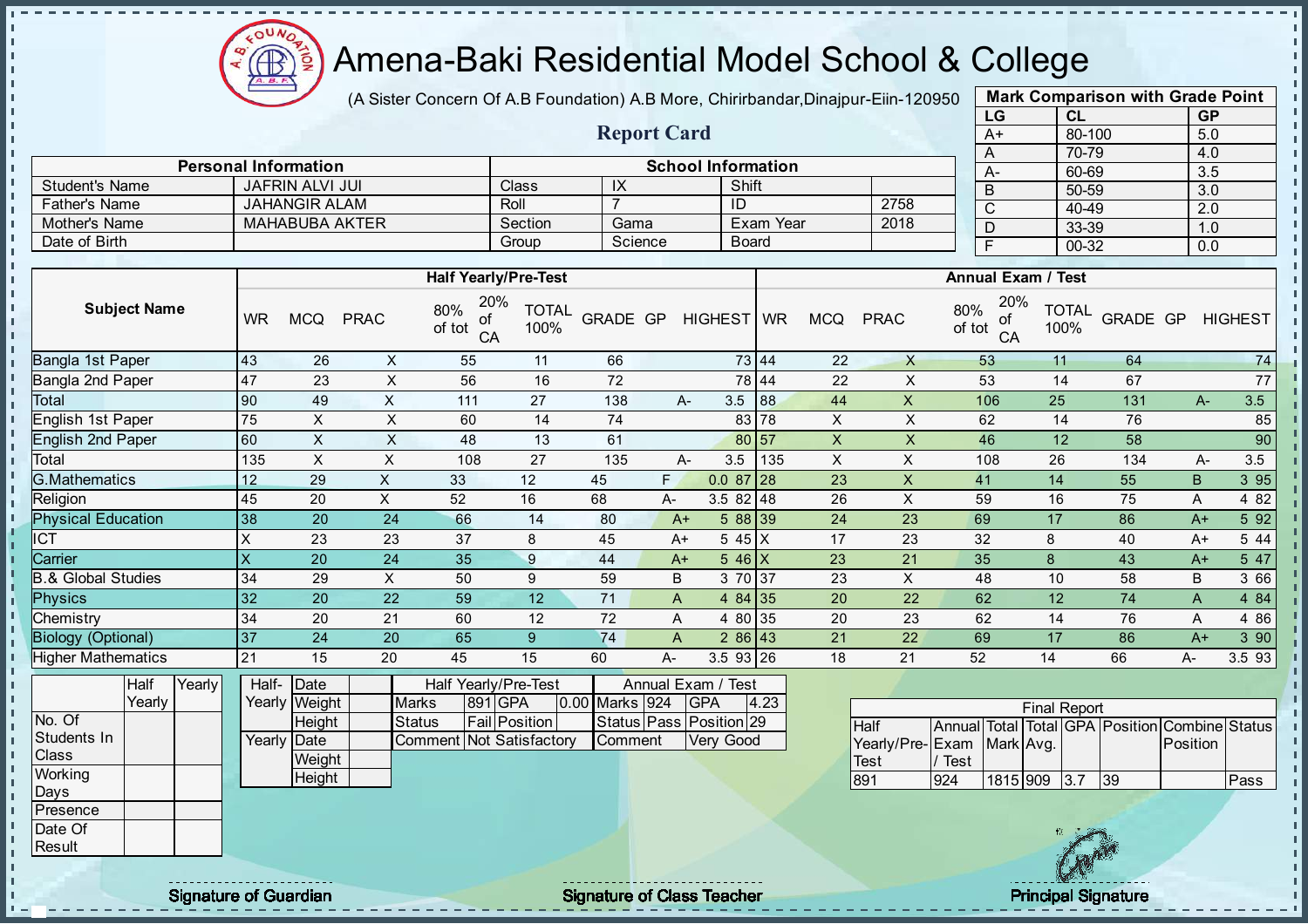

(A Sister Concern Of A.B Foundation) A.B More, Chirirbandar, Dinajpur-Eiin-120950

Report Card

| <b>Mark Comparison with Grade Point</b><br>LG |           |  |  |  |  |  |  |  |  |  |  |  |
|-----------------------------------------------|-----------|--|--|--|--|--|--|--|--|--|--|--|
| CL                                            | <b>GP</b> |  |  |  |  |  |  |  |  |  |  |  |
| 80-100                                        | 5.0       |  |  |  |  |  |  |  |  |  |  |  |
| 70-79                                         | 4.0       |  |  |  |  |  |  |  |  |  |  |  |
| 60-69                                         | 3.5       |  |  |  |  |  |  |  |  |  |  |  |
| 50-59                                         | 3.0       |  |  |  |  |  |  |  |  |  |  |  |
| 40-49                                         | 2.0       |  |  |  |  |  |  |  |  |  |  |  |
| 33-39                                         | 1.0       |  |  |  |  |  |  |  |  |  |  |  |
| $00 - 32$<br>F<br>0.0                         |           |  |  |  |  |  |  |  |  |  |  |  |
|                                               |           |  |  |  |  |  |  |  |  |  |  |  |

|                      |                             |         |                |                           |      |      | 70-79 |
|----------------------|-----------------------------|---------|----------------|---------------------------|------|------|-------|
|                      | <b>Personal Information</b> |         |                | <b>School Information</b> |      | $A-$ | 60-69 |
| Student's Name       | RAFIKA ISLAM                | Class   | $\overline{1}$ | Shift                     |      | B    | 50-59 |
| <b>Father's Name</b> | RAFIKUL ISLAM               | Roll    | 45             | -ID                       | 3301 | ◡    | 40-49 |
| Mother's Name        | MRS.MORIUM NESA             | Section | Gama           | Exam Year                 | 2018 | D    | 33-39 |
| Date of Birth        |                             | Group   | Science        | <b>Board</b>              |      |      | 00-32 |
|                      |                             |         |                |                           |      |      |       |
|                      |                             |         |                |                           |      |      |       |

|                           |           |                          |             | <b>Half Yearly/Pre-Test</b>                |                      |          |      |                          |       |            |             | <b>Annual Exam / Test</b>        |                      |                 |      |                 |
|---------------------------|-----------|--------------------------|-------------|--------------------------------------------|----------------------|----------|------|--------------------------|-------|------------|-------------|----------------------------------|----------------------|-----------------|------|-----------------|
| <b>Subject Name</b>       | <b>WR</b> | <b>MCQ</b>               | <b>PRAC</b> | 20%<br>80%<br>οf<br>of tot<br>CA           | <b>TOTAL</b><br>100% | GRADE GP |      | HIGHEST WR               |       | <b>MCQ</b> | <b>PRAC</b> | 20%<br>80%<br>οf<br>of tot<br>CA | <b>TOTAL</b><br>100% | <b>GRADE GP</b> |      | <b>HIGHEST</b>  |
| Bangla 1st Paper          | 37        | 27                       | X           | 51                                         | 12                   | 63       |      |                          | 73 46 | 16         | $\times$    | 50                               | 13                   | 63              |      | 74              |
| Bangla 2nd Paper          | 42        | 18                       | X           | 48                                         | 15                   | 63       |      |                          | 78 47 | 24         | X           | 57                               | 15                   | 72              |      | 77              |
| Total                     | 79        | 45                       | X           | 99                                         | 27                   | 126      |      | 3.5<br>A-                | 93    | 40         | X           | 107                              | 28                   | 135             | $A-$ | 3.5             |
| English 1st Paper         | 80        | X                        | X           | 64                                         | 17                   | 81       |      |                          | 83 83 | X          | X           | 66                               | 17                   | 83              |      | 85              |
| <b>English 2nd Paper</b>  | 81        | X                        | X           | 65                                         | 14                   | 79       |      |                          | 80 86 | X          | X           | 69                               | 15                   | 84              |      | 90              |
| Total                     | 161       | X                        | X           | 129                                        | 31                   | 160      |      | 5<br>$A+$                | 169   | X          | X           | 135                              | 32                   | 167             | $A+$ | $5\phantom{.0}$ |
| <b>G.Mathematics</b>      | 42        | 29                       | Χ           | 57                                         | 14                   | 71       | A    | 4 87 52                  |       | 22         | X           | 59                               | 20                   | 79              | A    | 4 95            |
| Religion                  | 51        | 23                       | X.          | 59                                         | 15                   | 74       | A    | 4 82 55                  |       | 25         | X           | 64                               | 16                   | 80              | $A+$ | 5 82            |
| <b>Physical Education</b> | 40        | 20                       | 24          | 67                                         | 17                   | 84       | $A+$ | 588 41                   |       | 24         | 23          | 70                               | 15                   | 85              | $A+$ | 5 9 2           |
| ICT                       | X         | 22                       | 23          | 36                                         |                      | 43       | $A+$ | 5 45 X                   |       | 18         | 20          | 30                               | 8                    | 38              | A    | 4 4 4           |
| Carrier                   | X         | 20                       | 24          | 35                                         | 7                    | 42       | $A+$ | $546$ X                  |       | 25         | 21          | 37                               | 10                   | 47              | $A+$ | 5 47            |
| 3.& Global Studies        | 37        | 26                       | X.          | 50                                         | 12                   | 62       | А-   | 3.5 70 33                |       | 19         | X           | 42                               | 12                   | 54              | В    | 3 66            |
| <b>Physics</b>            | 35        | 19                       | 22          | 61                                         | 12                   | 73       | A    | 4 $84$ 35                |       | 17         | 20          | 58                               | 15                   | 73              | A    | 4 8 4           |
| Chemistry                 | 37        | 14                       | 22          | 58                                         | 12                   | 70       | A    | 4 80 36                  |       | 17         | 22          | 60                               | 13                   | 73              | A    | 4 8 6           |
| <b>Biology (Optional)</b> | 37        | 24                       | 22          | 66                                         | 16                   | 82       |      | 386 43<br>$A+$           |       | 18         | 22          | 66                               | 17                   | 83              | $A+$ | 390             |
| <b>Higher Mathematics</b> | 29        | 16                       | 20          | 52                                         | 17                   | 69       | A-   | 3.5 93 38                |       | 21         | 23          | 66                               | 14                   | 80              | $A+$ | 593             |
| $\frac{1}{2}$             |           | $\overline{\phantom{a}}$ |             | $\mathbf{r}$ . $\mathbf{r}$ . $\mathbf{r}$ | $ -$                 |          |      | $\overline{\phantom{a}}$ |       |            |             |                                  |                      |                 |      |                 |

|              | Half   | Yearly | Half- Date   |               |                   | Half Yearly/Pre-Test<br>Annual Exam / Test<br>4.59<br>4.5 Marks 994<br>956<br><b>IGPA</b><br><b>IGPA</b><br>Status Pass Position 9<br>Pass Position 9 |  |  |         |  |           |  |  |
|--------------|--------|--------|--------------|---------------|-------------------|-------------------------------------------------------------------------------------------------------------------------------------------------------|--|--|---------|--|-----------|--|--|
|              | Yearly |        |              | Yearly Weight | <b>Marks</b>      |                                                                                                                                                       |  |  |         |  |           |  |  |
| No. Of       |        |        |              | <b>Height</b> | <b>Status</b>     |                                                                                                                                                       |  |  |         |  |           |  |  |
| Students In  |        |        | Yearlv IDate |               | Comment Very Good |                                                                                                                                                       |  |  | Comment |  | Verv Good |  |  |
| <b>Class</b> |        |        |              | Weight        |                   |                                                                                                                                                       |  |  |         |  |           |  |  |
| Working      |        |        |              | Height        |                   |                                                                                                                                                       |  |  |         |  |           |  |  |
| Days         |        |        |              |               |                   |                                                                                                                                                       |  |  |         |  |           |  |  |
| Presence     |        |        |              |               |                   |                                                                                                                                                       |  |  |         |  |           |  |  |
| Date Of      |        |        |              |               |                   |                                                                                                                                                       |  |  |         |  |           |  |  |

| <b>Final Report</b>       |      |                  |  |  |  |                                                |      |  |  |  |  |  |  |
|---------------------------|------|------------------|--|--|--|------------------------------------------------|------|--|--|--|--|--|--|
| <b>Half</b>               |      |                  |  |  |  | Annual Total Total GPA Position Combine Status |      |  |  |  |  |  |  |
| Yearly/Pre-Exam Mark Avg. |      |                  |  |  |  | <b>Position</b>                                |      |  |  |  |  |  |  |
| <b>Test</b>               | Test |                  |  |  |  |                                                |      |  |  |  |  |  |  |
| 956                       | 994  | 1950 976 4.55 10 |  |  |  |                                                | Pass |  |  |  |  |  |  |



**Result** 

 $\mathbf{r}$ л

experiment of Guardian and Signature of Class Teacher Principal Signature of Class Teacher Principal Signature<br>Signature of Class Teacher Principal Signature of Class Teacher Principal Signature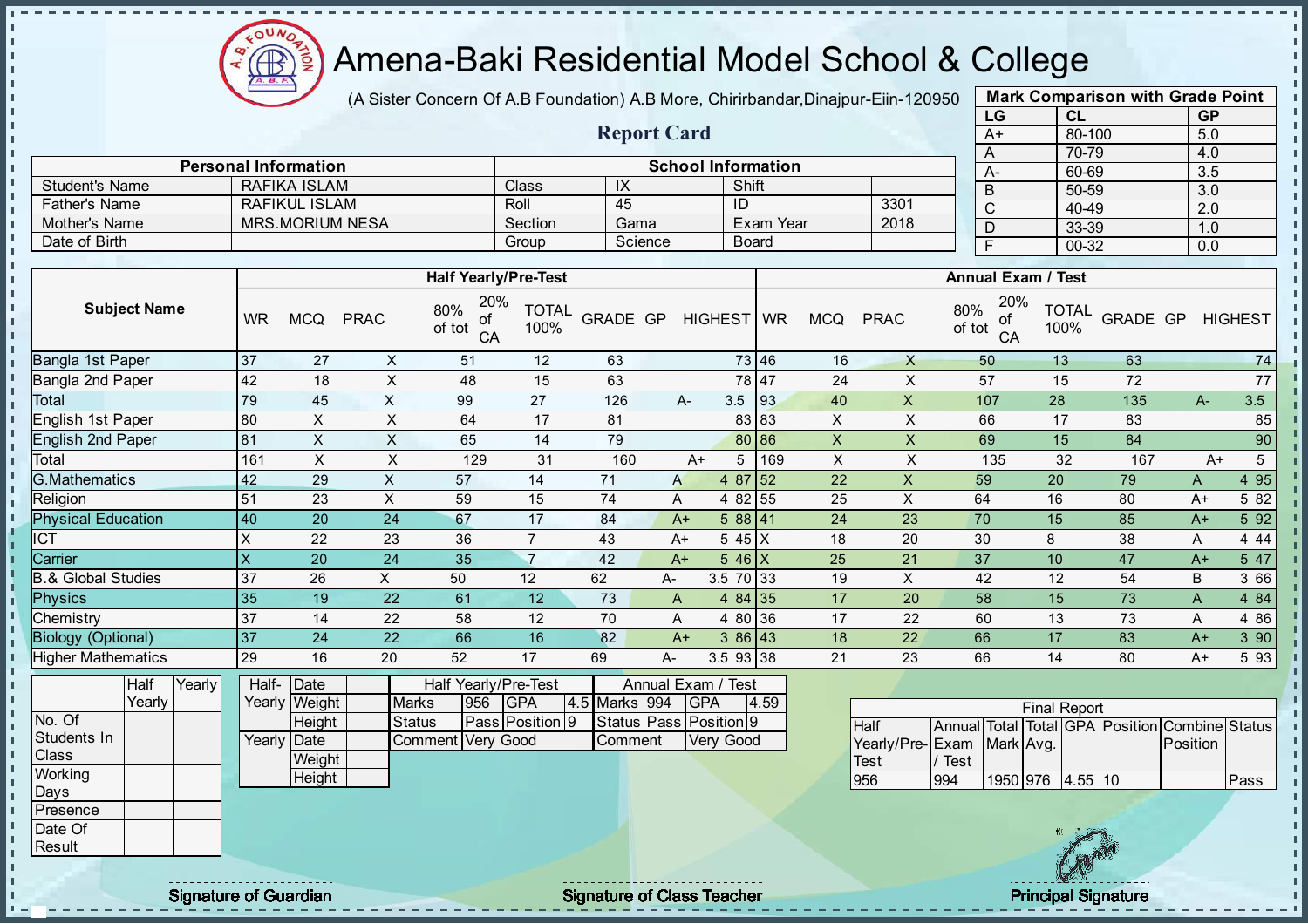

(A Sister Concern Of A.B Foundation) A.B More, Chirirbandar, Dinajpur-Eiin-120950

Report Card

| <b>Mark Comparison with Grade Point</b> |        |           |  |  |  |  |  |  |  |  |  |  |
|-----------------------------------------|--------|-----------|--|--|--|--|--|--|--|--|--|--|
| LG                                      | CL     | <b>GP</b> |  |  |  |  |  |  |  |  |  |  |
| A+                                      | 80-100 | 5.0       |  |  |  |  |  |  |  |  |  |  |
| Α                                       | 70-79  | 4.0       |  |  |  |  |  |  |  |  |  |  |
| A-                                      | 60-69  | 3.5       |  |  |  |  |  |  |  |  |  |  |
| B                                       | 50-59  | 3.0       |  |  |  |  |  |  |  |  |  |  |
| C                                       | 40-49  | 2.0       |  |  |  |  |  |  |  |  |  |  |
| D                                       | 33-39  | 1.0       |  |  |  |  |  |  |  |  |  |  |
| F<br>00-32<br>0.0                       |        |           |  |  |  |  |  |  |  |  |  |  |
|                                         |        |           |  |  |  |  |  |  |  |  |  |  |

|                     | <b>Personal Information</b>                                          |                      | <b>School Information</b>  |                         |      | $A-$                                   | 60-69                        | 3.5            |
|---------------------|----------------------------------------------------------------------|----------------------|----------------------------|-------------------------|------|----------------------------------------|------------------------------|----------------|
| Student's Name      | MAFRUHA PARVIN ULFA                                                  | Class                | IX                         | Shift                   |      |                                        | 50-59                        | 3.0            |
| Father's Name       | <b>MD.GOLAM KIBRIA</b>                                               | Roll                 | 41                         | - ID                    | 3311 | $\sim$<br>◡                            | 40-49                        | 2.0            |
| Mother's Name       | <b>MST.AMINA BEGUM</b>                                               | Section              | Gama                       | Exam Year               | 2018 |                                        | 33-39                        | 1.0            |
| Date of Birth       |                                                                      | Group                | Science                    | Board                   |      |                                        | 00-32                        | 0.0            |
|                     |                                                                      |                      |                            |                         |      |                                        |                              |                |
|                     | <b>Half Yearly/Pre-Test</b>                                          |                      |                            |                         |      | <b>Annual Exam / Test</b>              |                              |                |
| <b>Subject Name</b> | 20%<br>80%<br>of tot<br><b>PRAC</b><br><b>WR</b><br><b>MCQ</b><br>ot | <b>TOTAL</b><br>100% | GRADE GP<br><b>HIGHEST</b> | <b>WR</b><br><b>MCQ</b> | PRAC | 20%<br>$\frac{80\%}{\text{of tot}}$ of | of TOTAL GRADE GP !!<br>100% | <b>HIGHEST</b> |

|                           |          |    |                   | .<br>СA | $\sim$ $\sim$ $\sim$ |     |      |            |     |    |    | <u>.</u><br>CA | $\cdot$ |     |      |        |
|---------------------------|----------|----|-------------------|---------|----------------------|-----|------|------------|-----|----|----|----------------|---------|-----|------|--------|
| Bangla 1st Paper          | 42       | 22 | X                 | 51      | 11                   | 62  |      | 73 40      |     | 12 | X  | 42             | 13      | 55  |      | 74     |
| Bangla 2nd Paper          | 46       | 15 | ∧                 | 49      | 13                   | 62  |      | 78 50      |     | 17 |    | 54             | 15      | 69  |      | 77     |
| Total                     | 88       | 37 | X                 | 100     | 24                   | 124 | A-   | 3.5        | 90  | 29 | X  | 96             | 28      | 124 | $A-$ | 3.5    |
| English 1st Paper         | 71       | X. | ㅅ                 | 57      | 14                   | 71  |      | 83 73      |     | X  | ᄉ  | 58             | 17      | 75  |      | 85     |
| <b>English 2nd Paper</b>  | 43       | X  | X                 | 34      | 11                   | 45  |      | 80 83      |     | X  | X  | 66             | 13      | 79  |      | 90     |
| Total                     | 114      | X. | $\checkmark$<br>⋏ | 91      | 25                   | 116 | B    | 3          | 156 | X  |    | 124            | 30      | 154 | A    |        |
| <b>G.Mathematics</b>      | 12       | 22 | х.                | 27      | 13                   | 40  | F.   | 0.087      | 33  | 14 | X  | 38             | 15      | 53  | B.   | 3 9 5  |
| Religion                  | 50       | 16 | X.                | 53      | 15                   | 68  | А-   | $3.582$ 54 |     | 24 | X  | 62             | 16      | 78  | A    | 4 8 2  |
| <b>Physical Education</b> | 40       | 19 | 24                | 66      | 16                   | 82  | $A+$ | $588$ 42   |     | 24 | 23 | 71             | 17      | 88  | $A+$ | 5 9 2  |
| <b>CT</b>                 | X        | 22 | 23                | 36      | 8                    | 44  | A+   | 5 45 $X$   |     | 17 | 23 | 32             | 6       | 38  | A    | 4 4 4  |
| Carrier                   | $\times$ | 21 | 24                | 36      | 8                    | 44  | $A+$ | $546$ X    |     | 22 | 22 | 35             | 10      | 45  | $A+$ | 5 47   |
| 8.& Global Studies        | 40       | 27 | X.                | 54      | 10                   | 64  | А-   | 3.5 70 36  |     | 12 | X  | 38             | 13      | 51  | B    | 3 66   |
| <b>Physics</b>            | 25       | 20 | 21                | 53      | 12 <sup>2</sup>      | 65  | A-   | $3.584$ 36 |     | 12 | 20 | 54             | 13      | 67  | A-   | 3.5 84 |
| Chemistry                 | 33       | 11 | 21                | 52      | 12                   | 64  | A-   | 3.5 80 25  |     | 17 | 20 | 50             | 8       | 58  | B    | 3 86   |
| <b>Biology (Optional)</b> | 39       | 23 | 22                | 67      | 13                   | 80  | $A+$ | 386 45     |     | 15 | 22 | 66             | 18      | 84  | $A+$ | 3 90   |
| <b>Higher Mathematics</b> | 25       | 10 | 21                | 45      | 18                   | 63  | A-   | 3.5 93 32  |     | 17 | 21 | 56             | 12      | 68  | А-   | 3.593  |

|                  | Half   | Yearly <b>I</b> | Half-        | Half Yearly/Pre-Test<br><b>IDate</b> |  |                          |  |                      |  |                | Annual Exam / Test      |      |  |
|------------------|--------|-----------------|--------------|--------------------------------------|--|--------------------------|--|----------------------|--|----------------|-------------------------|------|--|
|                  | Yearlv |                 |              | Yearly Weight                        |  | <b>Marks</b>             |  | 854 GPA              |  | 0.00 Marks 908 | <b>IGPA</b>             | 4.05 |  |
| No. Of           |        |                 |              | Height                               |  | <b>Status</b>            |  | <b>Fail</b> Position |  |                | Status Pass Position 37 |      |  |
| Students In      |        |                 | Yearly  Date |                                      |  | Comment Not Satisfactory |  |                      |  | <b>Comment</b> | Very Good               |      |  |
| <b>IClass</b>    |        |                 |              | Weight                               |  |                          |  |                      |  |                |                         |      |  |
| Working          |        |                 |              | Height                               |  |                          |  |                      |  |                |                         |      |  |
| Days             |        |                 |              |                                      |  |                          |  |                      |  |                |                         |      |  |
| <b>IPresence</b> |        |                 |              |                                      |  |                          |  |                      |  |                |                         |      |  |

| <b>Final Report</b>       |      |                  |  |  |  |                                                |      |  |  |  |  |  |
|---------------------------|------|------------------|--|--|--|------------------------------------------------|------|--|--|--|--|--|
| <b>Half</b>               |      |                  |  |  |  | Annual Total Total GPA Position Combine Status |      |  |  |  |  |  |
| Yearly/Pre-Exam Mark Avg. |      |                  |  |  |  | Position                                       |      |  |  |  |  |  |
| Test                      | Test |                  |  |  |  |                                                |      |  |  |  |  |  |
| 854                       | 908  | 1762 881 3.64 40 |  |  |  |                                                | Pass |  |  |  |  |  |



Date Of **Result** 

л ×

л J. - II  $\mathbf{I}$  $\mathbf{I}$  $\blacksquare$ 

 $\mathbf{I}$  $\mathbf{u}$  $\mathbf{r}$ 

 $\mathbf{I}$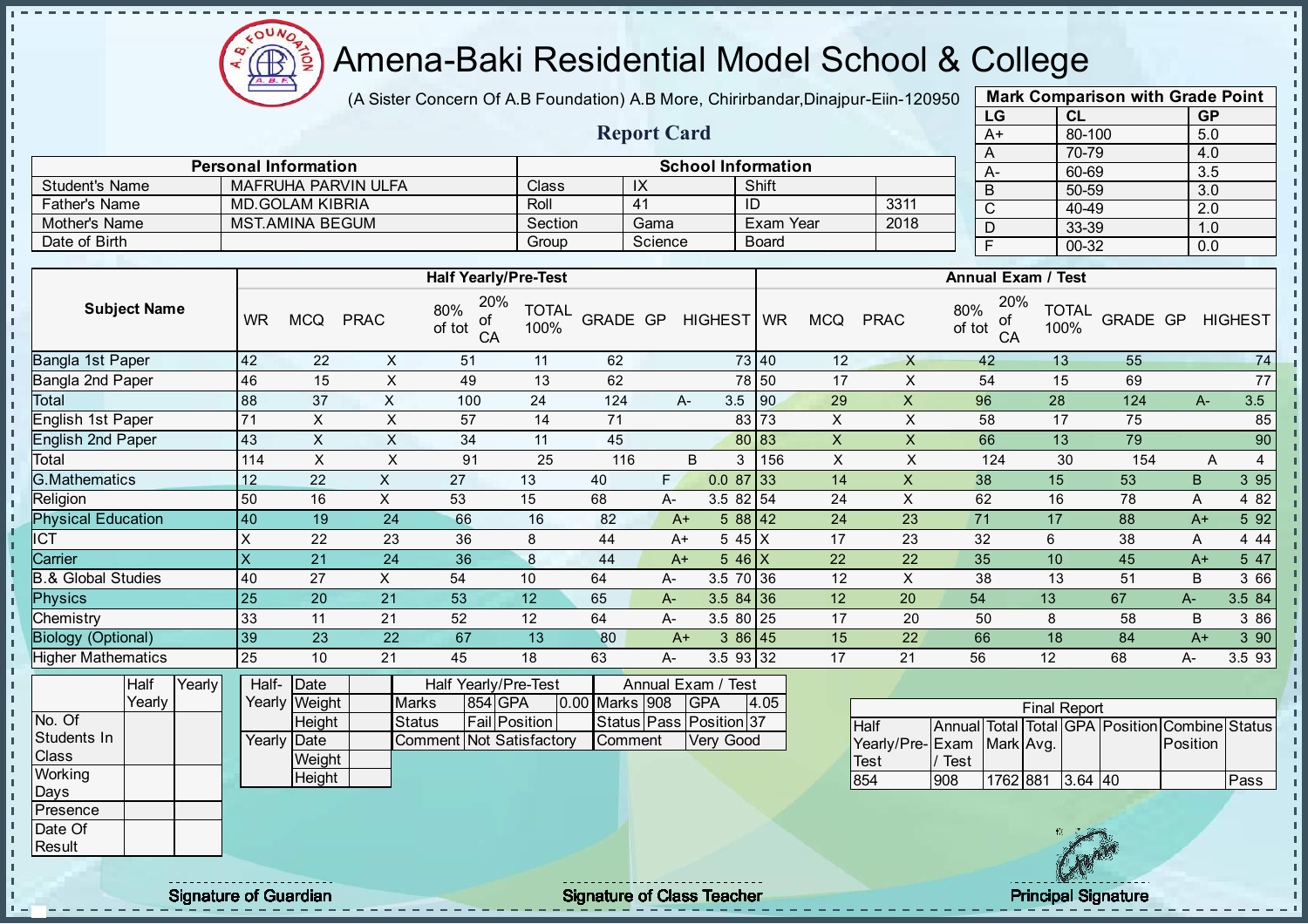

(A Sister Concern Of A.B Foundation) A.B More, Chirirbandar, Dinajpur-Eiin-120950

Report Card

| <b>Mark Comparison with Grade Point</b> |           |           |  |  |  |  |  |  |  |  |
|-----------------------------------------|-----------|-----------|--|--|--|--|--|--|--|--|
| LG                                      | CL        | <b>GP</b> |  |  |  |  |  |  |  |  |
| $A+$                                    | 80-100    | 5.0       |  |  |  |  |  |  |  |  |
| A                                       | 70-79     | 4.0       |  |  |  |  |  |  |  |  |
| А-                                      | 60-69     | 3.5       |  |  |  |  |  |  |  |  |
| B                                       | 50-59     | 3.0       |  |  |  |  |  |  |  |  |
| C                                       | 40-49     | 2.0       |  |  |  |  |  |  |  |  |
| D                                       | 33-39     | 1.0       |  |  |  |  |  |  |  |  |
| F                                       | $00 - 32$ | 0.0       |  |  |  |  |  |  |  |  |

|                      |                             |         |         |                           |      |      | 70-79 |
|----------------------|-----------------------------|---------|---------|---------------------------|------|------|-------|
|                      | <b>Personal Information</b> |         |         | <b>School Information</b> |      | $A-$ | 60-69 |
| Student's Name       | ANJINJANNAT OMIM            | Class   | IX      | Shift                     |      |      | 50-59 |
| <b>Father's Name</b> | ANWARUL HOQUE               | Roll    | 42      | ID                        | 3316 |      | 40-49 |
| Mother's Name        | UMME-KULSUM                 | Section | Gama    | Exam Year                 | 2018 |      | 33-39 |
| Date of Birth        |                             | Group   | Science | <b>Board</b>              |      |      | 00-32 |
|                      |                             |         |         |                           |      |      |       |
|                      | <b>Half Yearly/Pre-Test</b> |         |         | <b>Annual Exam / Test</b> |      |      |       |

|                           |           |            |                | <b>NAIL TEALLY/PIE-TEST</b>      |                      |          |    |                       | Alliludi Exdili / Test |            |                           |                                  |                      |          |      |                |       |
|---------------------------|-----------|------------|----------------|----------------------------------|----------------------|----------|----|-----------------------|------------------------|------------|---------------------------|----------------------------------|----------------------|----------|------|----------------|-------|
| <b>Subject Name</b>       | <b>WR</b> | <b>MCQ</b> | <b>PRAC</b>    | 20%<br>80%<br>οf<br>of tot<br>CA | <b>TOTAL</b><br>100% | GRADE GP |    | HIGHEST WR            |                        | <b>MCQ</b> | <b>PRAC</b>               | 20%<br>80%<br>ot<br>of tot<br>CA | <b>TOTAL</b><br>100% | GRADE GP |      | <b>HIGHEST</b> |       |
| Bangla 1st Paper          | 38        | 20         | X              | 46                               | 11                   | 57       |    |                       | 73 37                  | 20         | X                         | 46                               | 12                   | 58       |      |                | 74    |
| Bangla 2nd Paper          | 44        | 17         | X              | 49                               | 13                   | 62       |    |                       | 78 50                  | 17         | X                         | 54                               | 14                   | 68       |      |                | 77    |
| Total                     | 82        | 37         | $\pmb{\times}$ | 95                               | 24                   | 119      |    | B<br>3                | 87                     | 37         | $\boldsymbol{\mathsf{X}}$ | 100                              | 26                   | 126      | $A-$ |                | 3.5   |
| English 1st Paper         | 80        | $\times$   | X              | 64                               | 17                   | 81       |    |                       | 83 74                  | X          | X                         | 59                               | 15                   | 74       |      |                | 85    |
| <b>English 2nd Paper</b>  | 53        | X          | X              | 42                               | 11                   | 53       |    |                       | 80 85                  | X          | X                         | 68                               | 13                   | 81       |      |                | 90    |
| Total                     | 133       | X          | X              | 106                              | 28                   | 134      |    | 3.5<br>A-             | 159                    | X          | X                         | 127                              | 28                   | 155      |      | A              | 4     |
| <b>G.Mathematics</b>      | 28        | 27         | X              | 44                               | 12                   | 56       | B  |                       | 387 48                 | 24         | X                         | 58                               | 17                   | 75       | A    |                | 4 9 5 |
| Religion                  | 49        | 21         | X              | 56                               | 15                   | 71       | Α  |                       | 4 82 51                | 18         | X                         | 55                               | 16                   | 71       | A    |                | 4 8 2 |
| <b>Physical Education</b> | 34        | 19         | 24             | 62                               | 17                   | 79       | A  |                       | 488 41                 | 24         | 23                        | 70                               | 18                   | 88       | $A+$ |                | 5 9 2 |
| <b>CT</b>                 | Χ         | 21         | 23             | 35                               | 9                    | 44       |    | $545$ X<br>$A+$       |                        | 17         | 18                        | 28                               | 8                    | 36       | A    |                | 4 4 4 |
| Carrier                   | X         | 16         | 24             | 32                               | 8                    | 40       |    | $A+$<br>$5.46 \times$ |                        | 22         | 22                        | 35                               | 9                    | 44       | $A+$ |                | 5 47  |
| 3.& Global Studies        | 31        | 20         | X              | 41                               | 10                   | 51       | B  |                       | 3 70 28                | 18         | X                         | 37                               | 12                   | 49       | C    |                | 2 66  |
| <b>Physics</b>            | 25        | 21         | 21             | 54                               | 10                   | 64       | A- | $3.584$ 37            |                        | 16         | 20                        | 58                               | 12                   | 70       | A    |                | 4 8 4 |
| Chemistry                 | 30        | 14         | 21             | 52                               | 12                   | 64       | A- | 3.5 80 27             |                        | 14         | 22                        | 50                               | 8                    | 58       | B    |                | 3 86  |
| <b>Biology (Optional)</b> | 37        | 18         | 22             | 62                               | 13                   | 75       | A  |                       | $286$ 43               | 19         | 22                        | 67                               | 17                   | 84       | $A+$ |                | 390   |
| <b>Higher Mathematics</b> | 21        | 13         | 20             | 43                               | 18                   | 61       | А- | 3.5 93 28             |                        | 16         | 21                        | 52                               | 16                   | 68       | А-   |                | 3.593 |
|                           |           |            |                |                                  |                      |          |    |                       |                        |            |                           |                                  |                      |          |      |                |       |

|              | Half   | Yearly | Half- Date  |               |               |      | <b>Half Yearly/Pre-Test</b> |                | Annual Exam / Test            |      |      |
|--------------|--------|--------|-------------|---------------|---------------|------|-----------------------------|----------------|-------------------------------|------|------|
|              | Yearly |        |             | Yearly Weight | <b>Marks</b>  | 1858 | <b>GPA</b>                  | 3.91 Marks 924 | <b>IGPA</b>                   | 4.09 |      |
| No. Of       |        |        |             | Height        | <b>Status</b> |      | Pass Position 33            |                | Status   Pass   Position   32 |      | Half |
| Students In  |        |        | Yearly Date |               | Comment Good  |      |                             | Comment        | Very Good                     |      | Yea  |
| <b>Class</b> |        |        |             | Weight        |               |      |                             |                |                               |      | Test |
| Working      |        |        |             | Height        |               |      |                             |                |                               |      | 858  |
| Days         |        |        |             |               |               |      |                             |                |                               |      |      |
| Presence     |        |        |             |               |               |      |                             |                |                               |      |      |
| Date Of      |        |        |             |               |               |      |                             |                |                               |      |      |
| Result       |        |        |             |               |               |      |                             |                |                               |      |      |

| <b>Final Report</b>       |      |            |  |  |    |                                                |      |  |  |  |  |  |
|---------------------------|------|------------|--|--|----|------------------------------------------------|------|--|--|--|--|--|
| <b>Half</b>               |      |            |  |  |    | Annual Total Total GPA Position Combine Status |      |  |  |  |  |  |
| Yearly/Pre-Exam Mark Avg. |      |            |  |  |    | <b>IPosition</b>                               |      |  |  |  |  |  |
| <b>Test</b>               | Test |            |  |  |    |                                                |      |  |  |  |  |  |
| 858                       | 924  | 1782 892 4 |  |  | 35 |                                                | Pass |  |  |  |  |  |



experiment of Guardian and Signature of Class Teacher Principal Signature of Guardian and Signature of Class Teacher Principal Signature of Class Teacher Principal Signature of Class Teacher Principal Signature of Class Te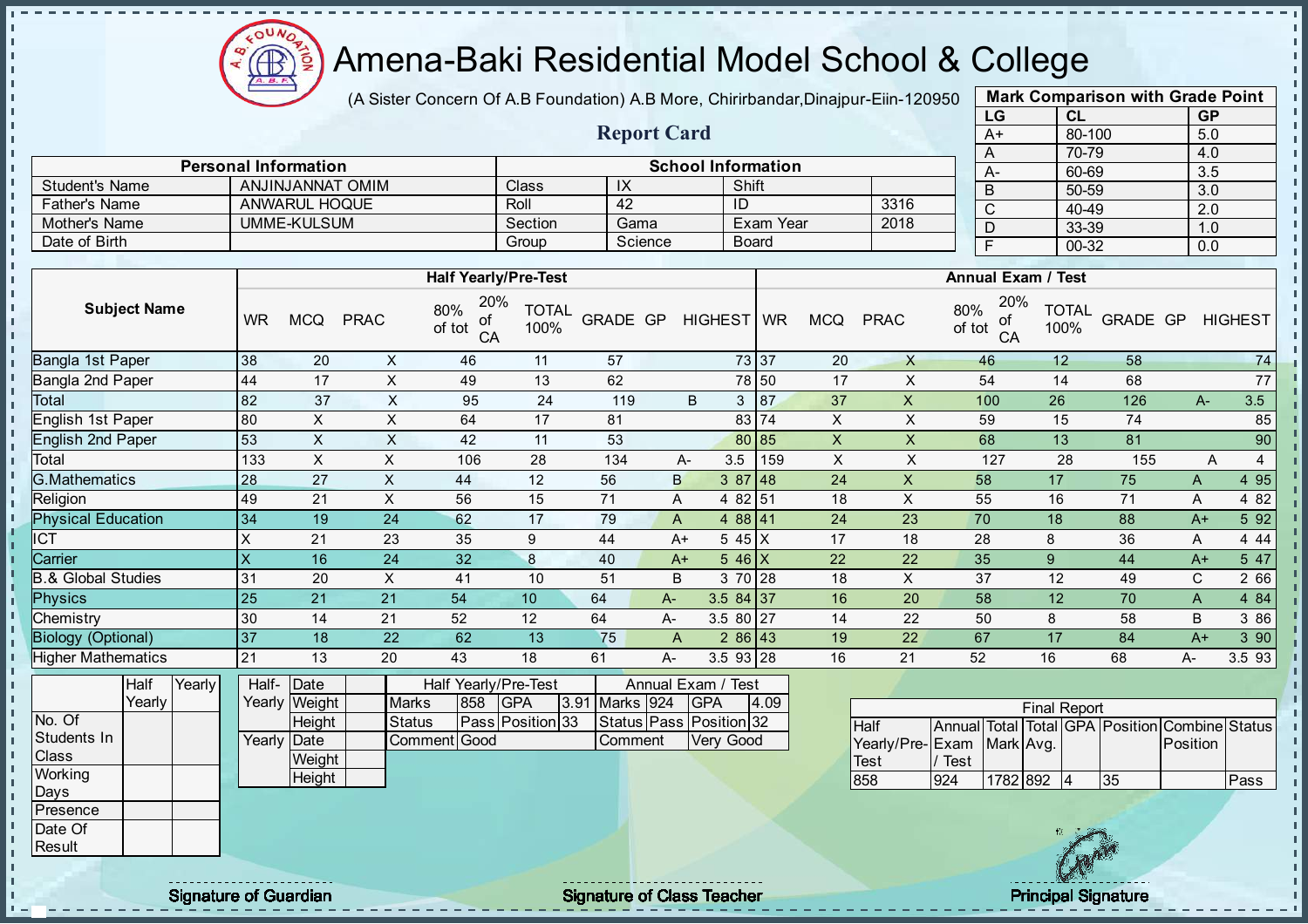

(A Sister Concern Of A.B Foundation) A.B More, Chirirbandar, Dinajpur-Eiin-120950

Report Card

Personal Information and Theorem School Information

Father's Name | Hayder Ali | Roll | 33 | ID | 1690 Mother's Name **Fatema khatun** Section Gama Exam Year 2018

Student's Name Fahmida Khatun Class IX Shift<br>Father's Name Hayder Ali Roll 33 ID

Date of Birth Board Group Science Board

| <b>Mark Comparison with Grade Point</b> |        |           |  |  |  |  |  |  |  |  |  |
|-----------------------------------------|--------|-----------|--|--|--|--|--|--|--|--|--|
| LG                                      | CL     | <b>GP</b> |  |  |  |  |  |  |  |  |  |
| $A+$                                    | 80-100 | 5.0       |  |  |  |  |  |  |  |  |  |
| A                                       | 70-79  | 4.0       |  |  |  |  |  |  |  |  |  |
| A-                                      | 60-69  | 3.5       |  |  |  |  |  |  |  |  |  |
| B                                       | 50-59  | 3.0       |  |  |  |  |  |  |  |  |  |
| C                                       | 40-49  | 2.0       |  |  |  |  |  |  |  |  |  |
| D                                       | 33-39  | 1.0       |  |  |  |  |  |  |  |  |  |
| F                                       | 00-32  | 0.0       |  |  |  |  |  |  |  |  |  |

|                               |                     |        |                         |                       |                    | <b>Half Yearly/Pre-Test</b>      |                      |                |                                  |       |                           |                 |               | <b>Annual Exam / Test</b> |                      |                                   |          |                |
|-------------------------------|---------------------|--------|-------------------------|-----------------------|--------------------|----------------------------------|----------------------|----------------|----------------------------------|-------|---------------------------|-----------------|---------------|---------------------------|----------------------|-----------------------------------|----------|----------------|
|                               | <b>Subject Name</b> |        | <b>WR</b>               | <b>MCQ</b>            | <b>PRAC</b>        | 20%<br>80%<br>of<br>of tot<br>CA | <b>TOTAL</b><br>100% | GRADE GP       | HIGHEST WR                       |       | <b>MCQ</b>                | <b>PRAC</b>     | 80%<br>of tot | 20%<br>οf<br>CA           | <b>TOTAL</b><br>100% | GRADE GP                          |          | <b>HIGHEST</b> |
| Bangla 1st Paper              |                     |        | 44                      | 23                    | $\pmb{\mathsf{X}}$ | 54                               | 15                   | 69             |                                  | 73 47 | 19                        | X               |               | 53                        | 13                   | 66                                |          | 74             |
| <b>Bangla 2nd Paper</b>       |                     |        | 48                      | 19                    | $\sf X$            | 54                               | 14                   | 68             |                                  | 78 51 | 17                        | X               |               | 54                        | 14                   | 68                                |          | 77             |
| Total                         |                     |        | 92                      | 42                    | $\sf X$            | 108                              | 29                   | 137            | 3.5<br>A-                        | 98    | 36                        | $\pmb{\times}$  |               | 107                       | 27                   | 134                               | $A-$     | 3.5            |
| English 1st Paper             |                     |        | 73                      | X                     | $\sf X$            | 58                               | 14                   | 72             |                                  | 83 77 | X                         | X               |               | 62                        | 16                   | 78                                |          | 85             |
| <b>English 2nd Paper</b>      |                     |        | 60                      | X                     | $\times$           | 48                               | 12                   | 60             |                                  | 80 89 | $\boldsymbol{\mathsf{X}}$ | X               |               | 71                        | 16                   | 87                                |          | 90             |
| Total                         |                     |        | 133                     | $\mathsf{X}$          | $\mathsf X$        | 106                              | 26                   | 132            | 3.5<br>A-                        | 166   | $\boldsymbol{\mathsf{X}}$ | $\times$        |               | 133                       | 32                   | 165                               | $A+$     | 5              |
| <b>G.Mathematics</b>          |                     |        | 47                      | 29                    | $\pmb{\times}$     | 61                               | 19                   | 80             | 58760<br>$A+$                    |       | 22                        | X               |               | 66                        | 20                   | 86                                | $A+$     | 5 9 5          |
| Religion                      |                     |        | 54                      | 22                    | X                  | 61                               | 16                   | 77             | 4 82 54<br>Α                     |       | 24                        | X               |               | 62                        | 16                   | 78                                | Α        | 4 8 2          |
| <b>Physical Education</b>     |                     |        | 41                      | 19                    | 24                 | 67                               | 18                   | 85             | 588 43<br>$A+$                   |       | 24                        | 24              |               | 73                        | 17                   | 90                                | $A+$     | 5 9 2          |
| $\overline{\text{CT}}$        |                     |        | $\times$                | 15                    | 23                 | 30                               | 9                    | 39             | 4 45 X<br>A                      |       | 16                        | 18              |               | 27                        | 8                    | 35                                | Α        | 4 4 4          |
| Carrier                       |                     |        | $\overline{\mathsf{x}}$ | 14                    | 24                 | 30                               | $\overline{7}$       | 37             | $446$ X<br>A                     |       | 25                        | 21              |               | 37                        | 10                   | 47                                | $A+$     | 5 47           |
| <b>B.&amp; Global Studies</b> |                     |        | 35                      | 21                    | X                  | 45                               | 12                   | 57             | B<br>3 70 31                     |       | 21                        | X               |               | 42                        | 11                   | 53                                | B        | 3 66           |
| <b>Physics</b>                |                     |        | 34                      | 19                    | 22                 | 60                               | 13                   | 73             | 4 $84$ 34<br>A                   |       | 17                        | 20              |               | 57                        | 16                   | 73                                | A        | 4 8 4          |
| Chemistry                     |                     |        | 38                      | 15                    | 23                 | 61                               | 12                   | 73             | 4 80 31<br>Α                     |       | 18                        | 22              | 57            |                           | 10                   | 67                                | A-       | 3.5 86         |
| <b>Biology (Optional)</b>     |                     |        | 33                      | 20                    | 22                 | 60                               | 14                   | 74             | 286 44<br>A                      |       | 14                        | 22              |               | 64                        | 16                   | 80                                | $A+$     | 3 90           |
| <b>Higher Mathematics</b>     |                     |        | 39                      | 16                    | 23                 | 62                               | 20                   | 82             | 5 93 42<br>$A+$                  |       | 22                        | 24              |               | 70                        | 18                   | 88                                | $A+$     | 5 9 3          |
|                               | Half<br>Yearly      | Yearly | Half-                   | Date<br>Yearly Weight | <b>Marks</b>       | Half Yearly/Pre-Test<br>946      | <b>GPA</b>           | 4.27 Marks 996 | Annual Exam / Test<br><b>GPA</b> | 4.55  |                           |                 |               |                           |                      |                                   |          |                |
| No. Of                        |                     |        |                         | Height                | <b>Status</b>      |                                  | Pass Position 16     |                | Status Pass Position 12          |       |                           | Half            | Annual        | Total                     | <b>Final Report</b>  | Total GPA Position Combine Status |          |                |
| Students In                   |                     |        | Yearly                  | Date                  |                    | Comment Good                     |                      | Comment        | Very Good                        |       |                           | Yearly/Pre-Exam |               | Mark Avg.                 |                      |                                   | Position |                |
| Class                         |                     |        |                         | Weight                |                    |                                  |                      |                |                                  |       |                           | Test            | / Test        |                           |                      |                                   |          |                |
| Working                       |                     |        |                         | Height                |                    |                                  |                      |                |                                  |       |                           | 946             | 996           |                           | 1942 972 4.41 13     |                                   |          | Pass           |
| Days                          |                     |        |                         |                       |                    |                                  |                      |                |                                  |       |                           |                 |               |                           |                      |                                   |          |                |
| Presence<br>Date Of           |                     |        |                         |                       |                    |                                  |                      |                |                                  |       |                           |                 |               |                           |                      |                                   |          |                |
|                               |                     |        |                         |                       |                    |                                  |                      |                |                                  |       |                           |                 |               |                           | 18 3 2 3 3 4 5       |                                   |          |                |

Result

 $\mathbf{I}$ J.  $\mathbf{r}$  $\mathbf{I}$ - II J. - II  $\mathbf{I}$ J. J.  $\blacksquare$ - II - II

J.  $\blacksquare$  $\mathbf{I}$  $\mathbf{I}$  $\mathbf{r}$  $\mathbf{I}$  $\mathbf{I}$  $\mathbf{I}$  $\mathbf{I}$  $\mathbf{I}$ a, b. T. li, r. п  $\mathbf{r}$  $\mathbf{I}$  $\mathbf{I}$  $\mathbf{I}$  $\mathbf{I}$  $\mathbf{I}$  $\blacksquare$  $\mathbf{I}$  $\mathbf{I}$  $\mathbf{I}$  $\mathbf{I}$  $\mathbf{I}$  $\mathbf{I}$  $\mathbf{I}$  $\mathbf I$  $\mathbf{I}$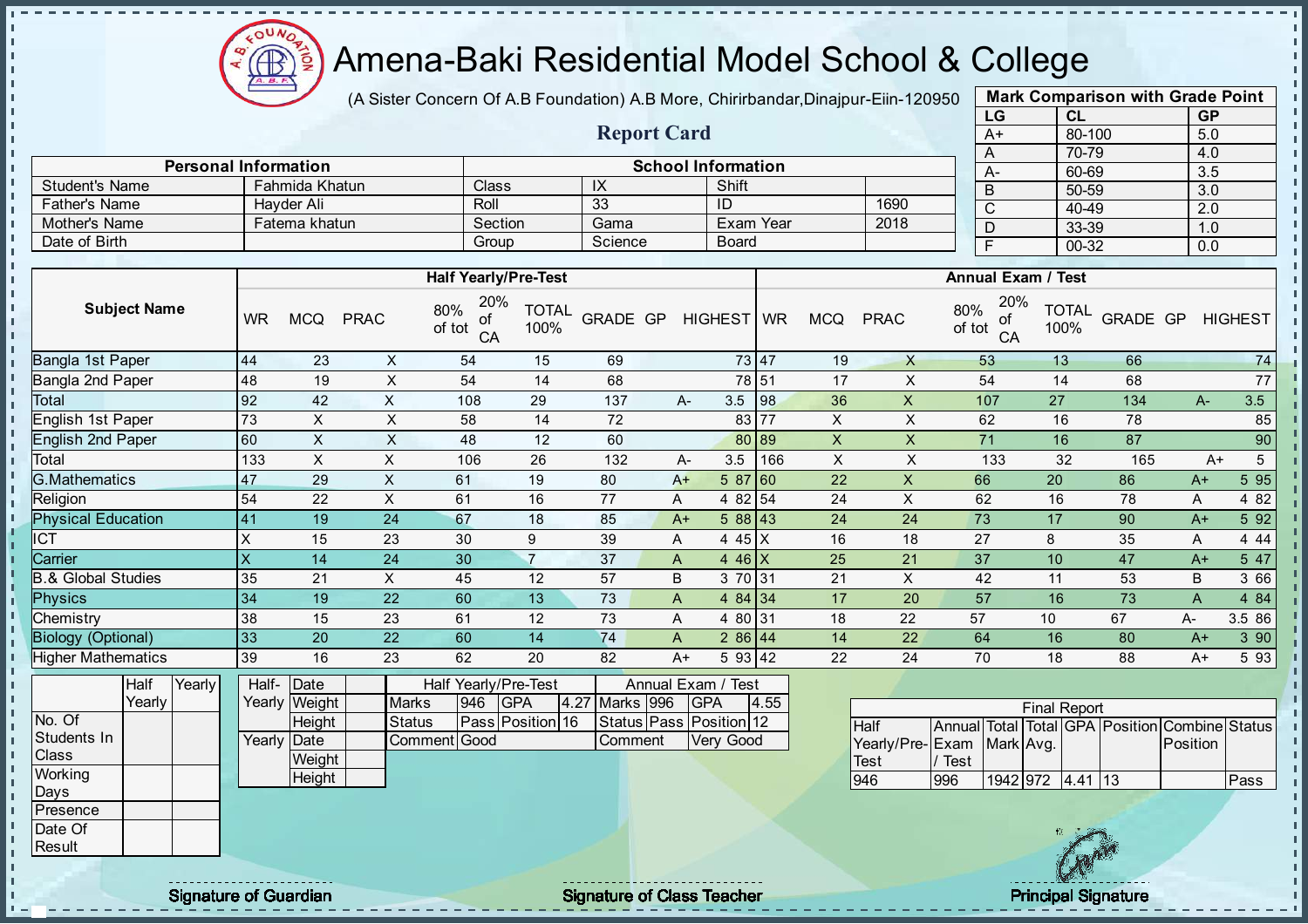

J. - II

J. - II  $\mathbf{r}$ J. J.

 $\mathbf{I}$ J.

J.  $\blacksquare$  $\mathbf{r}$ 

J.

-8

J. J.

п п

T.

J.

T.

J.

 $\mathbf{I}$ 

 $\mathbf{I}$ 

 $\mathbf{I}$  $\mathbf{r}$ 

 $\mathbf{I}$ 

J.

 $\blacksquare$ 

 $\mathbf{I}$  $\mathbf{I}$  $\mathbf{I}$  $\mathbf{u}$  $\mathbf{I}$  $\mathbf{I}$  $\mathbf{I}$  $\mathbf{I}$  $\mathbf{I}$ л

#### Amena-Baki Residential Model School & College

(A Sister Concern Of A.B Foundation) A.B More, Chirirbandar, Dinajpur-Eiin-120950

Report Card

Personal Information and The School Information

Father's Name BIBAKE RANJAN Roll 34 ID 1696<br>
Mother's Name MAMOTA RANI Section Gama Exam Year 2018

Student's Name BHUMIKA RANI Class IX Shift<br>
Father's Name BIBAKE RANJAN Roll 34 ID

Mother's Name MAMOTA RANI Section Gama Exam Year Date of Birth Group Science Board

| <b>Mark Comparison with Grade Point</b> |           |           |  |  |  |  |  |  |  |  |  |
|-----------------------------------------|-----------|-----------|--|--|--|--|--|--|--|--|--|
| LG                                      | CL        | <b>GP</b> |  |  |  |  |  |  |  |  |  |
| $A+$                                    | 80-100    | 5.0       |  |  |  |  |  |  |  |  |  |
| A                                       | 70-79     | 4.0       |  |  |  |  |  |  |  |  |  |
| Ą-                                      | 60-69     | 3.5       |  |  |  |  |  |  |  |  |  |
| B                                       | 50-59     | 3.0       |  |  |  |  |  |  |  |  |  |
| C                                       | $40 - 49$ | 2.0       |  |  |  |  |  |  |  |  |  |
| D                                       | 33-39     | 1.0       |  |  |  |  |  |  |  |  |  |
| F                                       | 00-32     | 0.0       |  |  |  |  |  |  |  |  |  |

J.

п  $\mathbf{I}$ 

 $\mathbf{I}$ 

 $\mathbf{I}$ 

 $\mathbf{I}$  $\mathbf{r}$ 

 $\mathbf{I}$ 

 $\mathbf{I}$ 

 $\mathbf{I}$ 

 $\mathbf{I}$ 

T.

J.

Ť. ī.

п

п

 $\mathbf{I}$ 

 $\mathbf{I}$ 

|                                 |           |                       |               | <b>Half Yearly/Pre-Test</b>               |                      |                |       |                                  |      |                           |                           |                                                | <b>Annual Exam / Test</b> |          |          |                      |
|---------------------------------|-----------|-----------------------|---------------|-------------------------------------------|----------------------|----------------|-------|----------------------------------|------|---------------------------|---------------------------|------------------------------------------------|---------------------------|----------|----------|----------------------|
| <b>Subject Name</b>             | <b>WR</b> | <b>MCQ</b>            | <b>PRAC</b>   | 20%<br>80%<br>ot<br>of tot<br>CA          | <b>TOTAL</b><br>100% | GRADE GP       |       | HIGHEST WR                       |      | <b>MCQ</b>                | <b>PRAC</b>               | 20%<br>80%<br>οf<br>of tot<br>CA               | <b>TOTAL</b><br>100%      | GRADE GP |          | <b>HIGHEST</b>       |
| Bangla 1st Paper                | 44        | 23                    | X             | 54                                        | 14                   | 68             |       | 73 37                            |      | 15                        | $\mathsf{X}$              | 42                                             | 11                        | 53       |          | 74                   |
| Bangla 2nd Paper                | 46        | 14                    | $\sf X$       | 48                                        | 15                   | 63             |       | 78 43                            |      | 13                        | X                         | 45                                             | 13                        | 58       |          | $77\,$               |
| Total                           | 90        | 37                    | $\mathsf{X}$  | 102                                       | 29                   | 131            |       | 3.5<br>$A-$                      | 80   | 28                        | $\mathsf X$               | 87                                             | 24                        | 111      |          | 3 <sup>1</sup><br>B. |
| English 1st Paper               | 75        | $\sf X$               | $\sf X$       | 60                                        | 14                   | 74             |       | 83 76                            |      | $\mathsf X$               | $\mathsf X$               | 61                                             | 15                        | 76       |          | 85                   |
| English 2nd Paper               | 50        | X                     | X             | 40                                        | 12                   | 52             |       | 80 85                            |      | $\pmb{\times}$            | $\mathsf{X}$              | 68                                             | 13                        | 81       |          | 90                   |
| Total                           | 125       | $\mathsf{X}$          | $\mathsf X$   | 100                                       | 26                   | 126            |       | 3.5<br>A-                        | 161  | $\boldsymbol{\mathsf{X}}$ | $\times$                  | 129                                            | 28                        | 157      |          | A<br>$\overline{4}$  |
| <b>G.Mathematics</b>            | 36        | 26                    | $\mathsf{X}$  | 50                                        | 18                   | 68             | $A -$ | $3.587$ 41                       |      | 18                        | $\boldsymbol{\mathsf{X}}$ | 47                                             | 19                        | 66       | $A-$     | 3.5 95               |
| Religion                        | 49        | 22                    | $\mathsf X$   | 57                                        | 16                   | 73             | Α     | 4 82 53                          |      | 20                        | X                         | 58                                             | 14                        | 72       | Α        | 4 8 2                |
| <b>Physical Education</b>       | 37        | 15                    | 24            | 61                                        | 16                   | 77             | A     | 4 88 42                          |      | 24                        | 23                        | 71                                             | 17                        | 88       | $A+$     | 5 92                 |
| <b>ICT</b>                      | X         | 13                    | 23            | 29                                        | 9                    | 38             | A     | 4 45 X                           |      | 17                        | 23                        | 32                                             | $\overline{7}$            | 39       | A        | 4 4 4                |
| Carrier                         | X         | 18                    | 23            | 33                                        | $\bf 8$              | 41             |       | $546$ X<br>$A+$                  |      | 19                        | 23                        | 34                                             | 9                         | 43       | $A+$     | 5 47                 |
| <b>B.&amp; Global Studies</b>   | 32        | 19                    | X             | 41                                        | 10                   | 51             | B     | 3 70 31                          |      | 22                        | X                         | 42                                             | 10                        | 52       | B        | 3 66                 |
| Physics                         | 28        | 16                    | 21            | 52                                        | 12                   | 64             | $A-$  | $3.584$ 32                       |      | 15                        | 20                        | 54                                             | 13                        | 67       | $A-$     | 3.5 84               |
| Chemistry                       | 35        | 11                    | 22            | 54                                        | 11                   | 65             | A-    | 3.5 80 30                        |      | 17                        | 21                        | 54                                             | 9                         | 63       | A-       | 3.5 86               |
| <b>Biology (Optional)</b>       | 26        | 17                    | 22            | 52                                        | 11                   | 63             | A-    | $1.586$ 43                       |      | 16                        | 22                        | 65                                             | 17                        | 82       | $A+$     | 3 90                 |
| <b>Higher Mathematics</b>       | 29        | 16                    | 21            | 53                                        | 18                   | 71             | Α     | 4 93 24                          |      | 17                        | 21                        | 50                                             | 13                        | 63       | A-       | 3.5 93               |
| <b>Half</b><br>Yearly<br>Yearly | Half-     | Date<br>Yearly Weight | Marks         | Half Yearly/Pre-Test<br>868<br><b>GPA</b> |                      | 3.91 Marks 903 |       | Annual Exam / Test<br><b>GPA</b> | 4.09 |                           |                           |                                                | <b>Final Report</b>       |          |          |                      |
| No. Of                          |           | Height                | <b>Status</b> | Pass Position 32                          |                      |                |       | Status   Pass   Position 34      |      |                           | <b>Half</b>               | Annual Total Total GPA Position Combine Status |                           |          |          |                      |
| Students In                     |           | Yearly Date           |               | Comment Good                              |                      | Comment        |       | Very Good                        |      |                           | Yearly/Pre-Exam           |                                                | Mark Avg.                 |          | Position |                      |
| Class                           |           | Weight                |               |                                           |                      |                |       |                                  |      |                           | Test                      | / Test                                         |                           |          |          |                      |
| Working                         |           | Height                |               |                                           |                      |                |       |                                  |      |                           | 868                       | 903                                            | 1771 887<br> 4            | 36       |          | Pass                 |
| Days                            |           |                       |               |                                           |                      |                |       |                                  |      |                           |                           |                                                |                           |          |          |                      |
| Presence                        |           |                       |               |                                           |                      |                |       |                                  |      |                           |                           |                                                |                           |          |          |                      |
| Date Of<br>Result               |           |                       |               |                                           |                      |                |       |                                  |      |                           |                           |                                                |                           |          |          |                      |
|                                 |           |                       |               |                                           |                      |                |       |                                  |      |                           |                           |                                                |                           |          |          |                      |

Signature of Guardian Signature of Class Teacher Principal Signature of Class Teacher Principal Signature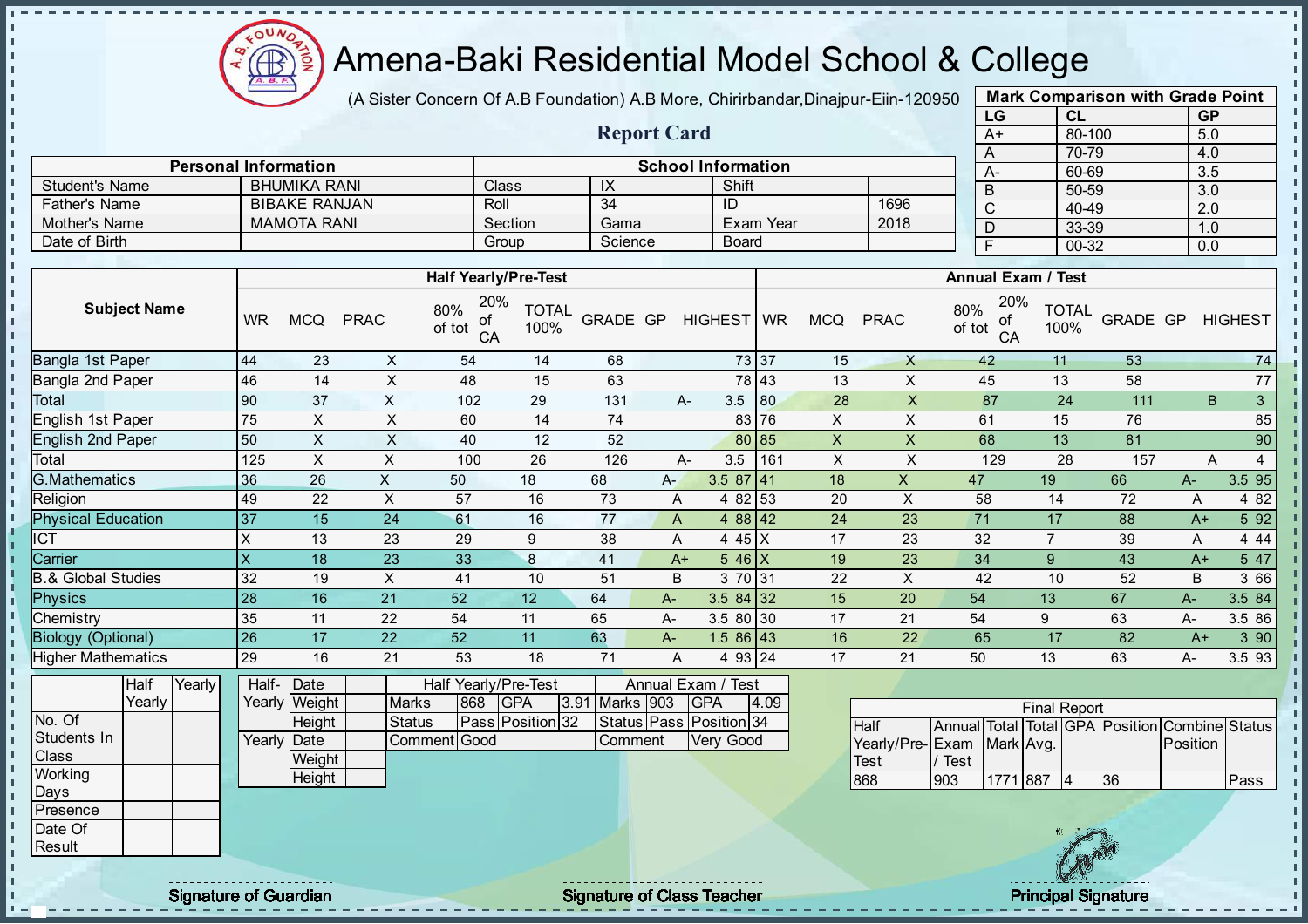Æ

## Amena-Baki Residential Model School & College

(A Sister Concern Of A.B Foundation) A.B More, Chirirbandar, Dinajpur-Eiin-120950

Report Card

| <b>Mark Comparison with Grade Point</b> |           |           |  |  |  |  |  |  |  |  |  |
|-----------------------------------------|-----------|-----------|--|--|--|--|--|--|--|--|--|
| LG                                      | <b>CL</b> | <b>GP</b> |  |  |  |  |  |  |  |  |  |
| $A+$                                    | 80-100    | 5.0       |  |  |  |  |  |  |  |  |  |
| A                                       | 70-79     | 4.0       |  |  |  |  |  |  |  |  |  |
| А-                                      | 60-69     | 3.5       |  |  |  |  |  |  |  |  |  |
| B                                       | 50-59     | 3.0       |  |  |  |  |  |  |  |  |  |
| C                                       | 40-49     | 2.0       |  |  |  |  |  |  |  |  |  |
| D                                       | 33-39     | 1.0       |  |  |  |  |  |  |  |  |  |
| 00-32<br>F<br>0.0                       |           |           |  |  |  |  |  |  |  |  |  |
|                                         |           |           |  |  |  |  |  |  |  |  |  |

|                       | <b>Personal Information</b> |         |                      | <b>School Information</b> |      | $A-$ |
|-----------------------|-----------------------------|---------|----------------------|---------------------------|------|------|
| <b>Student's Name</b> | Afia Fariana                | Class   | $\overline{1\wedge}$ | Shift                     |      |      |
| <b>Father's Name</b>  | Md.Aminul Islam             | Roll    | 35                   | ID                        | 1701 |      |
| Mother's Name         | <b>MOST.SHUAMSUN NAHAR</b>  | Section | Gama                 | Exam Year                 | 2018 | ◡    |
| Date of Birth         |                             | Group   | Science              | <b>Board</b>              |      |      |

|                           |           |            |             | <b>Half Yearly/Pre-Test</b>      |                      |          |      |            |                    |                |             | <b>Annual Exam / Test</b>        |                      |          |       |                |
|---------------------------|-----------|------------|-------------|----------------------------------|----------------------|----------|------|------------|--------------------|----------------|-------------|----------------------------------|----------------------|----------|-------|----------------|
| <b>Subject Name</b>       | <b>WR</b> | <b>MCQ</b> | <b>PRAC</b> | 20%<br>80%<br>οf<br>of tot<br>CA | <b>TOTAL</b><br>100% | GRADE GP |      | HIGHEST WR |                    | <b>MCQ</b>     | <b>PRAC</b> | 20%<br>80%<br>οf<br>of tot<br>CA | <b>TOTAL</b><br>100% | GRADE GP |       | <b>HIGHEST</b> |
| Bangla 1st Paper          | 42        | 27         | X           | 55                               | 12                   | 67       |      |            | 73 48              | 22             | $\times$    | 56                               | 13                   | 69       |       | 74             |
| Bangla 2nd Paper          | 50        | 17         | X           | 54                               | 14                   | 68       |      |            | 78 48              | 20             | X           | 54                               | 14                   | 68       |       | 77             |
| Total                     | 92        | 44         | X           | 109                              | 26                   | 135      |      | 3.5<br>A-  | 96                 | 42             | X           | 110                              | 27                   | 137      | $A-$  | 3.5            |
| <b>English 1st Paper</b>  | 74        | X          | X           | 59                               | 15                   | 74       |      |            | 83 74              | X              | X           | 59                               | 15                   | 74       |       | 85             |
| <b>English 2nd Paper</b>  | 40        | X          | X           | 32                               | 13                   | 45       |      |            | 80 87              | $\pmb{\times}$ | X           | 70                               | 13                   | 83       |       | 90             |
| Total                     | 114       | X          | X           | 91                               | 28                   | 119      |      | B<br>3     | 161                | X              | X           | 129                              | 28                   | 157      | A     | 4              |
| G.Mathematics             | 36        | 28         | X           | 51                               | 20                   | 71       | A    |            | 4 87 52            | 23             | X           | 60                               | 20                   | 80       | $A+$  | 5 95           |
| Religion                  | 42        | 26         | X           | 54                               | 16                   | 70       | A    |            | 4 82 50            | 23             | X           | 58                               | 16                   | 74       | A     | 4 8 2          |
| <b>Physical Education</b> | 42        | 18         | 24          | 67                               | 17                   | 84       |      | $A+$       | 588 43             | 24             | 23          | 72                               | 18                   | 90       | $A+$  | 5 92           |
| ICT                       | Χ         | 11         | 23          | 27                               | 8                    | 35       | A    |            | 4 45 X             | 16             | 18          | 27                               | 8                    | 35       | A     | 4 4 4          |
| Carrier                   | $\times$  | 18         | 23          | 33                               | $\overline{7}$       | 40       | $A+$ |            | $5.46 \, \text{X}$ | 22             | 22          | 35                               | 10                   | 45       | $A+$  | 5 47           |
| .& Global Studies         | 32        | 24         | X           | 45                               | 12                   | 57       | B    |            | 3 70 30            | 18             | X           | 38                               | 10                   | 48       | C.    | 2 66           |
| <b>Physics</b>            | 33        | 16         | 22          | 57                               | 12                   | 69       | A-   | $3.584$ 35 |                    | 19             | 20          | 59                               | 14                   | 73       | Α     | 4 84           |
| Chemistry                 | 37        | 11         | 22          | 56                               | 13                   | 69       | А-   | 3.5 80 29  |                    | 12             | 21          | 50                               | 13                   | 63       | $A -$ | 3.5 86         |
| <b>Biology (Optional)</b> | 34        | 21         | 22          | 62                               | 15                   | 77       | A    |            | $286$ 41           | 15             | 22          | 62                               | 17                   | 79       | A     | 290            |
| <b>Higher Mathematics</b> | 39        | 17         | 22          | 62                               | 19                   | 81       |      | $A+$       | 5 93 42            | 20             | 24          | 69                               | 20                   | 89       | $A+$  | 5 93           |
| $\overline{\phantom{a}}$  |           |            |             |                                  |                      |          |      |            |                    |                |             |                                  |                      |          |       |                |

|                  | <b>Half</b> | Yearly <b>I</b> | Half- Date   |               | Half Yearly/Pre-Test |     |                  | Annual Exam / Test |                |  |                         |      |  |
|------------------|-------------|-----------------|--------------|---------------|----------------------|-----|------------------|--------------------|----------------|--|-------------------------|------|--|
|                  | Yearly      |                 |              | Yearly Weight | <b>Marks</b>         | 907 | <b>IGPA</b>      |                    | 4.14 Marks 970 |  | <b>GPA</b>              | 4.27 |  |
| No. Of           |             |                 |              | Height        | Status               |     | Pass Position 23 |                    |                |  | Status Pass Position 24 |      |  |
| Students In      |             |                 | Yearly IDate |               | Comment Good         |     |                  |                    | Comment        |  | Very Good               |      |  |
| <b>Class</b>     |             |                 |              | Weight        |                      |     |                  |                    |                |  |                         |      |  |
| Working          |             |                 |              | Height        |                      |     |                  |                    |                |  |                         |      |  |
| Days             |             |                 |              |               |                      |     |                  |                    |                |  |                         |      |  |
| <b>IPresence</b> |             |                 |              |               |                      |     |                  |                    |                |  |                         |      |  |
| Date Of          |             |                 |              |               |                      |     |                  |                    |                |  |                         |      |  |
| <b>Result</b>    |             |                 |              |               |                      |     |                  |                    |                |  |                         |      |  |

|                           | <b>Final Report</b> |          |  |     |     |                                                |      |  |  |  |  |  |
|---------------------------|---------------------|----------|--|-----|-----|------------------------------------------------|------|--|--|--|--|--|
| <b>Half</b>               |                     |          |  |     |     | Annual Total Total GPA Position Combine Status |      |  |  |  |  |  |
| Yearly/Pre-Exam Mark Avg. |                     |          |  |     |     | Position                                       |      |  |  |  |  |  |
| <b>Test</b>               | Test                |          |  |     |     |                                                |      |  |  |  |  |  |
| 907                       | 970                 | 1877 941 |  | 4.2 | 124 |                                                | Pass |  |  |  |  |  |

л

 $\mathbf{u}$ - II

experiment of Guardian and Signature of Class Teacher Principal Signature of Class Teacher Principal Signature<br>Signature of Class Teacher Principal Signature of Class Teacher Principal Signature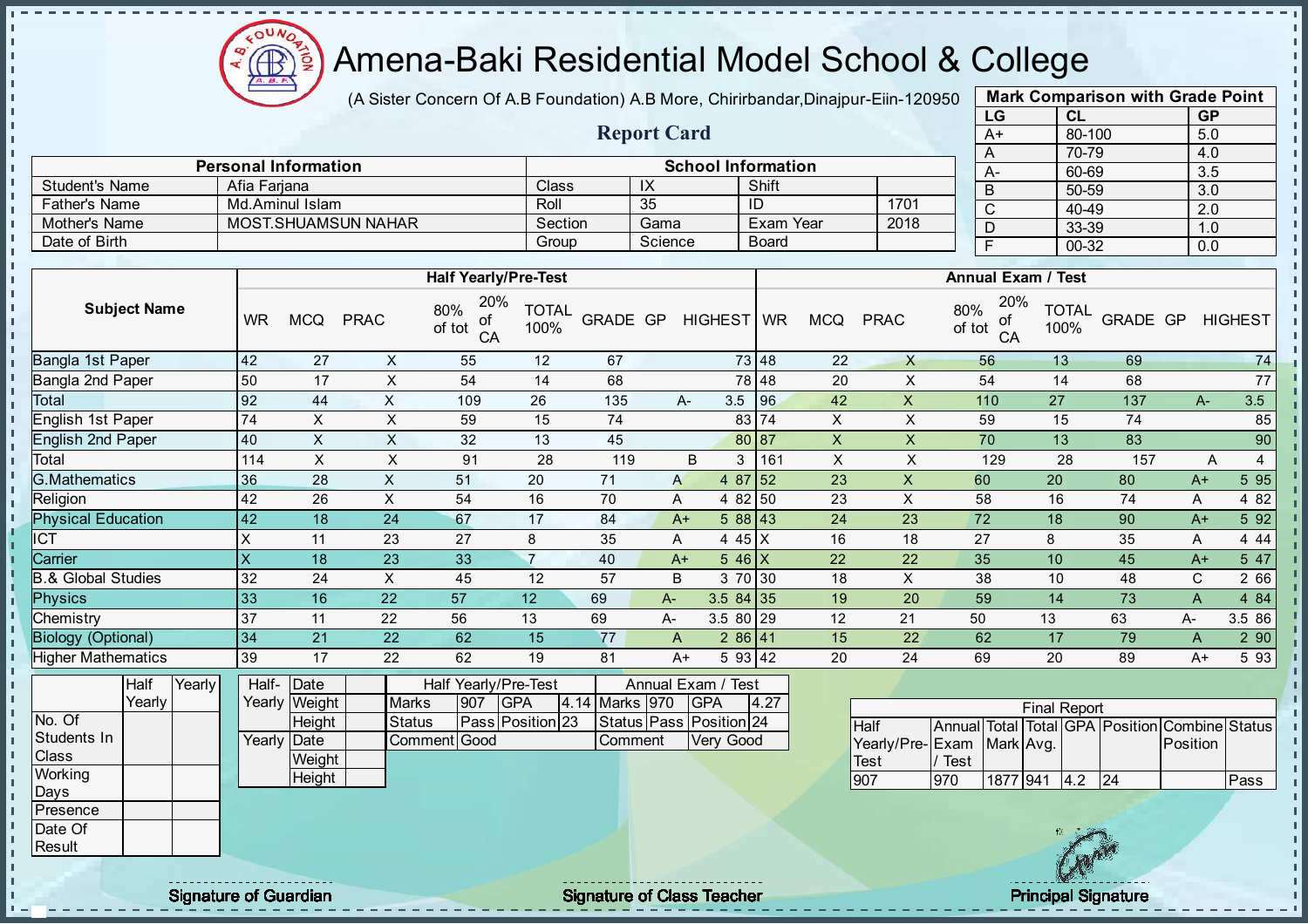

(A Sister Concern Of A.B Foundation) A.B More, Chirirbandar, Dinajpur-Eiin-120950

Report Card

| <b>Mark Comparison with Grade Point</b> |           |           |  |  |  |  |  |  |  |
|-----------------------------------------|-----------|-----------|--|--|--|--|--|--|--|
| LG                                      | CL        | <b>GP</b> |  |  |  |  |  |  |  |
| $A+$                                    | 80-100    | 5.0       |  |  |  |  |  |  |  |
| A                                       | 70-79     | 4.0       |  |  |  |  |  |  |  |
| A-                                      | 60-69     | 3.5       |  |  |  |  |  |  |  |
| B                                       | 50-59     | 3.0       |  |  |  |  |  |  |  |
| C                                       | 40-49     | 2.0       |  |  |  |  |  |  |  |
| D                                       | 33-39     | 1.0       |  |  |  |  |  |  |  |
| F                                       | $00 - 32$ | 0.0       |  |  |  |  |  |  |  |

п  $\mathbf{I}$ 

|                       |                             |         |         |                           |      |      | 70-79     |
|-----------------------|-----------------------------|---------|---------|---------------------------|------|------|-----------|
|                       | <b>Personal Information</b> |         |         | <b>School Information</b> |      | - A- | 60-69     |
| <b>Student's Name</b> | <b>LIZA AKTER</b>           | Class   | ≀       | Shift                     |      |      | 50-59     |
| <b>Father's Name</b>  | <b>JAHIR SHAH</b>           | Roll    |         | ID                        | 1716 |      | 40-49     |
| Mother's Name         | <b>SWEETY BEGUM</b>         | Section | Gama    | Exam Year                 | 2018 |      | 33-39     |
| Date of Birth         |                             | Group   | Science | <b>Board</b>              |      |      | $00 - 32$ |

|                               |           |            |             | <b>Half Yearly/Pre-Test</b>      |                      |                 |      |                |           |                |             | <b>Annual Exam / Test</b>        |                      |          |      |                     |
|-------------------------------|-----------|------------|-------------|----------------------------------|----------------------|-----------------|------|----------------|-----------|----------------|-------------|----------------------------------|----------------------|----------|------|---------------------|
| <b>Subject Name</b>           | <b>WR</b> | <b>MCQ</b> | <b>PRAC</b> | 20%<br>80%<br>οf<br>of tot<br>CA | <b>TOTAL</b><br>100% | <b>GRADE GP</b> |      | <b>HIGHEST</b> | <b>WR</b> | <b>MCQ</b>     | <b>PRAC</b> | 20%<br>80%<br>οf<br>of tot<br>CA | <b>TOTAL</b><br>100% | GRADE GP |      | <b>HIGHEST</b>      |
| Bangla 1st Paper              | 47        | 23         | X           | 56                               | 15                   | 71              |      |                | 73 52     | 23             | X           | 60                               | 14                   | 74       |      | 74                  |
| Bangla 2nd Paper              | 42        | 21         | X           | 50                               | 16                   | 66              |      |                | 78 46     | 22             | X           | 54                               | 13                   | 67       |      | 77                  |
| Total                         | 89        | 44         | X           | 106                              | 31                   | 137             |      | 3.5<br>A-      | 98        | 45             | X           | 114                              | 27                   | 141      |      | $\overline{4}$<br>A |
| English 1st Paper             | 70        | X          | X           | 56                               | 15                   | 71              |      | 83             | 77        | $\pmb{\times}$ | X           | 62                               | 16                   | 78       |      | 85                  |
| <b>English 2nd Paper</b>      | 45        | X          | X           | 36                               | 13                   | 49              |      | 80             | 72        | X              | X           | 58                               | 13                   | 71       |      | 90                  |
| Total                         | 115       | X.         | X           | 92                               | 28                   | 120             |      | 3.5<br>А-      | 149       | X              | X           | 120                              | 29                   | 149      |      | A                   |
| G.Mathematics                 | 28        | 26         | X.          | 43                               | 17                   | 60              | A-   | $3.587$   20   |           | 16             | X           | 29                               | 19                   | 48       | F.   | 0.095               |
| Religion                      | 49        | 21         | X           | 56                               | 26                   | 82              | $A+$ | 5 82 51        |           | 22             | X           | 58                               | 16                   | 74       | A    | 4 8 2               |
| <b>Physical Education</b>     | 39        | 16         | 24          | 63                               | 17                   | 80              | $A+$ | 588 41         |           | 24             | 23          | 70                               | 16                   | 86       | $A+$ | 5 9 2               |
| ICT                           | л         | 16         | 23          | 31                               |                      | 38              | A    | 4 4 5 $ X $    |           | 12             | 18          | 24                               | 8                    | 32       | А-   | 3.5 44              |
| Carrier                       | X         | 14         | 24          | 30                               | 8                    | 38              | A    | 4 46 $X$       |           | 23             | 22          | 36                               | 10                   | 46       | $A+$ | 5 47                |
| <b>B.&amp; Global Studies</b> | 38        | 22         | X.          | 48                               | 12                   | 60              | А-   | 3.5 70 36      |           | 22             | X           | 46                               | 12                   | 58       | B    | 3 66                |
| <b>Physics</b>                | 31        | 15         | 22          | 54                               | 14                   | 68              | A-   | $3.584$ 38     |           | 18             | 20          | 61                               | 14                   | 75       | A    | 4 8 4               |
| Chemistry                     | 30        | 12         | 20          | 50                               | 15                   | 65              | A-   | 3.5 80 38      |           | 18             | 22          | 62                               | 15                   | 77       | A    | 4 8 6               |
| <b>Biology (Optional)</b>     | 38        | 20         | 22          | 64                               | 14                   | 78              | A    | 286 44         |           | 22             | 22          | 70                               | 17                   | 87       | $A+$ | 390                 |
| <b>Higher Mathematics</b>     | 20        | 12         | 20          | 42                               | 15                   | 57              | B    | 3 93 20        |           | 20             | 21          | 49                               | 11                   | 60       | А-   | 3.593               |

|              | Half   | Yearly | Half- Date  |               |               |     | Half Yearly/Pre-Test                  |    |                | Annual Exam / Test  |      |
|--------------|--------|--------|-------------|---------------|---------------|-----|---------------------------------------|----|----------------|---------------------|------|
|              | Yearlv |        |             | Yearly Weight | <b>Marks</b>  | 883 | <b>IGPA</b>                           | 14 | Marks 933 GPA  |                     | 0.00 |
| No. Of       |        |        |             | Height        | <b>Status</b> |     | Pass Position 27 Status Fail Position |    |                |                     |      |
| Students In  |        |        | Yearly Date |               | Comment Good  |     |                                       |    | <b>Comment</b> | <b>INot</b>         |      |
| <b>Class</b> |        |        |             | Weight        |               |     |                                       |    |                | <b>Satisfactory</b> |      |
| Working      |        |        |             | Height        |               |     |                                       |    |                |                     |      |
| <b>IDays</b> |        |        |             |               |               |     |                                       |    |                |                     |      |

|                           |      |          | <b>Final Report</b> |                                                |  |
|---------------------------|------|----------|---------------------|------------------------------------------------|--|
| <b>I</b> Half             |      |          |                     | Annual Total Total GPA Position Combine Status |  |
| Yearly/Pre-Exam Mark Avg. |      |          |                     | <b>IPosition</b>                               |  |
| <b>Test</b>               | Test |          |                     |                                                |  |
| 883                       | 1933 | 1816 941 |                     |                                                |  |



**Presence** Date Of **Result** 

 $\mathbf{I}$  $\mathbf{I}$  $\mathbf{r}$  $\mathbf{u}$ 

 $\mathbf{I}$ 

experiment to the control of Class Teacher and the Class Teacher and the Class Teacher Principal Signature of Class Teacher and the Class Teacher and the Class Teacher and the Class Teacher and the Class Teacher and the Cl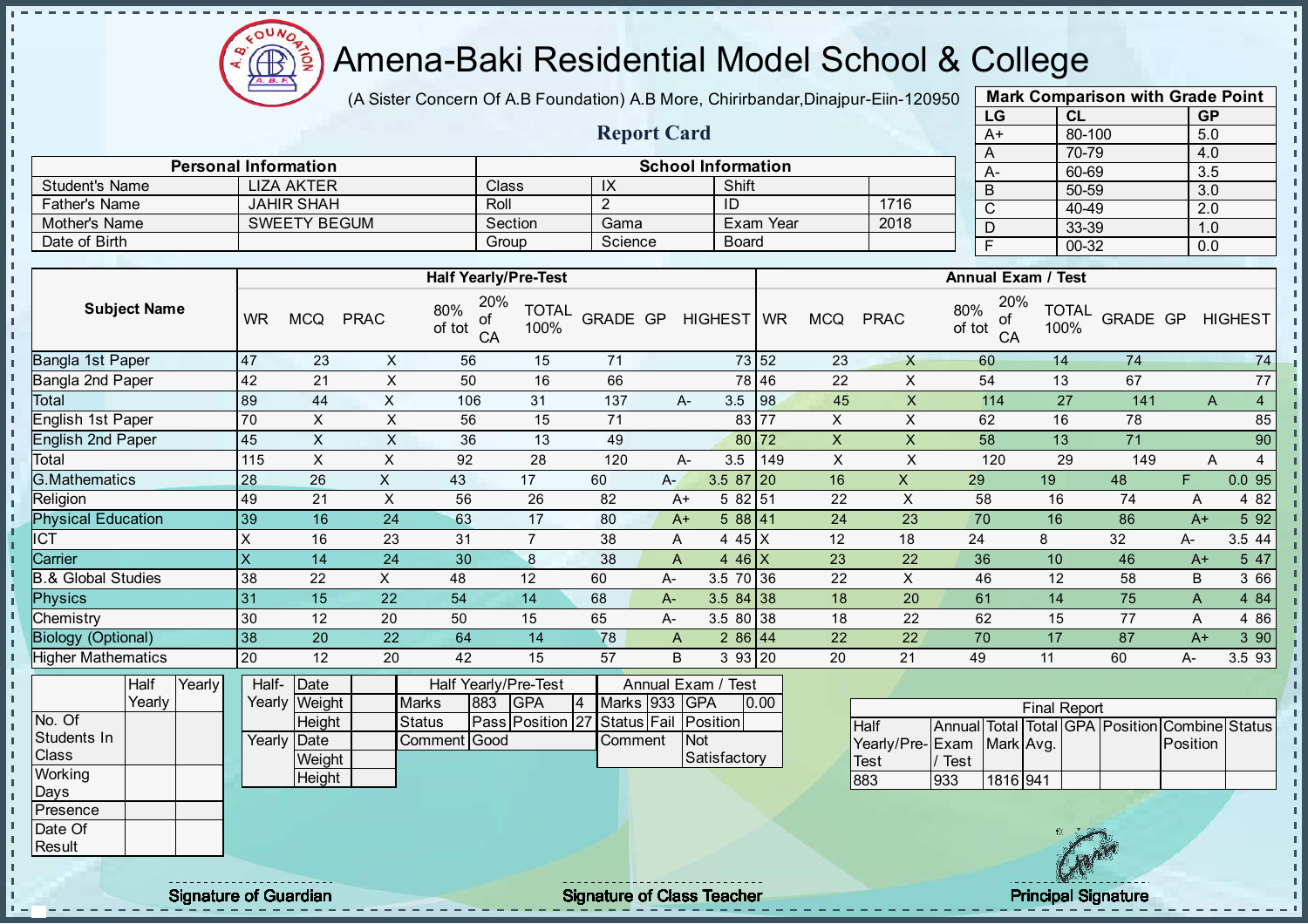

J. J. - II

J. - II  $\mathbf{r}$ J.

 $\mathbf{I}$ J. J.  $\blacksquare$  $\mathbf{I}$ J. J. J. J. п T. h. Ĥ. J.  $\mathbf{I}$  $\mathbf{I}$  $\mathbf{I}$  $\mathbf{I}$  $\mathbf{r}$  $\mathbf{I}$  $\mathbf{I}$  $\blacksquare$  $\mathbf{I}$  $\mathbf{I}$  $\mathbf{u}$  $\mathbf{I}$  $\mathbf{I}$  $\mathbf{I}$ - II

#### Amena-Baki Residential Model School & College

(A Sister Concern Of A.B Foundation) A.B More, Chirirbandar, Dinajpur-Eiin-120950

Report Card

Personal Information and The School Information

Father's Name MD.ABDUL HAMID<br>
Mother's Name AYESHA AYESMIN Section Gama Exam Year 2018

Student's Name HOMAYRA AFIA Class IX Shift<br>
Father's Name MD.ABDUL HAMID Roll 47 ID

Mother's Name AYESHA AYESMIN Section Gama Exam Year Date of Birth **Group Science** Board

| <b>Mark Comparison with Grade Point</b> |        |           |  |  |  |  |  |  |  |
|-----------------------------------------|--------|-----------|--|--|--|--|--|--|--|
| LG                                      | CL     | <b>GP</b> |  |  |  |  |  |  |  |
| $A+$                                    | 80-100 | 5.0       |  |  |  |  |  |  |  |
| A                                       | 70-79  | 4.0       |  |  |  |  |  |  |  |
| A-                                      | 60-69  | 3.5       |  |  |  |  |  |  |  |
| B                                       | 50-59  | 3.0       |  |  |  |  |  |  |  |
| C                                       | 40-49  | 2.0       |  |  |  |  |  |  |  |
| D                                       | 33-39  | 1.0       |  |  |  |  |  |  |  |
| F                                       | 00-32  | 0.0       |  |  |  |  |  |  |  |

|                               |                     |        |           |                    |               | <b>Half Yearly/Pre-Test</b>      |                      |                |      |                         |       |                           |                           |               | <b>Annual Exam / Test</b> |                      |                                                |                           |                |
|-------------------------------|---------------------|--------|-----------|--------------------|---------------|----------------------------------|----------------------|----------------|------|-------------------------|-------|---------------------------|---------------------------|---------------|---------------------------|----------------------|------------------------------------------------|---------------------------|----------------|
|                               | <b>Subject Name</b> |        | <b>WR</b> | <b>MCQ</b>         | <b>PRAC</b>   | 20%<br>80%<br>of<br>of tot<br>CA | <b>TOTAL</b><br>100% | GRADE GP       |      | HIGHEST WR              |       | <b>MCQ</b>                | <b>PRAC</b>               | 80%<br>of tot | 20%<br>οf<br>CA           | <b>TOTAL</b><br>100% | GRADE GP                                       |                           | <b>HIGHEST</b> |
| Bangla 1st Paper              |                     |        | 40        | 27                 | X             | 54                               | 14                   | 68             |      |                         | 73 44 | 18                        | $\mathsf{X}$              |               | 50                        | 13                   | 63                                             |                           | 74             |
| Bangla 2nd Paper              |                     |        | 50        | 16                 | X             | 53                               | 14                   | 67             |      |                         | 78 48 | 16                        | $\pmb{\times}$            |               | 51                        | 13                   | 64                                             |                           | 77             |
| Total                         |                     |        | 90        | 43                 | $\mathsf{X}$  | 107                              | 28                   | 135            |      | 3.5<br>$A -$            | 92    | 34                        | X                         |               | 101                       | 26                   | 127                                            | $A -$                     | 3.5            |
| English 1st Paper             |                     |        | 72        | $\pmb{\times}$     | X             | 58                               | 16                   | 74             |      |                         | 83 83 | X                         | $\pmb{\times}$            |               | 66                        | 17                   | 83                                             |                           | 85             |
| <b>English 2nd Paper</b>      |                     |        | 47        | $\sf X$            | $\sf X$       | 38                               | 9                    | 47             |      |                         | 80 70 | $\pmb{\times}$            | X                         |               | 56                        | 14                   | 70                                             |                           | 90             |
| Total                         |                     |        | 119       | $\pmb{\times}$     | X             | 96                               | 25                   | 121            |      | 3.5<br>$A-$             | 153   | $\boldsymbol{\mathsf{X}}$ | X                         |               | 122                       | 31                   | 153                                            | Α                         | 4              |
| <b>G.Mathematics</b>          |                     |        | 44        | 30                 | $\sf X$       | 59                               | 18                   | 77             |      | 4 87 44<br>A            |       | 24                        | $\boldsymbol{\mathsf{X}}$ |               | 54                        | 19                   | 73                                             | A                         | 4 9 5          |
| Religion                      |                     |        | 52        | 28                 | $\times$      | 64                               | 16                   | 80             |      | 5 82 53<br>$A+$         |       | 25                        | $\boldsymbol{\mathsf{X}}$ |               | 62                        | 16                   | 78                                             | A                         | 4 8 2          |
| <b>Physical Education</b>     |                     |        | 41        | 20                 | 24            | 68                               | 16                   | 84             |      | 588 41<br>$A+$          |       | 24                        | 24                        |               | 71                        | 17                   | 88                                             | $A+$                      | 5 92           |
| <b>ICT</b>                    |                     |        | X         | 16                 | 23            | 31                               | 8                    | 39             |      | 4 45 X<br>A             |       | 16                        | 20                        |               | 29                        | $\overline{7}$       | 36                                             | A                         | 4 4 4          |
| Carrier                       |                     |        | X         | 16                 | 24            | 32                               | $\overline{7}$       | 39             |      | 4 46 $X$<br>A           |       | 25                        | 21                        |               | 37                        | 10                   | 47                                             | $A+$                      | 5 47           |
| <b>B.&amp; Global Studies</b> |                     |        | 39        | 20                 | X             | 47                               | 13                   | 60             | A-   | 3.5 70 34               |       | 21                        | $\boldsymbol{\mathsf{X}}$ |               | 44                        | 11                   | 55                                             | B                         | 3 66           |
| Physics                       |                     |        | 28        | 18                 | 21            | 54                               | 11                   | 65             | $A-$ | $3.584$ 37              |       | 21                        | 22                        |               | 64                        | 13                   | 77                                             | $\boldsymbol{\mathsf{A}}$ | 4 84           |
| Chemistry                     |                     |        | 36        | 16                 | 22            | 59                               | 14                   | 73             |      | 4 80 32<br>A            |       | 17                        | 22                        | 57            |                           | 12                   | 69                                             | A-                        | 3.5 86         |
| <b>Biology (Optional)</b>     |                     |        | 39        | 18                 | 22            | 63                               | 14                   | 77             |      | $286$ 45<br>A           |       | 16                        | 22                        |               | 66                        | 18                   | 84                                             | $A+$                      | 3 90           |
| <b>Higher Mathematics</b>     |                     |        | 40        | 18                 | 23            | 65                               | 19                   | 84             |      | 5 93 40<br>$A+$         |       | 20                        | 23                        |               | 66                        | 17                   | 83                                             | $A+$                      | 5 93           |
|                               | Half                | Yearly | Half-     | Date               |               | Half Yearly/Pre-Test             |                      |                |      | Annual Exam / Test      |       |                           |                           |               |                           |                      |                                                |                           |                |
|                               | Yearly              |        |           | Yearly Weight      | <b>Marks</b>  | 934                              | GPA                  | 4.27 Marks 970 |      | <b>GPA</b>              | 4.36  |                           |                           |               |                           | <b>Final Report</b>  |                                                |                           |                |
| No. Of                        |                     |        |           | Height             | <b>Status</b> |                                  | Pass Position 18     |                |      | Status Pass Position 21 |       |                           | Half                      |               |                           |                      | Annual Total Total GPA Position Combine Status |                           |                |
| Students In<br><b>Class</b>   |                     |        |           | <b>Yearly Date</b> |               | Comment Good                     |                      | Comment        |      | Very Good               |       |                           | Yearly/Pre-               | Exam          | Mark Avg.                 |                      |                                                | Position                  |                |
| Working                       |                     |        |           | Weight             |               |                                  |                      |                |      |                         |       |                           | <b>Test</b>               | / Test        |                           |                      |                                                |                           |                |
| Days                          |                     |        |           | Height             |               |                                  |                      |                |      |                         |       |                           | 934                       | 970           |                           | 1904 954 4.32 19     |                                                |                           | Pass           |
| Presence                      |                     |        |           |                    |               |                                  |                      |                |      |                         |       |                           |                           |               |                           |                      |                                                |                           |                |
| Date Of                       |                     |        |           |                    |               |                                  |                      |                |      |                         |       |                           |                           |               |                           |                      |                                                |                           |                |
| Result                        |                     |        |           |                    |               |                                  |                      |                |      |                         |       |                           |                           |               |                           |                      |                                                |                           |                |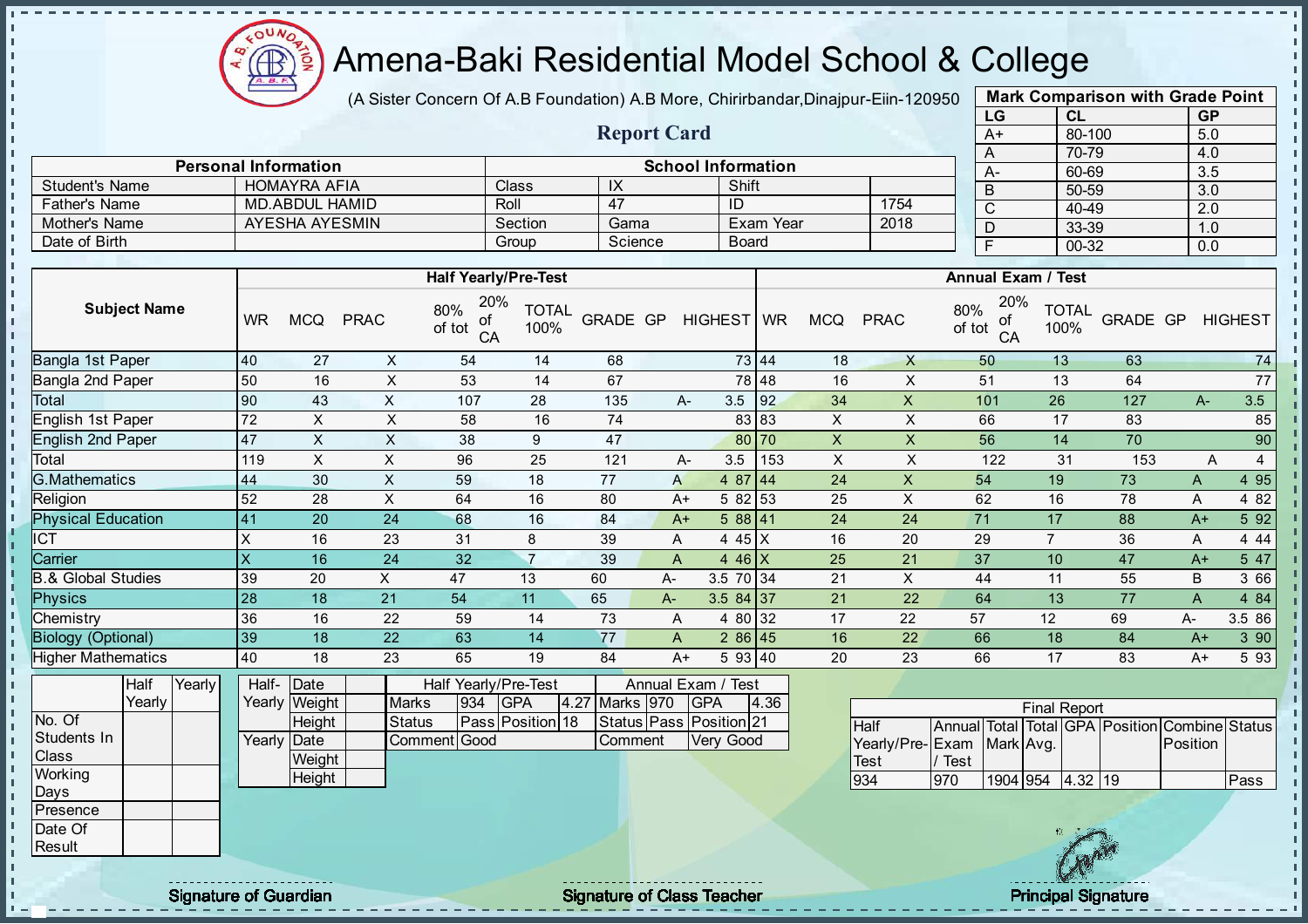**AR** 

### Amena-Baki Residential Model School & College

(A Sister Concern Of A.B Foundation) A.B More, Chirirbandar, Dinajpur-Eiin-120950

Report Card

| <b>Mark Comparison with Grade Point</b> |           |           |  |  |  |  |  |  |  |
|-----------------------------------------|-----------|-----------|--|--|--|--|--|--|--|
| LG                                      | CL        | <b>GP</b> |  |  |  |  |  |  |  |
| $A+$                                    | 80-100    | 5.0       |  |  |  |  |  |  |  |
| A                                       | 70-79     | 4.0       |  |  |  |  |  |  |  |
| A-                                      | 60-69     | 3.5       |  |  |  |  |  |  |  |
| B                                       | 50-59     | 3.0       |  |  |  |  |  |  |  |
| C                                       | 40-49     | 2.0       |  |  |  |  |  |  |  |
| D                                       | 33-39     | 1.0       |  |  |  |  |  |  |  |
| F                                       | $00 - 32$ | 0.0       |  |  |  |  |  |  |  |
|                                         |           |           |  |  |  |  |  |  |  |

|                | <b>Personal Information</b> |              | <b>School Information</b> |           |      |  |  |  |  |  |
|----------------|-----------------------------|--------------|---------------------------|-----------|------|--|--|--|--|--|
| Student's Name | MAHAJABIN RUTH PARSHA       | <b>Class</b> | IX                        | Shift     |      |  |  |  |  |  |
| Father's Name  | <b>ZAKARIA</b>              | Roll         |                           | ID        | 1926 |  |  |  |  |  |
| Mother's Name  | ATIKUN NASA                 | Section      | Gama                      | Exam Year | 2018 |  |  |  |  |  |
| Date of Birth  |                             | Group        | Science                   | Board     |      |  |  |  |  |  |

|                                           |                |                             |                  |                 | <b>Half Yearly/Pre-Test</b> |                         |      |                 |           |              |             | <b>Annual Exam / Test</b> |                |                      |                    |                |
|-------------------------------------------|----------------|-----------------------------|------------------|-----------------|-----------------------------|-------------------------|------|-----------------|-----------|--------------|-------------|---------------------------|----------------|----------------------|--------------------|----------------|
| <b>Subject Name</b>                       |                | WR MCQ PRAC                 | 80%<br>οt<br>tot | 20%<br>οt<br>CA | <b>TOTAL</b><br>100%        | <b>GRADE GP HIGHEST</b> |      |                 | <b>WR</b> | <b>MCQ</b>   | <b>PRAC</b> | 80% of<br>tot             | 20% of<br>CA   | <b>TOTAL</b><br>100% | <b>GRADE</b><br>GP | <b>HIGHEST</b> |
| Bangla 1st Paper                          | 37             | 26                          | $\mathsf{X}$     | 50              | 11                          | 61                      |      | 73 0            |           | $\mathbf 0$  | X           | $\mathbf{0}$              | $\overline{0}$ | $\overline{0}$       |                    | 74             |
| <b>Bangla 2nd Paper</b>                   | $\mathbf 0$    | $\mathbf{0}$                | X                | 0               | $\mathbf{0}$                | $\mathbf 0$             |      | 78 0            |           | $\Omega$     | X           | 0                         | 0              | $\mathbf 0$          |                    | 77             |
| Total                                     | 37             | 26                          | X                | 50              | 11                          | 61                      |      | 0.0<br>F        |           |              |             |                           |                |                      |                    |                |
| English 1st Paper                         | 68             | X                           | X                | 54              | 14                          | 68                      |      | 83 C            |           | X            | X           | $\mathbf{0}$              | 0              | $\mathbf 0$          |                    | 85             |
| English 2nd Paper                         | 28             | X                           | X                | 22              | 13                          | 35                      |      | 80 0            |           | X            | X           | $\mathbf{0}$              | $\mathbf{0}$   | $\mathbf 0$          |                    | 90             |
| Total                                     | 96             | X                           | X                | 76              | 27                          | 103                     |      | F<br>0.0        |           |              |             |                           |                |                      |                    |                |
| <b>G.Mathematics</b>                      | 29             | 28                          | X                | 46              | 11                          | 57                      | B    | 3870            |           | $\Omega$     | X           | $\mathbf{0}$              | $\mathbf{0}$   | $\Omega$             | F                  | 0.095          |
| Religion                                  | 45             | 19                          | X                | 51              | 15                          | 66                      | $A-$ | 3.582 0         |           | $\Omega$     | Χ           | $\mathbf 0$               | $\Omega$       | 0                    | F                  | 0.082          |
| <b>Physical Education</b>                 | $\overline{0}$ | $\Omega$                    | $\mathbf{0}$     | $\overline{0}$  | $\overline{0}$              | $\mathbf{0}$            | F.   | 0.0880          |           | $\Omega$     | 0           | $\mathbf{0}$              | $\mathbf{0}$   | $\Omega$             | F                  | 0.092          |
| ICT                                       | X              | 10                          | 23               | 26              |                             | 33                      | A-   | 3.5 $45 \mid X$ |           | $\Omega$     | 0           | $\mathbf 0$               | 0              | 0                    | F                  | 0.044          |
| Carrier                                   | X              | 12                          | $\overline{0}$   | 10              | $9^{\circ}$                 | 19                      | F.   | $0.046 \, X$    |           | $\Omega$     | $\Omega$    | $\mathbf{0}$              | $\overline{0}$ | $\Omega$             | F                  | 0.047          |
| <b>B.&amp; Global Studies</b>             | $\overline{0}$ | $\mathbf{0}$                | X.               | $\mathbf{0}$    | $\mathbf{0}$                | $\mathbf{0}$            | F.   | 0.0700          |           | $\Omega$     | X           | $\mathbf 0$               | $\Omega$       | $\mathbf{0}$         | E                  | 0.066          |
| <b>Physics</b>                            | 26             | 14                          | $\overline{0}$   | 32              | 12                          | 44                      | F.   | $0.084$ 0       |           | $\Omega$     | $\Omega$    | $\mathbf{0}$              | $\Omega$       | $\Omega$             | F                  | 0.084          |
| Chemistry                                 | 31             | 10                          | 0                | 33              | 15                          | 48                      | F.   | 0.0800          |           | $\Omega$     | 0           | $\mathbf 0$               | $\Omega$       | 0                    | F                  | 0.086          |
| <b>Biology (Optional)</b>                 | 34             | 17                          | 0                | 41              | 10                          | 51                      | B    | 86 0            |           | $\mathbf{0}$ | $\Omega$    | $\mathbf{0}$              | $\Omega$       | $\mathbf{0}$         | F                  | 0.090          |
| <b>Higher Mathematics</b>                 | 30             | 10                          | 0                | 32              | 17                          | 49                      |      | 0.0930          |           | $\Omega$     | 0           | $\mathbf 0$               | 0              | 0                    | E                  | 0.0 93         |
| $\sim$ $\sim$ $\sim$ $\sim$ $\sim$ $\sim$ |                | $\sim$ $\sim$ $\sim$ $\sim$ |                  |                 |                             |                         |      |                 |           |              |             |                           |                |                      |                    |                |

|                     | Half   | Yearly <mark>I</mark> | Half-  | Date   |                          | <b>Half Yearly/Pre-Test</b> |      |
|---------------------|--------|-----------------------|--------|--------|--------------------------|-----------------------------|------|
|                     | Yearly |                       | Yearlv | Weight | <b>Marks</b>             | 531 GPA                     | 0.00 |
| No. Of              |        |                       |        | Height | Status                   | Fail Position               |      |
| Students In         |        |                       | Yearlv | Date   | Comment Not Satisfactory |                             |      |
| Class               |        |                       |        | Weight |                          |                             |      |
| <b>Working Days</b> |        |                       |        | Height |                          |                             |      |
| <b>IPresence</b>    |        |                       |        |        |                          |                             |      |
| Date Of Result      |        |                       |        |        |                          |                             |      |

|                           |      |          | <b>Final Report</b> |                                                |      |
|---------------------------|------|----------|---------------------|------------------------------------------------|------|
| <b>I</b> Half             |      |          |                     | Annual Total Total GPA Position Combine Status |      |
| Yearly/Pre-Exam Mark Avg. |      |          |                     | <b>IPosition</b>                               |      |
| <b>Test</b>               | Test |          |                     |                                                |      |
| 531                       | 1970 | 1501 954 | $ 4.32\rangle$      |                                                | Fail |

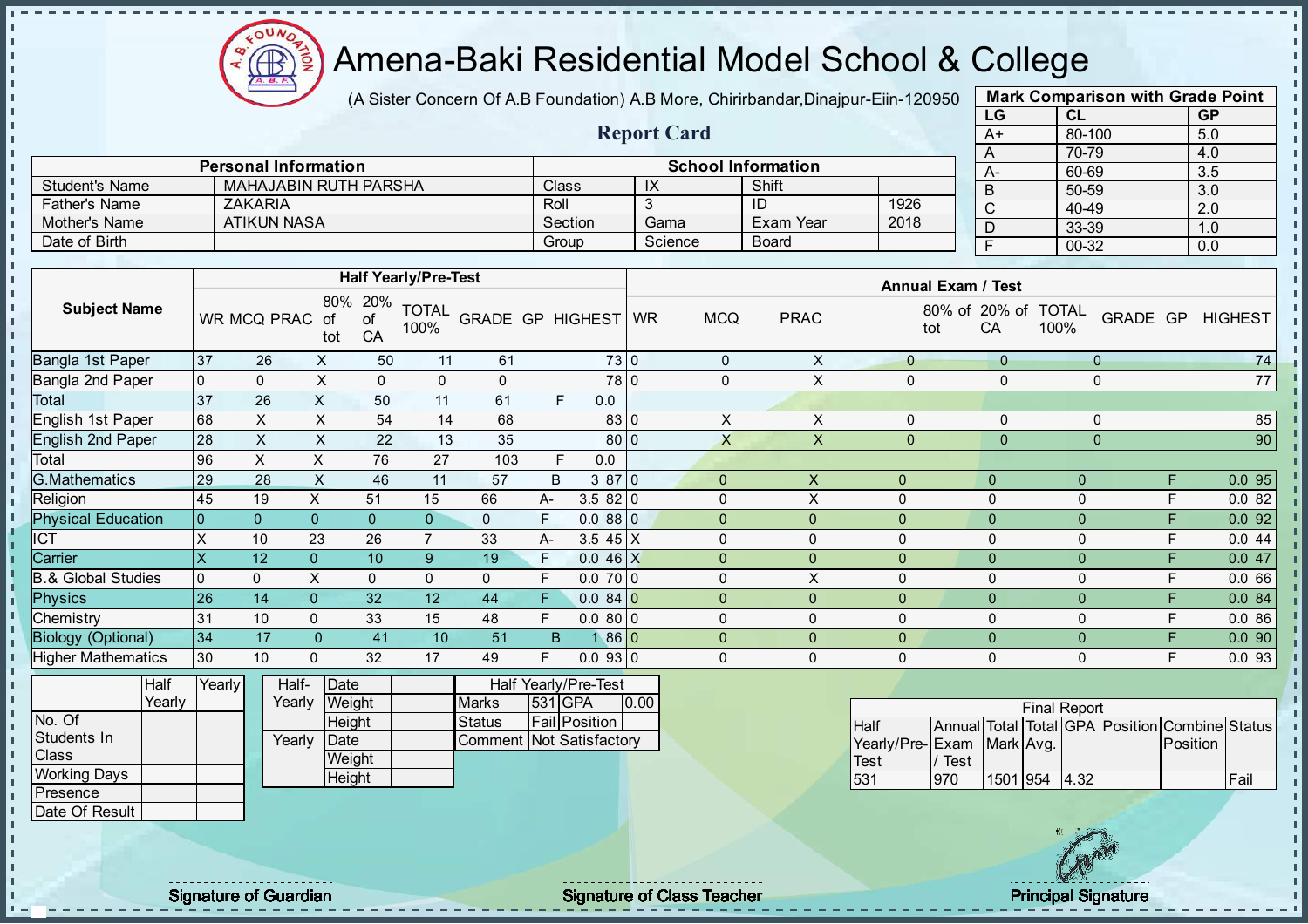

(A Sister Concern Of A.B Foundation) A.B More, Chirirbandar, Dinajpur-Eiin-120950

Report Card

| <b>Mark Comparison with Grade Point</b> |           |    |  |  |  |  |  |  |  |  |
|-----------------------------------------|-----------|----|--|--|--|--|--|--|--|--|
| <b>GP</b>                               | CL        | LG |  |  |  |  |  |  |  |  |
| 5.0                                     | 80-100    | A+ |  |  |  |  |  |  |  |  |
| 4.0                                     | 70-79     | A  |  |  |  |  |  |  |  |  |
| 3.5                                     | 60-69     | А- |  |  |  |  |  |  |  |  |
| 3.0                                     | 50-59     | B  |  |  |  |  |  |  |  |  |
| 2.0                                     | 40-49     | C  |  |  |  |  |  |  |  |  |
| 1.0                                     | 33-39     | D  |  |  |  |  |  |  |  |  |
| 0.0                                     | $00 - 32$ | F  |  |  |  |  |  |  |  |  |
|                                         |           |    |  |  |  |  |  |  |  |  |

|                       | <b>Personal Information</b>            |                                                                      |              |                                    | <b>School Information</b> |              |    |      | A-                                                       | 60-69 |                | 3.5            |
|-----------------------|----------------------------------------|----------------------------------------------------------------------|--------------|------------------------------------|---------------------------|--------------|----|------|----------------------------------------------------------|-------|----------------|----------------|
| <b>Student's Name</b> | <b>MAISHA RAHMAN</b>                   |                                                                      | <b>Class</b> | ΙX                                 | Shift                     |              |    |      |                                                          | 50-59 |                | 3.0            |
| Father's Name         | MUSFIQUR RAHMAN                        |                                                                      | Roll         |                                    | ID                        |              |    | 2508 |                                                          | 40-49 |                | 2.0            |
| Mother's Name         | PARVEEN SHAHIDA                        |                                                                      | Section      | Gama                               |                           | Exam Year    |    | 2018 |                                                          | 33-39 |                | 1.0            |
| Date of Birth         |                                        |                                                                      | Group        | Science                            |                           | <b>Board</b> |    |      |                                                          | 00-32 |                | 0.0            |
|                       |                                        |                                                                      |              |                                    |                           |              |    |      |                                                          |       |                |                |
|                       |                                        | <b>Half Yearly/Pre-Test</b>                                          |              |                                    |                           |              |    |      | <b>Annual Exam / Test</b>                                |       |                |                |
| <b>Subject Name</b>   | <b>PRAC</b><br><b>WR</b><br><b>MCQ</b> | 20%<br>$80\%$ $\frac{20}{\text{of}}$<br>of tot $\frac{6}{\text{CA}}$ |              | TOTAL GRADE GP HIGHEST WR MCQ PRAC |                           |              |    |      | 20%<br>$\frac{80\%}{\text{of tot}} \frac{20}{\text{of}}$ |       | TOTAL GRADE GP | <b>HIGHEST</b> |
| Bangla 1st Paper      | 26<br>47<br>⋏                          | 58                                                                   | 13           | 71                                 |                           | 73 48        | 21 | x    | 55                                                       | 13    | 68             | 74             |

|                               |     |    |    | ັ   |    |     |      |               |       |    |    | ັ້  |    |     |      |        |
|-------------------------------|-----|----|----|-----|----|-----|------|---------------|-------|----|----|-----|----|-----|------|--------|
| Bangla 1st Paper              | 47  | 26 | х  | 58  | 13 | 71  |      |               | 73 48 | 21 | Χ  | 55  | 13 | 68  |      | 74     |
| Bangla 2nd Paper              | 43  | 25 | X  | 54  | 15 | 69  |      |               | 78 47 | 23 | Χ  | 56  | 14 | 70  |      | 77     |
| Total                         | 90  | 51 | X  | 112 | 28 | 140 | A    | 4             | 95    | 44 | X  | 111 | 27 | 138 | A-   | 3.5    |
| English 1st Paper             | 74  | X. | х  | 59  | 14 | 73  |      |               | 83 79 | X  | Χ  | 63  | 17 | 80  |      | 85     |
| <b>English 2nd Paper</b>      | 68  |    | X  | 54  | 13 | 67  |      |               | 80 90 | X  |    | 72  | 16 | 88  |      | 90     |
| Total                         | 142 | X  | Χ  | 113 | 27 | 140 | A    | 4             | 169   | X  |    | 135 | 33 | 168 | A+   |        |
| <b>G.Mathematics</b>          | 154 | 30 | ᄉ  | 67  | 20 | 87  | $A+$ | 5 87          | 65    | 25 | ⋏  | 72  | 19 | 91  | $A+$ | 5 9 5  |
| Religion                      | 51  | 26 | x  | 62  | 15 | 77  | A    | 82 l<br>4     | 55    | 26 | X  | 65  | 15 | 80  | A+   | 5 82   |
| <b>Physical Education</b>     | 40  | 19 | 24 | 66  | 17 | 83  | $A+$ | 588 41        |       | 25 | 23 | 71  | 17 | 88  | $A+$ | 5 9 2  |
| <b>ICT</b>                    |     | 17 | 23 | 32  | 6  | 38  | A    | $45$ $X$<br>4 |       | 18 | 22 | 32  | 8  | 40  | $A+$ | 5 4 4  |
| Carrier                       |     | 19 | 23 | 34  | 8  | 42  | $A+$ | $5.46 \times$ |       | 22 | 22 | 35  | 9  | 44  | $A+$ | 5 47   |
| <b>B.&amp; Global Studies</b> | 28  | 22 | X  | 40  | 12 | 52  | B    | 3 70 39       |       | 23 | X  | 50  | 14 | 64  | A-   | 3.5 66 |
| Physics                       | 33  | 23 | 22 | 62  | 15 | 77  | A    | 4 84 39       |       | 20 | 22 | 65  | 16 | 81  | $A+$ | 5 84   |
| Chemistry                     | 39  | 18 | 21 | 62  | 17 | 79  | A    | 4 80 42       |       | 20 | 23 | 68  | 18 | 86  | A+   | 5 86   |
| <b>Biology (Optional)</b>     | 38  | 20 | 20 | 62  | 14 | 76  | A    | 286 44        |       | 20 | 22 | 69  | 15 | 84  | $A+$ | 390    |
| <b>Higher Mathematics</b>     | 44  | 15 | 23 | 66  | 19 | 85  | $A+$ | 5 93 38       |       | 20 | 22 | 64  | 20 | 84  | $A+$ | 593    |

|              | Half   | Yearly <mark>I</mark> | Half-  | <b>IDate</b>  |               |     | Half Yearly/Pre-Test    |                        | Annual Exam / Test     |    |
|--------------|--------|-----------------------|--------|---------------|---------------|-----|-------------------------|------------------------|------------------------|----|
|              | Yearlv |                       |        | Yearly Weight | <b>Marks</b>  | 976 | IGPA                    | 4.45 Marks   1048 IGPA |                        | 15 |
| No. Of       |        |                       |        | Height        | <b>Status</b> |     | <b>Pass Position 10</b> |                        | Status Pass Position 1 |    |
| Students In  |        |                       | Yearly | Date          | Comment Good  |     |                         | lComment               | Very Good              |    |
| <b>Class</b> |        |                       |        | Weight        |               |     |                         |                        |                        |    |
| Working      |        |                       |        | Height        |               |     |                         |                        |                        |    |
| Days         |        |                       |        |               |               |     |                         |                        |                        |    |
| Presence     |        |                       |        |               |               |     |                         |                        |                        |    |

|                           |      |                  | <b>Final Report</b> |                                                |      |
|---------------------------|------|------------------|---------------------|------------------------------------------------|------|
| <b>I</b> Half             |      |                  |                     | Annual Total Total GPA Position Combine Status |      |
| Yearly/Pre-Exam Mark Avg. |      |                  |                     | <b>IPosition</b>                               |      |
| Test                      | Test |                  |                     |                                                |      |
| 1976                      | 1048 | 2024 1012 4.73 4 |                     |                                                | Pass |

Date Of **Result** 

Signature of Guardian **Signature Signature of Class Teacher Principal Signature Principal Signature**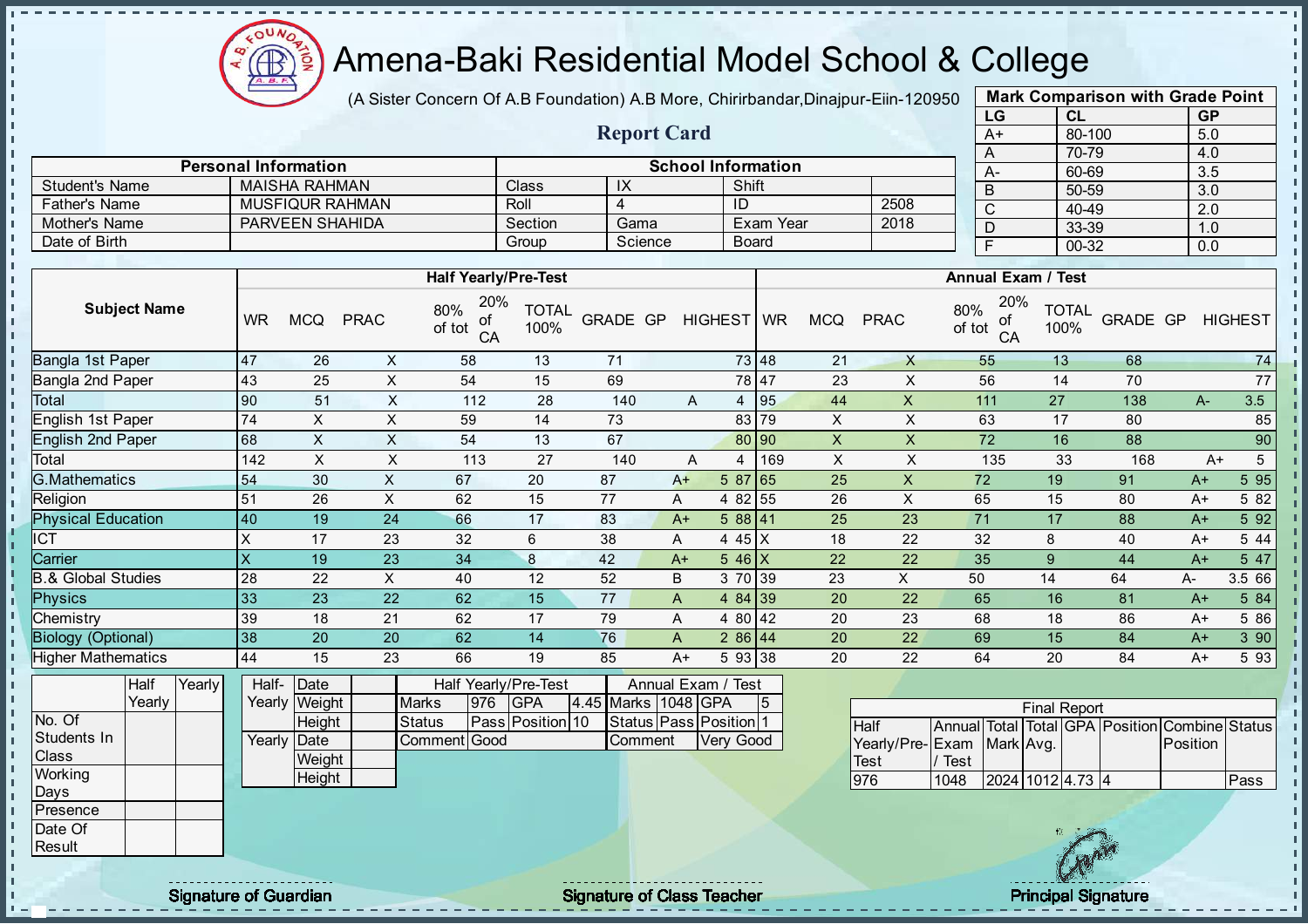Æ

J. - II J. J.

-8

a.

п

h, J. J.

- II  $\mathbf{r}$ 

J.

 $\blacksquare$  $\blacksquare$ J.  $\blacksquare$  $\mathbf{I}$  $\mathbf{I}$  $\blacksquare$ 

 $\mathbf{I}$  $\mathbf{I}$ - II

### Amena-Baki Residential Model School & College

(A Sister Concern Of A.B Foundation) A.B More, Chirirbandar, Dinajpur-Eiin-120950

Report Card

Personal Information and The School Information

Father's Name AM.H.NURUNNABY Roll 5 ID 2534<br>
Mother's Name AYSHA SIDDIKA SECtion Gama Exam Year 2018

Student's Name NAHID NISHAT NOSHIN Class IX Shift<br>
Father's Name AM H NURUNNARY Roll 5 ID

Mother's Name AYSHA SIDDIKA SECtion Gama Exam Year Date of Birth Board Group Science Board

| <b>Mark Comparison with Grade Point</b><br>LG |           |  |  |  |  |  |  |  |  |  |
|-----------------------------------------------|-----------|--|--|--|--|--|--|--|--|--|
| <b>CL</b>                                     | <b>GP</b> |  |  |  |  |  |  |  |  |  |
| 80-100                                        | 5.0       |  |  |  |  |  |  |  |  |  |
| 70-79                                         | 4.0       |  |  |  |  |  |  |  |  |  |
| 60-69                                         | 3.5       |  |  |  |  |  |  |  |  |  |
| 50-59                                         | 3.0       |  |  |  |  |  |  |  |  |  |
| 40-49                                         | 2.0       |  |  |  |  |  |  |  |  |  |
| 33-39                                         | 1.0       |  |  |  |  |  |  |  |  |  |
| $00 - 32$                                     | 0.0       |  |  |  |  |  |  |  |  |  |
|                                               |           |  |  |  |  |  |  |  |  |  |

п

п  $\mathbf{I}$ 

r.

п

J.

h,

| <b>Half Yearly/Pre-Test</b><br><b>Annual Exam / Test</b><br>20%<br>20%<br><b>Subject Name</b><br>80%<br>80%<br><b>TOTAL</b><br><b>TOTAL</b><br>GRADE GP<br>HIGHEST WR<br>GRADE GP<br><b>WR</b><br><b>MCQ</b><br><b>PRAC</b><br><b>MCQ</b><br><b>PRAC</b><br><b>HIGHEST</b><br>of<br>ot<br>of tot<br>100%<br>of tot<br>100%<br>CA<br>CA<br>34<br>X<br>56<br>73 35<br>26<br>$74$<br>21<br>12<br>$\mathsf{X}$<br>11<br>60<br>44<br>49<br>$\sf X$<br>$\mathsf X$<br>$\overline{54}$<br>$\overline{70}$<br>$\overline{77}$<br>34<br>21<br>44<br>16<br>60<br>78 44<br>23<br>16<br>68<br>42<br>X<br> 79<br>49<br>27<br>130<br>3.5<br>28<br>116<br>B<br>3<br>X<br>103<br>88<br>$A-$<br>$\overline{74}$<br>$\mathsf{X}$<br>$\boldsymbol{\mathsf{X}}$<br>$\pmb{\times}$<br>$\boldsymbol{\mathsf{X}}$<br>59<br>14<br>73<br>83 71<br>57<br>85<br>16<br>73<br>$\mathsf{X}$<br>$\boldsymbol{\mathsf{X}}$<br>90<br>$\pmb{\times}$<br>34<br>46<br>40<br>32<br>12<br>44<br>80 42<br>$\pmb{\times}$<br>12<br>$\mathsf{X}$<br>$\times$<br>$\times$<br>$\pmb{\times}$<br>91<br>26<br>B<br>3<br>113<br>91<br>28<br>B<br>3<br>114<br>117<br>119<br>$\sf X$<br>0.095<br>28<br>23<br>13<br>33<br>50<br>$387$ 22<br>$\mathsf X$<br>36<br>50<br>17<br>B<br>14<br>F<br>$\mathsf{X}$<br>57<br>72<br>18<br>$\pmb{\times}$<br>3.5 82<br>48<br>23<br>15<br>4 82 45<br>50<br>16<br>66<br>A<br>А-<br>39<br>5 9 2<br>20<br>24<br>66<br>15<br>81<br>5 88 39<br>24<br>68<br>22<br>17<br>85<br>$A+$<br>$A+$<br><b>ICT</b><br>X<br>$545$ X<br>3.5 44<br>23<br>36<br>8<br>44<br>14<br>18<br>26<br>8<br>34<br>22<br>A-<br>$A+$<br>Carrier<br>$\bf 8$<br>5 47<br>$\overline{\mathsf{x}}$<br>24<br>35<br>22<br>35<br>10<br>20<br>43<br>$546$ X<br>22<br>45<br>$A+$<br>$A+$<br>31<br>$\pmb{\times}$<br>9<br>3 66<br>28<br>47<br>56<br>3 70 30<br>23<br>X<br>42<br>12<br>54<br>B<br>B<br>21<br>14<br>28<br>19<br>54<br>68<br>20<br>59<br>15<br>74<br>$\overline{A}$<br>4 84<br>$3.584$ 35<br>19<br>$A-$<br>4 8 6<br>Chemistry<br>25<br>62<br>3.5 80 31<br>19<br>58<br>15<br>73<br>15<br>20<br>48<br>14<br>А-<br>22<br>A<br>33<br>3 90<br>24<br>22<br>63<br>73<br>$286$ 44<br>17<br>87<br>10<br>21<br>22<br>70<br>$A+$<br>$\mathsf{A}$<br>21<br>10<br>20<br>41<br>15<br>B<br>3 93 33<br>22<br>60<br>70<br>4 9 3<br>56<br>20<br>10<br>Α<br>Half-<br>Date<br>Half Yearly/Pre-Test<br>Annual Exam / Test<br>Half<br>Yearly<br>Yearly<br>GPA<br>Marks 887 GPA<br>Yearly Weight<br><b>Marks</b><br>838<br>3.91<br>0.00<br><b>Final Report</b><br>Pass Position 35<br><b>Status</b><br>Status Fail Position<br>Height<br>Total Total GPA Position Combine Status<br>Half<br>Annual<br>Students In<br>Comment Good<br>Yearly Date<br>Not<br>Comment<br>Yearly/Pre-Exam<br>Mark Avg.<br>Position<br><b>Class</b><br>Satisfactory<br>Weight<br>/ Test<br>Test<br>Working |                               |        |  |  |  |  |     |     |           |  |  |
|--------------------------------------------------------------------------------------------------------------------------------------------------------------------------------------------------------------------------------------------------------------------------------------------------------------------------------------------------------------------------------------------------------------------------------------------------------------------------------------------------------------------------------------------------------------------------------------------------------------------------------------------------------------------------------------------------------------------------------------------------------------------------------------------------------------------------------------------------------------------------------------------------------------------------------------------------------------------------------------------------------------------------------------------------------------------------------------------------------------------------------------------------------------------------------------------------------------------------------------------------------------------------------------------------------------------------------------------------------------------------------------------------------------------------------------------------------------------------------------------------------------------------------------------------------------------------------------------------------------------------------------------------------------------------------------------------------------------------------------------------------------------------------------------------------------------------------------------------------------------------------------------------------------------------------------------------------------------------------------------------------------------------------------------------------------------------------------------------------------------------------------------------------------------------------------------------------------------------------------------------------------------------------------------------------------------------------------------------------------------------------------------------------------------------------------------------------------------------------------------------------------------------------------------------------------------------------------------------------------------------------------------------------------------------------------------------------------------------------------------------------------------------------------------------------------------|-------------------------------|--------|--|--|--|--|-----|-----|-----------|--|--|
|                                                                                                                                                                                                                                                                                                                                                                                                                                                                                                                                                                                                                                                                                                                                                                                                                                                                                                                                                                                                                                                                                                                                                                                                                                                                                                                                                                                                                                                                                                                                                                                                                                                                                                                                                                                                                                                                                                                                                                                                                                                                                                                                                                                                                                                                                                                                                                                                                                                                                                                                                                                                                                                                                                                                                                                                                    |                               |        |  |  |  |  |     |     |           |  |  |
|                                                                                                                                                                                                                                                                                                                                                                                                                                                                                                                                                                                                                                                                                                                                                                                                                                                                                                                                                                                                                                                                                                                                                                                                                                                                                                                                                                                                                                                                                                                                                                                                                                                                                                                                                                                                                                                                                                                                                                                                                                                                                                                                                                                                                                                                                                                                                                                                                                                                                                                                                                                                                                                                                                                                                                                                                    |                               |        |  |  |  |  |     |     |           |  |  |
|                                                                                                                                                                                                                                                                                                                                                                                                                                                                                                                                                                                                                                                                                                                                                                                                                                                                                                                                                                                                                                                                                                                                                                                                                                                                                                                                                                                                                                                                                                                                                                                                                                                                                                                                                                                                                                                                                                                                                                                                                                                                                                                                                                                                                                                                                                                                                                                                                                                                                                                                                                                                                                                                                                                                                                                                                    | Bangla 1st Paper              |        |  |  |  |  |     |     |           |  |  |
|                                                                                                                                                                                                                                                                                                                                                                                                                                                                                                                                                                                                                                                                                                                                                                                                                                                                                                                                                                                                                                                                                                                                                                                                                                                                                                                                                                                                                                                                                                                                                                                                                                                                                                                                                                                                                                                                                                                                                                                                                                                                                                                                                                                                                                                                                                                                                                                                                                                                                                                                                                                                                                                                                                                                                                                                                    | Bangla 2nd Paper              |        |  |  |  |  |     |     |           |  |  |
|                                                                                                                                                                                                                                                                                                                                                                                                                                                                                                                                                                                                                                                                                                                                                                                                                                                                                                                                                                                                                                                                                                                                                                                                                                                                                                                                                                                                                                                                                                                                                                                                                                                                                                                                                                                                                                                                                                                                                                                                                                                                                                                                                                                                                                                                                                                                                                                                                                                                                                                                                                                                                                                                                                                                                                                                                    | Total                         |        |  |  |  |  |     |     |           |  |  |
|                                                                                                                                                                                                                                                                                                                                                                                                                                                                                                                                                                                                                                                                                                                                                                                                                                                                                                                                                                                                                                                                                                                                                                                                                                                                                                                                                                                                                                                                                                                                                                                                                                                                                                                                                                                                                                                                                                                                                                                                                                                                                                                                                                                                                                                                                                                                                                                                                                                                                                                                                                                                                                                                                                                                                                                                                    | English 1st Paper             |        |  |  |  |  |     |     |           |  |  |
|                                                                                                                                                                                                                                                                                                                                                                                                                                                                                                                                                                                                                                                                                                                                                                                                                                                                                                                                                                                                                                                                                                                                                                                                                                                                                                                                                                                                                                                                                                                                                                                                                                                                                                                                                                                                                                                                                                                                                                                                                                                                                                                                                                                                                                                                                                                                                                                                                                                                                                                                                                                                                                                                                                                                                                                                                    | English 2nd Paper             |        |  |  |  |  |     |     |           |  |  |
|                                                                                                                                                                                                                                                                                                                                                                                                                                                                                                                                                                                                                                                                                                                                                                                                                                                                                                                                                                                                                                                                                                                                                                                                                                                                                                                                                                                                                                                                                                                                                                                                                                                                                                                                                                                                                                                                                                                                                                                                                                                                                                                                                                                                                                                                                                                                                                                                                                                                                                                                                                                                                                                                                                                                                                                                                    | Total                         |        |  |  |  |  |     |     |           |  |  |
|                                                                                                                                                                                                                                                                                                                                                                                                                                                                                                                                                                                                                                                                                                                                                                                                                                                                                                                                                                                                                                                                                                                                                                                                                                                                                                                                                                                                                                                                                                                                                                                                                                                                                                                                                                                                                                                                                                                                                                                                                                                                                                                                                                                                                                                                                                                                                                                                                                                                                                                                                                                                                                                                                                                                                                                                                    | <b>G.Mathematics</b>          |        |  |  |  |  |     |     |           |  |  |
|                                                                                                                                                                                                                                                                                                                                                                                                                                                                                                                                                                                                                                                                                                                                                                                                                                                                                                                                                                                                                                                                                                                                                                                                                                                                                                                                                                                                                                                                                                                                                                                                                                                                                                                                                                                                                                                                                                                                                                                                                                                                                                                                                                                                                                                                                                                                                                                                                                                                                                                                                                                                                                                                                                                                                                                                                    | Religion                      |        |  |  |  |  |     |     |           |  |  |
|                                                                                                                                                                                                                                                                                                                                                                                                                                                                                                                                                                                                                                                                                                                                                                                                                                                                                                                                                                                                                                                                                                                                                                                                                                                                                                                                                                                                                                                                                                                                                                                                                                                                                                                                                                                                                                                                                                                                                                                                                                                                                                                                                                                                                                                                                                                                                                                                                                                                                                                                                                                                                                                                                                                                                                                                                    | <b>Physical Education</b>     |        |  |  |  |  |     |     |           |  |  |
|                                                                                                                                                                                                                                                                                                                                                                                                                                                                                                                                                                                                                                                                                                                                                                                                                                                                                                                                                                                                                                                                                                                                                                                                                                                                                                                                                                                                                                                                                                                                                                                                                                                                                                                                                                                                                                                                                                                                                                                                                                                                                                                                                                                                                                                                                                                                                                                                                                                                                                                                                                                                                                                                                                                                                                                                                    |                               |        |  |  |  |  |     |     |           |  |  |
|                                                                                                                                                                                                                                                                                                                                                                                                                                                                                                                                                                                                                                                                                                                                                                                                                                                                                                                                                                                                                                                                                                                                                                                                                                                                                                                                                                                                                                                                                                                                                                                                                                                                                                                                                                                                                                                                                                                                                                                                                                                                                                                                                                                                                                                                                                                                                                                                                                                                                                                                                                                                                                                                                                                                                                                                                    |                               |        |  |  |  |  |     |     |           |  |  |
|                                                                                                                                                                                                                                                                                                                                                                                                                                                                                                                                                                                                                                                                                                                                                                                                                                                                                                                                                                                                                                                                                                                                                                                                                                                                                                                                                                                                                                                                                                                                                                                                                                                                                                                                                                                                                                                                                                                                                                                                                                                                                                                                                                                                                                                                                                                                                                                                                                                                                                                                                                                                                                                                                                                                                                                                                    | <b>B.&amp; Global Studies</b> |        |  |  |  |  |     |     |           |  |  |
|                                                                                                                                                                                                                                                                                                                                                                                                                                                                                                                                                                                                                                                                                                                                                                                                                                                                                                                                                                                                                                                                                                                                                                                                                                                                                                                                                                                                                                                                                                                                                                                                                                                                                                                                                                                                                                                                                                                                                                                                                                                                                                                                                                                                                                                                                                                                                                                                                                                                                                                                                                                                                                                                                                                                                                                                                    | <b>Physics</b>                |        |  |  |  |  |     |     |           |  |  |
|                                                                                                                                                                                                                                                                                                                                                                                                                                                                                                                                                                                                                                                                                                                                                                                                                                                                                                                                                                                                                                                                                                                                                                                                                                                                                                                                                                                                                                                                                                                                                                                                                                                                                                                                                                                                                                                                                                                                                                                                                                                                                                                                                                                                                                                                                                                                                                                                                                                                                                                                                                                                                                                                                                                                                                                                                    |                               |        |  |  |  |  |     |     |           |  |  |
|                                                                                                                                                                                                                                                                                                                                                                                                                                                                                                                                                                                                                                                                                                                                                                                                                                                                                                                                                                                                                                                                                                                                                                                                                                                                                                                                                                                                                                                                                                                                                                                                                                                                                                                                                                                                                                                                                                                                                                                                                                                                                                                                                                                                                                                                                                                                                                                                                                                                                                                                                                                                                                                                                                                                                                                                                    | <b>Biology (Optional)</b>     |        |  |  |  |  |     |     |           |  |  |
|                                                                                                                                                                                                                                                                                                                                                                                                                                                                                                                                                                                                                                                                                                                                                                                                                                                                                                                                                                                                                                                                                                                                                                                                                                                                                                                                                                                                                                                                                                                                                                                                                                                                                                                                                                                                                                                                                                                                                                                                                                                                                                                                                                                                                                                                                                                                                                                                                                                                                                                                                                                                                                                                                                                                                                                                                    | <b>Higher Mathematics</b>     |        |  |  |  |  |     |     |           |  |  |
|                                                                                                                                                                                                                                                                                                                                                                                                                                                                                                                                                                                                                                                                                                                                                                                                                                                                                                                                                                                                                                                                                                                                                                                                                                                                                                                                                                                                                                                                                                                                                                                                                                                                                                                                                                                                                                                                                                                                                                                                                                                                                                                                                                                                                                                                                                                                                                                                                                                                                                                                                                                                                                                                                                                                                                                                                    |                               |        |  |  |  |  |     |     |           |  |  |
|                                                                                                                                                                                                                                                                                                                                                                                                                                                                                                                                                                                                                                                                                                                                                                                                                                                                                                                                                                                                                                                                                                                                                                                                                                                                                                                                                                                                                                                                                                                                                                                                                                                                                                                                                                                                                                                                                                                                                                                                                                                                                                                                                                                                                                                                                                                                                                                                                                                                                                                                                                                                                                                                                                                                                                                                                    |                               |        |  |  |  |  |     |     |           |  |  |
|                                                                                                                                                                                                                                                                                                                                                                                                                                                                                                                                                                                                                                                                                                                                                                                                                                                                                                                                                                                                                                                                                                                                                                                                                                                                                                                                                                                                                                                                                                                                                                                                                                                                                                                                                                                                                                                                                                                                                                                                                                                                                                                                                                                                                                                                                                                                                                                                                                                                                                                                                                                                                                                                                                                                                                                                                    | No. Of                        |        |  |  |  |  |     |     |           |  |  |
|                                                                                                                                                                                                                                                                                                                                                                                                                                                                                                                                                                                                                                                                                                                                                                                                                                                                                                                                                                                                                                                                                                                                                                                                                                                                                                                                                                                                                                                                                                                                                                                                                                                                                                                                                                                                                                                                                                                                                                                                                                                                                                                                                                                                                                                                                                                                                                                                                                                                                                                                                                                                                                                                                                                                                                                                                    |                               |        |  |  |  |  |     |     |           |  |  |
|                                                                                                                                                                                                                                                                                                                                                                                                                                                                                                                                                                                                                                                                                                                                                                                                                                                                                                                                                                                                                                                                                                                                                                                                                                                                                                                                                                                                                                                                                                                                                                                                                                                                                                                                                                                                                                                                                                                                                                                                                                                                                                                                                                                                                                                                                                                                                                                                                                                                                                                                                                                                                                                                                                                                                                                                                    |                               |        |  |  |  |  |     |     |           |  |  |
|                                                                                                                                                                                                                                                                                                                                                                                                                                                                                                                                                                                                                                                                                                                                                                                                                                                                                                                                                                                                                                                                                                                                                                                                                                                                                                                                                                                                                                                                                                                                                                                                                                                                                                                                                                                                                                                                                                                                                                                                                                                                                                                                                                                                                                                                                                                                                                                                                                                                                                                                                                                                                                                                                                                                                                                                                    |                               | Height |  |  |  |  | 838 | 887 | 1725 1012 |  |  |
| Days                                                                                                                                                                                                                                                                                                                                                                                                                                                                                                                                                                                                                                                                                                                                                                                                                                                                                                                                                                                                                                                                                                                                                                                                                                                                                                                                                                                                                                                                                                                                                                                                                                                                                                                                                                                                                                                                                                                                                                                                                                                                                                                                                                                                                                                                                                                                                                                                                                                                                                                                                                                                                                                                                                                                                                                                               |                               |        |  |  |  |  |     |     |           |  |  |
| Presence                                                                                                                                                                                                                                                                                                                                                                                                                                                                                                                                                                                                                                                                                                                                                                                                                                                                                                                                                                                                                                                                                                                                                                                                                                                                                                                                                                                                                                                                                                                                                                                                                                                                                                                                                                                                                                                                                                                                                                                                                                                                                                                                                                                                                                                                                                                                                                                                                                                                                                                                                                                                                                                                                                                                                                                                           |                               |        |  |  |  |  |     |     |           |  |  |
| Date Of                                                                                                                                                                                                                                                                                                                                                                                                                                                                                                                                                                                                                                                                                                                                                                                                                                                                                                                                                                                                                                                                                                                                                                                                                                                                                                                                                                                                                                                                                                                                                                                                                                                                                                                                                                                                                                                                                                                                                                                                                                                                                                                                                                                                                                                                                                                                                                                                                                                                                                                                                                                                                                                                                                                                                                                                            |                               |        |  |  |  |  |     |     |           |  |  |
| Result                                                                                                                                                                                                                                                                                                                                                                                                                                                                                                                                                                                                                                                                                                                                                                                                                                                                                                                                                                                                                                                                                                                                                                                                                                                                                                                                                                                                                                                                                                                                                                                                                                                                                                                                                                                                                                                                                                                                                                                                                                                                                                                                                                                                                                                                                                                                                                                                                                                                                                                                                                                                                                                                                                                                                                                                             |                               |        |  |  |  |  |     |     |           |  |  |

Signature of Guardian Signature of Class Teacher Principal Signature of Class Teacher Principal Signature

We have the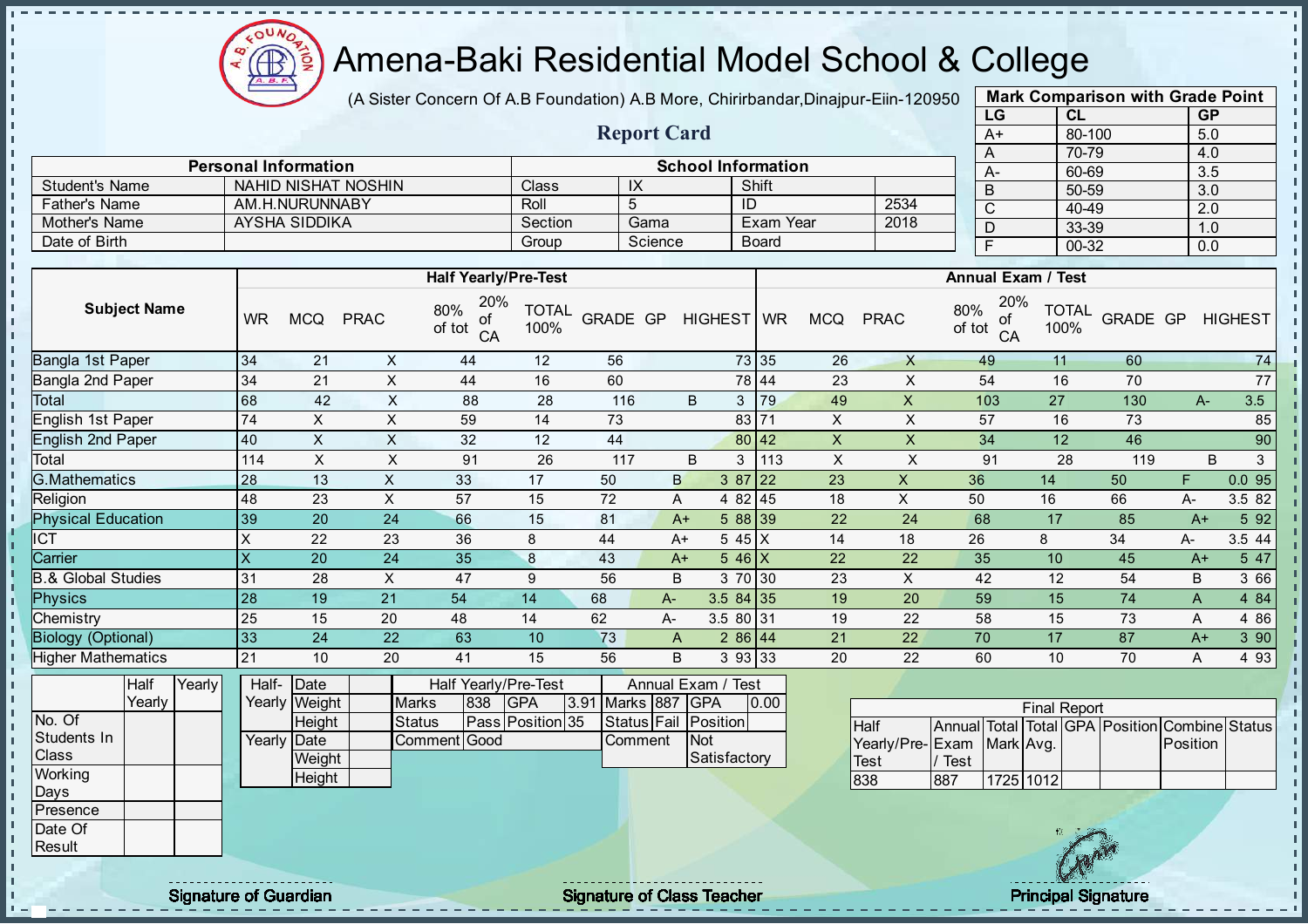

(A Sister Concern Of A.B Foundation) A.B More, Chirirbandar, Dinajpur-Eiin-120950

| <b>Mark Comparison with Grade Point</b> |           |           |  |  |  |  |  |  |  |  |  |
|-----------------------------------------|-----------|-----------|--|--|--|--|--|--|--|--|--|
| LG                                      | <b>CL</b> | <b>GP</b> |  |  |  |  |  |  |  |  |  |
| A+                                      | 80-100    | 5.0       |  |  |  |  |  |  |  |  |  |
| A                                       | 70-79     | 4.0       |  |  |  |  |  |  |  |  |  |
| А-                                      | 60-69     | 3.5       |  |  |  |  |  |  |  |  |  |
| B                                       | 50-59     | 3.0       |  |  |  |  |  |  |  |  |  |
| C                                       | 40-49     | 2.0       |  |  |  |  |  |  |  |  |  |
| D                                       | 33-39     | 1.0       |  |  |  |  |  |  |  |  |  |
| F                                       | 00-32     | 0.0       |  |  |  |  |  |  |  |  |  |

| <b>Report Card</b>                                       |                     |         |         |              |      |        |                |  |  |  |  |  |
|----------------------------------------------------------|---------------------|---------|---------|--------------|------|--------|----------------|--|--|--|--|--|
|                                                          |                     |         |         |              |      |        | 70-79          |  |  |  |  |  |
| <b>School Information</b><br><b>Personal Information</b> |                     |         |         |              |      |        |                |  |  |  |  |  |
| <b>Student's Name</b>                                    | TASNIA TARANNUM     | Class   | IX      | Shift        |      |        | 60-69<br>50-59 |  |  |  |  |  |
| Father's Name                                            | SHAFIKUL ALAM       | Roll    |         | ID           | 2742 | ◠<br>◡ | 40-49          |  |  |  |  |  |
| Mother's Name                                            | <b>YEARUN NEHAR</b> | Section | Gama    | Exam Year    | 2018 |        | 33-39          |  |  |  |  |  |
| Date of Birth                                            |                     | Group   | Science | <b>Board</b> |      |        | 00-32          |  |  |  |  |  |
|                                                          |                     |         |         |              |      |        |                |  |  |  |  |  |

|                           |           |            |             | <b>Half Yearly/Pre-Test</b>      |                      |          |   |                  |       |                |             | <b>Annual Exam / Test</b>        |                      |                 |      |                |
|---------------------------|-----------|------------|-------------|----------------------------------|----------------------|----------|---|------------------|-------|----------------|-------------|----------------------------------|----------------------|-----------------|------|----------------|
| <b>Subject Name</b>       | <b>WR</b> | <b>MCQ</b> | <b>PRAC</b> | 20%<br>80%<br>of<br>of tot<br>CA | <b>TOTAL</b><br>100% | GRADE GP |   | HIGHEST WR       |       | <b>MCQ</b>     | <b>PRAC</b> | 20%<br>80%<br>οf<br>of tot<br>CA | <b>TOTAL</b><br>100% | <b>GRADE GP</b> |      | <b>HIGHEST</b> |
| Bangla 1st Paper          | 42        | 27         | X           | 55                               | 13                   | 68       |   |                  | 73 44 | 24             | $\times$    | 54                               | 13                   | 67              |      | 74             |
| Bangla 2nd Paper          | 44        | 20         | X           | 51                               | 8                    | 59       |   |                  | 78 48 | 23             | X           | 57                               | 13                   | 70              |      | 77             |
| Total                     | 86        | 47         | X.          | 106                              | 21                   | 127      |   | 3.5<br>A-        | 92    | 47             | X           | 111                              | 26                   | 137             | $A-$ | 3.5            |
| English 1st Paper         | 75        | X.         | X           | 60                               | 17                   | 77       |   |                  | 83 80 | X              | X           | 64                               | 16                   | 80              |      | 85             |
| <b>English 2nd Paper</b>  | 76        | X          | X           | 61                               | 13                   | 74       |   |                  | 80 89 | $\pmb{\times}$ | X           | 71                               | 15                   | 86              |      | 90             |
| Total                     | 151       | X          | X           | 121                              | 30                   | 151      |   | 4<br>A           | 169   | X              | X           | 135                              | 31                   | 166             |      | $A+$           |
| <b>G.Mathematics</b>      | 50        | 30         | X           | 64                               | 20                   | 84       |   | 5 87<br>$A+$     | 56    | 25             | X           | 65                               | 19                   | 84              | $A+$ | 5 9 5          |
| Religion                  | 53        | 25         | X           | 62                               | 16                   | 78       |   | 4 82 54<br>A     |       | 25             | X           | 63                               | 16                   | 79              | A    | 4 8 2          |
| <b>Physical Education</b> | 39        | 19         | 24          | 66                               | 16                   | 82       |   | 588   44<br>$A+$ |       | 24             | 24          | 74                               | 17                   | 91              | $A+$ | 5 9 2          |
| <b>ICT</b>                | X         | 21         | 23          | 35                               | 9                    | 44       |   | 5 45 X<br>$A+$   |       | 20             | 23          | 34                               | 9                    | 43              | $A+$ | 5 4 4          |
| Carrier                   | X         | 19         | 24          | 34                               | 8                    | 42       |   | $546$ X<br>$A+$  |       | 23             | 21          | 35                               | 10                   | 45              | $A+$ | 5 47           |
| 3.& Global Studies        | 36        | 29         | X.          | 52                               | 6                    | 58       | B | 3 70 42          |       | 25             | X           | 54                               | 11                   | 65              | A-   | 3.5 66         |
| Physics                   | 38        | 20         | 23          | 65                               | 15                   | 80       |   | 584 38<br>$A+$   |       | 20             | 22          | 64                               | 16                   | 80              | $A+$ | 5 84           |
| Chemistry                 | 37        | 15         | 21          | 58                               | 14                   | 72       |   | 4 80 34<br>A     |       | 14             | 21          | 55                               | 15                   | 70              | A    | 4 8 6          |
| <b>Biology (Optional)</b> | 38        | 24         | 20          | 66                               | 15                   | 81       |   | 386 43<br>$A+$   |       | 20             | 22          | 68                               | 17                   | 85              | $A+$ | 3 90           |
| <b>Higher Mathematics</b> | 37        | 18         | 22          | 62                               | 19                   | 81       |   | 5 93 34<br>$A+$  |       | 20             | 23          | 62                               | 17                   | 79              | A    | 493            |

|                  | Half   | Yearly | Half- Date  |               |                   |      | Half Yearly/Pre-Test |                     | Annual Exam / Test           |      |                |
|------------------|--------|--------|-------------|---------------|-------------------|------|----------------------|---------------------|------------------------------|------|----------------|
|                  | Yearlv |        |             | Yearly Weight | <b>Marks</b>      | 1980 | <b>GPA</b>           | 4.68 Marks 1024 GPA |                              | 4.73 |                |
| No. Of           |        |        |             | Height        | Status            |      | Pass Position 6      |                     | Status   Pass   Position   6 |      | Н              |
| Students In      |        |        | Yearly Date |               | Comment Very Good |      |                      | Comment             | Very Good                    |      |                |
| <b>Class</b>     |        |        |             | Weight        |                   |      |                      |                     |                              |      | IΤ             |
| Working          |        |        |             | Height        |                   |      |                      |                     |                              |      | $\overline{9}$ |
| Days             |        |        |             |               |                   |      |                      |                     |                              |      |                |
| <b>IPresence</b> |        |        |             |               |                   |      |                      |                     |                              |      |                |
| Date Of          |        |        |             |               |                   |      |                      |                     |                              |      |                |
| Result           |        |        |             |               |                   |      |                      |                     |                              |      |                |

| <b>Final Report</b>       |      |               |  |  |  |                                                |      |  |  |  |  |  |  |
|---------------------------|------|---------------|--|--|--|------------------------------------------------|------|--|--|--|--|--|--|
| <b>Half</b>               |      |               |  |  |  | Annual Total Total GPA Position Combine Status |      |  |  |  |  |  |  |
| Yearly/Pre-Exam Mark Avg. |      |               |  |  |  | Position                                       |      |  |  |  |  |  |  |
| Test                      | Test |               |  |  |  |                                                |      |  |  |  |  |  |  |
| 980                       | 1024 | 2004 1004 4.7 |  |  |  |                                                | Pass |  |  |  |  |  |  |

- II  $\blacksquare$ 

Signature of Guardian Signature of Class Teacher Principal Signature of Class Teacher Principal Signature of Class Teacher Principal Signature of Class Teacher Principal Signature of Class Teacher Principal Signature of Cl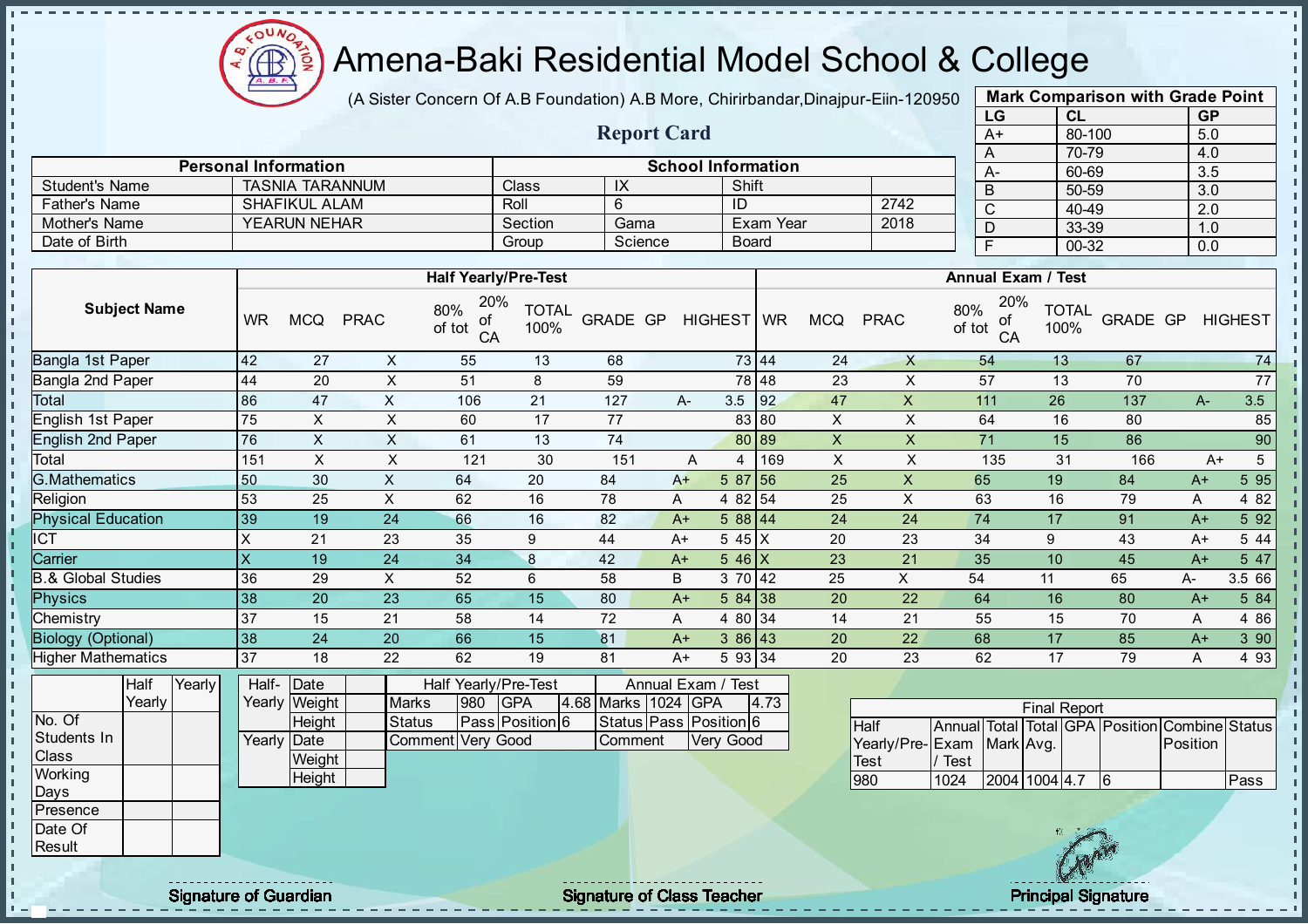(A Sister Concern Of A.B Foundation) A.B More, Chirirbandar, Dinajpur-Eiin-120950

| <b>Mark Comparison with Grade Point</b> |        |           |  |  |  |  |  |  |  |  |  |
|-----------------------------------------|--------|-----------|--|--|--|--|--|--|--|--|--|
| LG                                      | CL     | <b>GP</b> |  |  |  |  |  |  |  |  |  |
| $A+$                                    | 80-100 | 5.0       |  |  |  |  |  |  |  |  |  |
| A                                       | 70-79  | 4.0       |  |  |  |  |  |  |  |  |  |
| A-                                      | 60-69  | 3.5       |  |  |  |  |  |  |  |  |  |
| B                                       | 50-59  | 3.0       |  |  |  |  |  |  |  |  |  |
| C                                       | 40-49  | 2.0       |  |  |  |  |  |  |  |  |  |
| D                                       | 33-39  | 1.0       |  |  |  |  |  |  |  |  |  |
| F                                       | 00-32  | 0.0       |  |  |  |  |  |  |  |  |  |
|                                         |        |           |  |  |  |  |  |  |  |  |  |

|                       |                             |         | <b>Report Card</b> |                           |      | $A+$ |
|-----------------------|-----------------------------|---------|--------------------|---------------------------|------|------|
|                       |                             |         |                    |                           |      |      |
|                       | <b>Personal Information</b> |         |                    | <b>School Information</b> |      | $A-$ |
| <b>Student's Name</b> | <b>RUKYA AKTER</b>          | Class   | IX                 | Shift                     |      |      |
| Father's Name         | <b>MD.RUHUL AMIN</b>        | Roll    |                    | ID                        | 2760 | ◡    |
| Mother's Name         | MST.RASHADA BEGUM           | Section | Gama               | Exam Year                 | 2018 |      |
| Date of Birth         |                             | Group   | Science            | Board                     |      |      |

|                               |     |             |                  |                 | <b>Half Yearly/Pre-Test</b> |                         |      |           |           |              |                | <b>Annual Exam / Test</b> |              |                      |              |    |                |
|-------------------------------|-----|-------------|------------------|-----------------|-----------------------------|-------------------------|------|-----------|-----------|--------------|----------------|---------------------------|--------------|----------------------|--------------|----|----------------|
| <b>Subject Name</b>           |     | WR MCQ PRAC | 80%<br>οf<br>tot | 20%<br>of<br>CA | <b>TOTAL</b><br>100%        | <b>GRADE GP HIGHEST</b> |      |           | <b>WR</b> | <b>MCQ</b>   | <b>PRAC</b>    | 80% of<br>tot             | 20% of<br>CA | <b>TOTAL</b><br>100% | <b>GRADE</b> | GP | <b>HIGHEST</b> |
| Bangla 1st Paper              | 42  | 21          | X                | 50              | 12                          | 62                      |      | 73 0      |           | 0            | X              | 0                         | $\mathbf{0}$ | $\mathbf 0$          |              |    | 74             |
| Bangla 2nd Paper              | 43  | 21          | X                | 51              | 16                          | 67                      |      | 78 0      |           | $\Omega$     | X              | 0                         | 0            | $\mathbf 0$          |              |    | 77             |
| Total                         | 85  | 42          | X                | 101             | 28                          | 129                     | F.   | 0.0       |           |              |                |                           |              |                      |              |    |                |
| English 1st Paper             | 68  | X           | X                | 54              | 11                          | 65                      |      | 83 0      |           | X            | X              | 0                         | 0            | 0                    |              |    | 85             |
| English 2nd Paper             | 40  | X.          | X                | 32              | 12                          | 44                      |      | 80 0      |           | X            | X              | 0                         | $\pmb{0}$    | $\mathbf{0}$         |              |    | 90             |
| Total                         | 108 | X           | X                | 86              | 23                          | 109                     | E    | 0.0       |           |              |                |                           |              |                      |              |    |                |
| <b>G.Mathematics</b>          | 13  | 18          | X                | 25              | 11                          | 36                      | F.   | 0.0870    |           | $\mathbf{0}$ | X              | $\mathbf{0}$              | $\mathbf{0}$ | 0                    |              | F  | 0.095          |
| Religion                      | 47  | 19          | X.               | 53              | 16                          | 69                      | A-   | 3.5820    |           | $\Omega$     | X              | $\mathbf 0$               | $\mathbf 0$  | 0                    |              | E  | 0.082          |
| <b>Physical Education</b>     | 41  | 22          | 24               | 70              | 16                          | 86                      | $A+$ | 5 88 0    |           | $\Omega$     | 0              | $\mathbf{0}$              | $\mathbf{0}$ | $\mathbf{0}$         |              | F  | 0.092          |
| <b>ICT</b>                    | X   | 21          | 23               | 35              | 8                           | 43                      | $A+$ | $545$ X   |           | $\Omega$     | 0              | 0                         | $\Omega$     | 0                    |              | F  | 0.044          |
| Carrier                       | X   | 20          | 24               | 35              | $\bf{8}$                    | 43                      | $A+$ | 546X      |           | $\mathbf{0}$ | $\overline{0}$ | $\mathbf 0$               | $\mathbf{0}$ | $\mathbf{0}$         |              | F  | 0.047          |
| <b>B.&amp; Global Studies</b> | 34  | 25          | X                | 47              | 10                          | 57                      | B    | 3700      |           | $\Omega$     | X              | $\mathbf 0$               | $\mathbf 0$  | 0                    |              | F  | 0.066          |
| Physics                       | 28  | 18          | 21               | 54              | 11                          | 65                      | A-   | $3.584$ 0 |           | $\mathbf{0}$ | 0              | $\Omega$                  | $\Omega$     | 0                    |              | F  | 0.0 84         |
| Chemistry                     | 31  | 13          | 20               | 51              | 11                          | 62                      | A-   | $3.580$ 0 |           | $\Omega$     | 0              | $\mathbf 0$               | $\mathbf{0}$ | 0                    |              | F  | 0.086          |
| Biology (Optional)            | 37  | 23          | 20               | 64              | 11                          | 75                      | A    | 286 0     |           | $\Omega$     | 0              | $\mathbf{0}$              | $\mathbf{0}$ | $\Omega$             |              | F  | 0.090          |
| Higher Mathematics            | 21  | 10          | 20               | 41              | 19                          | 60                      | A-   | 3.593 0   |           | $\Omega$     | 0              | 0                         | $\Omega$     | 0                    |              | F  | 0.0 93         |

|                     | Half   | Yearly | Half-  | Date   |                          | Half Yearly/Pre-Test |      |
|---------------------|--------|--------|--------|--------|--------------------------|----------------------|------|
|                     | Yearly |        | Yearlv | Weight | <b>Marks</b>             | 834 GPA              | 0.00 |
| No. Of              |        |        |        | Height | <b>Status</b>            | Fail Position        |      |
| Students In         |        |        | Yearly | Date   | Comment Not Satisfactory |                      |      |
| <b>Class</b>        |        |        |        | Weight |                          |                      |      |
| <b>Working Days</b> |        |        |        | Height |                          |                      |      |
| <b>IPresence</b>    |        |        |        |        |                          |                      |      |
| Date Of Result      |        |        |        |        |                          |                      |      |

|                           |      |               | <b>Final Report</b> |                                                |      |
|---------------------------|------|---------------|---------------------|------------------------------------------------|------|
| <b>Half</b>               |      |               |                     | Annual Total Total GPA Position Combine Status |      |
| Yearly/Pre-Exam Mark Avg. |      |               |                     | Position                                       |      |
| Test                      | Test |               |                     |                                                |      |
| 834                       | 1024 | 1858 1004 4.7 |                     |                                                | Fail |

extending the Class Teacher Class Teacher Class Teacher Principal Signature of Guardian Class Teacher Principal Signature of Class Teacher Principal Signature of Class Teacher Principal Signature of Class Teacher Class Tea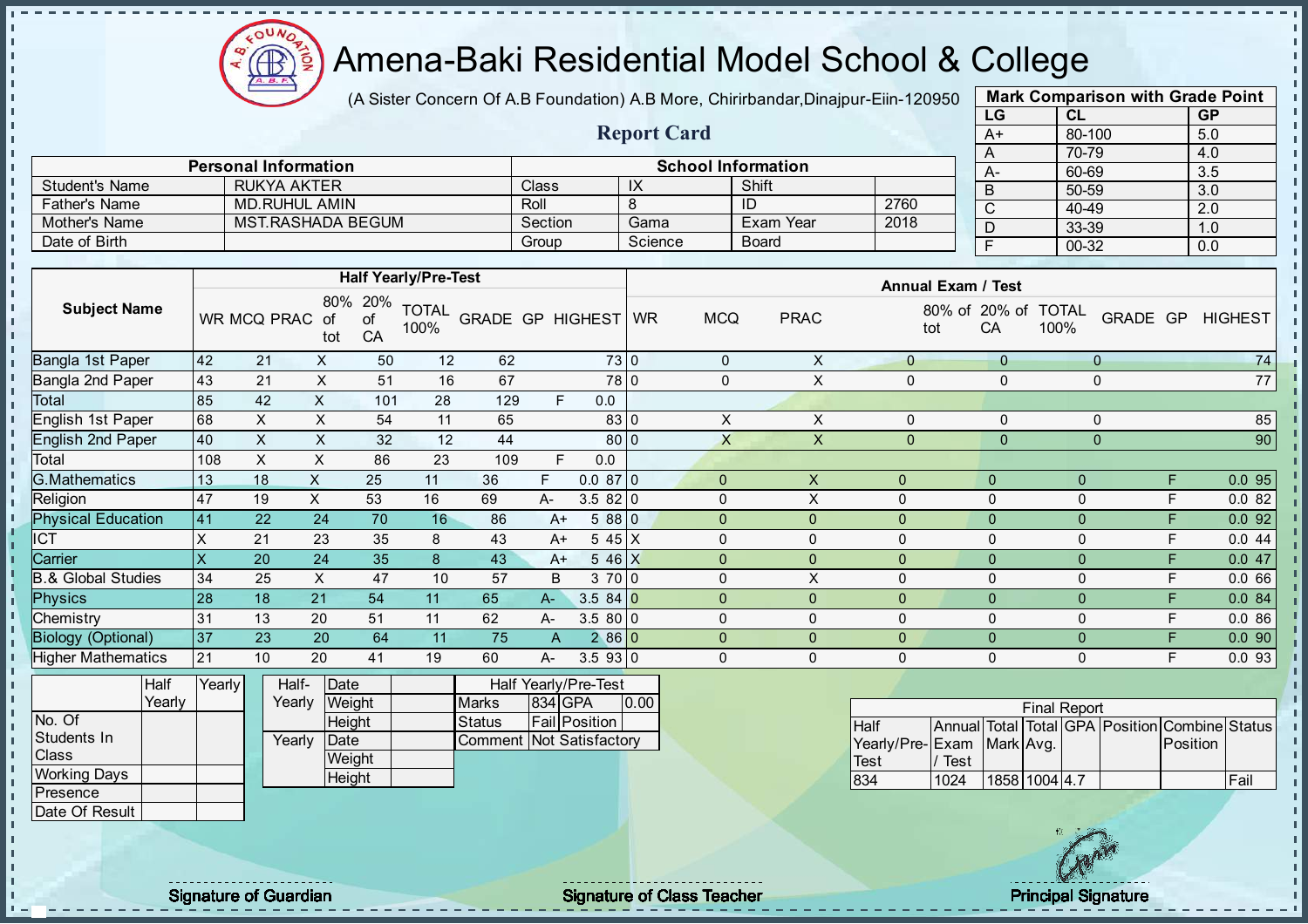

(A Sister Concern Of A.B Foundation) A.B More, Chirirbandar, Dinajpur-Eiin-120950

Report Card

| <b>Mark Comparison with Grade Point</b><br>LG |           |  |  |  |  |  |  |  |  |  |  |
|-----------------------------------------------|-----------|--|--|--|--|--|--|--|--|--|--|
| <b>CL</b>                                     | <b>GP</b> |  |  |  |  |  |  |  |  |  |  |
| 80-100                                        | 5.0       |  |  |  |  |  |  |  |  |  |  |
| 70-79                                         | 4.0       |  |  |  |  |  |  |  |  |  |  |
| 60-69                                         | 3.5       |  |  |  |  |  |  |  |  |  |  |
| 50-59                                         | 3.0       |  |  |  |  |  |  |  |  |  |  |
| 40-49                                         | 2.0       |  |  |  |  |  |  |  |  |  |  |
| 33-39                                         | 1.0       |  |  |  |  |  |  |  |  |  |  |
| 00-32<br>F<br>0.0                             |           |  |  |  |  |  |  |  |  |  |  |
|                                               |           |  |  |  |  |  |  |  |  |  |  |

п  $\mathbf{I}$  $\mathbf{I}$ r.

|                      | <b>Personal Information</b> |              |         | <b>School Information</b> |      |  |
|----------------------|-----------------------------|--------------|---------|---------------------------|------|--|
| Student's Name       | <b>ABONI ISLAM</b>          | <b>Class</b> | IX      | Shift                     |      |  |
| <b>Father's Name</b> | MD SHAHIDUL ISLAM           | Roll         |         | NL                        | 2799 |  |
| Mother's Name        | MST.BOBY ISLAM              | Section      | Gama    | Exam Year                 | 2018 |  |
| Date of Birth        |                             | Group        | Science | <b>Board</b>              |      |  |

|                           |           |            |             | <b>Half Yearly/Pre-Test</b>      |                      |          |      |              |       |            |             | <b>Annual Exam / Test</b>        |                      |          |      |                |
|---------------------------|-----------|------------|-------------|----------------------------------|----------------------|----------|------|--------------|-------|------------|-------------|----------------------------------|----------------------|----------|------|----------------|
| <b>Subject Name</b>       | <b>WR</b> | <b>MCQ</b> | <b>PRAC</b> | 20%<br>80%<br>οf<br>of tot<br>CA | <b>TOTAL</b><br>100% | GRADE GP |      | HIGHEST WR   |       | <b>MCQ</b> | <b>PRAC</b> | 20%<br>80%<br>οf<br>of tot<br>CA | <b>TOTAL</b><br>100% | GRADE GP |      | <b>HIGHEST</b> |
| Bangla 1st Paper          | 44        | 23         | X           | 54                               | 14                   | 68       |      |              | 73 47 | 19         | X           | 53                               | 12                   | 65       |      | 74             |
| Bangla 2nd Paper          | 43        | 19         | X           | 50                               | 16                   | 66       |      |              | 78 49 | 21         | X           | 56                               | 14                   | 70       |      | 77             |
| Total                     | 87        | 42         | X           | 104                              | 30                   | 134      | A-   | 3.5          | 96    | 40         | X           | 109                              | 26                   | 135      | $A-$ | 3.5            |
| <b>English 1st Paper</b>  | 71        | X          | X           | 57                               | 10                   | 67       |      |              | 83 72 | X          | X           | 58                               | 15                   | 73       |      | 85             |
| <b>English 2nd Paper</b>  | 40        | X.         | X           | 32                               | 14                   | 46       |      |              | 80 74 | X          | X           | 59                               | 12                   | 71       |      | 90             |
| Total                     | 111       | X          | X           | 89                               | 24                   | 113      |      | B<br>3       | 146   | X          | X           | 117                              | 27                   | 144      | Α    | 4              |
| G.Mathematics             | 29        | 18         | X           | 38                               | 13                   | 51       | B    | 387 30       |       | 21         | X           | 41                               | 18                   | 59       | B    | 3 9 5          |
| Religion                  | 43        | 20         | X.          | 50                               | 14                   | 64       | A-   | $3.582$   47 |       | 29         | X           | 61                               | 15                   | 76       | A    | 4 8 2          |
| <b>Physical Education</b> | 42        | 21         | 24          | 70                               | 17                   | 87       | $A+$ | 588 41       |       | 24         | 23          | 70                               | 17                   | 87       | $A+$ | 5 92           |
| ICT                       | x         | 21         | 23          | 35                               | 6                    | 41       | $A+$ | 5 45 X       |       | 16         | 20          | 29                               | 8                    | 37       | Α    | 4 4 4          |
| Carrier                   | X         | 19         | 24          | 34                               | 8                    | 42       | $A+$ | $546$ X      |       | 23         | 22          | 36                               | 10                   | 46       | $A+$ | 5 47           |
| .& Global Studies         | 42        | 24         | X.          | 53                               | 11                   | 64       | А-   | 3.5 70 30    |       | 22         | X           | 42                               | 9                    | 51       | B    | 3 66           |
| <b>Physics</b>            | 28        | 19         | 21          | 54                               | 14                   | 68       | A-   | $3.584$ 35   |       | 20         | 22          | 62                               | 13                   | 75       | A    | 4 8 4          |
| Chemistry                 | 29        | 16         | 20          | 52                               | 12                   | 64       | A-   | 3.5 80 32    |       | 15         | 20          | 54                               | 14                   | 68       | A-   | 3.5 86         |
| <b>Biology (Optional)</b> | 38        | 23         | 22          | 66                               | 13                   | 79       | A    | 286 45       |       | 20         | 22          | 70                               | 18                   | 88       | $A+$ | 3 90           |
| Higher Mathematics        | 21        | 12         | 21          | 43                               | 17                   | 60       | А-   | $3.5$ 93 21  |       | 15         | 21          | 46                               | 12                   | 58       | B    | 3 9 3          |
|                           |           |            |             |                                  |                      |          |      |              |       |            |             |                                  |                      |          |      |                |

|                 | Half   | Yearly | Half- Date  |               |              |     | Half Yearly/Pre-Test                     |                |           | Annual Exam / Test |      |
|-----------------|--------|--------|-------------|---------------|--------------|-----|------------------------------------------|----------------|-----------|--------------------|------|
|                 | Yearlv |        |             | Yearly Weight | <b>Marks</b> | 867 | <b>IGPA</b>                              | $\overline{4}$ | Marks 924 | <b>IGPA</b>        | 4.09 |
| No. Of          |        |        |             | Height        | Status       |     | Pass Position 28 Status Pass Position 32 |                |           |                    |      |
| Students In     |        |        | Yearly Date |               | Comment Good |     |                                          |                | Comment   | Very Good          |      |
| <b>Class</b>    |        |        |             | Weight        |              |     |                                          |                |           |                    |      |
| Working         |        |        |             | Height        |              |     |                                          |                |           |                    |      |
| Days            |        |        |             |               |              |     |                                          |                |           |                    |      |
| <b>Presence</b> |        |        |             |               |              |     |                                          |                |           |                    |      |
| Date Of         |        |        |             |               |              |     |                                          |                |           |                    |      |

|                           |      |                  | <b>Final Report</b> |  |                                                |      |
|---------------------------|------|------------------|---------------------|--|------------------------------------------------|------|
| <b>I</b> Half             |      |                  |                     |  | Annual Total Total GPA Position Combine Status |      |
| Yearly/Pre-Exam Mark Avg. |      |                  |                     |  | Position                                       |      |
| Test                      | Test |                  |                     |  |                                                |      |
| 867                       | 924  | 1791 897 4.05 31 |                     |  |                                                | Pass |

**Result** 

л J.  $\blacksquare$ 

 $\mathbf{I}$  $\mathbf{r}$  $\mathbf{I}$  $\mathbf{I}$ - II  $\frac{1}{1}$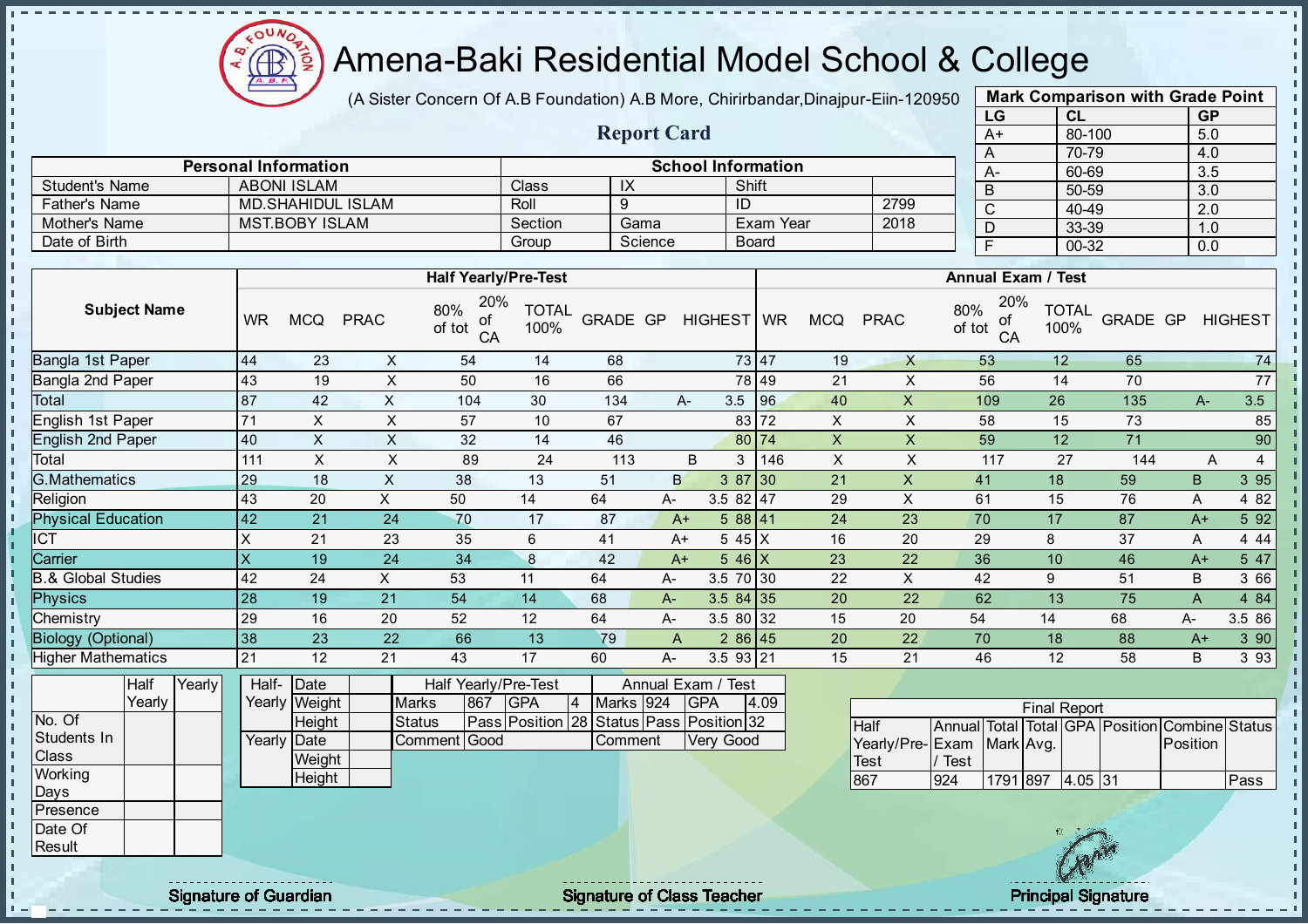$\mathbf{a}$ Æ

### Amena-Baki Residential Model School & College

(A Sister Concern Of A.B Foundation) A.B More, Chirirbandar, Dinajpur-Eiin-120950

Report Card

| <b>Mark Comparison with Grade Point</b> |        |     |  |  |  |  |  |  |  |  |  |  |
|-----------------------------------------|--------|-----|--|--|--|--|--|--|--|--|--|--|
| LG<br><b>GP</b><br><b>CL</b>            |        |     |  |  |  |  |  |  |  |  |  |  |
| $A+$                                    | 80-100 | 5.0 |  |  |  |  |  |  |  |  |  |  |
| A                                       | 70-79  | 4.0 |  |  |  |  |  |  |  |  |  |  |
|                                         | 60-69  | 3.5 |  |  |  |  |  |  |  |  |  |  |
| B                                       | 50-59  | 3.0 |  |  |  |  |  |  |  |  |  |  |
| C                                       | 40-49  | 2.0 |  |  |  |  |  |  |  |  |  |  |
| 33-39<br>1.0                            |        |     |  |  |  |  |  |  |  |  |  |  |
| 00-32<br>0.0                            |        |     |  |  |  |  |  |  |  |  |  |  |
|                                         |        |     |  |  |  |  |  |  |  |  |  |  |

п

п T.  $\mathbf{I}$  $\mathbf{r}$  $\mathbf{I}$ 

J. þ,

|                      | <b>Personal Information</b> |         |         | <b>School Information</b> |      | А. |  |
|----------------------|-----------------------------|---------|---------|---------------------------|------|----|--|
| Student's Name       | MST.Sumi Akter              | Class   | IX      | Shift                     |      |    |  |
| <b>Father's Name</b> | Md.Shahidul Islam           | Roll    | 10      | -ID                       | 2803 |    |  |
| Mother's Name        | Most. Rupaly Bagum          | Section | Gama    | Exam Year                 | 2018 |    |  |
| Date of Birth        |                             | Group   | Science | <b>Board</b>              |      |    |  |
|                      |                             |         |         |                           |      |    |  |

|                               |                         |                  |                               | <b>Half Yearly/Pre-Test</b>      |                                |            |      |                                       |       |            |             | <b>Annual Exam / Test</b>                      |                      |          |       |                |
|-------------------------------|-------------------------|------------------|-------------------------------|----------------------------------|--------------------------------|------------|------|---------------------------------------|-------|------------|-------------|------------------------------------------------|----------------------|----------|-------|----------------|
| <b>Subject Name</b>           | <b>WR</b>               | <b>MCQ</b>       | <b>PRAC</b>                   | 20%<br>80%<br>οf<br>of tot<br>CA | <b>TOTAL</b><br>100%           | GRADE GP   |      | HIGHEST WR                            |       | <b>MCQ</b> | <b>PRAC</b> | 20%<br>80%<br>οf<br>of tot<br>CA               | <b>TOTAL</b><br>100% | GRADE GP |       | <b>HIGHEST</b> |
| Bangla 1st Paper              | 39                      | 25               | X                             | 51                               | 13                             | 64         |      |                                       | 73 49 | 22         | $\times$    | 57                                             | 13                   | 70       |       | 74             |
| Bangla 2nd Paper              | 46                      | 22               | X                             | 54                               | 16                             | 70         |      |                                       | 78 46 | 19         | X           | 52                                             | 15                   | 67       |       | 77             |
| Total                         | 85                      | 47               | X                             | 105                              | 29                             | 134        |      | 3.5<br>А-                             | 95    | 41         | X           | 109                                            | 28                   | 137      | $A -$ | 3.5            |
| English 1st Paper             | 77                      | X                | X                             | 62                               | 13                             | 75         |      |                                       | 83 76 | X          | X           | 61                                             | 15                   | 76       |       | 85             |
| <b>English 2nd Paper</b>      | 46                      | X                | X                             | 37                               | 14                             | 51         |      |                                       | 80 75 | X          | X           | 60                                             | 14                   | 74       |       | 90             |
| Total                         | 123                     | X                | X                             | 99                               | 27                             | 126        |      | 3.5<br>А-                             | 151   | X          | X           | 121                                            | 29                   | 150      | A     | $\overline{4}$ |
| <b>G.Mathematics</b>          | 31                      | 24               | X                             | 44                               | 17                             | 61         | A-   | 3.5 87 36                             |       | 20         | X           | 45                                             | 20                   | 65       | A-    | 3.5 95         |
| Religion                      | 51                      | 25               | X                             | 61                               | 16                             | 77         | Α    | 4 82 56                               |       | 28         | X           | 67                                             | 15                   | 82       | $A+$  | 5 82           |
| <b>Physical Education</b>     | 41                      | 21               | 24                            | 69                               | 17                             | 86         |      | 588 40<br>$A+$                        |       | 23         | 24          | 70                                             | 17                   | 87       | $A+$  | 5 9 2          |
| ICT                           | х                       | 17               | 23                            | 32                               | 6                              | 38         | A    | 4 45 X                                |       | 19         | 22          | 33                                             | 8                    | 41       | $A+$  | 5 4 4          |
| Carrier                       | $\overline{\mathsf{X}}$ | 17               | 23                            | 32                               | 8                              | 40         | $A+$ | $5.46 \, \text{X}$                    |       | 18         | 23          | 33                                             | 8                    | 41       | $A+$  | 5 47           |
| <b>B.&amp; Global Studies</b> | 40                      | 24               | X                             | 51                               | 12                             | 63         | A-   | 3.5 70 29                             |       | 21         | X           | 40                                             | 11                   | 51       | B     | 3 66           |
| <b>Physics</b>                | 37                      | 23               | 22                            | 66                               | 15                             | 81         |      | 584 38<br>$A+$                        |       | 19         | 20          | 62                                             | 14                   | 76       | A     | 4 8 4          |
| Chemistry                     | 37                      | 15               | 22                            | 59                               | 16                             | 75         | A    | 4 80 31                               |       | 18         | 21          | 56                                             | 13                   | 69       | А-    | 3.5 86         |
| <b>Biology (Optional)</b>     | 44                      | 22               | 21                            | 70                               | 15                             | 85         |      | 386 44<br>$A+$                        |       | 16         | 22          | 66                                             | 17                   | 83       | $A+$  | 3 90           |
| <b>Higher Mathematics</b>     | 33                      | 12               | 21                            | 53                               | 20                             | 73         | A    | 4 93 32                               |       | 14         | 24          | 56                                             | 16                   | 72       | A     | 4 9 3          |
| Half<br>Yearly<br>Yearly      | Half-                   | Date             |                               | Half Yearly/Pre-Test<br>939      |                                |            |      | Annual Exam /<br>Test                 |       |            |             |                                                |                      |          |       |                |
| No. Of                        | Yearly                  | Weight<br>Height | <b>Marks</b><br><b>Status</b> |                                  | <b>GPA</b><br>Pass Position 13 | 4.36 Marks | 954  | <b>GPA</b><br>Status Pass Position 18 | 4.41  |            |             |                                                | <b>Final Report</b>  |          |       |                |
|                               |                         |                  |                               |                                  |                                |            |      |                                       |       |            | Half        | Annual Total Total GPA Position Combine Status |                      |          |       |                |

|             | $1 \cup 411 \, 1$ |  | $1$ vany proteignt | <b>IVIGIN</b> | ∣ບ∪ບ | ה וטו                   | דטטן טוואוון טט.דן | ה וטו                   | 17.TI |                           |             |          | Final Report |                                               |      |
|-------------|-------------------|--|--------------------|---------------|------|-------------------------|--------------------|-------------------------|-------|---------------------------|-------------|----------|--------------|-----------------------------------------------|------|
| No. Of      |                   |  | Height             | <b>Status</b> |      | <b>Pass Position 13</b> |                    | Status Pass Position 18 |       | IHalf                     |             |          |              | Annual Total Total GPA Position Combine Statu |      |
| Students In |                   |  | Yearly Date        | Comment Good  |      |                         | Comment            | Very Good               |       | Yearly/Pre-Exam Mark Avg. |             |          |              | Position                                      |      |
| Class       |                   |  | Weight             |               |      |                         |                    |                         |       | <b>Test</b>               | <b>Test</b> |          |              |                                               |      |
| Working     |                   |  | Height             |               |      |                         |                    |                         |       | 939                       | 954         | 1893 947 | 4.39 16      |                                               | Pass |
| Days        |                   |  |                    |               |      |                         |                    |                         |       |                           |             |          |              |                                               |      |
| Presence    |                   |  |                    |               |      |                         |                    |                         |       |                           |             |          |              |                                               |      |
| Date Of     |                   |  |                    |               |      |                         |                    |                         |       |                           |             |          |              |                                               |      |
| Result      |                   |  |                    |               |      |                         |                    |                         |       |                           |             |          | GAN          |                                               |      |
|             |                   |  |                    |               |      |                         |                    |                         |       |                           |             |          |              |                                               |      |

 $\mathbf{I}$  $\mathbf{I}$  $\blacksquare$  $\mathbf{I}$ ĥ  $\mathbf{I}$ 

 $\mathbb I$  $\mathbf{I}$ 

Signature of Guardian Signature of Class Teacher Principal Signature of Class Teacher Principal Signature of Class Teacher Principal Signature of Class Teacher Principal Signature of Class Teacher Principal Signature of Cl

 $\mathcal{U}^{\mathcal{X}}$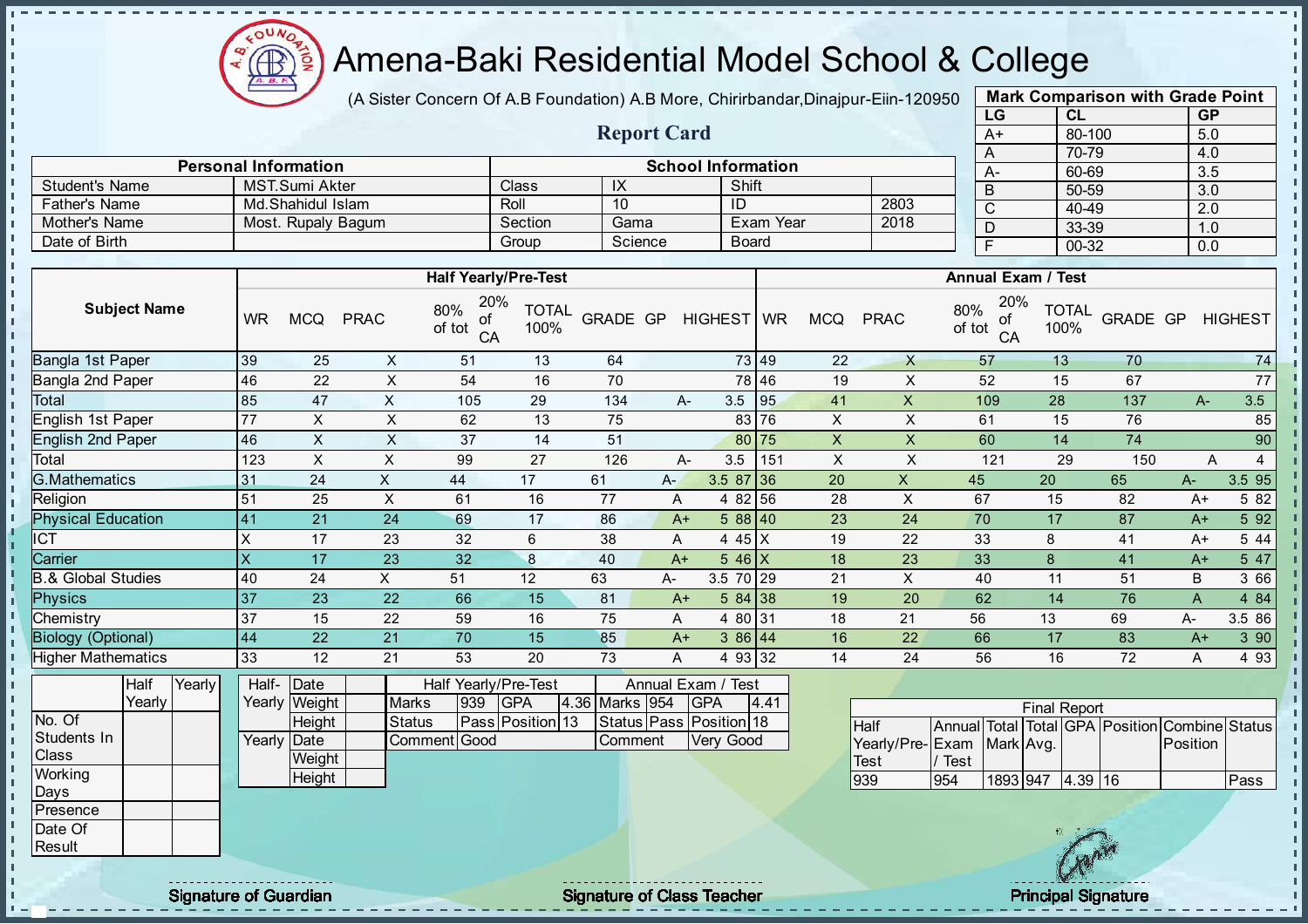

 $\mathbf{I}$ J. - II

J. - II  $\mathbf{r}$ - II J.

 $\mathbf{I}$ J. J.  $\blacksquare$  $\mathbf{I}$ J. ÷. J. J. п T. h, ń. J. J.  $\mathbf{I}$  $\mathbf{I}$  $\mathbf{I}$ **II**  $\mathbf{I}$  $\mathbf{I}$  $\blacksquare$  $\mathbf{I}$  $\mathbf{I}$  $\mathbf{I}$  $\mathbf{u}$ л л  $\mathbf{I}$ 

#### Amena-Baki Residential Model School & College

(A Sister Concern Of A.B Foundation) A.B More, Chirirbandar, Dinajpur-Eiin-120950

Report Card

Personal Information<br>
Ramim Akter Class IX Shift Shift

Father's Name | Nurul Islam | Roll | 11 | ID | 2815 Mother's Name SABINA YESMIN Section Gama Exam Year 2018

Student's Name Ramim Akter Class IX Shift<br>
Father's Name Nurul Islam Roll 11 ID

Date of Birth Group Science Board

| <b>Mark Comparison with Grade Point</b> |           |           |  |  |  |  |  |  |  |  |
|-----------------------------------------|-----------|-----------|--|--|--|--|--|--|--|--|
| LG                                      | <b>CL</b> | <b>GP</b> |  |  |  |  |  |  |  |  |
| $A+$                                    | 80-100    | 5.0       |  |  |  |  |  |  |  |  |
| A                                       | 70-79     | 4.0       |  |  |  |  |  |  |  |  |
| A-                                      | 60-69     | 3.5       |  |  |  |  |  |  |  |  |
| B                                       | 50-59     | 3.0       |  |  |  |  |  |  |  |  |
| С                                       | 40-49     | 2.0       |  |  |  |  |  |  |  |  |
| 33-39<br>1.0<br>D                       |           |           |  |  |  |  |  |  |  |  |
| 00-32<br>F<br>0.0                       |           |           |  |  |  |  |  |  |  |  |
|                                         |           |           |  |  |  |  |  |  |  |  |

|                                 |                         |                       |               | <b>Half Yearly/Pre-Test</b>      |                      |                |    |                                  |       |                           |                         |               | <b>Annual Exam / Test</b> |                      |                                         |                |                     |
|---------------------------------|-------------------------|-----------------------|---------------|----------------------------------|----------------------|----------------|----|----------------------------------|-------|---------------------------|-------------------------|---------------|---------------------------|----------------------|-----------------------------------------|----------------|---------------------|
| <b>Subject Name</b>             | <b>WR</b>               | <b>MCQ</b>            | <b>PRAC</b>   | 20%<br>80%<br>οf<br>of tot<br>CA | <b>TOTAL</b><br>100% | GRADE GP       |    | HIGHEST WR                       |       | <b>MCQ</b>                | <b>PRAC</b>             | 80%<br>of tot | 20%<br>οf<br>CA           | <b>TOTAL</b><br>100% | GRADE GP                                |                | <b>HIGHEST</b>      |
| Bangla 1st Paper                | 45                      | 26                    | X             | 57                               | 14                   | 71             |    |                                  | 73 52 | 20                        | $\mathsf{X}$            | 58            |                           | 14                   | 72                                      |                | 74                  |
| Bangla 2nd Paper                | 49                      | 19                    | $\sf X$       | 54                               | 16                   | 70             |    |                                  | 78 48 | 22                        | X                       | 56            |                           | 16                   | 72                                      |                | 77                  |
| Total                           | 94                      | 45                    | $\times$      | 111                              | 30                   | 141            |    | A<br>$\overline{4}$              | 100   | 42                        | $\mathsf{X}$            |               | 114                       | 30                   | 144                                     |                | $\overline{4}$<br>A |
| English 1st Paper               | 77                      | X                     | $\sf X$       | 62                               | 15                   | 77             |    |                                  | 83 80 | $\mathsf{X}$              | X                       | 64            |                           | 16                   | 80                                      |                | 85                  |
| <b>English 2nd Paper</b>        | 55                      | X                     | $\sf X$       | 44                               | 14                   | 58             |    |                                  | 80 74 | $\mathsf{X}% _{0}$        | $\mathsf X$             | 59            |                           | 14                   | 73                                      |                | 90                  |
| Total                           | 132                     | X                     | X             | 106                              | 29                   | 135            |    | 3.5<br>A-                        | 154   | $\boldsymbol{\mathsf{X}}$ | X                       |               | 123                       | 30                   | 153                                     |                | Α<br>$\overline{4}$ |
| <b>G.Mathematics</b>            | 30                      | 26                    | $\mathsf{x}$  | 45                               | 12                   | 57             |    | B<br>3 87 28                     |       | 23                        | $\mathsf{X}$            | 41            |                           | 19                   | 60                                      | A-             | 3.5 95              |
| Religion                        | 54                      | 26                    | $\mathsf X$   | 64                               | 16                   | 80             |    | 5 82 56<br>$A+$                  |       | 26                        | $\pmb{\times}$          | 66            |                           | 16                   | 82                                      | $A+$           | 5 82                |
| <b>Physical Education</b>       | 41                      | 20                    | 24            | 68                               | 17                   | 85             |    | 588 44<br>$A+$                   |       | 25                        | 24                      | 74            |                           | 18                   | 92                                      | $A+$           | 5 9 2               |
| $\overline{CT}$                 | X                       | 20                    | 23            | 34                               | 9                    | 43             |    | $545$ X<br>$A+$                  |       | 17                        | 23                      | 32            |                           | $\overline{7}$       | 39                                      | Α              | 4 4 4               |
| Carrier                         | $\overline{\mathsf{x}}$ | 22                    | 24            | 37                               | $\boldsymbol{9}$     | 46             |    | $546$ X<br>$A+$                  |       | 19                        | 23                      | 34            |                           | 9                    | 43                                      | $A+$           | 5 47                |
| <b>B.&amp; Global Studies</b>   | 40                      | 22                    | X             | 50                               | 11                   | 61             | A- | 3.5 70 40                        |       | 16                        | X                       | 45            |                           | 14                   | 59                                      | B              | 3 66                |
| <b>Physics</b>                  | 30                      | 18                    | 22            | 56                               | 14                   | 70             | A  | 4 84 37                          |       | 18                        | 20                      | 60            |                           | 13                   | 73                                      | $\overline{A}$ | 4 84                |
| Chemistry                       | 41                      | 10                    | 23            | 59                               | 18                   | 77             | A  | 4 80 32                          |       | 15                        | 22                      | 55            |                           | 14                   | 69                                      | A-             | 3.5 86              |
| <b>Biology (Optional)</b>       | 41                      | 22                    | 20            | 66                               | 16                   | 82             |    | $386$ 46<br>$A+$                 |       | 19                        | 22                      | 70            |                           | 18                   | 88                                      | $A+$           | 3 90                |
| Higher Mathematics              | 27                      | 16                    | 20            | 50                               | 15                   | 65             | А- | 3.5 93 29                        |       | 18                        | 23                      | 56            |                           | 17                   | 73                                      | A              | 4 9 3               |
| Yearly<br><b>Half</b><br>Yearly | Half-                   | Date<br>Yearly Weight | <b>Marks</b>  | Half Yearly/Pre-Test<br>942      | <b>GPA</b>           | 4.41 Marks 975 |    | Annual Exam / Test<br><b>GPA</b> | 4.36  |                           |                         |               |                           |                      |                                         |                |                     |
| No. Of                          |                         | Height                | <b>Status</b> |                                  | Pass Position 12     |                |    | Status Pass Position 20          |       |                           |                         |               |                           | <b>Final Report</b>  |                                         |                |                     |
| Students In                     | Yearly                  | Date                  | Comment       | Good                             |                      | Comment        |    | Very Good                        |       |                           | <b>Half</b>             | Annual        |                           |                      | Total Total GPA Position Combine Status | Position       |                     |
| Class                           |                         | Weight                |               |                                  |                      |                |    |                                  |       |                           | Yearly/Pre-Exam<br>Test | / Test        | Mark Avg.                 |                      |                                         |                |                     |
| Working                         |                         | Height                |               |                                  |                      |                |    |                                  |       |                           | 942                     | 975           | 1917 960 4.39 15          |                      |                                         |                | Pass                |
| Days                            |                         |                       |               |                                  |                      |                |    |                                  |       |                           |                         |               |                           |                      |                                         |                |                     |
| Presence                        |                         |                       |               |                                  |                      |                |    |                                  |       |                           |                         |               |                           |                      |                                         |                |                     |
| Date Of                         |                         |                       |               |                                  |                      |                |    |                                  |       |                           |                         |               |                           |                      |                                         |                |                     |
| Result                          |                         |                       |               |                                  |                      |                |    |                                  |       |                           |                         |               |                           |                      |                                         |                |                     |

extending the Class Teacher Class Teacher Class Teacher Principal Signature of Guardian Principal Signature of Class Teacher Principal Signature Principal Signature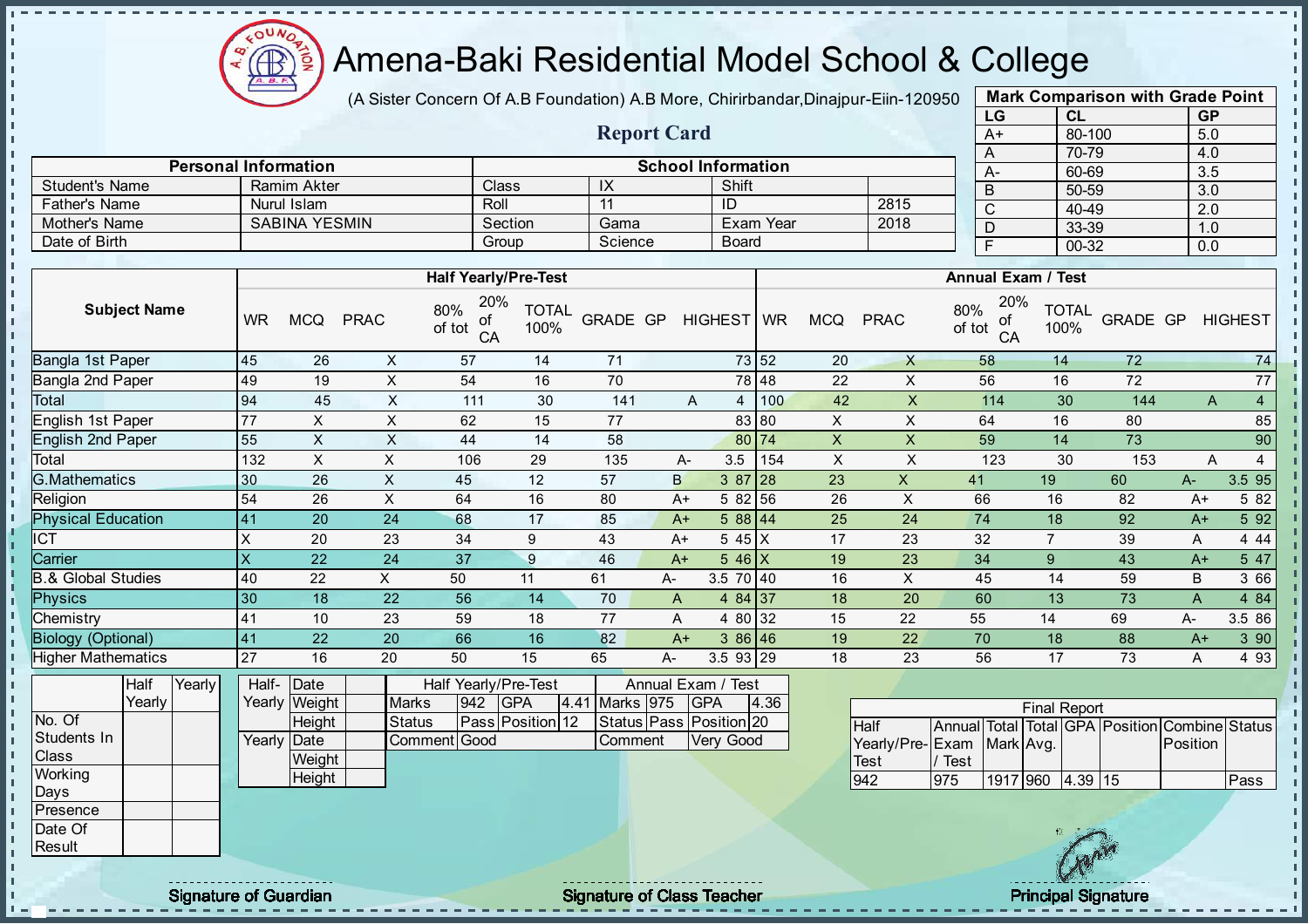**AR** 

# Amena-Baki Residential Model School & College

(A Sister Concern Of A.B Foundation) A.B More, Chirirbandar, Dinajpur-Eiin-120950

| <b>Mark Comparison with Grade Point</b> |        |     |  |  |  |  |  |  |  |  |  |  |
|-----------------------------------------|--------|-----|--|--|--|--|--|--|--|--|--|--|
| LG<br><b>GP</b><br>CL                   |        |     |  |  |  |  |  |  |  |  |  |  |
| A+                                      | 80-100 | 5.0 |  |  |  |  |  |  |  |  |  |  |
| 70-79<br>4.0<br>A                       |        |     |  |  |  |  |  |  |  |  |  |  |
| А-                                      | 60-69  | 3.5 |  |  |  |  |  |  |  |  |  |  |
| B                                       | 50-59  | 3.0 |  |  |  |  |  |  |  |  |  |  |
| C                                       | 40-49  | 2.0 |  |  |  |  |  |  |  |  |  |  |
| 33-39<br>D<br>1.0                       |        |     |  |  |  |  |  |  |  |  |  |  |
| F<br>00-32<br>0.0                       |        |     |  |  |  |  |  |  |  |  |  |  |
|                                         |        |     |  |  |  |  |  |  |  |  |  |  |

|                       |                             |         | <b>Report Card</b> |                           |      | A+             |
|-----------------------|-----------------------------|---------|--------------------|---------------------------|------|----------------|
|                       |                             |         |                    |                           |      | $\overline{A}$ |
|                       | <b>Personal Information</b> |         |                    | <b>School Information</b> |      | A-             |
| <b>Student's Name</b> | <b>TABASSUM SIDDIK TISA</b> | Class   | IX                 | Shift                     |      | B              |
| <b>Father's Name</b>  | ABUBAKKAR SIDDIK            | Roll    |                    | ID                        | 2817 | C              |
| Mother's Name         | REKHA BEGUM                 | Section | Gama               | Exam Year                 | 2018 |                |
| Date of Birth         |                             | Group   | Science            | <b>Board</b>              |      |                |

|                           |           |            |             | <b>Half Yearly/Pre-Test</b>      |                      |          |              |                    |       |            |             | <b>Annual Exam / Test</b>        |                      |          |       |                |
|---------------------------|-----------|------------|-------------|----------------------------------|----------------------|----------|--------------|--------------------|-------|------------|-------------|----------------------------------|----------------------|----------|-------|----------------|
| <b>Subject Name</b>       | <b>WR</b> | <b>MCQ</b> | <b>PRAC</b> | 20%<br>80%<br>οf<br>of tot<br>CA | <b>TOTAL</b><br>100% | GRADE GP |              | HIGHEST WR         |       | <b>MCQ</b> | <b>PRAC</b> | 20%<br>80%<br>οf<br>of tot<br>CA | <b>TOTAL</b><br>100% | GRADE GP |       | <b>HIGHEST</b> |
| Bangla 1st Paper          | 42        | 25         | X           | 54                               | 12                   | 66       |              |                    | 73 43 | 18         | $\times$    | 49                               | 13                   | 62       |       | 74             |
| Bangla 2nd Paper          | 43        | 17         | X           | 48                               | 15                   | 63       |              |                    | 78 46 | 17         | X           | 50                               | 16                   | 66       |       | 77             |
| Total                     | 85        | 42         | X           | 102                              | 27                   | 129      |              | 3.5<br>A-          | 89    | 35         | X           | 99                               | 29                   | 128      | $A-$  | 3.5            |
| English 1st Paper         | 71        | X.         | X           | 57                               | 15                   | 72       |              |                    | 83 75 | X          | X           | 60                               | 17                   | 77       |       | 85             |
| <b>English 2nd Paper</b>  | 40        | X.         | X           | 32                               | 14                   | 46       |              |                    | 80 73 | X          | X           | 58                               | 15                   | 73       |       | 90             |
| Total                     | 111       | X          | X           | 89                               | 29                   | 118      |              | 3<br>B             | 148   | X          | X           | 118                              | 32                   | 150      | A     | 4              |
| <b>G.Mathematics</b>      | 28        | 17         | X           | 36                               | 13                   | 49       | $\mathsf{C}$ | 287 36             |       | 19         | X           | 44                               | 19                   | 63       | $A-$  | 3.595          |
| Religion                  | 45        | 18         | X.          | 50                               | 16                   | 66       | $A-$         | 3.5 82 53          |       | 24         | X           | 62                               | 16                   | 78       | A     | 4 8 2          |
| <b>Physical Education</b> | 43        | 22         | 24          | 71                               | 15                   | 86       | $A+$         | 5 88 39            |       | 24         | 23          | 69                               | 18                   | 87       | $A+$  | 5 9 2          |
| ICT                       | X         | 22         | 23          | 36                               | 6                    | 42       | $A+$         | 545X               |       | 20         | 22          | 34                               | 9                    | 43       | $A+$  | 5 4 4          |
| Carrier                   | X         | 21         | 24          | 36                               | 8                    | 44       | $A+$         | $5.46 \, \text{X}$ |       | 19         | 23          | 34                               | 10                   | 44       | $A+$  | 5 47           |
| & Global Studies          | 33        | 22         | X           | 44                               | 9                    | 53       | B            | 3 70 41            |       | 18         | X           | 47                               | 11                   | 58       | B     | 3 66           |
| <b>Physics</b>            | 31        | 16         | 22          | 55                               | 12                   | 67       | $A -$        | $3.584$ 36         |       | 16         | 20          | 58                               | 14                   | 72       | A     | 4 84           |
| Chemistry                 | 33        | 16         | 21          | 56                               | 14                   | 70       | A            | 4 80 28            |       | 12         | 22          | 50                               | 14                   | 64       | $A -$ | 3.5 86         |
| <b>Biology (Optional)</b> | 35        | 22         | 20          | 62                               | 13                   | 75       | A            | 286 43             |       | 19         | 22          | 67                               | 17                   | 84       | $A+$  | 3 90           |
| <b>Higher Mathematics</b> | 20        | 15         | 20          | 44                               | 13                   | 57       | B            | 3 93 32            |       | 15         | 23          | 56                               | 20                   | 76       | A     | 4 9 3          |

|                 | Half   | Yearly | Half-       | Date          |               |     | Half Yearly/Pre-Test |                | Annual Exam / Test      |      |  |
|-----------------|--------|--------|-------------|---------------|---------------|-----|----------------------|----------------|-------------------------|------|--|
|                 | Yearly |        |             | Yearly Weight | <b>Marks</b>  | 856 | <b>IGPA</b>          | 3.86 Marks 947 | IGPA                    | 4.32 |  |
| No. Of          |        |        |             | Height        | <b>Status</b> |     | Pass Position 36     |                | Status Pass Position 22 |      |  |
| Students In     |        |        | Yearly Date |               | Comment Good  |     |                      | ∎Comment       | <b>Verv Good</b>        |      |  |
| <b>Class</b>    |        |        |             | Weight        |               |     |                      |                |                         |      |  |
| Working         |        |        |             | Height        |               |     |                      |                |                         |      |  |
| Days            |        |        |             |               |               |     |                      |                |                         |      |  |
| <b>Presence</b> |        |        |             |               |               |     |                      |                |                         |      |  |
| <b>IDate Of</b> |        |        |             |               |               |     |                      |                |                         |      |  |
| Result          |        |        |             |               |               |     |                      |                |                         |      |  |

|                           |      |                  | <b>Final Report</b> |  |                                                |      |
|---------------------------|------|------------------|---------------------|--|------------------------------------------------|------|
| <b>Half</b>               |      |                  |                     |  | Annual Total Total GPA Position Combine Status |      |
| Yearly/Pre-Exam Mark Avg. |      |                  |                     |  | <b>Position</b>                                |      |
| Test                      | Test |                  |                     |  |                                                |      |
| 856                       | 947  | 1803 902 4.09 28 |                     |  |                                                | Pass |

 $\mathbf{u}$  $\mathbf{r}$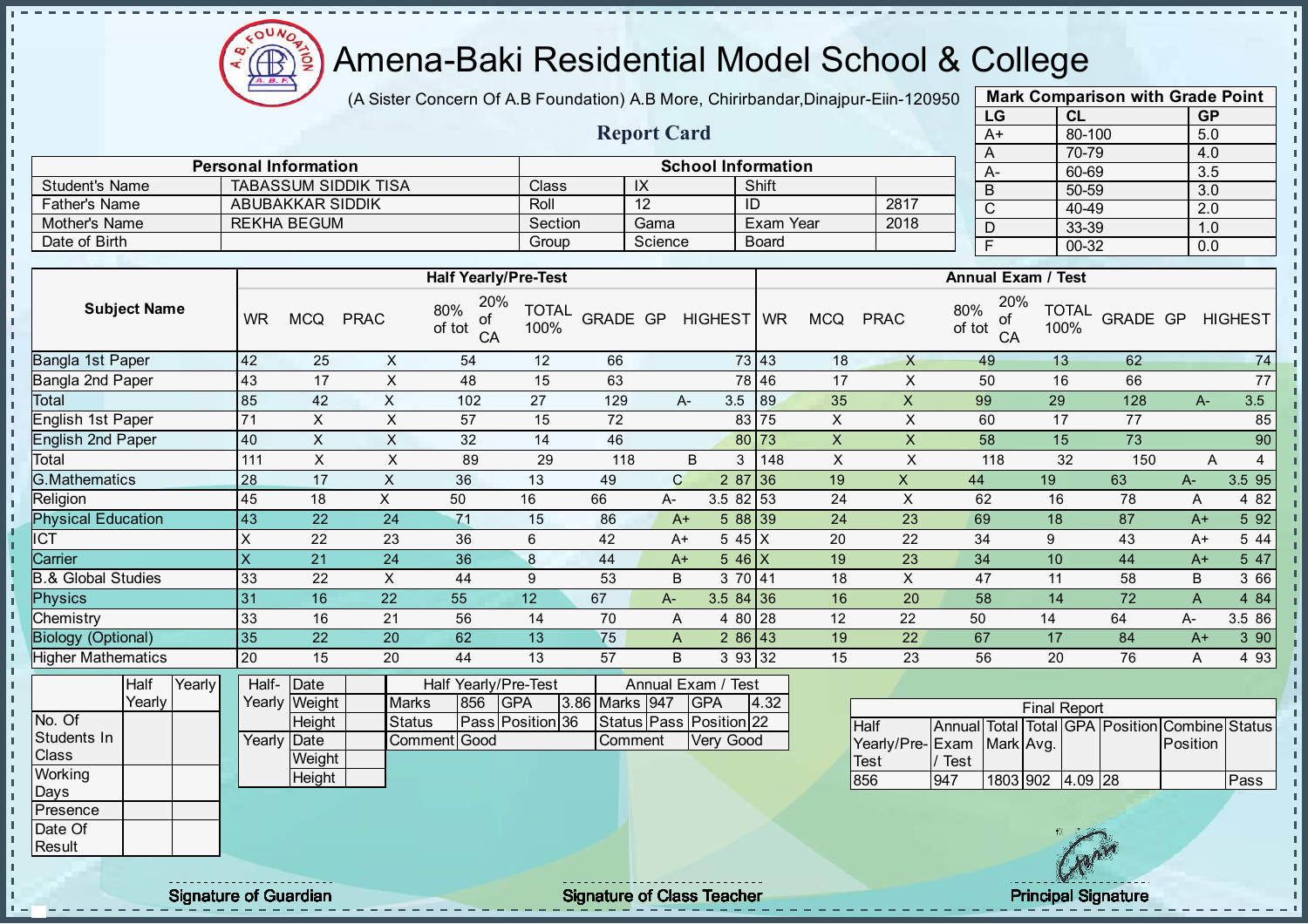

(A Sister Concern Of A.B Foundation) A.B More, Chirirbandar, Dinajpur-Eiin-120950

Report Card

Personal Information School Information

Father's Name Mizanur Rahman Roll 13 ID 2818 Mother's Name Mahinur Begum Section Gama Exam Year 2018

Student's Name Marufa Yesmin Class IX Shift<br>
Father's Name Mizanur Rahman Roll 13 ID

Date of Birth Board Group Science Board

|      | <b>Mark Comparison with Grade Point</b> |           |
|------|-----------------------------------------|-----------|
| LG   | CL                                      | <b>GP</b> |
| $A+$ | 80-100                                  | 5.0       |
| A    | 70-79                                   | 4.0       |
| A-   | 60-69                                   | 3.5       |
| B    | 50-59                                   | 3.0       |
| C    | 40-49                                   | 2.0       |
| D    | 33-39                                   | 1.0       |
| F    | $00 - 32$                               | 0.0       |
|      |                                         |           |

 $\mathbf{I}$ 

 $\mathbf{I}$ 

п

п  $\mathbf{I}$ 

 $\mathbf{I}$ 

 $\mathbf{I}$ 

 $\mathbf{I}$  $\mathbf{r}$ 

 $\mathbf{I}$ 

 $\mathbf{I}$ 

 $\mathbf{I}$ 

 $\mathbf{I}$ 

 $\mathbf{I}$ 

 $\mathbf{I}$ Ù.

ī.

п

 $\mathbf{I}$  $\mathbf{I}$ 

 $\mathbf{I}$ 

 $\mathbf{I}$ 

 $\mathbf{I}$ 

|                               |              |                                |                |                                             | <b>Half Yearly/Pre-Test</b> |                |       |                                  |       |                           |                    |               | <b>Annual Exam / Test</b> |                      |                                                |                |                |
|-------------------------------|--------------|--------------------------------|----------------|---------------------------------------------|-----------------------------|----------------|-------|----------------------------------|-------|---------------------------|--------------------|---------------|---------------------------|----------------------|------------------------------------------------|----------------|----------------|
| <b>Subject Name</b>           | <b>WR</b>    | <b>MCQ</b>                     | <b>PRAC</b>    | 20%<br>80%<br>οt<br>of tot<br>CA            | <b>TOTAL</b><br>100%        | GRADE GP       |       | HIGHEST WR                       |       | <b>MCQ</b>                | <b>PRAC</b>        | 80%<br>of tot | 20%<br>οf<br>CA           | <b>TOTAL</b><br>100% | GRADE GP                                       |                | <b>HIGHEST</b> |
| Bangla 1st Paper              | 47           | 21                             | X              | 54                                          | 14                          | 68             |       | 73 51                            |       | 19                        | X                  |               | 56                        | 14                   | 70                                             |                | 74             |
| Bangla 2nd Paper              | 38           | 21                             | X              | 47                                          | 15                          | 62             |       |                                  | 78 50 | 23                        | X                  |               | 58                        | 15                   | 73                                             |                | 77             |
| Total                         | 85           | 42                             | X              | 101                                         | 29                          | 130            |       | 3.5<br>$A -$                     | 101   | 42                        | X                  |               | 114                       | 29                   | 143                                            | $\overline{A}$ | $\overline{4}$ |
| English 1st Paper             | 77           | X                              | X              | 62                                          | 15                          | 77             |       |                                  | 83 72 | X                         | X                  |               | 58                        | 16                   | 74                                             |                | 85             |
| <b>English 2nd Paper</b>      | 50           | $\mathsf X$                    | $\mathsf{X}$   | 40                                          | 14                          | 54             |       |                                  | 80 70 | $\pmb{\mathsf{X}}$        | $\pmb{\mathsf{X}}$ |               | 56                        | 13                   | 69                                             |                | 90             |
| Total                         | 127          | X                              | $\pmb{\times}$ | 102                                         | 29                          | 131            |       | 3.5<br>A-                        | 142   | $\boldsymbol{\mathsf{X}}$ | X                  |               | 114                       | 29                   | 143                                            | A              | 4              |
| <b>G.Mathematics</b>          | 31           | 28                             | $\mathsf{x}$   | 47                                          | 17                          | 64             | $A -$ | $3.587$ 32                       |       | 23                        | $\mathsf{X}$       | 44            |                           | 18                   | 62                                             | $A-$           | 3.5 95         |
| Religion                      | 55           | 26                             | $\pmb{\times}$ | 65                                          | 16                          | 81             |       | 5 82 54<br>$A+$                  |       | 22                        | X                  | 61            |                           | 16                   | 77                                             | Α              | 4 8 2          |
| <b>Physical Education</b>     | 44           | 20                             | 24             | 70                                          | 18                          | 88             |       | 5 88 44<br>$A+$                  |       | 24                        | 24                 | 74            |                           | 18                   | 92                                             | $A+$           | 5 9 2          |
| <b>ICT</b>                    | X            | 22                             | 23             | 36                                          | $\overline{7}$              | 43             |       | 5 45 X<br>$A+$                   |       | 12                        | 15                 | 22            |                           | 8                    | 30                                             | A-             | 3.5 44         |
| Carrier                       | $\mathsf{X}$ | 21                             | 24             | 36                                          | $\boldsymbol{9}$            | 45             |       | $5.46\text{X}$<br>$A+$           |       | 21                        | 22                 | 34            |                           | 10                   | 44                                             | $A+$           | 5 47           |
| <b>B.&amp; Global Studies</b> | 42           | 24                             | $\times$       | 53                                          | 12                          | 65             | А-    | 3.5 70 35                        |       | 18                        | $\times$           | 42            |                           | 12                   | 54                                             | B              | 3 66           |
| <b>Physics</b>                | 34           | 19                             | 22             | 60                                          | 13                          | 73             | A     | 484 35                           |       | 20                        | 22                 | 62            |                           | 13                   | 75                                             | A              | 4 8 4          |
| Chemistry                     | 34           | 12                             | 21             | 54                                          | 14                          | 68             | A-    | $3.580$ 42                       |       | 15                        | 23                 | 64            |                           | 14                   | 78                                             | Α              | 4 8 6          |
| <b>Biology (Optional)</b>     | 36           | 23                             | 22             | 65                                          | 15                          | 80             |       | 386 45<br>$A+$                   |       | 20                        | 22                 | 70            |                           | 17                   | 87                                             | $A+$           | 3 90           |
| <b>Higher Mathematics</b>     | 25           | 13                             | 21             | 47                                          | 18                          | 65             | A-    | 3.5 93 33                        |       | 17                        | 23                 | 58            |                           | 13                   | 71                                             | A              | 4 9 3          |
| Yearly<br>Half<br>Yearly      |              | Half-<br>Date<br>Yearly Weight |                | Half Yearly/Pre-Test<br>933<br><b>Marks</b> | <b>GPA</b>                  | 4.36 Marks 956 |       | Annual Exam / Test<br><b>GPA</b> | 4.27  |                           |                    |               |                           |                      |                                                |                |                |
| No. Of                        |              | Height                         |                | <b>Status</b>                               | Pass Position 14            |                |       | Status Pass Position 25          |       |                           | Half               |               |                           | <b>Final Report</b>  | Annual Total Total GPA Position Combine Status |                |                |
| Students In                   |              | Yearly Date                    |                | Comment Good                                |                             | Comment        |       | Very Good                        |       |                           | Yearly/Pre-Exam    |               | Mark Avg.                 |                      |                                                | Position       |                |
| Class                         |              | Weight                         |                |                                             |                             |                |       |                                  |       |                           | Test               | Test          |                           |                      |                                                |                |                |
| Working<br>Days               |              | Height                         |                |                                             |                             |                |       |                                  |       |                           | 933                | 956           | 1889 946                  | 4.32 20              |                                                |                | Pass           |
| Presence                      |              |                                |                |                                             |                             |                |       |                                  |       |                           |                    |               |                           |                      |                                                |                |                |
| Date Of                       |              |                                |                |                                             |                             |                |       |                                  |       |                           |                    |               |                           | 18 3 2 3 3 4 5       |                                                |                |                |

**Result** 

 $\mathbf{I}$ J.  $\mathbf{r}$ - II - II J. - II  $\mathbf{I}$  $\mathbf{I}$ J.

 $\mathbf{I}$ 

J.

J.

 $\blacksquare$  $\mathbf{I}$ 

J. J.

J.

J.

þ. T.

h,

Ĥ.

J.

 $\mathbf{I}$ 

 $\mathbf{I}$ 

 $\mathbf{I}$  $\mathbf{r}$ 

 $\mathbf{r}$ 

 $\mathbf{r}$ 

 $\mathbf{I}$ 

 $\blacksquare$  $\mathbf{I}$ 

 $\mathbf{I}$ 

 $\mathbf{r}$  $\mathbf{I}$ л  $\mathbf{I}$  $\frac{1}{1}$ 

Signature of Guardian Signature of Class Teacher Principal Signature of Class Teacher Principal Signature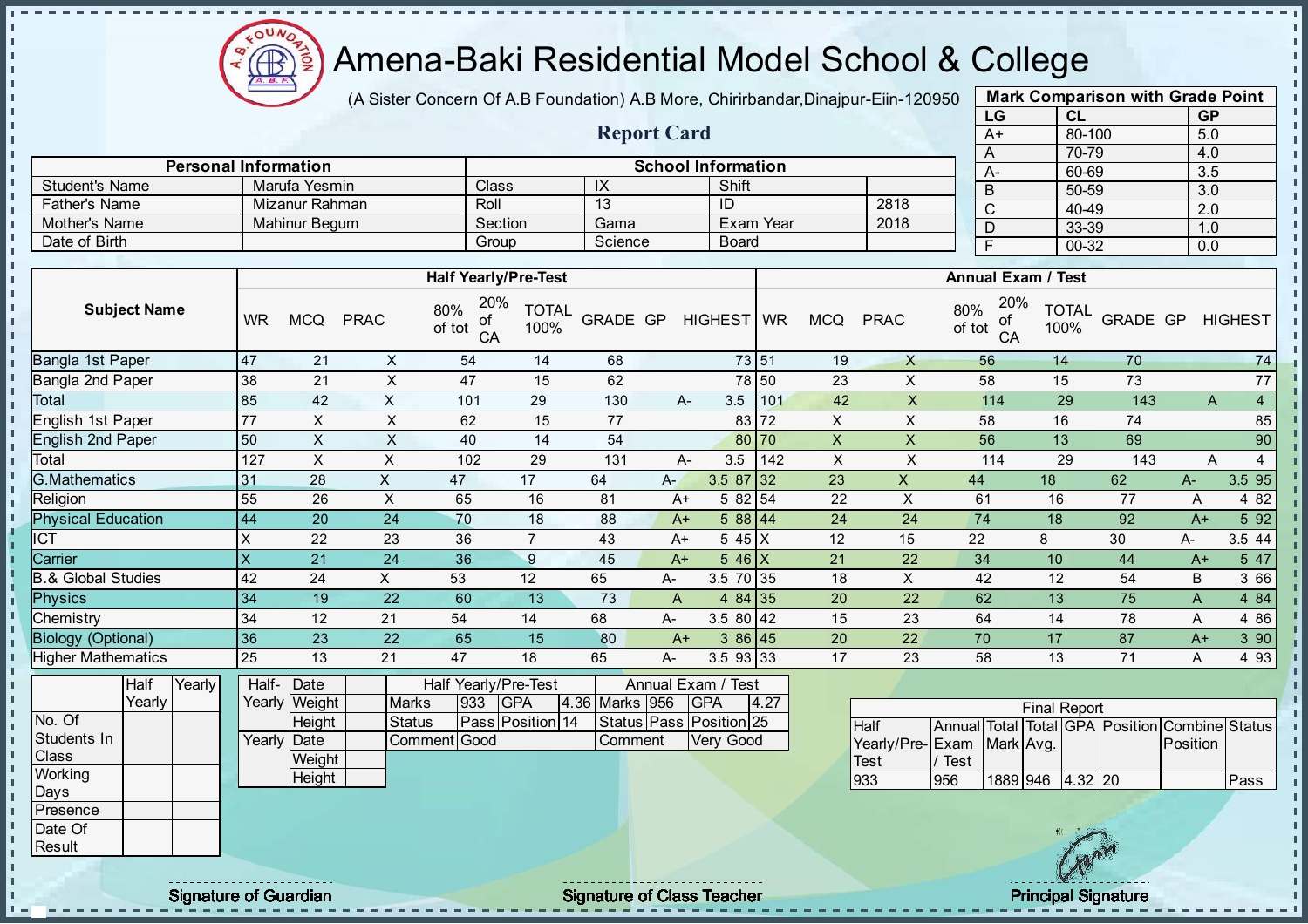

(A Sister Concern Of A.B Foundation) A.B More, Chirirbandar, Dinajpur-Eiin-120950

Report Card

| <b>Mark Comparison with Grade Point</b><br>LG |           |  |  |  |  |  |  |  |  |  |  |
|-----------------------------------------------|-----------|--|--|--|--|--|--|--|--|--|--|
| CL                                            | <b>GP</b> |  |  |  |  |  |  |  |  |  |  |
| 80-100                                        | 5.0       |  |  |  |  |  |  |  |  |  |  |
| 70-79                                         | 4.0       |  |  |  |  |  |  |  |  |  |  |
| 60-69                                         | 3.5       |  |  |  |  |  |  |  |  |  |  |
| 50-59                                         | 3.0       |  |  |  |  |  |  |  |  |  |  |
| 40-49                                         | 2.0       |  |  |  |  |  |  |  |  |  |  |
| 33-39                                         | 1.0       |  |  |  |  |  |  |  |  |  |  |
| 00-32                                         | 0.0       |  |  |  |  |  |  |  |  |  |  |
|                                               |           |  |  |  |  |  |  |  |  |  |  |

п

|                       | <b>Personal Information</b> |         |            | <b>School Information</b> |      | $A-$ |  |
|-----------------------|-----------------------------|---------|------------|---------------------------|------|------|--|
| <b>Student's Name</b> | MUSTAHIDA JANNAT            | Class   | $\sqrt{ }$ | Shift                     |      | D    |  |
| <b>Father's Name</b>  | <b>ARIFUR RAHMAN</b>        | Roll    |            | ID                        | 2849 |      |  |
| Mother's Name         | ANOWARA KHATUN              | Section | Gama       | Exam Year                 | 2018 | ш    |  |
| Date of Birth         |                             | Group   | Science    | Board                     |      |      |  |

|                           |           |            |             | <b>Half Yearly/Pre-Test</b>      |                      |          |      |            |       |            |             | <b>Annual Exam / Test</b>        |                      |          |      |                     |
|---------------------------|-----------|------------|-------------|----------------------------------|----------------------|----------|------|------------|-------|------------|-------------|----------------------------------|----------------------|----------|------|---------------------|
| <b>Subject Name</b>       | <b>WR</b> | <b>MCQ</b> | <b>PRAC</b> | 20%<br>80%<br>of<br>of tot<br>CA | <b>TOTAL</b><br>100% | GRADE GP |      | HIGHEST WR |       | <b>MCQ</b> | <b>PRAC</b> | 20%<br>80%<br>οf<br>of tot<br>CA | <b>TOTAL</b><br>100% | GRADE GP |      | <b>HIGHEST</b>      |
| Bangla 1st Paper          | 43        | 25         | X           | 54                               | 14                   | 68       |      |            | 73 49 | 24         | X           | 58                               | 14                   | 72       |      | 74                  |
| Bangla 2nd Paper          | 52        | 26         | X           | 62                               | 16                   | 78       |      |            | 78 49 | 24         | X           | 58                               | 14                   | 72       |      | 77                  |
| Total                     | 95        | 51         | X           | 116                              | 30                   | 146      |      | A<br>4     | 98    | 48         | X           | 116                              | 28                   | 144      |      | $\overline{4}$<br>A |
| English 1st Paper         | 82        | X.         | X           | 66                               | 17                   | 83       |      |            | 83 81 | X          | X.          | 65                               | 17                   | 82       |      | 85                  |
| <b>English 2nd Paper</b>  | 71        | X          | X           | 57                               | 15                   | 72       |      |            | 80 87 | X          | X           | 70                               | 15                   | 85       |      | 90                  |
| Total                     | 153       | X          | X           | 123                              | 32                   | 155      |      | Α<br>4     | 168   | X          | Χ           | 135                              | 32                   | 167      |      | 5<br>$A+$           |
| <b>G.Mathematics</b>      | 41        | 30         | X           | 57                               | 20                   | 77       | A    | $487$ 47   |       | 24         | X           | 57                               | 20                   | 77       | A    | 4 9 5               |
| Religion                  | 54        | 27         | X           | 65                               | 16                   | 81       | $A+$ | 5 82 54    |       | 26         | X           | 64                               | 16                   | 80       | A+   | 5 82                |
| <b>Physical Education</b> | 44        | 21         | 24          | 71                               | 17                   | 88       | $A+$ | 588 44     |       | 25         | 24          | 74                               | 18                   | 92       | $A+$ | 5 9 2               |
| <b>CT</b>                 | X         | 21         | 23          | 35                               | 8                    | 43       | $A+$ | $545$ $X$  |       | 12         | 15          | 22                               | 8                    | 30       | A-   | 3.5 44              |
| Carrier                   | $\times$  | 21         | 24          | 36                               | 8                    | 44       | $A+$ | $546$ X    |       | 20         | 22          | 34                               | 10                   | 44       | $A+$ | 5 47                |
| 3.& Global Studies        | 37        | 29         | X           | 53                               | 12                   | 65       | A-   | 3.5 70 44  |       | 22         | X           | 53                               | 13                   | 66       | A-   | 3.5 66              |
| <b>Physics</b>            | 35        | 22         | 23          | 64                               | 16                   | 80       | $A+$ | 584 38     |       | 20         | 22          | 64                               | 16                   | 80       | $A+$ | 5 84                |
| Chemistry                 | 43        | 14         | 23          | 64                               | 16                   | 80       | $A+$ | 5 80 41    |       | 15         | 22          | 62                               | 17                   | 79       | A    | 4 8 6               |
| <b>Biology (Optional)</b> | 43        | 23         | 22          | 70                               | 16                   | 86       | $A+$ | 386 45     |       | 20         | 22          | 70                               | 17                   | 87       | $A+$ | 3 90                |
| <b>Higher Mathematics</b> | 30        | 17         | 22          | 55                               | 20                   | 75       | A    | 4 93 30    |       | 20         | 23          | 58                               | 16                   | 74       | A    | 4 9 3               |

|              | Half     | Yearly | Half-Date    |               |                   |          | Half Yearly/Pre-Test |                     | Annual Exam / Test           |      |
|--------------|----------|--------|--------------|---------------|-------------------|----------|----------------------|---------------------|------------------------------|------|
|              | Yearly l |        |              | Yearly Weight | <b>Marks</b>      | 1020 GPA |                      | 4.77 Marks 1020 GPA |                              | 4.64 |
| No. Of       |          |        |              | Height        | Status            |          | Pass Position 3      |                     | Status   Pass   Position   7 |      |
| Students In  |          |        | Yearly  Date |               | Comment Very Good |          |                      | <b>Comment</b>      | <b>Very Good</b>             |      |
| <b>Class</b> |          |        |              | Weight        |                   |          |                      |                     |                              |      |
| Working      |          |        |              | Height        |                   |          |                      |                     |                              |      |
| Days         |          |        |              |               |                   |          |                      |                     |                              |      |
| Presence     |          |        |              |               |                   |          |                      |                     |                              |      |
| Date Of      |          |        |              |               |                   |          |                      |                     |                              |      |

|                           |      |               | <b>Final Report</b> |                                                |      |
|---------------------------|------|---------------|---------------------|------------------------------------------------|------|
| <b>Half</b>               |      |               |                     | Annual Total Total GPA Position Combine Status |      |
| Yearly/Pre-Exam Mark Avg. |      |               |                     | <b>IPosition</b>                               |      |
| <b>Test</b>               | Test |               |                     |                                                |      |
| 1020                      | 1020 | 2040 1021 4.7 |                     |                                                | Pass |

**Result** 

J. - II

 $\mathbf{u}$  $\mathbf{r}$  $\mathbf{I}$  $\mathbf{I}$  $\frac{1}{1}$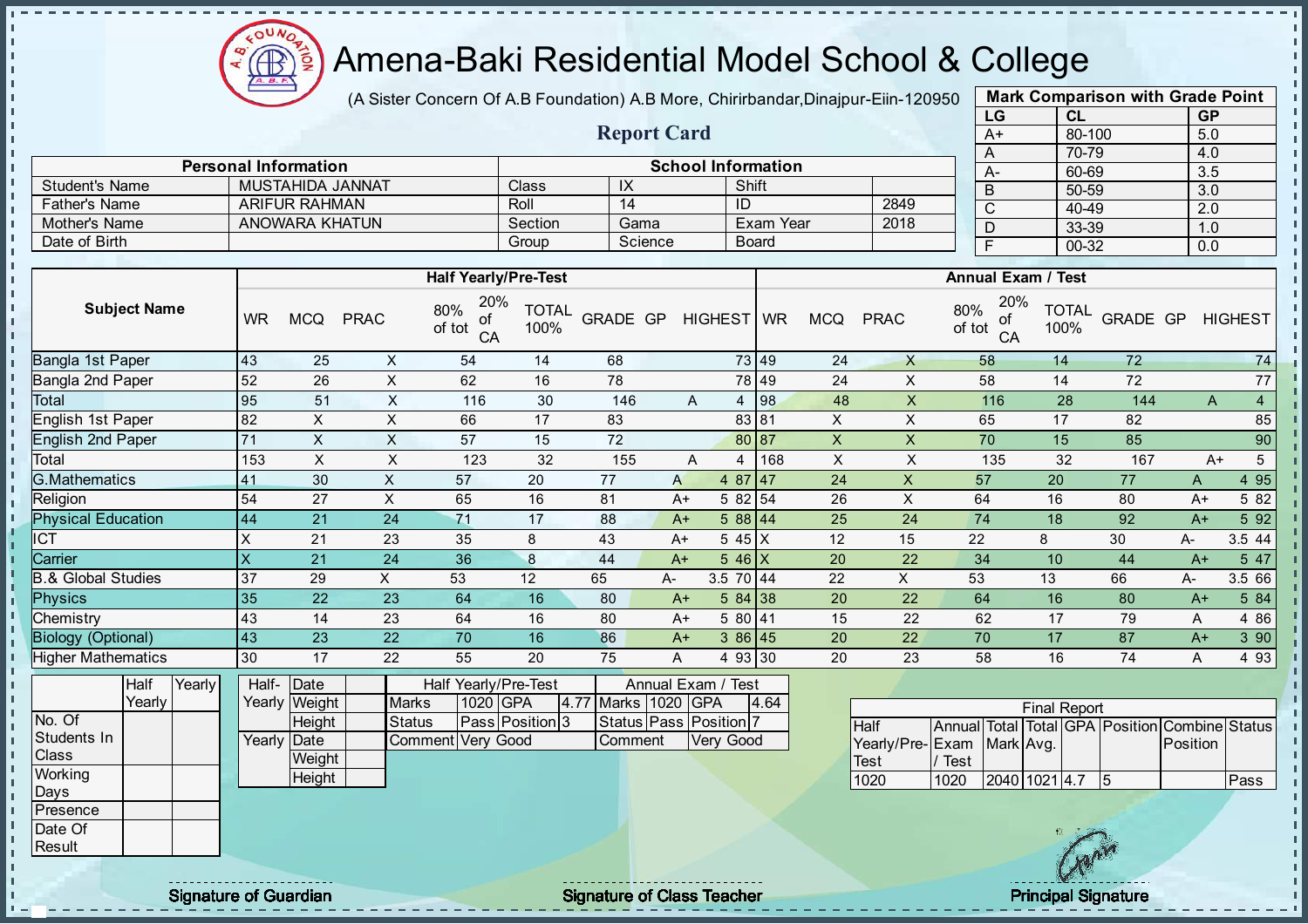

(A Sister Concern Of A.B Foundation) A.B More, Chirirbandar, Dinajpur-Eiin-120950

Report Card

|      | <b>Mark Comparison with Grade Point</b> |           |  |  |  |  |  |  |  |  |  |  |
|------|-----------------------------------------|-----------|--|--|--|--|--|--|--|--|--|--|
| LG   | <b>CL</b>                               | <b>GP</b> |  |  |  |  |  |  |  |  |  |  |
| $A+$ | 80-100                                  | 5.0       |  |  |  |  |  |  |  |  |  |  |
| A    | 70-79                                   | 4.0       |  |  |  |  |  |  |  |  |  |  |
| A-   | 60-69                                   | 3.5       |  |  |  |  |  |  |  |  |  |  |
| B    | 50-59                                   | 3.0       |  |  |  |  |  |  |  |  |  |  |
| C    | 40-49                                   | 2.0       |  |  |  |  |  |  |  |  |  |  |
| D    | 33-39                                   | 1.0       |  |  |  |  |  |  |  |  |  |  |
| F    | 00-32                                   | 0.0       |  |  |  |  |  |  |  |  |  |  |
|      |                                         |           |  |  |  |  |  |  |  |  |  |  |

|                      |                             |                      |         |                           |      | $\sqrt{ }$        |                |
|----------------------|-----------------------------|----------------------|---------|---------------------------|------|-------------------|----------------|
|                      | <b>Personal Information</b> |                      |         | <b>School Information</b> |      | <b>A-</b>         | 60             |
| Student's Name       | <b>MUSARRAT MILI</b>        | <b>Class</b>         | IX      | Shift                     |      |                   | 5 <sub>0</sub> |
| <b>Father's Name</b> | <b>MD.MOKTA CHOWDHURY</b>   | Roll                 | 15      | ID                        | 2857 | ັ                 | 40             |
| Mother's Name        | <b>MOST.SELINA AKTER</b>    | Section              | Gama    | Exam Year                 | 2018 | ◡                 | 3<             |
| Date of Birth        |                             | Group                | Science | <b>Board</b>              |      |                   | 00             |
|                      |                             |                      |         |                           |      |                   |                |
|                      |                             | Half Yoarly/Pro-Tost |         |                           |      | Annual Evam / Tos |                |

|                           |           |            |             | <b>Half Yearly/Pre-Test</b>      |                      |                 |      |             |         |            |             | <b>Annual Exam / Test</b>        |                      |          |      |                |
|---------------------------|-----------|------------|-------------|----------------------------------|----------------------|-----------------|------|-------------|---------|------------|-------------|----------------------------------|----------------------|----------|------|----------------|
| <b>Subject Name</b>       | <b>WR</b> | <b>MCQ</b> | <b>PRAC</b> | 20%<br>80%<br>οf<br>of tot<br>CA | <b>TOTAL</b><br>100% | <b>GRADE GP</b> |      | HIGHEST WR  |         | <b>MCQ</b> | <b>PRAC</b> | 20%<br>80%<br>of<br>of tot<br>CA | <b>TOTAL</b><br>100% | GRADE GP |      | <b>HIGHEST</b> |
| Bangla 1st Paper          | 45        | 29         | X           | 59                               | 13                   | 72              |      |             | 73 52   | 23         | $\times$    | 60                               | 14                   | 74       |      | 74             |
| Bangla 2nd Paper          | 48        | 24         | X           | 58                               | 15                   | 73              |      |             | 78 49   | 23         | X           | 58                               | 13                   | 71       |      | 77             |
| Total                     | 93        | 53         | X           | 117                              | 28                   | 145             |      | A<br>4      | 101     | 46         | X           | 118                              | 27                   | 145      | A    | $\overline{4}$ |
| English 1st Paper         | 83        | X.         | X           | 66                               | 16                   | 82              |      |             | 83 84   | X          | X           | 67                               | 16                   | 83       |      | 85             |
| <b>English 2nd Paper</b>  | 73        | X          | X           | 58                               | 15                   | 73              |      |             | 80 90   | X.         | X           | 72                               | 16                   | 88       |      | 90             |
| Total                     | 156       | X          | X           | 124                              | 31                   | 155             |      | A<br>4      | 174     | X          | X           | 139                              | 32                   | 171      |      | 5<br>$A+$      |
| G.Mathematics             | 46        | 29         | X           | 60                               | 17                   | 77              | A    |             | 4 87 66 | 28         | X           | 75                               | 20                   | 95       | $A+$ | 5 95           |
| Religion                  | 53        | 29         | X           | 66                               | 16                   | 82              | A+   |             | 5 82 54 | 23         | X           | 62                               | 16                   | 78       | A    | 4 8 2          |
| <b>Physical Education</b> | 41        | 20         | 24          | 68                               | 16                   | 84              | $A+$ |             | 588 45  | 24         | 24          | 74                               | 16                   | 90       | $A+$ | 5 9 2          |
| <b>CT</b>                 | х         | 22         | 23          | 36                               | 9                    | 45              | $A+$ | $545$ $X$   |         | 22         | 23          | 36                               | 8                    | 44       | $A+$ | 5 4 4          |
| Carrier                   | X         | 19         | 24          | 34                               | 8                    | 42              | $A+$ | $546$ X     |         | 20         | 22          | 34                               | 10                   | 44       | $A+$ | 5 47           |
| 3.& Global Studies        | 39        | 29         | X.          | 54                               | 12                   | 66              | А-   | $3.5$ 70 40 |         | 25         | X           | 52                               | 11                   | 63       | A-   | 3.5 66         |
| <b>Physics</b>            | 42        | 21         | 23          | 69                               | 14                   | 83              | $A+$ |             | 584 40  | 19         | 20          | 63                               | 16                   | 79       | A    | 4 84           |
| Chemistry                 | 40        | 19         | 23          | 66                               | 12                   | 78              | A    |             | 4 80 36 | 16         | 22          | 59                               | 16                   | 75       | A    | 4 8 6          |
| <b>Biology (Optional)</b> | 41        | 24         | 22          | 70                               | 14                   | 84              | $A+$ |             | 386 45  | 21         | 22          | 70                               | 17                   | 87       | $A+$ | 3 90           |
| <b>Higher Mathematics</b> | 46        | 15         | 23          | 67                               | 19                   | 86              | $A+$ |             | 5 93 46 | 21         | 24          | 73                               | 20                   | 93       | $A+$ | 5 93           |

|                  | Half     | Yearly <b>I</b> | Half-Date    |               |                   |          | Half Yearly/Pre-Test   |                     | Annual Exam / Test     |      |
|------------------|----------|-----------------|--------------|---------------|-------------------|----------|------------------------|---------------------|------------------------|------|
|                  | Yearly l |                 |              | Yearly Weight | <b>Marks</b>      | 1027 GPA |                        | 4.77 Marks 1064 GPA |                        | 4.77 |
| No. Of           |          |                 |              | Height        | <b>Status</b>     |          | <b>Pass Position 2</b> |                     | Status Pass Position 4 |      |
| Students In      |          |                 | Yearly  Date |               | Comment Very Good |          |                        | <b>Comment</b>      | Verv Good              |      |
| <b>Class</b>     |          |                 |              | Weight        |                   |          |                        |                     |                        |      |
| Working          |          |                 |              | Height        |                   |          |                        |                     |                        |      |
| Days             |          |                 |              |               |                   |          |                        |                     |                        |      |
| <b>IPresence</b> |          |                 |              |               |                   |          |                        |                     |                        |      |
| Date Of          |          |                 |              |               |                   |          |                        |                     |                        |      |

|                           |      |                  | <b>Final Report</b> |                                                |      |
|---------------------------|------|------------------|---------------------|------------------------------------------------|------|
| <b>I</b> Half             |      |                  |                     | Annual Total Total GPA Position Combine Status |      |
| Yearly/Pre-Exam Mark Avg. |      |                  |                     | <b>IPosition</b>                               |      |
| <b>Test</b>               | Test |                  |                     |                                                |      |
| 1027                      | 1064 | 2091 1048 4.77 2 |                     |                                                | Pass |

Result

 $\mathbf{I}$ л - II  $\frac{1}{1}$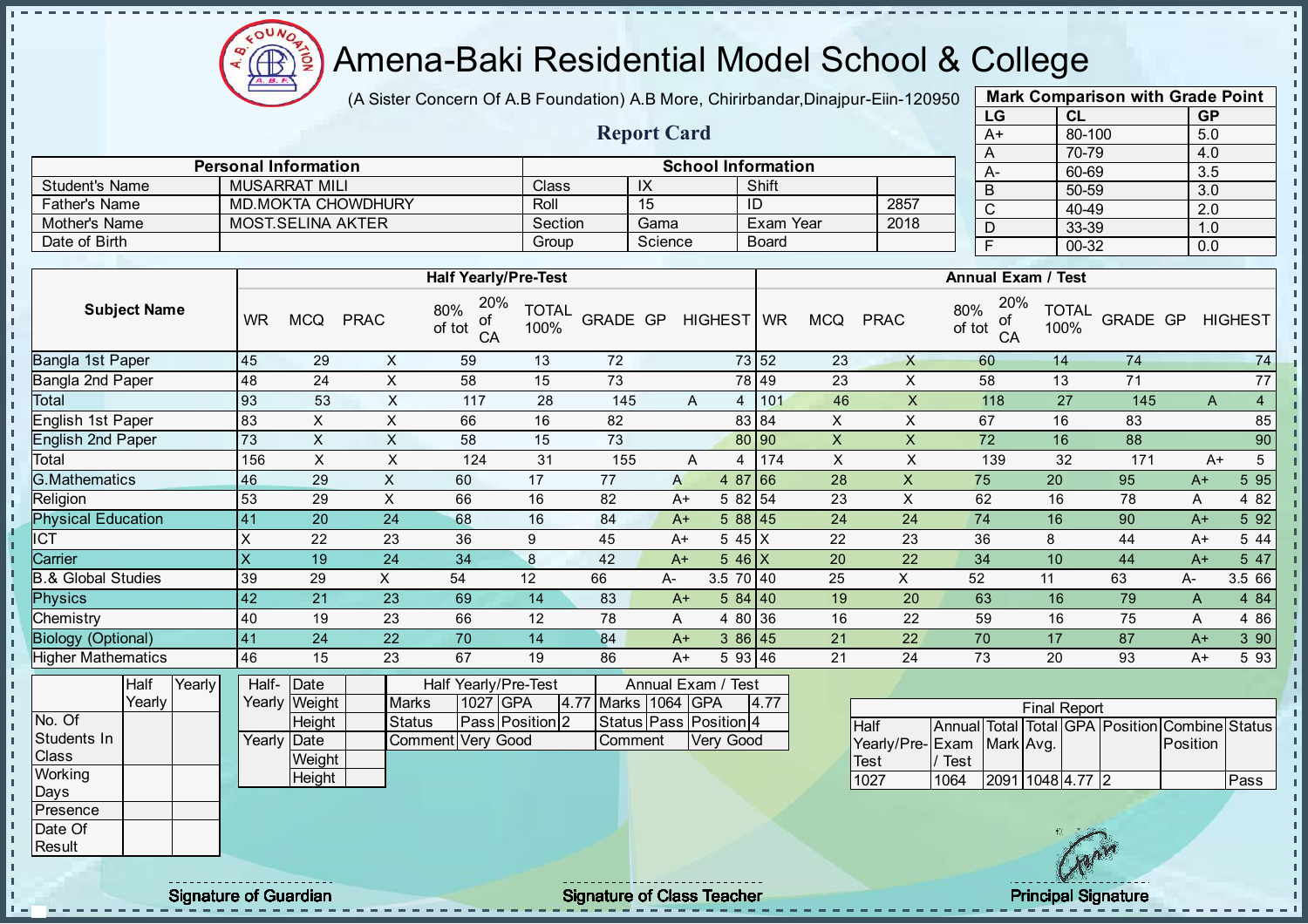

(A Sister Concern Of A.B Foundation) A.B More, Chirirbandar, Dinajpur-Eiin-120950

Report Card

| <b>Mark Comparison with Grade Point</b> |           |           |  |  |  |  |  |  |  |  |
|-----------------------------------------|-----------|-----------|--|--|--|--|--|--|--|--|
| LG                                      | <b>CL</b> | <b>GP</b> |  |  |  |  |  |  |  |  |
| $A+$                                    | 80-100    | 5.0       |  |  |  |  |  |  |  |  |
| Α                                       | 70-79     | 4.0       |  |  |  |  |  |  |  |  |
| A-                                      | 60-69     | 3.5       |  |  |  |  |  |  |  |  |
| B                                       | 50-59     | 3.0       |  |  |  |  |  |  |  |  |
| C                                       | 40-49     | 2.0       |  |  |  |  |  |  |  |  |
| D                                       | 33-39     | 1.0       |  |  |  |  |  |  |  |  |
| F                                       | 00-32     | 0.0       |  |  |  |  |  |  |  |  |
|                                         |           |           |  |  |  |  |  |  |  |  |

|                       | <b>Personal Information</b> |         |         | <b>School Information</b> |      | $A-$ |
|-----------------------|-----------------------------|---------|---------|---------------------------|------|------|
| <b>Student's Name</b> | MUBASHIRA MISHI             | Class   | $\sim$  | Shift                     |      |      |
| <b>Father's Name</b>  | MD.MUKTA CHOWDHURI          | Roll    | 16      | ID                        | 2858 |      |
| Mother's Name         | MST SELINA AKTER            | Section | Gama    | Exam Year                 | 2018 | ◡    |
| Date of Birth         |                             | Group   | Science | Board                     |      |      |

|                           |           |            |             | <b>Half Yearly/Pre-Test</b>      |                      |          |      |                    |     |            |             | <b>Annual Exam / Test</b>        |                      |          |      |                |
|---------------------------|-----------|------------|-------------|----------------------------------|----------------------|----------|------|--------------------|-----|------------|-------------|----------------------------------|----------------------|----------|------|----------------|
| <b>Subject Name</b>       | <b>WR</b> | <b>MCQ</b> | <b>PRAC</b> | 20%<br>80%<br>οf<br>of tot<br>CA | <b>TOTAL</b><br>100% | GRADE GP |      | HIGHEST WR         |     | <b>MCQ</b> | <b>PRAC</b> | 20%<br>80%<br>οf<br>of tot<br>CA | <b>TOTAL</b><br>100% | GRADE GP |      | <b>HIGHEST</b> |
| Bangla 1st Paper          | 48        | 26         | X           | 59                               | 14                   | 73       |      | 73 48              |     | 21         | X           | 55                               | 14                   | 69       |      | 74             |
| Bangla 2nd Paper          | 46        | 26         | X           | 58                               | 14                   | 72       |      | 78 45              |     | 23         | X           | 54                               | 14                   | 68       |      | 77             |
| Total                     | 94        | 52         | X           | 117                              | 28                   | 145      | A    | 4                  | 93  | 44         | X           | 109                              | 28                   | 137      | $A-$ | 3.5            |
| English 1st Paper         | 77        | X          | X           | 62                               | 17                   | 79       |      | 83 83              |     | X          | X           | 66                               | 16                   | 82       |      | 85             |
| <b>English 2nd Paper</b>  | 71        | X          | X           | 57                               | 13                   | 70       |      | 80 91              |     | X          | X           | 73                               | 14                   | 87       |      | 90             |
| Total                     | 148       | X.         | X           | 119                              | 30                   | 149      | A    | 4                  | 174 | X          | X           | 139                              | 30                   | 169      | $A+$ | 5              |
| G.Mathematics             | 43        | 29         | X           | 58                               | 19                   | 77       | A    | 4 87 65            |     | 24         | X           | 71                               | 20                   | 91       | $A+$ | 5 95           |
| Religion                  | 56        | 24         | X           | 64                               | 16                   | 80       | $A+$ | 5 82 54            |     | 28         | X           | 66                               | 16                   | 82       | $A+$ | 5 82           |
| <b>Physical Education</b> | 42        | 20         | 24          | 69                               | 17                   | 86       | $A+$ | 588 42             |     | 24         | 23          | 71                               | 18                   | 89       | $A+$ | 5 92           |
| ICT                       | X         | 21         | 23          | 35                               | 8                    | 43       | $A+$ | 5 45 X             |     | 21         | 23          | 35                               | 8                    | 43       | $A+$ | 5 44           |
| Carrier                   | X         | 24         | 24          | 38                               | $\overline{7}$       | 45       | $A+$ | $5.46 \, \text{X}$ |     | 18         | 23          | 33                               | 8                    | 41       | $A+$ | 5 47           |
| .& Global Studies         | 32        | 28         | X           | 48                               | 11                   | 59       | B    | 3 70 39            |     | 26         | X           | 52                               | 11                   | 63       | A-   | 3.5 66         |
| <b>Physics</b>            | 40        | 23         | 23          | 69                               | 15                   | 84       | $A+$ | 584 40             |     | 19         | 20          | 63                               | 14                   | 77       | A    | 4 8 4          |
| Chemistry                 | 37        | 20         | 22          | 63                               | 16                   | 79       | A    | 4 80 38            |     | 16         | 21          | 60                               | 18                   | 78       | A    | 4 8 6          |
| <b>Biology (Optional)</b> | 39        | 24         | 22          | 68                               | 15                   | 83       | $A+$ | 386 45             |     | 20         | 22          | 70                               | 16                   | 86       | $A+$ | 390            |
| <b>Higher Mathematics</b> | 42        | 22         | 23          | 70                               | 20                   | 90       | $A+$ | 593 43             |     | 20         | 24          | 70                               | 20                   | 90       | A+   | 5 93           |

|                  | Half   | Yearly | Half-       | Date          | Half Yearly/Pre-Test |          | Annual Exam / Test |  |                     |                              |      |
|------------------|--------|--------|-------------|---------------|----------------------|----------|--------------------|--|---------------------|------------------------------|------|
|                  | Yearly |        |             | Yearly Weight | <b>Marks</b>         | 1020 GPA |                    |  | 4.73 Marks 1046 GPA |                              | 4.82 |
| No. Of           |        |        |             | Height        | <b>Status</b>        |          | Pass Position 4    |  |                     | Status   Pass   Position   3 |      |
| Students In      |        |        | Yearly Date |               | Comment Very Good    |          |                    |  | <b>Comment</b>      | Very Good                    |      |
| Class            |        |        |             | Weight        |                      |          |                    |  |                     |                              |      |
| Working          |        |        |             | Height        |                      |          |                    |  |                     |                              |      |
| Days             |        |        |             |               |                      |          |                    |  |                     |                              |      |
| <b>IPresence</b> |        |        |             |               |                      |          |                    |  |                     |                              |      |
| Date Of          |        |        |             |               |                      |          |                    |  |                     |                              |      |
| Result           |        |        |             |               |                      |          |                    |  |                     |                              |      |

|                           |      |                  | <b>Final Report</b> |  |                                                |      |
|---------------------------|------|------------------|---------------------|--|------------------------------------------------|------|
| <b>I</b> Half             |      |                  |                     |  | Annual Total Total GPA Position Combine Status |      |
| Yearly/Pre-Exam Mark Avg. |      |                  |                     |  | <b>Position</b>                                |      |
| <b>Test</b>               | Test |                  |                     |  |                                                |      |
| 1020                      | 1046 | 2066 1035 4.77 3 |                     |  |                                                | Pass |

л J. л

 $\mathbf{I}$  $\mathbf{I}$ J.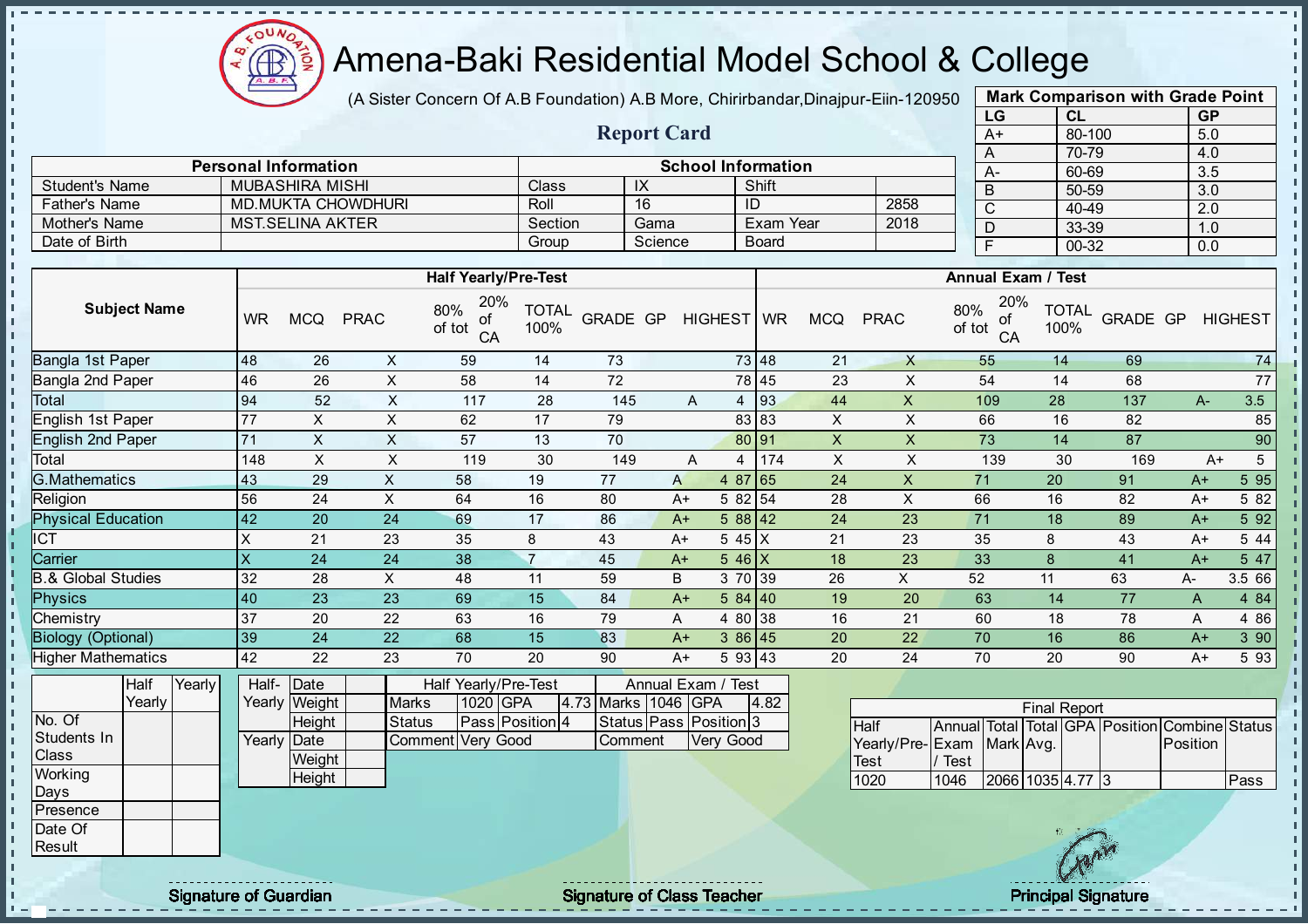

(A Sister Concern Of A.B Foundation) A.B More, Chirirbandar, Dinajpur-Eiin-120950

Report Card

Personal Information and The Contract of School Information

Father's Name MOJAMMEL HAQUE Roll 17 ID 2870

Student's Name SHAMIMA AFROSE Class IX Shift<br>
Father's Name MOJAMMEL HAQUE Roll 17 ID

| <b>Mark Comparison with Grade Point</b><br>LG |           |  |  |  |  |  |  |  |  |  |
|-----------------------------------------------|-----------|--|--|--|--|--|--|--|--|--|
| CL                                            | <b>GP</b> |  |  |  |  |  |  |  |  |  |
| 80-100                                        | 5.0       |  |  |  |  |  |  |  |  |  |
| 70-79                                         | 4.0       |  |  |  |  |  |  |  |  |  |
| 60-69                                         | 3.5       |  |  |  |  |  |  |  |  |  |
| 50-59                                         | 3.0       |  |  |  |  |  |  |  |  |  |
| 40-49                                         | 2.0       |  |  |  |  |  |  |  |  |  |
| 33-39                                         | 1.0       |  |  |  |  |  |  |  |  |  |
| 00-32                                         | 0.0       |  |  |  |  |  |  |  |  |  |
|                                               |           |  |  |  |  |  |  |  |  |  |

 $\mathbf{I}$ 

п

п  $\mathbf{I}$ 

 $\mathbf{I}$ 

 $\mathbf{I}$ 

 $\mathbf{I}$  $\mathbf{r}$ 

 $\mathbf{I}$ 

 $\mathbf{I}$ 

 $\mathbf{I}$ T.

J.

J. J.

h,

T.

| Mother's Name                      |                         | <b>JASMIN BEGUM</b>      |                               |                                  | Section                        | Gama            |       |                                                                   | Exam Year    |                | 2018         | D                                              | 33-39                |          | 1.0          |                  |
|------------------------------------|-------------------------|--------------------------|-------------------------------|----------------------------------|--------------------------------|-----------------|-------|-------------------------------------------------------------------|--------------|----------------|--------------|------------------------------------------------|----------------------|----------|--------------|------------------|
| Date of Birth                      |                         |                          |                               |                                  | Group                          | Science         |       |                                                                   | <b>Board</b> |                |              | $\mathsf F$                                    | 00-32                |          | 0.0          |                  |
|                                    |                         |                          |                               |                                  |                                |                 |       |                                                                   |              |                |              |                                                |                      |          |              |                  |
|                                    |                         |                          |                               | <b>Half Yearly/Pre-Test</b>      |                                |                 |       |                                                                   |              |                |              | <b>Annual Exam / Test</b>                      |                      |          |              |                  |
| <b>Subject Name</b>                | <b>WR</b>               | <b>MCQ</b>               | <b>PRAC</b>                   | 20%<br>80%<br>οf<br>of tot<br>CA | <b>TOTAL</b><br>100%           | <b>GRADE GP</b> |       | HIGHEST WR                                                        |              | <b>MCQ</b>     | <b>PRAC</b>  | 20%<br>80%<br>of<br>of tot<br>CA               | <b>TOTAL</b><br>100% | GRADE GP |              | <b>HIGHEST</b>   |
| Bangla 1st Paper                   | 40                      | 21                       | X                             | 49                               | 12                             | 61              |       |                                                                   | 73 44        | 26             | $\mathsf{X}$ | 56                                             | 11                   | 67       |              | 74               |
| Bangla 2nd Paper                   | 45                      | 22                       | $\mathsf X$                   | 54                               | 16                             | 70              |       |                                                                   | 78 47        | 19             | X            | 53                                             | 14                   | 67       |              | 77               |
| Total                              | 85                      | 43                       | X                             | 103                              | 28                             | 131             |       | 3.5<br>А-                                                         | 91           | 45             | X            | 109                                            | 25                   | 134      | A-           | 3.5              |
| English 1st Paper                  | 76                      | X                        | X                             | 61                               | 15                             | 76              |       |                                                                   | 83 74        | X              | X            | 59                                             | 17                   | 76       |              | 85               |
| English 2nd Paper                  | 40                      | $\pmb{\mathsf{X}}$       | X                             | 32                               | 12                             | 44              |       |                                                                   | 80 83        | $\pmb{\times}$ | X            | 66                                             | 16                   | 82       |              | 90               |
| Total                              | 116                     | $\times$                 | X                             | 93                               | 27                             | 120             |       | 3.5<br>А-                                                         | 157          | X              | X            | 125                                            | 33                   | 158      |              | 4<br>Α           |
| <b>G.Mathematics</b>               | 28                      | 20                       | X                             | 38                               | 17                             | 55              | B     | 3 87                                                              | 28           | 18             | X            | 37                                             | 17                   | 54       | B            | 395              |
| Religion                           | 49                      | 20                       | X                             | 55                               | 15                             | 70              | Α     | 4 8 2                                                             | 50           | 23             | X            | 58                                             | 15                   | 73       | Α            | 4 8 2            |
| <b>Physical Education</b>          | 38                      | 21                       | 24                            | 66                               | 14                             | 80              | $A+$  |                                                                   | 5 88 39      | 24             | 24           | 70                                             | 16                   | 86       | $A+$         | 5 9 2            |
| <b>CT</b>                          | X                       | 21                       | 23                            | 35                               | 9                              | 44              | $A+$  |                                                                   | $545 \mid X$ | 10             | 15           | 20                                             | 9                    | 29       | B            | 3 4 4            |
| Carrier                            | $\overline{\mathsf{x}}$ | 17                       | 23                            | 32                               | $\bf{8}$                       | 40              | $A+$  |                                                                   | $546$ X      | 18             | 23           | 33                                             | $\overline{9}$       | 42       | $A+$         | 5 47             |
| <b>B.&amp; Global Studies</b>      | 30                      | 23                       | X                             | 42                               | 10                             | 52              | B     |                                                                   | 3 70 28      | 24             | X            | 42                                             | 9                    | 51       | B            | 3 66             |
| <b>Physics</b>                     | 25                      | 18                       | 21                            | 51                               | 11                             | 62              | $A -$ | 3.584140                                                          |              | 19             | 20           | 63                                             | 15                   | 78       | $\mathsf{A}$ | 4 8 4            |
| Chemistry                          | 33                      | 15                       | 21                            | 55                               | 13                             | 68              | A-    | 3.5 80 29                                                         |              | 10             | 22           | 49                                             | 12                   | 61       | A-           | 3.5 86           |
| <b>Biology (Optional)</b>          | 32                      | 21                       | 22                            | 60                               | 11                             | 71              | A     |                                                                   | 286 45       | 23             | 22           | 72                                             | 17                   | 89       | $A+$         | $3\overline{90}$ |
| <b>Higher Mathematics</b>          | 21                      | 13                       | 20                            | 43                               | 17                             | 60              | А-    | 3.5 93 30                                                         |              | 10             | 21           | 49                                             | 15                   | 64       | А-           | 3.5 93           |
| Half<br>Yearly<br>Yearly<br>No. Of | Half-<br>Yearly         | Date<br>Weight<br>Height | <b>Marks</b><br><b>Status</b> | Half Yearly/Pre-Test<br>853      | <b>GPA</b><br>Pass Position 25 | 4.05 Marks 919  |       | Annual Exam / Test<br><b>GPA</b><br>Status   Pass   Position   35 | 4.05         |                | Half         | Annual Total Total GPA Position Combine Status | <b>Final Report</b>  |          |              |                  |
| Students In                        |                         | Yearly Date              |                               | Comment Good                     |                                | Comment         |       | Very Good                                                         |              |                |              | Yearly/Pre-Exam Mark Avg.                      |                      |          | Position     |                  |

**Weight Height** 

Class **Working** Days Presence Date Of Result

 $\mathbf{I}$ J.  $\mathbf{r}$ 

- II

 $\mathbf{I}$ J.

J.

 $\mathbf{r}$ 

J.

-8

J. a.

п п

T.

J.

J. - II

 $\mathbf{I}$ 

- II

 $\mathbf{I}$  $\mathbf{I}$ 

 $\mathbf{I}$ l ni h. h. h  $\mathbf{I}$  $\mathbf{I}$  $\mathbf{I}$  $\mathbf I$  $\mathbf{I}$ 

Signature of Guardian Signature of Class Teacher Principal Signature of Class Teacher Principal Signature

Test

/ Test



853 919 1772 887 4.05 32 Pass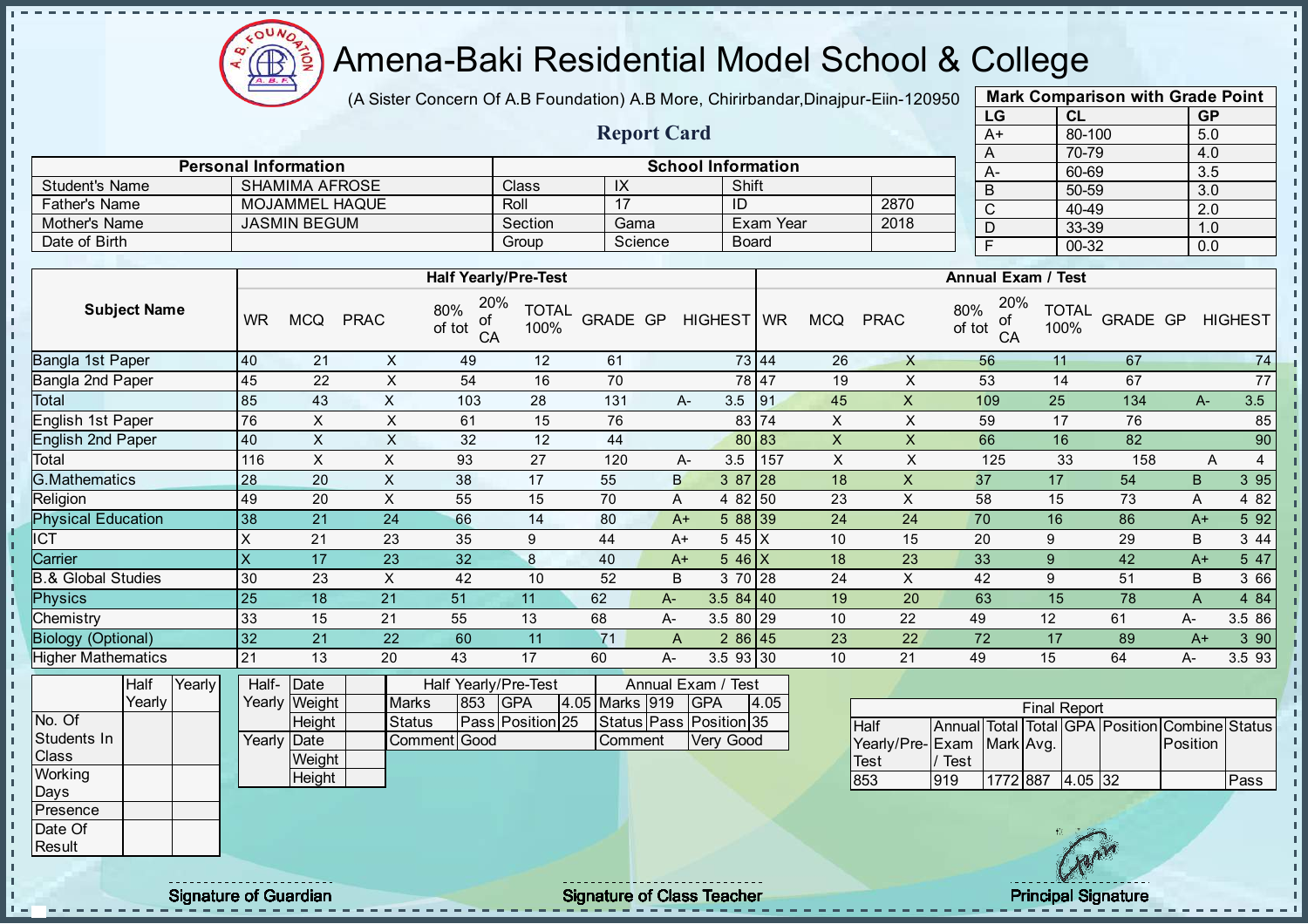

(A Sister Concern Of A.B Foundation) A.B More, Chirirbandar, Dinajpur-Eiin-120950

Report Card

|      | <b>Mark Comparison with Grade Point</b> |           |  |  |  |  |  |  |  |  |  |
|------|-----------------------------------------|-----------|--|--|--|--|--|--|--|--|--|
| LG   | <b>CL</b>                               | <b>GP</b> |  |  |  |  |  |  |  |  |  |
| $A+$ | 80-100                                  | 5.0       |  |  |  |  |  |  |  |  |  |
| A    | 70-79                                   | 4.0       |  |  |  |  |  |  |  |  |  |
| А-   | 60-69                                   | 3.5       |  |  |  |  |  |  |  |  |  |
| B    | 50-59                                   | 3.0       |  |  |  |  |  |  |  |  |  |
| C    | 40-49                                   | 2.0       |  |  |  |  |  |  |  |  |  |
|      | 33-39                                   | 1.0       |  |  |  |  |  |  |  |  |  |
| F    | 00-32                                   | 0.0       |  |  |  |  |  |  |  |  |  |

|                      | <b>Personal Information</b> |         |         | <b>School Information</b> |      | $A-$ |  |
|----------------------|-----------------------------|---------|---------|---------------------------|------|------|--|
| Student's Name       | AFSANA AKTHER               | Class   | IX      | Shift                     |      |      |  |
| <b>Father's Name</b> | MD.OLIUR RAHMAN             | Roll    | 18      | ID                        | 2893 |      |  |
| Mother's Name        | FAHIMA BEGUM                | Section | Gama    | Exam Year                 | 2018 | υ    |  |
| Date of Birth        |                             | Group   | Science | <b>Board</b>              |      |      |  |

|                               |                           |            |             | Half Yearly/Pre-Test             |                      |          |              |            |       |              |              | <b>Annual Exam / Test</b>        |                      |          |      |                |
|-------------------------------|---------------------------|------------|-------------|----------------------------------|----------------------|----------|--------------|------------|-------|--------------|--------------|----------------------------------|----------------------|----------|------|----------------|
| <b>Subject Name</b>           | <b>WR</b>                 | <b>MCQ</b> | <b>PRAC</b> | 20%<br>80%<br>οf<br>of tot<br>CA | <b>TOTAL</b><br>100% | GRADE GP |              | HIGHEST WR |       | <b>MCQ</b>   | <b>PRAC</b>  | 20%<br>80%<br>οf<br>of tot<br>CA | <b>TOTAL</b><br>100% | GRADE GP |      | <b>HIGHEST</b> |
| Bangla 1st Paper              | 49                        | 21         | X           | 56                               | 15                   | 71       |              |            | 73 52 | 18           | $\mathsf{X}$ | 56                               | 14                   | 70       |      | 74             |
| Bangla 2nd Paper              | 48                        | 21         | X           | 55                               | 15                   | 70       |              |            | 78 50 | 13           | X            | 50                               | 16                   | 66       |      | 77             |
| Total                         | 97                        | 42         | X           | 111                              | 30                   | 141      |              | A<br>4     | 102   | 31           | X            | 106                              | 30                   | 136      | $A-$ | 3.5            |
| English 1st Paper             | 76                        | X          | X           | 61                               | 15                   | 76       |              |            | 83 80 | X            | X            | 64                               | 15                   | 79       |      | 85             |
| <b>English 2nd Paper</b>      | 42                        | X          | X           | 34                               | 11                   | 45       |              |            | 80 80 | $\mathsf{X}$ | X            | 64                               | 15                   | 79       |      | 90             |
| Total                         | 118                       | X          | X           | 95                               | 26                   | 121      | A-           | 3.5        | 160   | X            | X            | 128                              | 30                   | 158      | Α    | 4              |
| G.Mathematics                 | 56                        | 26         | X           | 66                               | 16                   | 82       | $A+$         | 5 87 57    |       | 24           | X            | 65                               | 19                   | 84       | $A+$ | 5 95           |
| Religion                      | 46                        | 21         | X           | 54                               | 16                   | 70       | A            | 4 82 54    |       | 23           | X            | 62                               | 16                   | 78       | A    | 4 8 2          |
| <b>Physical Education</b>     | 44                        | 16         | 24          | 67                               | 17                   | 84       | $A+$         | 588 43     |       | 24           | 23           | 72                               | 18                   | 90       | $A+$ | 5 92           |
| ICT                           | X                         | 19         | 23          | 34                               | 8                    | 42       | $A+$         | 5 45 X     |       | 15           | 18           | 26                               | 8                    | 34       | A-   | 3.5 44         |
| Carrier                       | $\boldsymbol{\mathsf{X}}$ | 17         | 23          | 32                               | $\overline{7}$       | 39       | A            | 4 46 $X$   |       | 18           | 23           | 33                               | 10                   | 43       | $A+$ | 5 47           |
| <b>B.&amp; Global Studies</b> | 43                        | 21         | X.          | 51                               | 15                   | 66       | A-           | 3.5 70 39  |       | 17           | X            | 45                               | 13                   | 58       | B    | 3 66           |
| <b>Physics</b>                | 35                        | 22         | 23          | 64                               | 15                   | 79       | $\mathsf{A}$ | 484 40     |       | 19           | 20           | 63                               | 14                   | 77       | A    | 4 8 4          |
| Chemistry                     | 41                        | 14         | 23          | 62                               | 15                   | 77       | A            | 4 80 38    |       | 15           | 22           | 60                               | 16                   | 76       | A    | 4 8 6          |
| <b>Biology (Optional)</b>     | 36                        | 21         | 22          | 63                               | 15                   | 78       | A            | 286 46     |       | 22           | 22           | 72                               | 17                   | 89       | $A+$ | 3 90           |
| <b>Higher Mathematics</b>     | 44                        | 22         | 23          | 71                               | 20                   | 91       | $A+$         | 5 93 34    |       | 15           | 23           | 58                               | 17                   | 75       | A    | 4 9 3          |

|                  | Half   | YearlvT | Half-       | Date          |              |     | <b>Half Yearly/Pre-Test</b> |                | Annual Exam / Test      |      |  |
|------------------|--------|---------|-------------|---------------|--------------|-----|-----------------------------|----------------|-------------------------|------|--|
|                  | Yearly |         |             | Yearly Weight | <b>Marks</b> | 970 | IGPA                        | 4.45 Marks 998 | <b>IGPA</b>             | 4.36 |  |
| No. Of           |        |         |             | Height        | Status       |     | <b>Pass Position 11</b>     |                | Status Pass Position 19 |      |  |
| Students In      |        |         | Yearly Date |               | Comment Good |     |                             | lComment       | Verv Good               |      |  |
| <b>Class</b>     |        |         |             | Weight        |              |     |                             |                |                         |      |  |
| Working          |        |         |             | Height        |              |     |                             |                |                         |      |  |
| Days             |        |         |             |               |              |     |                             |                |                         |      |  |
| <b>IPresence</b> |        |         |             |               |              |     |                             |                |                         |      |  |
| Date Of          |        |         |             |               |              |     |                             |                |                         |      |  |

|                           |      |                  | <b>Final Report</b> |                                                |      |
|---------------------------|------|------------------|---------------------|------------------------------------------------|------|
| <b>Half</b>               |      |                  |                     | Annual Total Total GPA Position Combine Status |      |
| Yearly/Pre-Exam Mark Avg. |      |                  |                     | Position                                       |      |
| Test                      | Test |                  |                     |                                                |      |
| 970                       | 998  | 1968 985 4.41 12 |                     |                                                | Pass |

Result

- II

 $\mathbf{I}$  $\mathbf{I}$ J.

Signature of Guardian **Signature Signature of Class Teacher** Principal Signature Principal Signature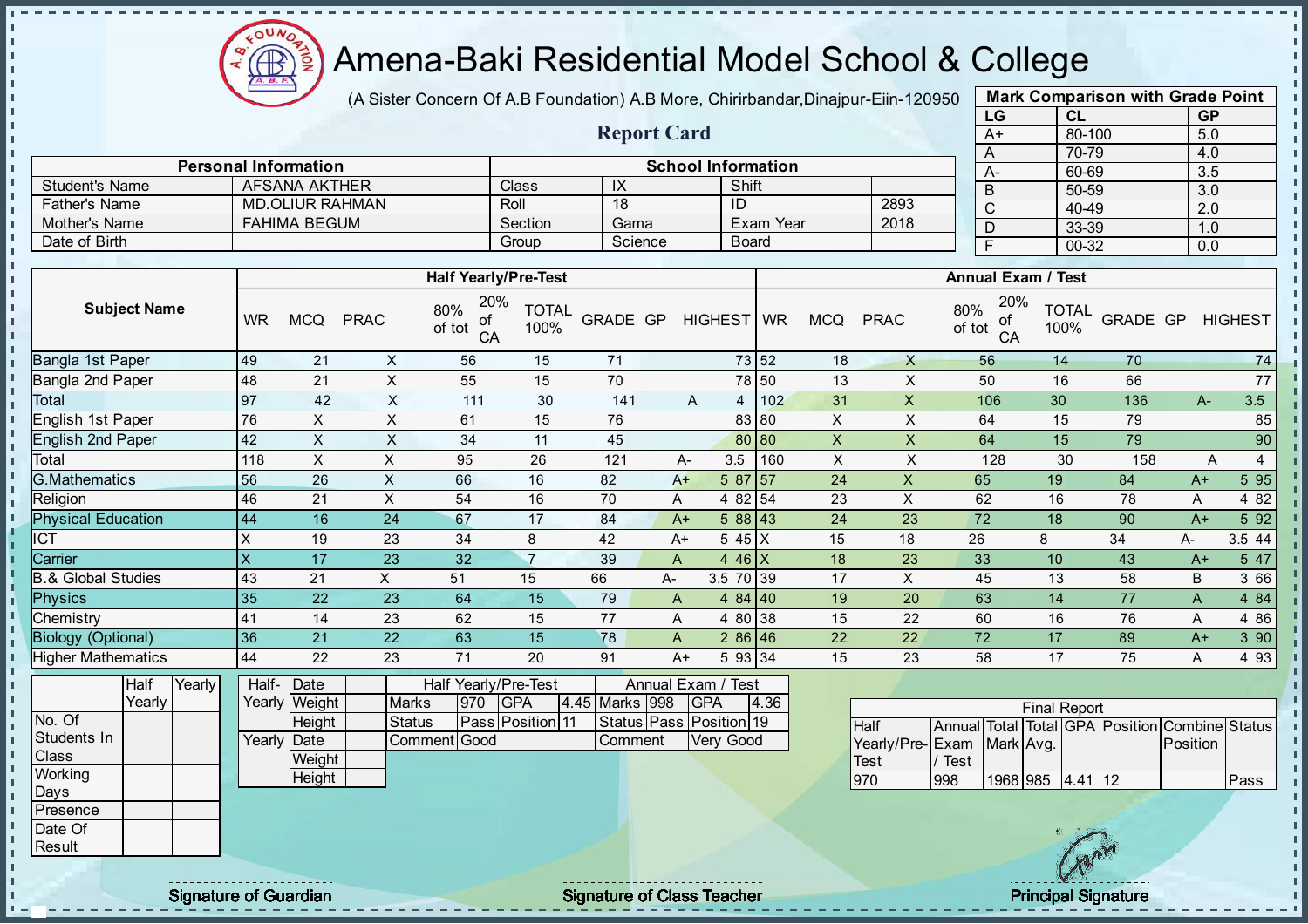

- II - II

J.

J.

J.

- II

J. J.

п п

h h

J.

n.

 $\mathbf{I}$ 

J.

J.

л л - II

#### Amena-Baki Residential Model School & College

(A Sister Concern Of A.B Foundation) A.B More, Chirirbandar, Dinajpur-Eiin-120950

Report Card

Personal Information and The Contraction School Information

Father's Name TULARAM ROY Roll 19 ID 2958<br>
Mother's Name BONITA ROY Section Gama Exam Year 2018

Student's Name TITHI RANI ROY Class IX Shift<br>
Father's Name TULARAM ROY Roll 19 ID

Mother's Name BONITA ROY Section Gama Exam Year Date of Birth Board Group Science Board

| <b>Mark Comparison with Grade Point</b> |        |           |  |  |  |  |  |  |  |
|-----------------------------------------|--------|-----------|--|--|--|--|--|--|--|
| LG                                      | CL     | <b>GP</b> |  |  |  |  |  |  |  |
| $A+$                                    | 80-100 | 5.0       |  |  |  |  |  |  |  |
| A                                       | 70-79  | 4.0       |  |  |  |  |  |  |  |
| $A -$                                   | 60-69  | 3.5       |  |  |  |  |  |  |  |
| B                                       | 50-59  | 3.0       |  |  |  |  |  |  |  |
| $\mathsf{C}$                            | 40-49  | 2.0       |  |  |  |  |  |  |  |
| D                                       | 33-39  | 1.0       |  |  |  |  |  |  |  |
| F                                       | 00-32  | 0.0       |  |  |  |  |  |  |  |
|                                         |        |           |  |  |  |  |  |  |  |

п

п  $\mathbf{I}$ 

 $\mathbf{I}$ 

 $\mathbf{I}$  $\mathbf{r}$ 

 $\mathbf{I}$ 

п

п

n.

J. J.

ī.

п п T.

|                               |                     |        |                         |               |                | <b>Half Yearly/Pre-Test</b>      |                      |                |       |                         |       |                           |                 |               | <b>Annual Exam / Test</b> |                      |                                                |          |                |
|-------------------------------|---------------------|--------|-------------------------|---------------|----------------|----------------------------------|----------------------|----------------|-------|-------------------------|-------|---------------------------|-----------------|---------------|---------------------------|----------------------|------------------------------------------------|----------|----------------|
|                               | <b>Subject Name</b> |        | <b>WR</b>               | <b>MCQ</b>    | <b>PRAC</b>    | 20%<br>80%<br>of<br>of tot<br>CA | <b>TOTAL</b><br>100% | GRADE GP       |       | HIGHEST WR              |       | <b>MCQ</b>                | <b>PRAC</b>     | 80%<br>of tot | 20%<br>of<br>CA           | <b>TOTAL</b><br>100% | GRADE GP                                       |          | <b>HIGHEST</b> |
| <b>Bangla 1st Paper</b>       |                     |        | 43                      | 19            | $\times$       | 50                               | 11                   | 61             |       |                         | 73 50 | 18                        | $\mathsf{X}$    |               | 54                        | 13                   | 67                                             |          | 74             |
| Bangla 2nd Paper              |                     |        | 47                      | 17            | X              | 51                               | 15                   | 66             |       |                         | 78 47 | 20                        | X               |               | 54                        | 15                   | 69                                             |          | 77             |
| Total                         |                     |        | 90                      | 36            | $\times$       | 101                              | 26                   | 127            |       | 3.5<br>A-               | 97    | 38                        | $\pmb{\times}$  |               | 108                       | 28                   | 136                                            | $A-$     | 3.5            |
| English 1st Paper             |                     |        | 60                      | X             | X              | 48                               | 13                   | 61             |       | 83                      | 76    | X                         | X               |               | 61                        | 15                   | 76                                             |          | 85             |
| <b>English 2nd Paper</b>      |                     |        | 40                      | $\mathsf{X}$  | X              | 32                               | 11                   | 43             |       |                         | 80 66 | $\mathsf{X}$              | X               |               | 53                        | 14                   | 67                                             |          | 90             |
| Total                         |                     |        | 100                     | $\times$      | X              | 80                               | 24                   | 104            |       | B<br>3                  | 142   | $\boldsymbol{\mathsf{X}}$ | X               |               | 114                       | 29                   | 143                                            | A        | 4              |
| <b>G.Mathematics</b>          |                     |        | 30                      | 24            | $\mathsf{X}$   | 43                               | 20                   | 63             | $A -$ | $3.587$ 28              |       | 18                        | $\times$        |               | 37                        | 17                   | 54                                             | B        | 3 9 5          |
| Religion                      |                     |        | 57                      | 23            | $\pmb{\times}$ | 64                               | 16                   | 80             |       | 5 82 55<br>$A+$         |       | 25                        | X               |               | 64                        | 14                   | 78                                             | Α        | 4 8 2          |
| <b>Physical Education</b>     |                     |        | 42                      | 15            | 24             | 65                               | 16                   | 81             |       | 588 43<br>$A+$          |       | 23                        | 24              |               | 72                        | 17                   | 89                                             | $A+$     | 5 9 2          |
| ICT                           |                     |        | X                       | 19            | 23             | 34                               | $\overline{7}$       | 41             |       | 5 45 X<br>$A+$          |       | 14                        | 20              |               | 27                        | 9                    | 36                                             | Α        | 4 4 4          |
| Carrier                       |                     |        | $\overline{\mathsf{x}}$ | 22            | 24             | 37                               | $\bf 8$              | 45             |       | $546$ X<br>$A+$         |       | 19                        | 23              |               | 34                        | 10                   | 44                                             | $A+$     | 5 47           |
| <b>B.&amp; Global Studies</b> |                     |        | 35                      | 20            | $\pmb{\times}$ | 44                               | 12                   | 56             | B     | 3 70 39                 |       | 20                        | X               |               | 47                        | 11                   | 58                                             | B        | 3 66           |
| Physics                       |                     |        | 29                      | 20            | 21             | 56                               | 14                   | 70             | A     | 4 $84$ 34               |       | 19                        | 20              |               | 58                        | 13                   | 71                                             | A        | 4 8 4          |
| Chemistry                     |                     |        | 38                      | 16            | 22             | 61                               | 14                   | 75             | A     | 4 80 37                 |       | 16                        | 22              |               | 60                        | 11                   | 71                                             | Α        | 4 8 6          |
| <b>Biology (Optional)</b>     |                     |        | 37                      | 18            | 20             | 60                               | 14                   | 74             | A     | $286$ 43                |       | 20                        | 22              |               | 68                        | 15                   | 83                                             | $A+$     | 3 90           |
| <b>Higher Mathematics</b>     |                     |        | 33                      | 13            | 21             | 54                               | 15                   | 69             | $A-$  | 3.5 93 30               |       | 15                        | 23              |               | 54                        | 17                   | 71                                             | A        | 4 9 3          |
|                               | Half                | Yearly |                         | Half- Date    |                | Half Yearly/Pre-Test             |                      |                |       | Annual Exam / Test      |       |                           |                 |               |                           |                      |                                                |          |                |
|                               | Yearly              |        |                         | Yearly Weight | <b>Marks</b>   | 885                              | <b>GPA</b>           | 4.23 Marks 934 |       | <b>GPA</b>              | 4.23  |                           |                 |               |                           | <b>Final Report</b>  |                                                |          |                |
| No. Of                        |                     |        |                         | Height        | <b>Status</b>  |                                  | Pass Position 20     |                |       | Status Pass Position 27 |       |                           | <b>Half</b>     |               |                           |                      | Annual Total Total GPA Position Combine Status |          |                |
| Students In                   |                     |        |                         | Yearly Date   |                | Comment Good                     |                      | Comment        |       | Very Good               |       |                           | Yearly/Pre-Exam |               | Mark Avg.                 |                      |                                                | Position |                |
| Class                         |                     |        |                         | Weight        |                |                                  |                      |                |       |                         |       |                           | Test            | Test          |                           |                      |                                                |          |                |
| Working                       |                     |        |                         | Height        |                |                                  |                      |                |       |                         |       |                           | 885             | 934           | 1819 911                  | $4.23$ 22            |                                                |          | Pass           |
| Days                          |                     |        |                         |               |                |                                  |                      |                |       |                         |       |                           |                 |               |                           |                      |                                                |          |                |
| Presence                      |                     |        |                         |               |                |                                  |                      |                |       |                         |       |                           |                 |               |                           |                      |                                                |          |                |
| Date Of                       |                     |        |                         |               |                |                                  |                      |                |       |                         |       |                           |                 |               |                           |                      |                                                |          |                |
| Result                        |                     |        |                         |               |                |                                  |                      |                |       |                         |       |                           |                 |               |                           |                      |                                                |          |                |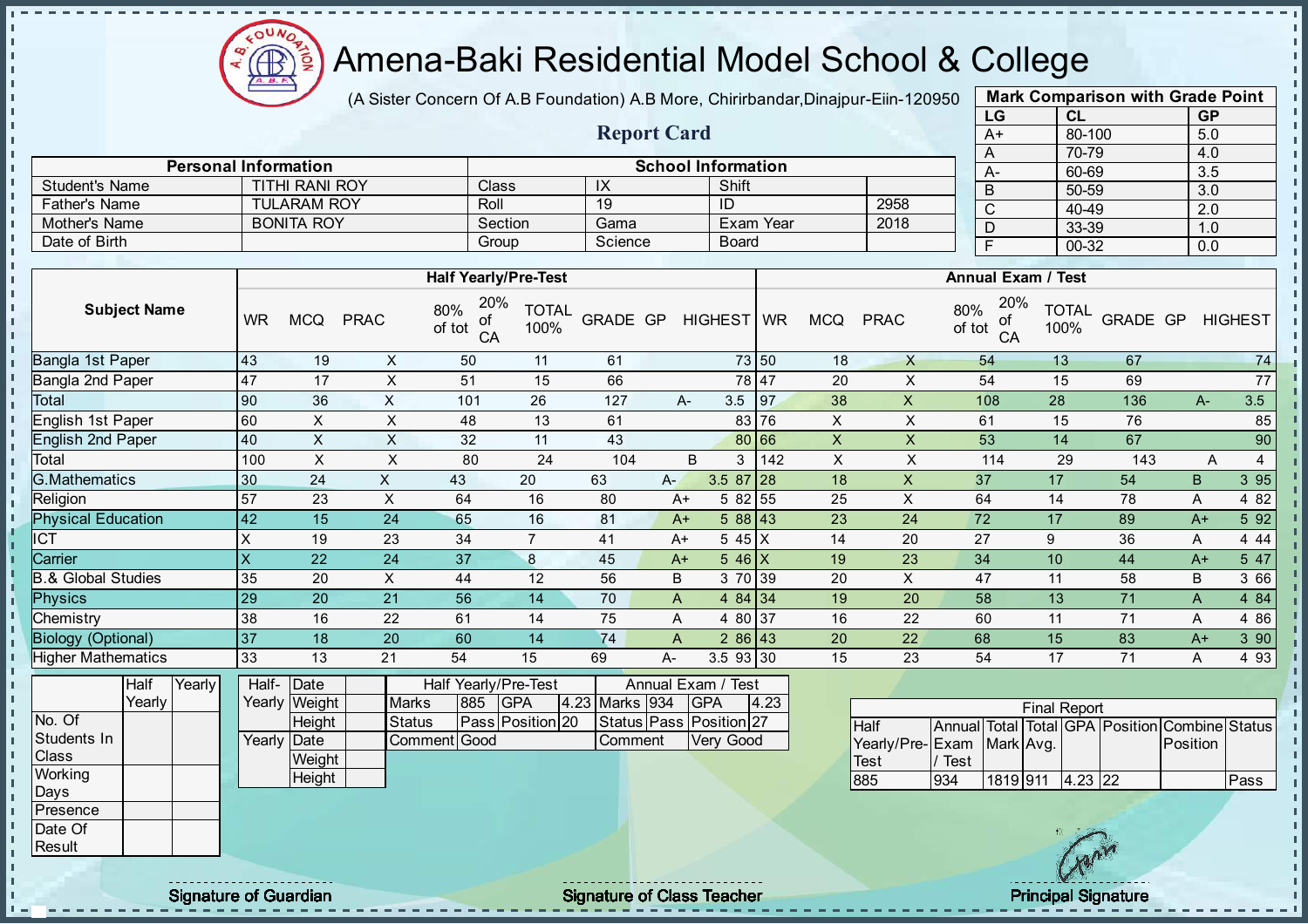

(A Sister Concern Of A.B Foundation) A.B More, Chirirbandar, Dinajpur-Eiin-120950

Report Card

| <b>Mark Comparison with Grade Point</b> |           |  |  |  |  |  |  |  |  |  |  |
|-----------------------------------------|-----------|--|--|--|--|--|--|--|--|--|--|
| <b>CL</b>                               | <b>GP</b> |  |  |  |  |  |  |  |  |  |  |
| 80-100                                  | 5.0       |  |  |  |  |  |  |  |  |  |  |
| 70-79<br>4.0<br>A                       |           |  |  |  |  |  |  |  |  |  |  |
| 60-69                                   | 3.5       |  |  |  |  |  |  |  |  |  |  |
| 50-59                                   | 3.0       |  |  |  |  |  |  |  |  |  |  |
| 40-49                                   | 2.0       |  |  |  |  |  |  |  |  |  |  |
| 33-39                                   | 1.0       |  |  |  |  |  |  |  |  |  |  |
|                                         | 0.0       |  |  |  |  |  |  |  |  |  |  |
|                                         | 00-32     |  |  |  |  |  |  |  |  |  |  |

|                       | <b>Personal Information</b> |         |         | <b>School Information</b> |      | $A-$ |
|-----------------------|-----------------------------|---------|---------|---------------------------|------|------|
| <b>Student's Name</b> | Nura Jannat                 | Class   | IX      | Shift                     |      |      |
| <b>Father's Name</b>  | MD.Moddassir hossain        | Roll    | 20      | ID                        | 2962 |      |
| Mother's Name         | Miss.Shirina Jannat         | Section | Gama    | Exam Year                 | 2018 |      |
| Date of Birth         |                             | Group   | Science | Board                     |      |      |

|                               |                           |            |             | <b>Half Yearly/Pre-Test</b>      |                      |                 |       |                    |       |            |             | <b>Annual Exam / Test</b>        |                      |          |      |                |
|-------------------------------|---------------------------|------------|-------------|----------------------------------|----------------------|-----------------|-------|--------------------|-------|------------|-------------|----------------------------------|----------------------|----------|------|----------------|
| <b>Subject Name</b>           | <b>WR</b>                 | <b>MCQ</b> | <b>PRAC</b> | 20%<br>80%<br>οf<br>of tot<br>CA | <b>TOTAL</b><br>100% | <b>GRADE GP</b> |       | HIGHEST WR         |       | <b>MCQ</b> | <b>PRAC</b> | 20%<br>80%<br>οf<br>of tot<br>CA | <b>TOTAL</b><br>100% | GRADE GP |      | <b>HIGHEST</b> |
| Bangla 1st Paper              | 43                        | 20         | X           | 50                               | 11                   | 61              |       |                    | 73 43 | 18         | X           | 49                               | 12                   | 61       |      | 74             |
| Bangla 2nd Paper              | 43                        | 17         | X           | 48                               | 15                   | 63              |       |                    | 78 40 | 22         | X           | 50                               | 14                   | 64       |      | 77             |
| Total                         | 86                        | 37         | X           | 98                               | 26                   | 124             |       | 3.5<br>A-          | 83    | 40         | X           | 99                               | 26                   | 125      | $A-$ | 3.5            |
| English 1st Paper             | 65                        | X          | X           | 52                               | 16                   | 68              |       |                    | 83 70 | X          | X           | 56                               | 14                   | 70       |      | 85             |
| <b>English 2nd Paper</b>      | 40                        | X          | X           | 32                               | 12                   | 44              |       |                    | 80 88 | X          | X.          | 70                               | 14                   | 84       |      | 90             |
| Total                         | 105                       | $\times$   | X           | 84                               | 28                   | 112             |       | B<br>3             | 158   | X          | X           | 126                              | 28                   | 154      | A    | $\overline{4}$ |
| <b>G.Mathematics</b>          | 29                        | 16         | X           | 36                               | 16                   | 52              |       | $387$ 32<br>B      |       | 22         | X           | 43                               | 14                   | 57       | B.   | 3 9 5          |
| Religion                      | 44                        | 19         | X           | 50                               | 16                   | 66              | A-    | $3.582$ 50         |       | 22         | X           | 58                               | 16                   | 74       | A    | 4 8 2          |
| <b>Physical Education</b>     | 38                        | 18         | 24          | 64                               | 16                   | 80              |       | $588$ 42<br>$A+$   |       | 24         | 23          | 71                               | 17                   | 88       | $A+$ | 5 9 2          |
| $\overline{CT}$               | X                         | 21         | 23          | 35                               | $\overline{7}$       | 42              |       | 545X<br>$A+$       |       | 16         | 18          | 27                               | 8                    | 35       | A    | 4 4 4          |
| Carrier                       | $\boldsymbol{\mathsf{X}}$ | 21         | 24          | 36                               | 8                    | 44              |       | $546$ X<br>$A+$    |       | 22         | 22          | 35                               | 8                    | 43       | $A+$ | 5 47           |
| <b>B.&amp; Global Studies</b> | 32                        | 19         | X           | 41                               | 10                   | 51              | B     | 3 70 40            |       | 17         | X           | 46                               | 11                   | 57       | B    | 3 66           |
| <b>Physics</b>                | 31                        | 18         | 22          | 57                               | 12                   | 69              | $A -$ | $3.584$ 26         |       | 13         | 20          | 47                               | 15                   | 62       | $A-$ | 3.5 84         |
| Chemistry                     | 32                        | 12         | 21          | 52                               | 15                   | 67              | A-    | 3.5 80 35          |       | 16         | 22          | 58                               | 15                   | 73       | A    | 4 8 6          |
| <b>Biology (Optional)</b>     | 31                        | 23         | 22          | 61                               | 14                   | 75              | A     | $286$ 43           |       | 15         | 22          | 64                               | 18                   | 82       | $A+$ | 3 90           |
| <b>Higher Mathematics</b>     | 21                        | 12         | 20          | 42                               | 16                   | 58              |       | B<br>3 93 24       |       | 14         | 22          | 48                               | 16                   | 64       | A-   | 3.5 93         |
| Yearly<br>Half                | Half-                     | Date       |             | Half Yearly/Pre-Test             |                      |                 |       | Annual Exam / Test |       |            |             |                                  |                      |          |      |                |

|             | Yearly |  |             | Yearly Weight | <b>Marks</b> | 840 | <b>GPA</b>       | 3.91 Marks 914 | <b>GPA</b>              | 4.14 |                            |          |  | <b>Final Report</b> |              |                                                |      |
|-------------|--------|--|-------------|---------------|--------------|-----|------------------|----------------|-------------------------|------|----------------------------|----------|--|---------------------|--------------|------------------------------------------------|------|
| No. Of      |        |  |             | Height        | Status       |     | Pass Position 34 |                | Status Pass Position 31 |      | Half                       |          |  |                     |              | Annual Total Total GPA Position Combine Status |      |
| Students In |        |  | Yearly Date |               | Comment Good |     |                  | Comment        | Very Good               |      | Yearly/Pre-IExam Mark Avg. |          |  |                     |              | Position                                       |      |
| Class       |        |  |             | Weight        |              |     |                  |                |                         |      | Test                       | $'$ Test |  |                     |              |                                                |      |
| Working     |        |  |             | Height        |              |     |                  |                |                         |      | 840                        | 914      |  | 1754 878 4.02 34    |              |                                                | Pass |
| Days        |        |  |             |               |              |     |                  |                |                         |      |                            |          |  |                     |              |                                                |      |
| Presence    |        |  |             |               |              |     |                  |                |                         |      |                            |          |  |                     |              |                                                |      |
| Date Of     |        |  |             |               |              |     |                  |                |                         |      |                            |          |  |                     |              |                                                |      |
| Result      |        |  |             |               |              |     |                  |                |                         |      |                            |          |  |                     | $\mathbf{v}$ |                                                |      |

J. -f

 $\mathbf{I}$ 

J.

- II

of Class Teacher Principal Signature of Class Teacher Principal Signature of Guardian Principal Signature Signature<br>Signature of Class Teacher Principal Signature

п п  $\mathbf{I}$  $\mathbf{I}$ r.

п

J.

h,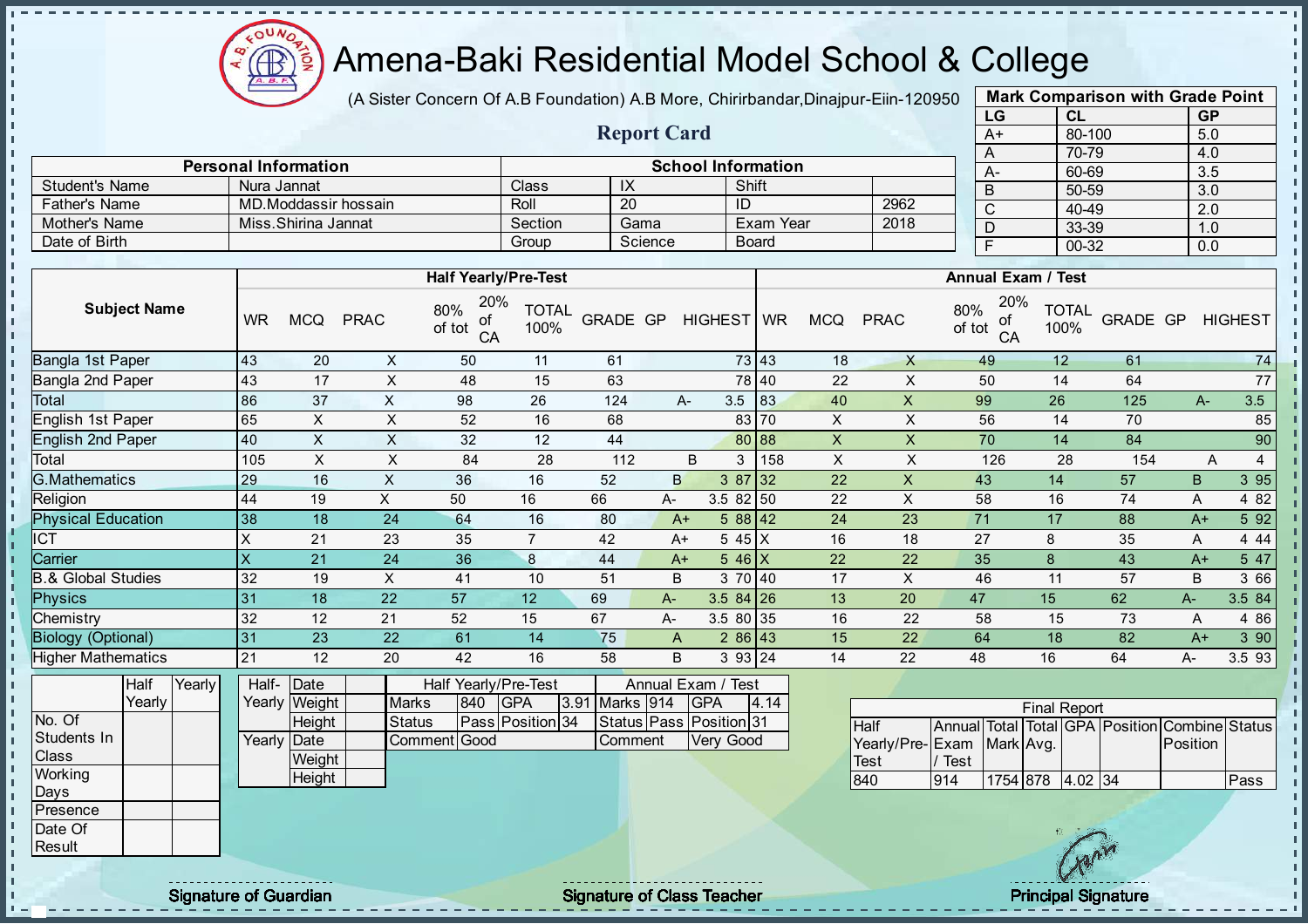

(A Sister Concern Of A.B Foundation) A.B More, Chirirbandar, Dinajpur-Eiin-120950

Report Card

Personal Information School Information

Student's Name MST.ANIKA TASNIM Class IX Shift

| <b>Mark Comparison with Grade Point</b> |        |           |  |  |  |  |  |  |  |  |  |
|-----------------------------------------|--------|-----------|--|--|--|--|--|--|--|--|--|
| LG                                      | CL     | <b>GP</b> |  |  |  |  |  |  |  |  |  |
| $A+$                                    | 80-100 | 5.0       |  |  |  |  |  |  |  |  |  |
| 70-79<br>4.0<br>A                       |        |           |  |  |  |  |  |  |  |  |  |
| A-                                      | 60-69  | 3.5       |  |  |  |  |  |  |  |  |  |
| B                                       | 50-59  | 3.0       |  |  |  |  |  |  |  |  |  |
| C                                       | 40-49  | 2.0       |  |  |  |  |  |  |  |  |  |
| D                                       | 33-39  | 1.0       |  |  |  |  |  |  |  |  |  |
| F                                       | 00-32  | 0.0       |  |  |  |  |  |  |  |  |  |
|                                         |        |           |  |  |  |  |  |  |  |  |  |

| <b>Father's Name</b>          |                 | <b>MD.ANISAR RAHAMAN</b> |                            |                                  | Roll                 |                   | 21      | ID                               |                  |                           | 3214         | $\overline{C}$                                 | 40-49                |                 | $\overline{2.0}$ |                |
|-------------------------------|-----------------|--------------------------|----------------------------|----------------------------------|----------------------|-------------------|---------|----------------------------------|------------------|---------------------------|--------------|------------------------------------------------|----------------------|-----------------|------------------|----------------|
| Mother's Name                 |                 |                          | <b>MIST KOHINOOR BEGUM</b> |                                  | Section              |                   | Gama    |                                  | <b>Exam Year</b> |                           | 2018         | D                                              | 33-39                |                 | 1.0              |                |
| Date of Birth                 |                 |                          |                            |                                  | Group                |                   | Science |                                  | <b>Board</b>     |                           |              | Ē                                              | $00 - 32$            |                 | 0.0              |                |
|                               |                 |                          |                            |                                  |                      |                   |         |                                  |                  |                           |              |                                                |                      |                 |                  |                |
|                               |                 |                          |                            | <b>Half Yearly/Pre-Test</b>      |                      |                   |         |                                  |                  |                           |              | Annual Exam / Test                             |                      |                 |                  |                |
| <b>Subject Name</b>           | <b>WR</b>       | <b>MCQ</b>               | <b>PRAC</b>                | 20%<br>80%<br>οt<br>of tot<br>CA | <b>TOTAL</b><br>100% | <b>GRADE GP</b>   |         | <b>HIGHEST</b>                   | <b>WR</b>        | <b>MCQ</b>                | <b>PRAC</b>  | 20%<br>80%<br>οf<br>of tot<br>CA               | <b>TOTAL</b><br>100% | <b>GRADE GP</b> |                  | <b>HIGHEST</b> |
| Bangla 1st Paper              | 42              | 26                       | X                          | 54                               | 14                   | 68                |         |                                  | 73 49            | 20                        | X            | 55                                             | 14                   | 69              |                  | 74             |
| Bangla 2nd Paper              | 49              | 17                       | X                          | 53                               | 15                   | 68                |         |                                  | 78 47            | 24                        | X            | 57                                             | 13                   | 70              |                  | 77             |
| Total                         | 91              | 43                       | X                          | 107                              | 29                   | 136               |         | 3.5<br>А-                        | 96               | 44                        | $\sf X$      | 112                                            | 27                   | 139             | $A-$             | 3.5            |
| English 1st Paper             | 77              | X                        | X                          | 62                               | 16                   | 78                |         |                                  | 83 75            | X                         | X            | 60                                             | 17                   | 77              |                  | 85             |
| <b>English 2nd Paper</b>      | 50              | X                        | X                          | 40                               | 13                   | 53                |         |                                  | 80 87            | $\mathsf X$               | X            | 70                                             | 15                   | 85              |                  | 90             |
| Total                         | 127             | X                        | X                          | 102                              | 29                   | 131               |         | 3.5<br>А-                        | 162              | $\boldsymbol{\mathsf{X}}$ | X            | 130                                            | 32                   | 162             |                  | 5<br>$A+$      |
| <b>G.Mathematics</b>          | 38              | 28                       | X                          | 53                               | 16                   | 69                | $A -$   | $3.587$ 40                       |                  | 22                        | $\mathsf{X}$ | 50                                             | 19                   | 69              | A-               | 3.5 95         |
| Religion                      | 53              | 22                       | $\pmb{\times}$             | 60                               | 16                   | 76                | A       | 4 8 2                            | 55               | 24                        | X            | 63                                             | 15                   | 78              | A                | 4 8 2          |
| <b>Physical Education</b>     | 41              | 22                       | 24                         | 70                               | 16                   | 86                | $A+$    | $588$ 42                         |                  | 24                        | 24           | 72                                             | 18                   | 90              | $A+$             | 5 9 2          |
| <b>CT</b>                     | X               | 21                       | 23                         | 35                               | 8                    | 43                | $A+$    | 5 45 X                           |                  | 13                        | 18           | 25                                             | 9                    | 34              | A-               | 3.5 44         |
| Carrier                       | X               | 21                       | 24                         | 36                               | $\overline{9}$       | 45                | $A+$    | $5.46\text{X}$                   |                  | 20                        | 22           | 34                                             | 9                    | 43              | $A+$             | 5 47           |
| <b>B.&amp; Global Studies</b> | 36              | 25                       | X                          | 49                               | 11                   | 60                | $A -$   | 3.5 70                           | 35               | 22                        | X            | 46                                             | 11                   | 57              | B                | 3 66           |
| <b>Physics</b>                | 25              | 23                       | 21                         | 55                               | 12                   | 67                | A-      | $3.584$ 31                       |                  | 15                        | 20           | 53                                             | 13                   | 66              | A-               | 3.5 84         |
| Chemistry                     | 40              | 15                       | 23                         | 62                               | 15                   | 77                | A       | 4 80 36                          |                  | 17                        | 21           | 59                                             | 13                   | 72              | A                | 4 8 6          |
| <b>Biology (Optional)</b>     | 42              | 20                       | 22                         | 67                               | 15                   | 82                | $A+$    | 3 86 45                          |                  | 23                        | 22           | 72                                             | 18                   | 90              | $A+$             | 3 90           |
| <b>Higher Mathematics</b>     | 24              | 13                       | 21                         | 46                               | 19                   | 65                | А-      | 3.5 93 34                        |                  | 15                        | 22           | 57                                             | 18                   | 75              | A                | 4 9 3          |
| Half<br>Yearly<br>Yearly      | Half-<br>Yearly | Date<br>Weight           | <b>Marks</b>               | Half Yearly/Pre-Test<br>937      | <b>GPA</b>           | 4.27<br>Marks 975 |         | Annual Exam / Test<br><b>GPA</b> | 4.27             |                           |              |                                                |                      |                 |                  |                |
| No. Of                        |                 | Height                   | <b>Status</b>              |                                  | Pass Position 17     |                   |         | Status Pass Position 23          |                  |                           | <b>Half</b>  | Annual Total Total GPA Position Combine Status | <b>Final Report</b>  |                 |                  |                |
|                               |                 |                          |                            |                                  |                      |                   |         |                                  |                  |                           |              |                                                |                      |                 |                  |                |

|  |             |        |               | . | ---              | . | .       | .                       | . |                           |      |          | Filial Report |        |                                                |      |
|--|-------------|--------|---------------|---|------------------|---|---------|-------------------------|---|---------------------------|------|----------|---------------|--------|------------------------------------------------|------|
|  |             | Height | <b>Status</b> |   | Pass Position 17 |   |         | Status Pass Position 23 |   | Half                      |      |          |               |        | Annual Total Total GPA Position Combine Status |      |
|  | Yearly Date |        | CommentIGood  |   |                  |   | Comment | Very Good               |   | Yearly/Pre-Exam Mark Avg. |      |          |               |        | Position                                       |      |
|  |             | Weight |               |   |                  |   |         |                         |   | Test                      | Test |          |               |        |                                                |      |
|  |             | Height |               |   |                  |   |         |                         |   | 937                       | 975  | 1912 957 | $4.27$ 21     |        |                                                | Pass |
|  |             |        |               |   |                  |   |         |                         |   |                           |      |          |               |        |                                                |      |
|  |             |        |               |   |                  |   |         |                         |   |                           |      |          |               |        |                                                |      |
|  |             |        |               |   |                  |   |         |                         |   |                           |      |          |               | $-5\%$ |                                                |      |
|  |             |        |               |   |                  |   |         |                         |   |                           |      |          |               |        |                                                |      |

Students In **Class Working** Days Presence Date Of **Result** 

J. - II - II J. J.  $\blacksquare$ 

× × J. л л - II  $\mathbf{I}$  $\blacksquare$ × J. п

 $\mathbf{I}$  $\mathbf{I}$  $\mathbf{I}$ **II**  $\mathbf{r}$  $\mathbf{I}$  $\mathbf{I}$ h, i, L۳  $\mathbf{I}$  $\mathbf{r}$  $\mathbf{I}$ ñ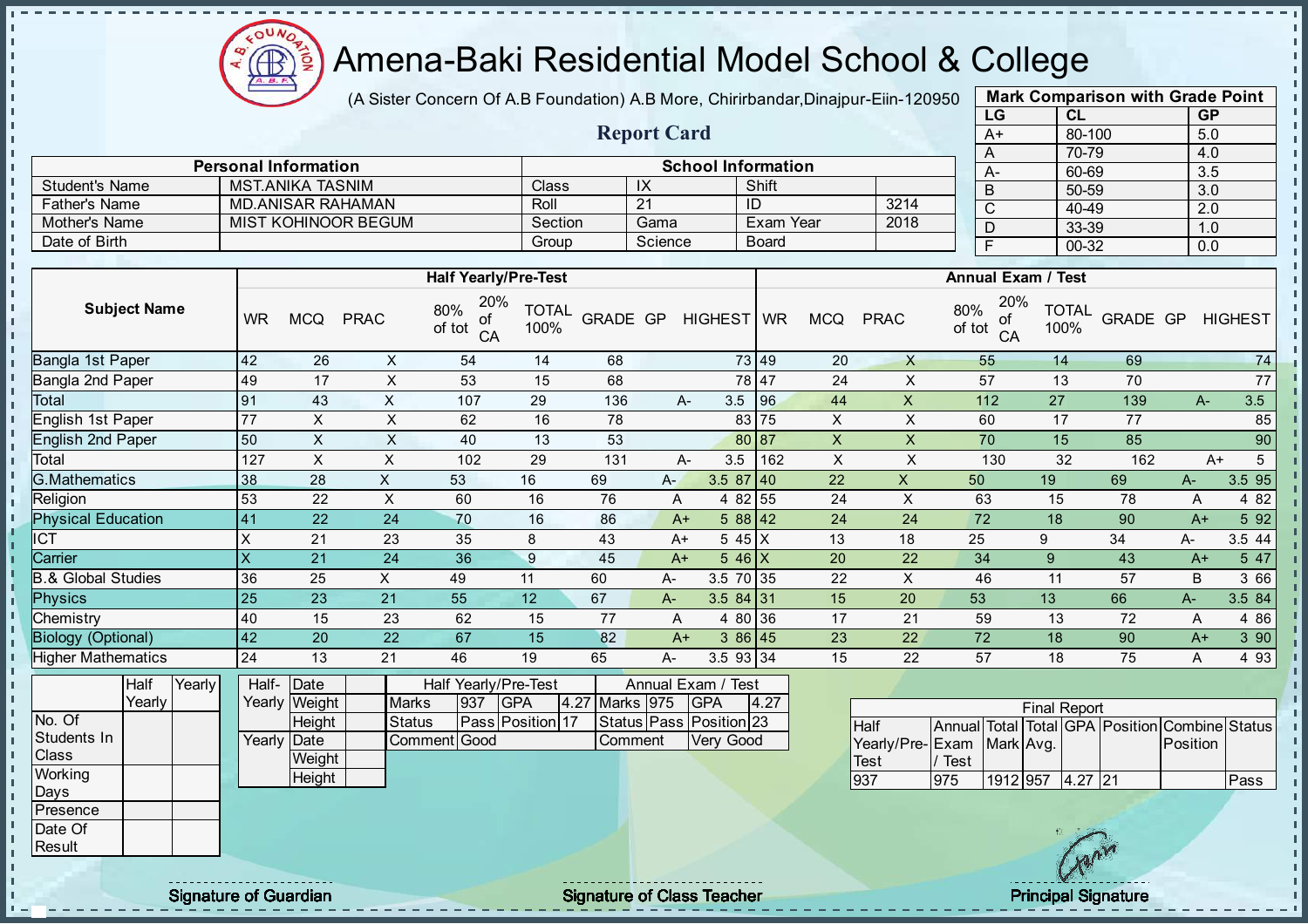

(A Sister Concern Of A.B Foundation) A.B More, Chirirbandar, Dinajpur-Eiin-120950

Report Card

Personal Information and The School Information

Father's Name MD.Anower hossain Roll 22 ID 3270

Student's Name MST.Afifah Akter Class IX Shift<br>
Father's Name MD.Anower hossain Roll 22 ID

| <b>Mark Comparison with Grade Point</b> |           |  |  |  |  |  |  |  |  |
|-----------------------------------------|-----------|--|--|--|--|--|--|--|--|
| CL                                      | <b>GP</b> |  |  |  |  |  |  |  |  |
| 80-100                                  | 5.0       |  |  |  |  |  |  |  |  |
| 70-79                                   | 4.0       |  |  |  |  |  |  |  |  |
| 60-69                                   | 3.5       |  |  |  |  |  |  |  |  |
| 50-59                                   | 3.0       |  |  |  |  |  |  |  |  |
| 40-49                                   | 2.0       |  |  |  |  |  |  |  |  |
| 33-39                                   | 1.0       |  |  |  |  |  |  |  |  |
| 00-32                                   | 0.0       |  |  |  |  |  |  |  |  |
|                                         |           |  |  |  |  |  |  |  |  |

| Mother's Name                 |                           | <b>MOST.Laki Khatun</b> |               |                                  | Section              | Gama                    |                    |              | Exam Year |             | 2018        | D                                              | 33-39                |          | 1.0      |                |
|-------------------------------|---------------------------|-------------------------|---------------|----------------------------------|----------------------|-------------------------|--------------------|--------------|-----------|-------------|-------------|------------------------------------------------|----------------------|----------|----------|----------------|
| Date of Birth                 |                           |                         |               | Group                            |                      | Science                 |                    | <b>Board</b> |           |             |             | F                                              | 00-32                |          | 0.0      |                |
|                               |                           |                         |               |                                  |                      |                         |                    |              |           |             |             |                                                |                      |          |          |                |
|                               |                           |                         |               | <b>Half Yearly/Pre-Test</b>      |                      |                         |                    |              |           |             |             | <b>Annual Exam / Test</b>                      |                      |          |          |                |
| <b>Subject Name</b>           | <b>WR</b>                 | <b>MCQ</b>              | <b>PRAC</b>   | 20%<br>80%<br>οf<br>of tot<br>CA | <b>TOTAL</b><br>100% | <b>GRADE GP</b>         |                    | HIGHEST WR   |           | <b>MCQ</b>  | <b>PRAC</b> | 20%<br>80%<br>0f<br>of tot<br>CA               | <b>TOTAL</b><br>100% | GRADE GP |          | <b>HIGHEST</b> |
| Bangla 1st Paper              | 42                        | 27                      | X             | 55                               | 14                   | 69                      |                    | 73 51        |           | 23          | X           | 59                                             | 13                   | 72       |          | 74             |
| Bangla 2nd Paper              | 46                        | 19                      | $\sf X$       | 52                               | 16                   | 68                      |                    | 78 49        |           | 18          | X           | 54                                             | 13                   | 67       |          | 77             |
| Total                         | 88                        | 46                      | X             | 107                              | 30                   | 137                     | А-                 | 3.5          | 100       | 41          | X           | 113                                            | 26                   | 139      | $A -$    | 3.5            |
| English 1st Paper             | 84                        | X                       | X             | 67                               | 16                   | 83                      |                    | 83 80        |           | X           | X           | 64                                             | 17                   | 81       |          | 85             |
| <b>English 2nd Paper</b>      | 70                        | X                       | X             | 56                               | 14                   | 70                      |                    | 80 90        |           | $\mathsf X$ | X           | 72                                             | 16                   | 88       |          | 90             |
| Total                         | 154                       | X                       | X             | 123                              | 30                   | 153                     | Α                  | 4            | 170       | X           | X           | 136                                            | 33                   | 169      | $A+$     | 5              |
| <b>G.Mathematics</b>          | 58                        | 28                      | X             | 69                               | 18                   | 87                      | $A+$               | $587$ 54     |           | 23          | X           | 62                                             | 18                   | 80       | $A+$     | 5 9 5          |
| Religion                      | 54                        | 26                      | X             | 64                               | 16                   | 80                      | $A+$               | 5 82 55      |           | 24          | X           | 63                                             | 16                   | 79       | Α        | 4 8 2          |
| <b>Physical Education</b>     | 44                        | 20                      | 24            | 70                               | 18                   | 88                      | $A+$               | 588 43       |           | 24          | 24          | 73                                             | 18                   | 91       | $A+$     | 5 9 2          |
| ICT                           | $\boldsymbol{\mathsf{X}}$ | 19                      | 23            | 34                               | 9                    | 43                      | $A+$               | $545 \mid X$ |           | 14          | 18          | 26                                             | 8                    | 34       | А-       | 3.5 44         |
| Carrier                       | $\overline{\mathsf{x}}$   | 19                      | 24            | 34                               | 8                    | 42                      | $A+$               | $546$ X      |           | 21          | 22          | 34                                             | 10                   | 44       | $A+$     | 5 47           |
| <b>B.&amp; Global Studies</b> | 38                        | 22                      | X.            | 48                               | 13                   | 61                      | A-                 | 3.5 70 37    |           | 16          | X           | 42                                             | 11                   | 53       | B        | 3 66           |
| <b>Physics</b>                | 37                        | 22                      | 23            | 66                               | 16                   | 82                      | $A+$               | 584 37       |           | 18          | 20          | 60                                             | 16                   | 76       | A        | 4 8 4          |
| Chemistry                     | 38                        | 11                      | 22            | 57                               | 16                   | 73                      | A                  | 4 80 37      |           | 14          | 20          | 57                                             | 14                   | 71       | Α        | 4 8 6          |
| <b>Biology (Optional)</b>     | 39                        | 19                      | 22            | 64                               | 15                   | 79                      | A                  | $286$ 46     |           | 20          | 22          | 70                                             | 18                   | 88       | $A+$     | 3 90           |
| <b>Higher Mathematics</b>     | 49                        | 19                      | 23            | 73                               | 20                   | 93                      | $A+$               | 5 93 33      |           | 23          | 24          | 64                                             | 20                   | 84       | $A+$     | 5 9 3          |
| Half<br>Yearly<br>Yearly      | Half-<br>Yearly           | Date<br>Weight          | <b>Marks</b>  | Half Yearly/Pre-Test<br>1018 GPA |                      | 4.73 Marks 1008 GPA     | Annual Exam / Test |              | 4.55      |             |             |                                                |                      |          |          |                |
| No. Of                        |                           | Height                  | <b>Status</b> |                                  | Pass Position 5      | Status Pass Position 11 |                    |              |           |             | Half        | Annual Total Total GPA Position Combine Status | <b>Final Report</b>  |          |          |                |
| Students In                   |                           | Yearly Date             |               | Comment Very Good                |                      | Comment                 |                    | Very Good    |           |             |             | Yearly/Pre-Exam Mark Avg.                      |                      |          | Position |                |

**Weight Height** 

**Class Working** Days Presence Date Of **Result** 

l n l n  $\mathbf{r}$ - II - II J.  $\mathbf{r}$  $\mathbf{I}$  $\mathbf{I}$ l n  $\mathbf{I}$  $\mathbf{I}$ J. - II J.  $\mathbf{r}$  $\mathbf{I}$  $\mathbf{I}$  $\mathbf{I}$  $\mathbf{I}$  $\mathbf{I}$  $\mathbf{I}$  $\mathbf{L}$  $\mathbf{I}$  $\mathbf{I}$  $\mathbf{I}$  $\mathbf{I}$  $\mathbf{I}$ ÷.  $\mathbf{I}$ a. п п T. J. J. T.  $\mathbf{I}$  $\mathbf{I}$  $\mathbf{I}$  $\mathbf{I}$  $\mathbf{I}$  $\mathbf{I}$ l ni h. h. li. l ni h  $\mathbf{I}$ - II  $\frac{1}{1}$ - II

Signature of Guardian Signature of Class Teacher Principal Signature of Class Teacher Principal Signature

Test<br>1018

/ Test<br>1008

2026 1015 4.64 8 Pass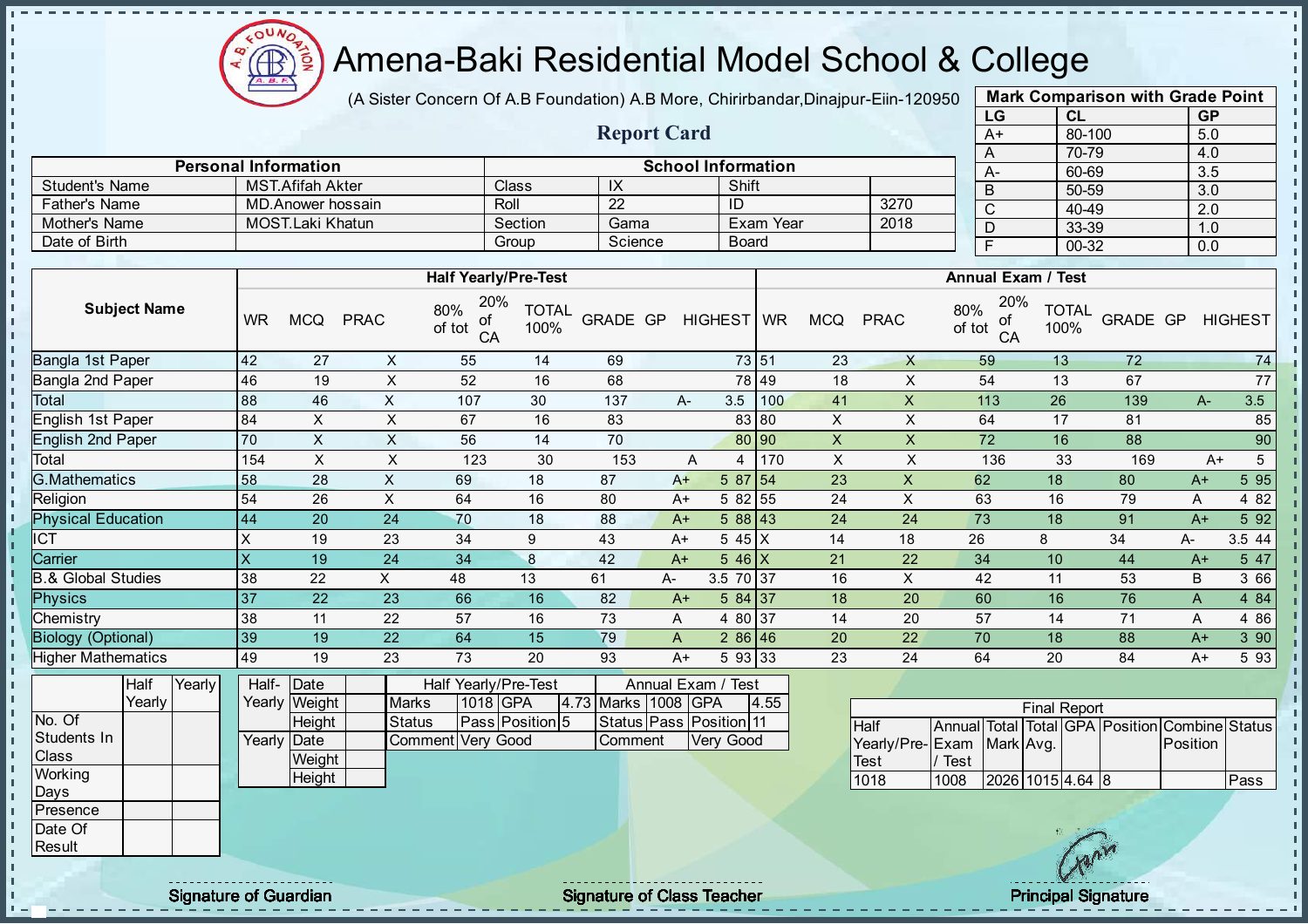

(A Sister Concern Of A.B Foundation) A.B More, Chirirbandar, Dinajpur-Eiin-120950

Report Card

Personal Information School Information

Father's Name | MOKSED ALI | Roll | 43 | ID | 3285

Student's Name MOALLIMA FERDOUS Class IX Shift<br>
Father's Name MOKSED ALI Roll 43 ID

| <b>Mark Comparison with Grade Point</b> |           |           |  |  |  |  |  |  |  |
|-----------------------------------------|-----------|-----------|--|--|--|--|--|--|--|
| LG                                      | CL        | <b>GP</b> |  |  |  |  |  |  |  |
| A+                                      | 80-100    | 5.0       |  |  |  |  |  |  |  |
| A                                       | 70-79     | 4.0       |  |  |  |  |  |  |  |
| A-                                      | 60-69     | 3.5       |  |  |  |  |  |  |  |
| B                                       | 50-59     | 3.0       |  |  |  |  |  |  |  |
| C                                       | 40-49     | 2.0       |  |  |  |  |  |  |  |
| D                                       | 33-39     | 1.0       |  |  |  |  |  |  |  |
| F                                       | $00 - 32$ | 0.0       |  |  |  |  |  |  |  |
|                                         |           |           |  |  |  |  |  |  |  |

| Mother's Name                 | MOSTARINA BEGUM |                |               |                                  | Section<br>Gama      |                 | Exam Year |                                  | 2018         | D                         |                                |               | 33-39              |                      |                                   |            |                |
|-------------------------------|-----------------|----------------|---------------|----------------------------------|----------------------|-----------------|-----------|----------------------------------|--------------|---------------------------|--------------------------------|---------------|--------------------|----------------------|-----------------------------------|------------|----------------|
| Date of Birth                 |                 |                |               |                                  | Group                |                 | Science   |                                  | <b>Board</b> |                           |                                | F             |                    | $00 - 32$            |                                   | 1.0<br>0.0 |                |
|                               |                 |                |               |                                  |                      |                 |           |                                  |              |                           |                                |               |                    |                      |                                   |            |                |
|                               |                 |                |               | <b>Half Yearly/Pre-Test</b>      |                      |                 |           |                                  |              |                           |                                |               | Annual Exam / Test |                      |                                   |            |                |
| <b>Subject Name</b>           | <b>WR</b>       | <b>MCQ</b>     | <b>PRAC</b>   | 20%<br>80%<br>of<br>of tot<br>CA | <b>TOTAL</b><br>100% | <b>GRADE GP</b> |           | <b>HIGHEST</b>                   | <b>WR</b>    | <b>MCQ</b>                | <b>PRAC</b>                    | 80%<br>of tot | 20%<br>οf<br>CA    | <b>TOTAL</b><br>100% | <b>GRADE GP</b>                   |            | <b>HIGHEST</b> |
| Bangla 1st Paper              | 37              | 23             | X             | 48                               | 12                   | 60              |           |                                  | 73 43        | 18                        | X                              | 49            |                    | 12                   | 61                                |            | 74             |
| Bangla 2nd Paper              | 42              | 24             | $\mathsf X$   | 53                               | 15                   | 68              |           |                                  | 78 50        | 21                        | X                              | 57            |                    | 14                   | 71                                |            | 77             |
| Total                         | 79              | 47             | X             | 101                              | 27                   | 128             |           | A-                               | 3.5<br>93    | 39                        | X                              | 106           |                    | 26                   | 132                               | $A -$      | 3.5            |
| English 1st Paper             | 74              | $\mathsf X$    | $\times$      | 59                               | 15                   | 74              |           |                                  | 73<br>83     | $\mathsf X$               | X                              | 58            |                    | 17                   | 75                                |            | 85             |
| <b>English 2nd Paper</b>      | 61              | X              | X             | 49                               | 12                   | 61              |           |                                  | 88<br>80     | $\mathsf{x}$              | X                              | 70            |                    | 16                   | 86                                |            | 90             |
| Total                         | 135             | $\mathsf X$    | X             | 108                              | 27                   | 135             |           | 3.5<br>А-                        | 161          | $\boldsymbol{\mathsf{X}}$ | X                              |               | 128                | 33                   | 161                               | $A+$       | 5              |
| <b>G.Mathematics</b>          | 33              | 29             | X             | 50                               | 19                   | 69              | A-        |                                  | $3.587$ 56   | 25                        | $\boldsymbol{\mathsf{X}}$      | 65            |                    | 20                   | 85                                | $A+$       | 5 9 5          |
| Religion                      | 52              | 23             | X             | 60                               | 16                   | 76              |           | A                                | 53<br>4 8 2  | 22                        | $\pmb{\times}$                 | 60            |                    | 16                   | 76                                | Α          | 4 8 2          |
| <b>Physical Education</b>     | 40              | 23             | 24            | 70                               | 18                   | 88              |           | $A+$                             | 588 43       | 24                        | 24                             | 73            |                    | 17                   | 90                                | $A+$       | 5 9 2          |
| $\overline{\text{CT}}$        |                 | 20             | 23            | 34                               | 8                    | 42              |           | $A+$                             | 5 45 X       | 16                        | 18                             | 27            |                    | 8                    | 35                                | Α          | 4 4 4          |
| Carrier                       | $\sf X$         | 22             | 23            | 36                               | 9                    | 45              |           | $A+$                             | $546$ X      | 22                        | 22                             | 35            |                    | 10                   | 45                                | $A+$       | 5 47           |
| <b>B.&amp; Global Studies</b> | 32              | 21             | X             | 42                               | 10                   | 52              |           | B                                | 3 70 35      | 17                        | X                              | 42            |                    | 10                   | 52                                | B          | 3 66           |
| <b>Physics</b>                | 38              | 20             | 23            | 65                               | 14                   | 79              |           | A                                | 4 84 39      | 18                        | 20                             | 62            |                    | 15                   | 77                                | A          | 4 8 4          |
| Chemistry                     | 42              | 14             | 23            | 63                               | 16                   | 79              |           | 4 80<br>Α                        | 35           | 15                        | 21                             | 57            |                    | 13                   | 70                                | Α          | 4 8 6          |
| <b>Biology (Optional)</b>     | 37              | 20             | 22            | 63                               | 14                   | 77              |           | A                                | 286 46       | 16                        | 22                             | 67            |                    | 16                   | 83                                | $A+$       | 3 90           |
| <b>Higher Mathematics</b>     | 40              | 16             | 23            | 63                               | 19                   | 82              |           | $A+$                             | 5 93 36      | 21                        | 24                             | 65            |                    | 18                   | 83                                | $A+$       | 5 9 3          |
| Yearly<br>Half<br>Yearly      | Half-<br>Yearly | Date<br>Weight | <b>Marks</b>  | Half Yearly/Pre-Test<br>952      | <b>GPA</b>           | 4.32 Marks 989  |           | Annual Exam / Test<br><b>GPA</b> | 4.59         |                           |                                |               |                    | <b>Final Report</b>  |                                   |            |                |
| No. Of                        |                 | Height         | <b>Status</b> |                                  | Pass Position 15     |                 |           | Status Pass Position 10          |              |                           | Half                           | Annual        | Total              |                      | Total GPA Position Combine Status |            |                |
| Students In<br>Class          | Yearly          | Date<br>Weight |               | Comment Good                     |                      |                 | Comment   | <b>Very Good</b>                 |              |                           | Yearly/Pre-Exam<br><b>Test</b> | / Test        | Mark Avg.          |                      |                                   | Position   |                |
| Working<br>Days               |                 | Height         |               |                                  |                      |                 |           |                                  |              |                           | 952                            | 989           |                    | 1941 972 4.45 11     |                                   |            | Pass           |

Presence Date Of **Result** 

 $\mathbf{I}$ J.  $\mathbf{r}$ 

- II

 $\mathbf{I}$ - II J.  $\mathbf{I}$ J. -8 J. a. п п T. J. J. J.  $\mathbf{I}$ J.  $\blacksquare$ 

 $\mathbf{I}$  $\mathbf{I}$  $\mathbf{r}$  $\mathbf{u}$  $\mathbf{u}$ 

ñ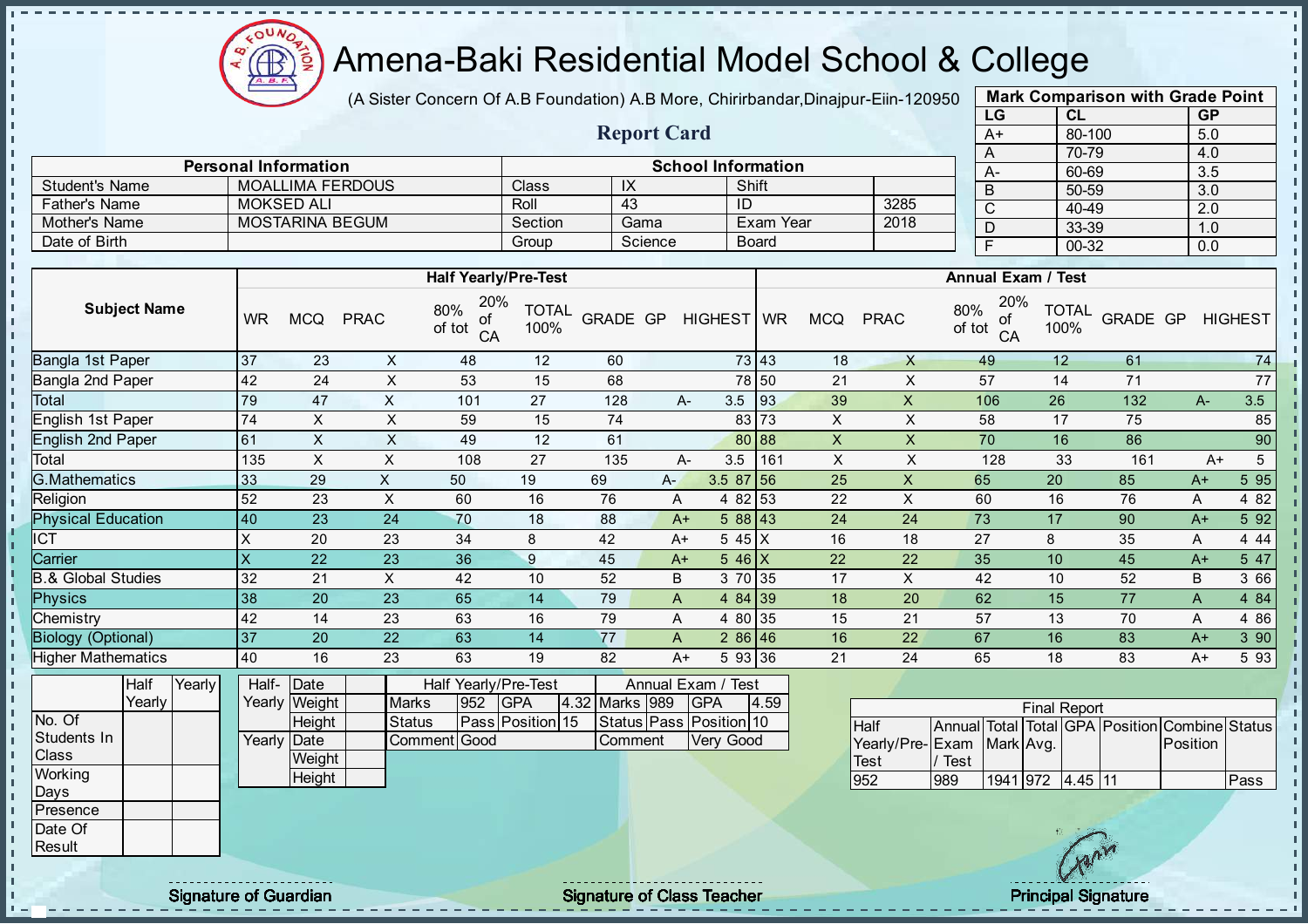

- II - II

J.

-8 J. п J. J. - II  $\mathbf{r}$ J.

 $\blacksquare$  $\blacksquare$  $\mathbf{I}$  $\mathbf{u}$  $\mathbf{I}$ 

- II л - II

#### Amena-Baki Residential Model School & College

(A Sister Concern Of A.B Foundation) A.B More, Chirirbandar, Dinajpur-Eiin-120950

Report Card

Personal Information School Information

MISS.FARAKNAG BEGUM Section Gama Exam Year

Father's Name ALLAMA IQBAL ABBASY Roll 23 ID 3294

Student's Name MAHBUBA AFRIN Class IX Shift<br>
Father's Name ALLAMA IQBAL ABBASY Roll 23 ID

Date of Birth Group Science Board

| <b>Mark Comparison with Grade Point</b> |           |           |  |  |  |  |  |  |  |  |  |
|-----------------------------------------|-----------|-----------|--|--|--|--|--|--|--|--|--|
| LG                                      | <b>CL</b> | <b>GP</b> |  |  |  |  |  |  |  |  |  |
| $A+$                                    | 80-100    | 5.0       |  |  |  |  |  |  |  |  |  |
| A                                       | 70-79     | 4.0       |  |  |  |  |  |  |  |  |  |
| A-                                      | 60-69     | 3.5       |  |  |  |  |  |  |  |  |  |
| B                                       | 50-59     | 3.0       |  |  |  |  |  |  |  |  |  |
| C                                       | 40-49     | 2.0       |  |  |  |  |  |  |  |  |  |
| D                                       | 33-39     | 1.0       |  |  |  |  |  |  |  |  |  |
| F                                       | 00-32     | 0.0       |  |  |  |  |  |  |  |  |  |
|                                         |           |           |  |  |  |  |  |  |  |  |  |

л h,

|                                       |           |                                 |                           | <b>Half Yearly/Pre-Test</b>      |                      |               |                                     |                       |                           |                                        |               | <b>Annual Exam / Test</b> |                      |                                                |          |                 |
|---------------------------------------|-----------|---------------------------------|---------------------------|----------------------------------|----------------------|---------------|-------------------------------------|-----------------------|---------------------------|----------------------------------------|---------------|---------------------------|----------------------|------------------------------------------------|----------|-----------------|
| <b>Subject Name</b>                   | <b>WR</b> | <b>MCQ</b>                      | <b>PRAC</b>               | 20%<br>80%<br>οf<br>of tot<br>CA | <b>TOTAL</b><br>100% | GRADE GP      | HIGHEST WR                          |                       | <b>MCQ</b>                | <b>PRAC</b>                            | 80%<br>of tot | 20%<br>of<br>CA           | <b>TOTAL</b><br>100% | GRADE GP                                       |          | <b>HIGHEST</b>  |
| Bangla 1st Paper                      | 46        | 28                              | X                         | 59                               | 13                   | 72            |                                     | 73 48                 | 23                        | $\mathsf{X}$                           |               | 57                        | 13                   | 70                                             |          | 74              |
| Bangla 2nd Paper                      | 50        | 21                              | $\sf X$                   | 57                               | 15                   | 72            |                                     | 78 50                 | 25                        | X                                      |               | 60                        | 16                   | 76                                             |          | 77              |
| Total                                 | 96        | 49                              | $\times$                  | 116                              | 28                   | 144           | $\overline{A}$                      | 98 <br>$\overline{4}$ | 48                        | X                                      |               | 117                       | 29                   | 146                                            | A        | $\overline{4}$  |
| English 1st Paper                     | 73        | $\boldsymbol{\mathsf{X}}$       | $\pmb{\times}$            | 58                               | 15                   | 73            |                                     | 83 75                 | $\mathsf X$               | X                                      |               | 60                        | 16                   | 76                                             |          | 85              |
| <b>English 2nd Paper</b>              | 65        | $\times$                        | X                         | 52                               | 13                   | 65            |                                     | 187<br>80             | X                         | $\mathsf{X}$                           |               | 70                        | 15                   | 85                                             |          | 90              |
| Total                                 | 138       | $\boldsymbol{\mathsf{X}}$       | $\boldsymbol{\mathsf{X}}$ | 110                              | 28                   | 138           | 3.5<br>A-                           | 162                   | $\boldsymbol{\mathsf{X}}$ | $\pmb{\times}$                         |               | 130                       | 31                   | 161                                            | $A+$     | $5\overline{)}$ |
| <b>G.Mathematics</b>                  | 42        | 30                              | $\mathsf{X}$              | 58                               | 18                   | 76            | A                                   | 4 87 51               | 25                        | $\pmb{\times}$                         | 61            |                           | 20                   | 81                                             | $A+$     | 595             |
| Religion                              | 53        | 23                              | $\times$                  | 61                               | 16                   | 77            | A                                   | 4 82 56               | 24                        | $\times$                               | 64            |                           | 16                   | 80                                             | $A+$     | 5 82            |
| <b>Physical Education</b>             | 44        | 21                              | 24                        | 71                               | 17                   | 88            | $A+$                                | 588 45                | 24                        | 24                                     | 74            |                           | 18                   | 92                                             | $A+$     | 5 9 2           |
| <b>ICT</b>                            | X         | 19                              | 23                        | 34                               | 9                    | 43            | $A+$                                | 5 45 X                | 16                        | 18                                     | 27            |                           | 9                    | 36                                             | A        | 4 4 4           |
| Carrier                               | X         | 23                              | 24                        | 38                               | $\bf 8$              | 46            | $A+$                                | $546$ X               | 20                        | 22                                     | 34            |                           | 8                    | 42                                             | $A+$     | 5 47            |
| <b>B.&amp; Global Studies</b>         | 46        | 26                              | $\times$                  | 58                               | 12                   | 70            | A                                   | 4 70 38               | 24                        | X                                      | 50            |                           | 10                   | 60                                             | $A -$    | 3.5 66          |
| <b>Physics</b>                        | 34        | 17                              | 22                        | 58                               | 15                   | 73            | A                                   | 4 84 31               | 14                        | 20                                     | 52            |                           | 16                   | 68                                             | A-       | 3.5 84          |
| Chemistry                             | 38        | 16                              | 22                        | 61                               | 16                   | 77            | A                                   | 4 80 35               | 20                        | 22                                     | 62            |                           | 11                   | 73                                             | A        | 4 8 6           |
| <b>Biology (Optional)</b>             | 39        | 22                              | 22                        | 66                               | 15                   | 81            | $A+$                                | $386$ 43              | 20                        | 22                                     | 68            |                           | 18                   | 86                                             | $A+$     | 3 90            |
| <b>Higher Mathematics</b>             | 34        | 15                              | 23                        | 58                               | 20                   | 78            | А                                   | 4 93 29               | 19                        | 22                                     | 56            |                           | 18                   | 74                                             | Α        | 4 9 3           |
| Half<br>Yearly<br>Yearly              | Half-     | Date<br>Yearly Weight           | <b>Marks</b>              | Half Yearly/Pre-Test<br>991      | <b>GPA</b>           | 4.5 Marks 999 | Annual Exam / Test<br><b>GPA</b>    | 4.64                  |                           |                                        |               |                           | <b>Final Report</b>  |                                                |          |                 |
| No. Of<br>Students In<br><b>Class</b> |           | Height<br>Yearly Date<br>Weight | <b>Status</b>             | Comment Very Good                | Pass Position 7      | Comment       | Status Pass Position 8<br>Very Good |                       |                           | <b>Half</b><br>Yearly/Pre-Exam<br>Test | Test          | Mark Avg.                 |                      | Annual Total Total GPA Position Combine Status | Position |                 |
| Working<br>Days                       |           | Height                          |                           |                                  |                      |               |                                     |                       |                           | 991                                    | 999           | 1990 996                  | 4.57 9               |                                                |          | Pass            |
| Presence<br>Date Of<br>Result         |           |                                 |                           |                                  |                      |               |                                     |                       |                           |                                        |               |                           |                      |                                                |          |                 |

Signature of Guardian Teacher Signature of Class Teacher Principal Signature of Class Teacher Principal Signature

 $\mathcal{N}$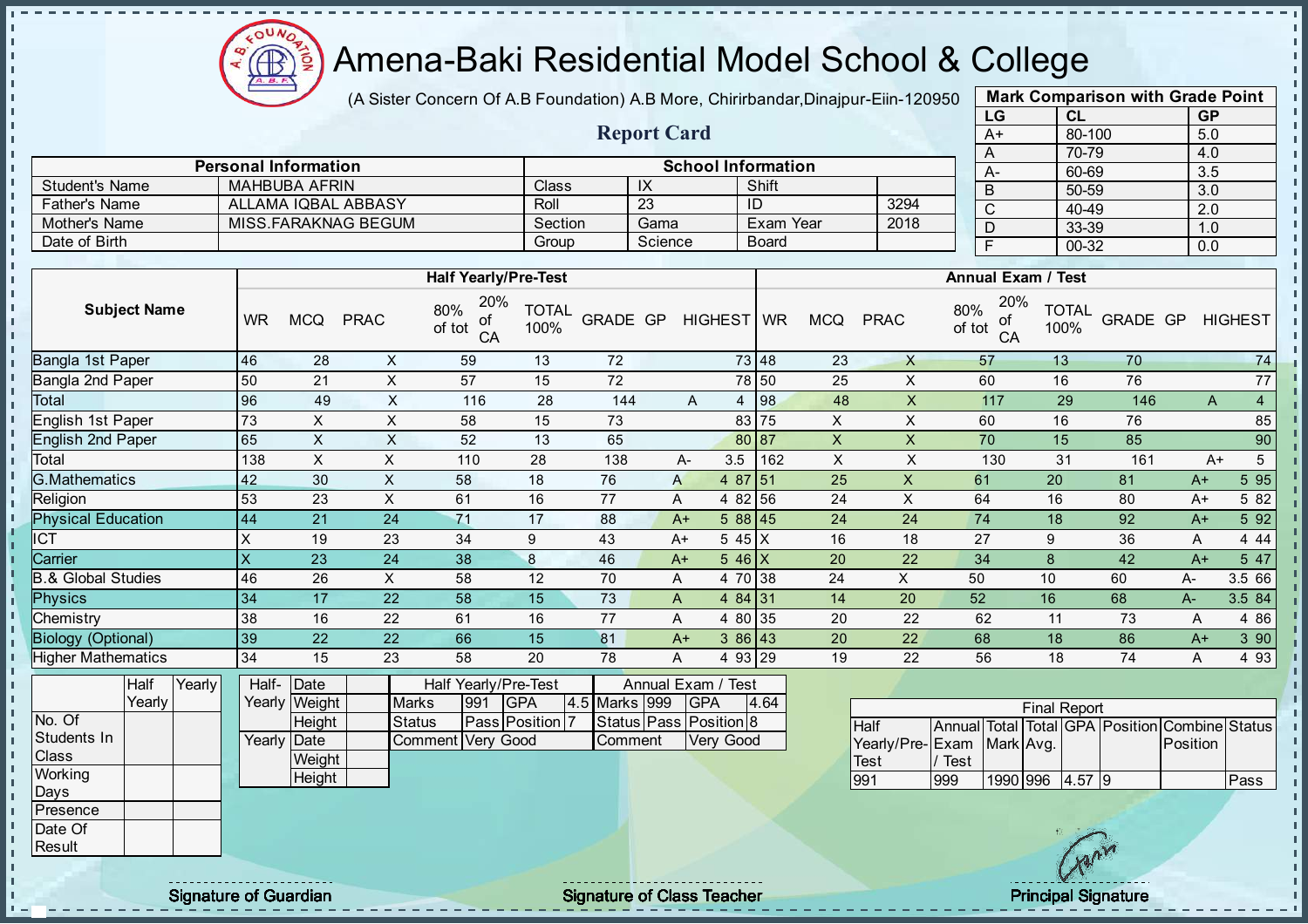Æ

- II - II

J.

-8

J.

п J. J. - II  $\mathbf{I}$ 

J.

 $\blacksquare$  $\blacksquare$ 

 $\blacksquare$  $\mathbf{I}$ 

 $\mathbf{I}$ л - II

### Amena-Baki Residential Model School & College

(A Sister Concern Of A.B Foundation) A.B More, Chirirbandar, Dinajpur-Eiin-120950

Report Card

Personal Information School Information

MOST.MASUMA PARVIN Section Gama Exam Year

Father's Name MD.RAFIQUL ISLAM Roll 24 ID 3314<br>
Mother's Name MOST.MASUMA PARVIN Section Gama Exam Year 2018

Student's Name MST.SHILA AKTER<br>
Father's Name MD.RAFIQUL ISLAM Roll 24 ID

Date of Birth Board Group Science Board

| <b>Mark Comparison with Grade Point</b> |        |           |  |  |  |  |  |  |  |  |  |
|-----------------------------------------|--------|-----------|--|--|--|--|--|--|--|--|--|
| LG                                      | CL     | <b>GP</b> |  |  |  |  |  |  |  |  |  |
| $A+$                                    | 80-100 | 5.0       |  |  |  |  |  |  |  |  |  |
| A                                       | 70-79  | 4.0       |  |  |  |  |  |  |  |  |  |
| А-                                      | 60-69  | 3.5       |  |  |  |  |  |  |  |  |  |
| B                                       | 50-59  | 3.0       |  |  |  |  |  |  |  |  |  |
| C                                       | 40-49  | 2.0       |  |  |  |  |  |  |  |  |  |
| D                                       | 33-39  | 1.0       |  |  |  |  |  |  |  |  |  |
| F                                       | 00-32  | 0.0       |  |  |  |  |  |  |  |  |  |
|                                         |        |           |  |  |  |  |  |  |  |  |  |

п  $\mathbf{I}$ 

 $\mathbf{I}$ r.

J.

h,

п п

|                                                                   |           |                                                          |                               | <b>Half Yearly/Pre-Test</b>                           |                      |                                |      |                                                              |         |                           |                                 |                                  | <b>Annual Exam / Test</b>                                             |          |              |                         |
|-------------------------------------------------------------------|-----------|----------------------------------------------------------|-------------------------------|-------------------------------------------------------|----------------------|--------------------------------|------|--------------------------------------------------------------|---------|---------------------------|---------------------------------|----------------------------------|-----------------------------------------------------------------------|----------|--------------|-------------------------|
| <b>Subject Name</b>                                               | <b>WR</b> | <b>MCQ</b>                                               | <b>PRAC</b>                   | 20%<br>80%<br>of<br>of tot<br>CA                      | <b>TOTAL</b><br>100% | GRADE GP                       |      | HIGHEST WR                                                   |         | <b>MCQ</b>                | <b>PRAC</b>                     | 20%<br>80%<br>of<br>of tot<br>CA | <b>TOTAL</b><br>100%                                                  | GRADE GP |              | <b>HIGHEST</b>          |
| <b>Bangla 1st Paper</b>                                           | 43        | 27                                                       | $\pmb{\times}$                | 56                                                    | 15                   | $\overline{71}$                |      |                                                              | 73 47   | 19                        | $\times$                        | 53                               | 13                                                                    | 66       |              | $\overline{74}$         |
| Bangla 2nd Paper                                                  | 46        | 19                                                       | $\sf X$                       | 52                                                    | 16                   | 68                             |      |                                                              | 78 51   | 26                        | X                               | 62                               | 15                                                                    | 77       |              | 77                      |
| Total                                                             | 89        | 46                                                       | $\times$                      | 108                                                   | 31                   | 139                            |      | 3.5<br>A-                                                    | 98      | 45                        | X                               | 115                              | 28                                                                    | 143      | $\mathsf{A}$ | $\overline{4}$          |
| English 1st Paper                                                 | 82        | $\boldsymbol{\mathsf{X}}$                                | $\mathsf X$                   | 66                                                    | 16                   | 82                             |      |                                                              | 83 78   | X                         | X                               | 62                               | 18                                                                    | 80       |              | 85                      |
| <b>English 2nd Paper</b>                                          | 80        | $\boldsymbol{\mathsf{X}}$                                | $\boldsymbol{\mathsf{X}}$     | 64                                                    | 16                   | 80                             |      |                                                              | 80 91   | $\boldsymbol{\mathsf{X}}$ | $\mathsf{X}$                    | 73                               | 15                                                                    | 88       |              | 90                      |
| Total                                                             | 162       | $\boldsymbol{\mathsf{X}}$                                | $\pmb{\times}$                | 130                                                   | 32                   | 162                            |      | 5<br>$A+$                                                    | 169     | $\boldsymbol{\mathsf{X}}$ | $\times$                        | 135                              | 33                                                                    | 168      |              | $5\phantom{.0}$<br>$A+$ |
| <b>G.Mathematics</b>                                              | 48        | 30                                                       | X                             | 62                                                    | 17                   | 79                             | A    | 4 87                                                         | 66      | 23                        | $\mathsf{X}$                    | 71                               | 20                                                                    | 91       | $A+$         | 5 9 5                   |
| Religion                                                          | 53        | 28                                                       | $\times$                      | 65                                                    | 16                   | 81                             | $A+$ |                                                              | 5 82 54 | 27                        | $\pmb{\times}$                  | 65                               | 16                                                                    | 81       | $A+$         | 5 82                    |
| <b>Physical Education</b>                                         | 41        | 18                                                       | 24                            | 66                                                    | 17                   | 83                             | $A+$ |                                                              | 588 45  | 24                        | 23                              | 74                               | 17                                                                    | 91       | $A+$         | 5 9 2                   |
| <b>ICT</b>                                                        | X         | 20                                                       | 23                            | 34                                                    | 9                    | 43                             | $A+$ |                                                              | $545$ X | 15                        | 23                              | 30                               | 9                                                                     | 39       | Α            | 4 4 4                   |
| Carrier                                                           | X         | 21                                                       | 24                            | 36                                                    | $\boldsymbol{9}$     | 45                             | $A+$ |                                                              | $546$ X | 20                        | 22                              | 34                               | 9                                                                     | 43       | $A+$         | 5 47                    |
| <b>B.&amp; Global Studies</b>                                     | 36        | 26                                                       | X                             | 50                                                    | 11                   | 61                             | А-   | 3.5 70 40                                                    |         | 23                        | $\times$                        | 50                               | 11                                                                    | 61       | A-           | 3.5 66                  |
| <b>Physics</b>                                                    | 38        | 23                                                       | 23                            | 67                                                    | 13                   | 80                             | $A+$ |                                                              | 584 40  | 19                        | 20                              | 63                               | 15                                                                    | 78       | A            | 4 84                    |
| Chemistry                                                         | 36        | 16                                                       | 22                            | 59                                                    | 15                   | 74                             | A    |                                                              | 4 80 38 | 16                        | 23                              | 62                               | 14                                                                    | 76       | Α            | 4 8 6                   |
| <b>Biology (Optional)</b>                                         | 38        | 24                                                       | 22                            | 67                                                    | 15                   | 82                             | $A+$ |                                                              | 386 44  | 20                        | 22                              | 69                               | 18                                                                    | 87       | $A+$         | 3 90                    |
| <b>Higher Mathematics</b>                                         | 46        | 16                                                       | 23                            | 68                                                    | 20                   | 88                             | $A+$ |                                                              | 5 93 32 | 20                        | 23                              | 60                               | 20                                                                    | 80       | $A+$         | 5 9 3                   |
| Yearly<br>Half<br>Yearly<br>No. Of<br>Students In<br><b>Class</b> | Half-     | Date<br>Yearly Weight<br>Height<br>Yearly Date<br>Weight | <b>Marks</b><br><b>Status</b> | Half Yearly/Pre-Test<br>1017 GPA<br>Comment Very Good | Pass Position 1      | 4.82 Marks 1038 GPA<br>Comment |      | Annual Exam /<br>Test<br>Status Pass Position 5<br>Very Good | 4.77    |                           | Half<br>Yearly/Pre-Exam<br>Test | Annual Total<br>/ Test           | <b>Final Report</b><br>Total GPA Position Combine Status<br>Mark Avg. |          | Position     |                         |
| Working<br>Days<br>Presence<br>Date Of<br>Result                  |           | Height                                                   |                               |                                                       |                      |                                |      |                                                              |         |                           | 1017                            | 1038                             | 2055 1029 4.8                                                         |          |              | Pass                    |

Signature of Guardian Teacher Signature of Class Teacher Principal Signature of Class Teacher Principal Signature

 $\mathcal{N}$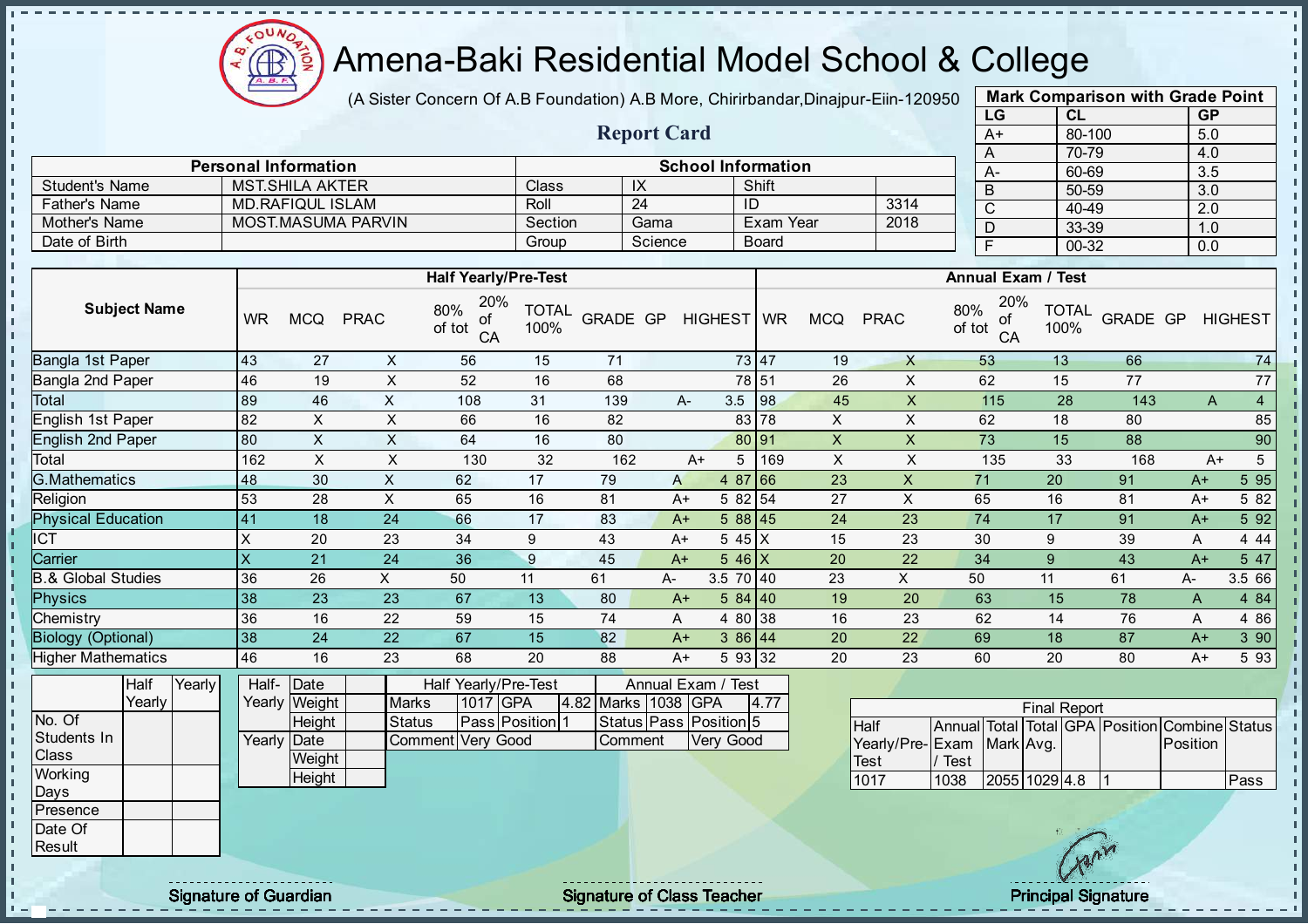

(A Sister Concern Of A.B Foundation) A.B More, Chirirbandar, Dinajpur-Eiin-120950

Report Card

| <b>Mark Comparison with Grade Point</b> |           |           |  |  |  |  |  |  |  |  |  |
|-----------------------------------------|-----------|-----------|--|--|--|--|--|--|--|--|--|
| LG                                      | <b>CL</b> | <b>GP</b> |  |  |  |  |  |  |  |  |  |
| $A+$                                    | 80-100    | 5.0       |  |  |  |  |  |  |  |  |  |
| A                                       | 70-79     | 4.0       |  |  |  |  |  |  |  |  |  |
| A-                                      | 60-69     | 3.5       |  |  |  |  |  |  |  |  |  |
| B                                       | 50-59     | 3.0       |  |  |  |  |  |  |  |  |  |
| C                                       | 40-49     | 2.0       |  |  |  |  |  |  |  |  |  |
| D                                       | 33-39     | 1.0       |  |  |  |  |  |  |  |  |  |
| F                                       | 00-32     | 0.0       |  |  |  |  |  |  |  |  |  |
|                                         |           |           |  |  |  |  |  |  |  |  |  |

|                       | <b>Personal Information</b> |         |            | <b>School Information</b> |      | $A-$ |
|-----------------------|-----------------------------|---------|------------|---------------------------|------|------|
| <b>Student's Name</b> | <b>SAMIHA AKTER</b>         | Class   | $\sqrt{ }$ | Shift                     |      |      |
| Father's Name         | MD SHAHIN                   | Roll    | 25         | IC                        | 3315 |      |
| Mother's Name         | <b>MOST.SHAMSUN NAHER</b>   | Section | Gama       | Exam Year                 | 2018 |      |
| Date of Birth         |                             | Group   | Science    | <b>Board</b>              |      |      |

| 20%<br>20%<br><b>Subject Name</b><br>80%<br><b>TOTAL</b><br>80%<br><b>TOTAL</b><br>HIGHEST WR<br><b>MCQ</b><br><b>MCQ</b><br><b>PRAC</b><br>GRADE GP<br><b>PRAC</b><br><b>WR</b><br>GRADE GP<br>οf<br>οf<br>of tot<br>100%<br>100%<br>of tot<br>CA<br>CA<br>73 50<br><b>Bangla 1st Paper</b><br>43<br>X<br>21<br>13<br>70<br>27<br>10<br>66<br>X<br>56<br>57<br><b>Bangla 2nd Paper</b><br>78 51<br>25<br>16<br>77<br>47<br>25<br>X<br>58<br>8<br>66<br>X<br>61 | <b>HIGHEST</b><br>74<br>77<br>$\overline{4}$ |
|-----------------------------------------------------------------------------------------------------------------------------------------------------------------------------------------------------------------------------------------------------------------------------------------------------------------------------------------------------------------------------------------------------------------------------------------------------------------|----------------------------------------------|
|                                                                                                                                                                                                                                                                                                                                                                                                                                                                 |                                              |
|                                                                                                                                                                                                                                                                                                                                                                                                                                                                 |                                              |
|                                                                                                                                                                                                                                                                                                                                                                                                                                                                 |                                              |
| Total<br>90<br>52<br>X<br>18<br>3.5<br>46<br>29<br>114<br>132<br>101<br>X.<br>118<br>147<br>А-<br>A                                                                                                                                                                                                                                                                                                                                                             |                                              |
| English 1st Paper<br>X<br>78<br>X.<br>X<br>62<br>15<br>77<br>83 81<br>X<br>17<br>82<br>65                                                                                                                                                                                                                                                                                                                                                                       | 85                                           |
| <b>English 2nd Paper</b><br>$\mathsf{X}$<br>60<br>X<br>X<br>48<br>80 88<br>70<br>14<br>84<br>11<br>59<br>X                                                                                                                                                                                                                                                                                                                                                      | 90                                           |
| $\pmb{\times}$<br>Total<br>138<br>X<br>X<br>26<br>Χ<br>135<br>31<br>110<br>136<br>3.5<br>169<br>166<br>$A+$<br>А-                                                                                                                                                                                                                                                                                                                                               | 5                                            |
| <b>G.Mathematics</b><br>X<br>29<br>29<br>10<br>56<br>B<br>38751<br>22<br>X<br>58<br>18<br>76<br>46<br>A                                                                                                                                                                                                                                                                                                                                                         | 4 95                                         |
| Religion<br>X<br>X<br>27<br>28<br>16<br>82<br>54<br>65<br>14<br>79<br>4 82 54<br>66<br>$A+$<br>A                                                                                                                                                                                                                                                                                                                                                                | 5 82                                         |
| <b>Physical Education</b><br>42<br>17<br>86<br>23<br>20<br>24<br>69<br>588 43<br>24<br>72<br>17<br>89<br>$A+$<br>$A+$                                                                                                                                                                                                                                                                                                                                           | 5 92                                         |
| ICT<br>21<br>X<br>22<br>23<br>36<br>8<br>44<br>18<br>31<br>9<br>40<br>5 45 X<br>$A+$<br>$A+$                                                                                                                                                                                                                                                                                                                                                                    | 5 4 4                                        |
| Carrier<br>X<br>22<br>21<br>36<br>8<br>44<br>22<br>24<br>$5.46 \times$<br>35<br>10<br>45<br>$A+$<br>$A+$                                                                                                                                                                                                                                                                                                                                                        | 5 47                                         |
| & Global Studies<br>23<br>X<br>27<br>X.<br>10<br>64<br>3.5 70 34<br>12<br>58<br>B<br>54<br>46<br>41<br>A-                                                                                                                                                                                                                                                                                                                                                       | 3 66                                         |
| <b>Physics</b><br>32<br>4 $84$ 28<br>21<br>22<br>60<br>13<br>73<br>19<br>20<br>13<br>67<br>54<br>$A-$<br>A                                                                                                                                                                                                                                                                                                                                                      | 3.5 84                                       |
| Chemistry<br>34<br>58<br>12<br>70<br>14<br>20<br>18<br>21<br>4 80 31<br>52<br>63<br>A<br>11<br>A-                                                                                                                                                                                                                                                                                                                                                               | 3.5 86                                       |
| 37<br>12<br><b>Biology (Optional)</b><br>24<br>66<br>78<br>18<br>22<br>22<br>286 46<br>18<br>87<br>69<br>A<br>$A+$                                                                                                                                                                                                                                                                                                                                              | 390                                          |
| <b>Higher Mathematics</b><br>25<br>21<br>48<br>16<br>3.5 93 28<br>17<br>23<br>14<br>64<br>54<br>14<br>68<br>$A -$<br>$A -$                                                                                                                                                                                                                                                                                                                                      | 3.5 93                                       |

|              | Half   | Yearly <b>I</b> | Half- Date   |                |               |     | <b>Half Yearly/Pre-Test</b> |  | Annual Exam / Test |  |                               |      |
|--------------|--------|-----------------|--------------|----------------|---------------|-----|-----------------------------|--|--------------------|--|-------------------------------|------|
|              | Yearlv |                 |              | Yearly  Weight | <b>Marks</b>  | 926 | <b>IGPA</b>                 |  | 4.18 Marks 988     |  | <b>IGPA</b>                   | 14.5 |
| No. Of       |        |                 |              | Height         | <b>Status</b> |     | Pass Position 22            |  |                    |  | Status   Pass   Position   14 |      |
| Students In  |        |                 | Yearly  Date |                | Comment Good  |     |                             |  | Comment            |  | Very Good                     |      |
| <b>Class</b> |        |                 |              | Weight         |               |     |                             |  |                    |  |                               |      |
| Working      |        |                 |              | Height         |               |     |                             |  |                    |  |                               |      |
| <b>IDays</b> |        |                 |              |                |               |     |                             |  |                    |  |                               |      |
| Presence     |        |                 |              |                |               |     |                             |  |                    |  |                               |      |

| <b>Final Report</b>       |      |                  |  |  |  |                                                |      |  |  |  |  |  |  |  |
|---------------------------|------|------------------|--|--|--|------------------------------------------------|------|--|--|--|--|--|--|--|
| <b>I</b> Half             |      |                  |  |  |  | Annual Total Total GPA Position Combine Status |      |  |  |  |  |  |  |  |
| Yearly/Pre-Exam Mark Avg. |      |                  |  |  |  | Position                                       |      |  |  |  |  |  |  |  |
| <b>Test</b>               | Test |                  |  |  |  |                                                |      |  |  |  |  |  |  |  |
| 1926                      | 988  | 1914 958 4.34 18 |  |  |  |                                                | Pass |  |  |  |  |  |  |  |

Date Of **Result**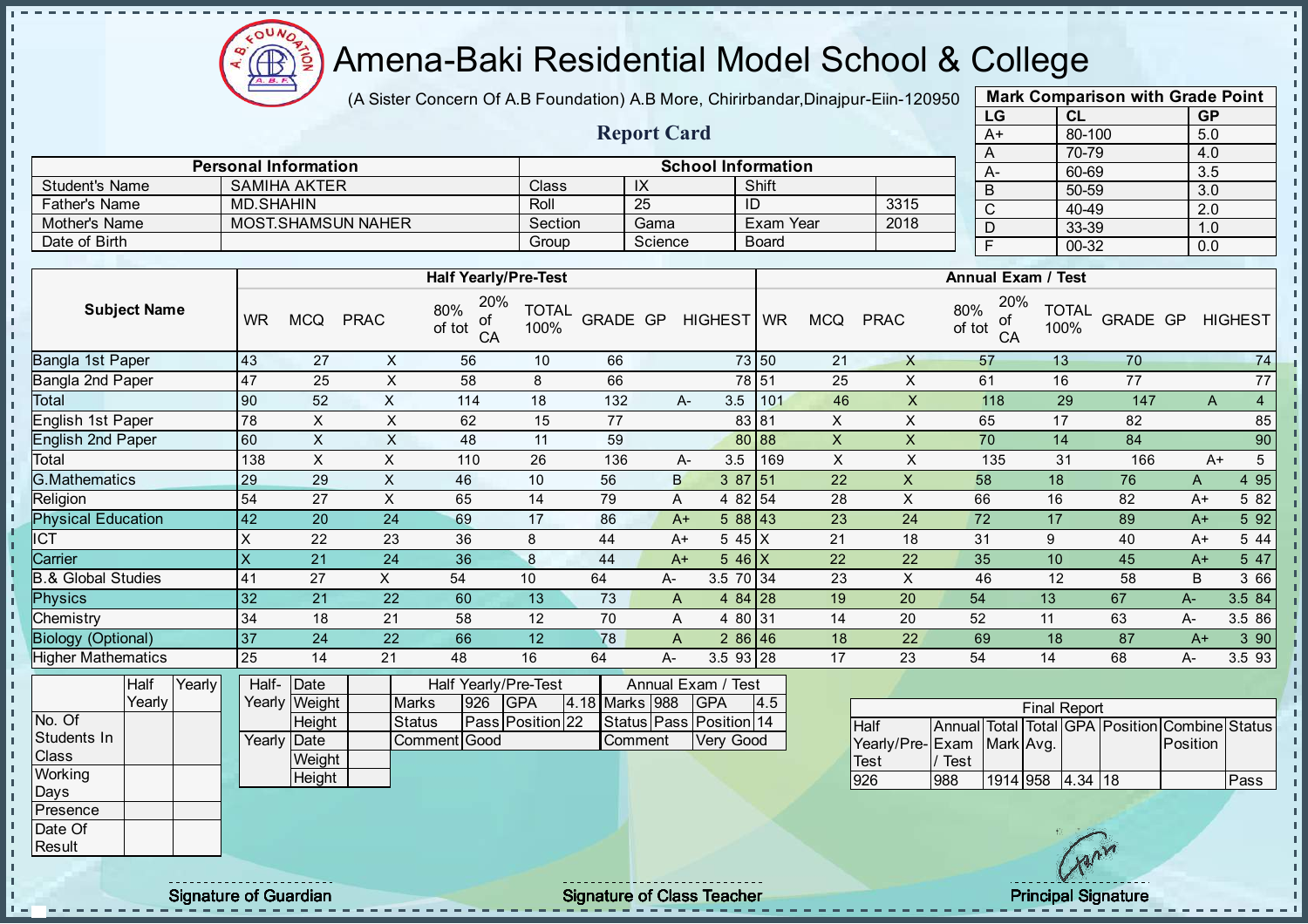$\Omega$ Æ

### Amena-Baki Residential Model School & College

(A Sister Concern Of A.B Foundation) A.B More, Chirirbandar, Dinajpur-Eiin-120950

Report Card

Personal Information and The School Information

Father's Name MOHAMMAD HOSSAIN Roll 26 ID 3323

Student's Name JANNAT HOSSAIN MIM Class IX Shift

| <b>Mark Comparison with Grade Point</b><br>LG |           |  |  |  |  |  |  |  |  |  |  |
|-----------------------------------------------|-----------|--|--|--|--|--|--|--|--|--|--|
| CL                                            | <b>GP</b> |  |  |  |  |  |  |  |  |  |  |
| 80-100                                        | 5.0       |  |  |  |  |  |  |  |  |  |  |
| 70-79                                         | 4.0       |  |  |  |  |  |  |  |  |  |  |
| 60-69                                         | 3.5       |  |  |  |  |  |  |  |  |  |  |
| 50-59                                         | 3.0       |  |  |  |  |  |  |  |  |  |  |
| $40 - 49$                                     | 2.0       |  |  |  |  |  |  |  |  |  |  |
| 33-39                                         | 1.0       |  |  |  |  |  |  |  |  |  |  |
| 00-32                                         | 0.0       |  |  |  |  |  |  |  |  |  |  |
|                                               |           |  |  |  |  |  |  |  |  |  |  |

| Mother's Name                 |        |        | <b>KANIJ FATEMA</b>       |                  |                    | Section<br>Gama                  |                      |                 | Exam Year | 2018                                 |                | D                  | 33-39                    |               | 1.0                |                                   |          |             |                     |
|-------------------------------|--------|--------|---------------------------|------------------|--------------------|----------------------------------|----------------------|-----------------|-----------|--------------------------------------|----------------|--------------------|--------------------------|---------------|--------------------|-----------------------------------|----------|-------------|---------------------|
| Date of Birth                 |        |        |                           |                  |                    |                                  | Group                |                 | Science   |                                      | <b>Board</b>   |                    |                          |               | E                  | 00-32                             |          | 0.0         |                     |
|                               |        |        |                           |                  |                    |                                  |                      |                 |           |                                      |                |                    |                          |               |                    |                                   |          |             |                     |
|                               |        |        |                           |                  |                    | <b>Half Yearly/Pre-Test</b>      |                      |                 |           |                                      |                |                    |                          |               |                    | <b>Annual Exam / Test</b>         |          |             |                     |
| <b>Subject Name</b>           |        |        | <b>WR</b>                 | <b>MCQ</b>       | <b>PRAC</b>        | 20%<br>80%<br>οf<br>of tot<br>CA | <b>TOTAL</b><br>100% | <b>GRADE GP</b> |           | HIGHEST   WR                         |                | <b>MCQ</b>         | <b>PRAC</b>              | 80%<br>of tot | 20%<br>οf<br>CA    | <b>TOTAL</b><br>100%              | GRADE GP |             | <b>HIGHEST</b>      |
| Bangla 1st Paper              |        |        | 34                        | 24               | X                  | 46                               | 9                    | 55              |           |                                      | 73 37          | 21                 | $\times$                 |               | 46                 | 11                                | 57       |             | 74                  |
| Bangla 2nd Paper              |        |        | 43                        | 21               | $\sf X$            | 51                               | 13                   | 64              |           |                                      | 78 40          | 13                 | X                        |               | 42                 | 13                                | 55       |             | 77                  |
| Total                         |        |        | 77                        | 45               | X                  | 97                               | 22                   | 119             |           | B                                    | <b>77</b><br>3 | 34                 | $\pmb{\times}$           |               | 88                 | 24                                | 112      |             | 3<br>B              |
| English 1st Paper             |        |        | 67                        | X                | $\sf X$            | 54                               | 15                   | 69              |           |                                      | 83 74          | X                  | X                        |               | 59                 | 17                                | 76       |             | 85                  |
| <b>English 2nd Paper</b>      |        |        | 42                        | X                | $\pmb{\mathsf{X}}$ | 34                               | 9                    | 43              |           |                                      | 80 72          | $\pmb{\mathsf{X}}$ | $\mathsf X$              |               | 58                 | 14                                | 72       |             | 90                  |
| Total                         |        |        | 109                       | $\pmb{\times}$   | X                  | 88                               | 24                   | 112             |           | B                                    | 3<br>146       | $\pmb{\times}$     | X                        |               | 117                | 31                                | 148      |             | Α<br>$\overline{4}$ |
| <b>G.Mathematics</b>          |        |        | 30                        | 20               | X                  | 40                               | 8                    | 48              |           | $\mathsf{C}$                         | $287$ 37       | 21                 | $\pmb{\times}$           | 46            |                    | 14                                | 60       | $A-$        | 3.5 95              |
| Religion                      |        |        | 48                        | 22               | X                  | 56                               | 15                   | 71              |           | A                                    | 4 8 2<br>53    | 23                 | X                        |               | 61                 | 15                                | 76       | Α           | 4 8 2               |
| <b>Physical Education</b>     |        |        | 40                        | 20               | 24                 | 67                               | 14                   | 81              |           | $A+$                                 | 588 41         | 24                 | 23                       | 70            |                    | 16                                | 86       | $A+$        | 5 9 2               |
| <b>CT</b>                     |        |        | X                         | 18               | 23                 | 33                               | 8                    | 41              |           | $A+$                                 | 5 45 X         | 12                 | 18                       | 24            |                    | 9                                 | 33       | А-          | 3.5 44              |
| Carrier                       |        |        | $\boldsymbol{\mathsf{X}}$ | 19               | 23                 | 34                               | $6\phantom{.}$       | 40              |           | $A+$                                 | $546$ X        | 22                 | 22                       |               | 35                 | 10                                | 45       | $A+$        | 5 47                |
| <b>B.&amp; Global Studies</b> |        |        | 30                        | 22               | X                  | 42                               | 11                   | 53              |           | <sub>B</sub>                         | 3 70 28        | 17                 | X                        |               | 36                 | 13                                | 49       | $\mathbf C$ | 2 66                |
| <b>Physics</b>                |        |        | 24                        | 20               | 21                 | 52                               | 12                   | 64              | A-        |                                      | $3.584$ 22     | 13                 | 20                       |               | 44                 | 11                                | 55       | B           | 3 84                |
| Chemistry                     |        |        | 21                        | 14               | 20                 | 44                               | 12                   | 56              |           | B                                    | 30<br>3 80     | 12                 | 22                       | 51            |                    | 11                                | 62       | A-          | 3.5 86              |
| <b>Biology (Optional)</b>     |        |        | 35                        | 17               | 22                 | 59                               | 11                   | 70              |           | A                                    | 286 45         | 16                 | 22                       |               | 66                 | 17                                | 83       | $A+$        | 3 90                |
| <b>Higher Mathematics</b>     |        |        | 25                        | 15               | 21                 | 49                               | 15                   | 64              | A-        |                                      | 3.5 93 20      | 13                 | 21                       |               | 43                 | 12                                | 55       | B           | 3 9 3               |
| Half                          | Yearly | Yearly | Half-                     | Date             | <b>Marks</b>       | Half Yearly/Pre-Test             | <b>GPA</b>           |                 |           | Annual Exam / Test                   |                |                    |                          |               |                    |                                   |          |             |                     |
| No. Of                        |        |        | Yearly                    | Weight           |                    | 819                              |                      | 3.82 Marks 864  |           | <b>GPA</b>                           | 3.86           |                    |                          |               |                    | <b>Final Report</b>               |          |             |                     |
| Students In                   |        |        | Yearly                    | Height<br>Date   |                    | <b>Status</b><br>Comment Good    | Pass Position 38     |                 | Comment   | Status Pass Position 40<br>Very Good |                |                    | Half<br>Yearly/Pre- Exam | Annual        | Total<br>Mark Avg. | Total GPA Position Combine Status |          | Position    |                     |
| Class<br>Working              |        |        |                           | Weight<br>Height |                    |                                  |                      |                 |           |                                      |                |                    | Test<br>819              | Test<br>864   |                    | 1683 842 3.84 38                  |          |             | Pass                |
|                               |        |        |                           |                  |                    |                                  |                      |                 |           |                                      |                |                    |                          |               |                    |                                   |          |             |                     |

Days Presence Date Of Result

- n

J. п л -f

 $\mathbf{I}$  $\mathbf{I}$  $\mathbf{I}$  $\mathbf{r}$  $\mathbf{I}$  $\mathbf{I}$  $\mathbf{I}$  $\mathbf{I}$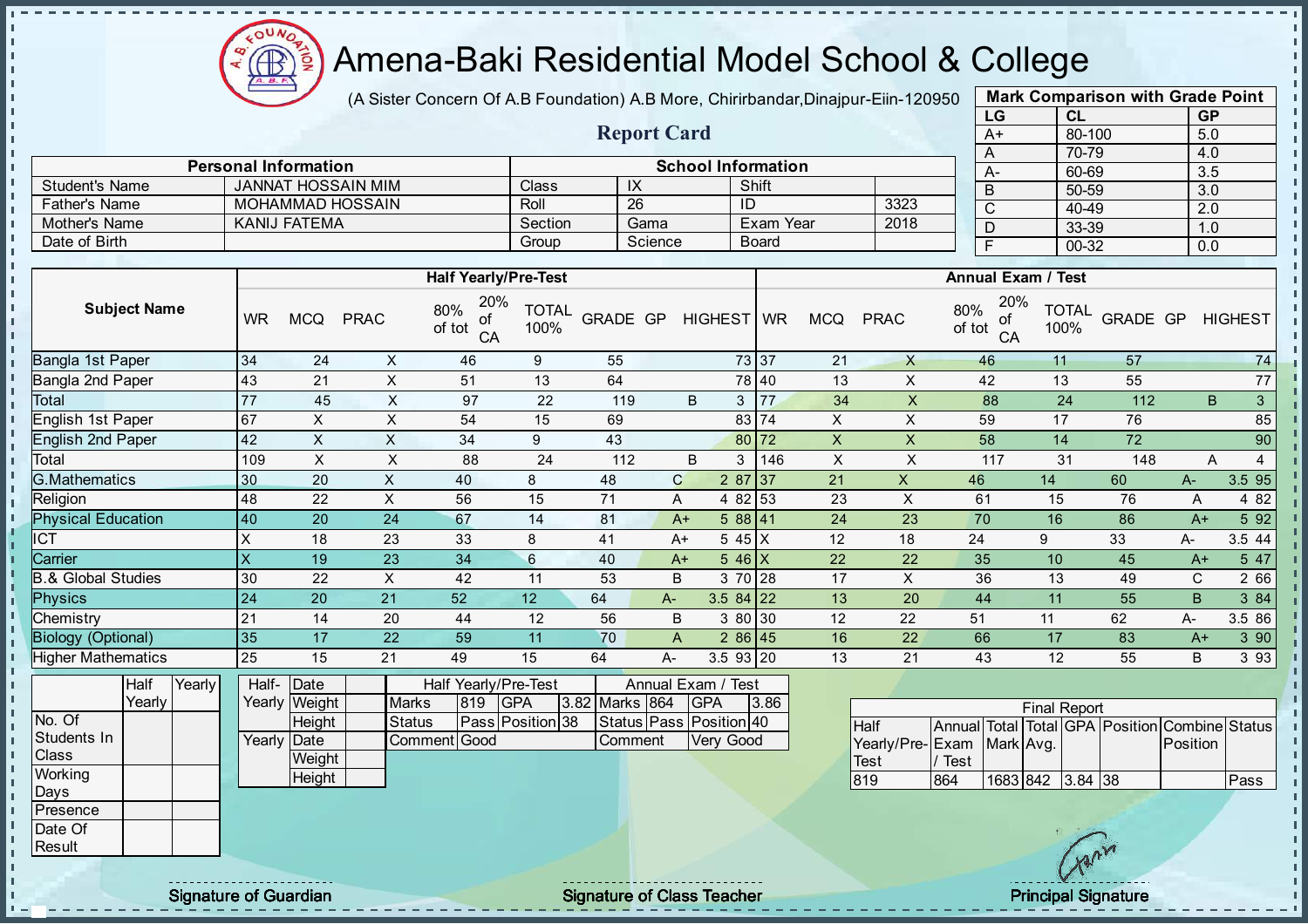

Student's Name **HALIMA AKTER** Class

## Amena-Baki Residential Model School & College

(A Sister Concern Of A.B Foundation) A.B More, Chirirbandar, Dinajpur-Eiin-120950

Report Card

Personal Information<br>
HALIMA AKTER<br>
Class
LIX LIShift

| <b>Mark Comparison with Grade Point</b> |        |           |  |  |  |  |  |  |  |
|-----------------------------------------|--------|-----------|--|--|--|--|--|--|--|
| LG                                      | CL     | <b>GP</b> |  |  |  |  |  |  |  |
| $A+$                                    | 80-100 | 5.0       |  |  |  |  |  |  |  |
| A                                       | 70-79  | 4.0       |  |  |  |  |  |  |  |
| A-                                      | 60-69  | 3.5       |  |  |  |  |  |  |  |
| B                                       | 50-59  | 3.0       |  |  |  |  |  |  |  |
| C                                       | 40-49  | 2.0       |  |  |  |  |  |  |  |
| D                                       | 33-39  | 1.0       |  |  |  |  |  |  |  |
| F                                       | 00-32  | 0.0       |  |  |  |  |  |  |  |

|                           |              |                      |                   |                                  |                      |                 |         |              |              |                           |                | ◡                                | ∪∪−∪ບ                |          | v.v              |                |
|---------------------------|--------------|----------------------|-------------------|----------------------------------|----------------------|-----------------|---------|--------------|--------------|---------------------------|----------------|----------------------------------|----------------------|----------|------------------|----------------|
| Father's Name             | MD.          | <b>HAFIZUL ISLAM</b> |                   |                                  | Roll                 | $\overline{27}$ |         |              | ID           |                           | 3922           | $\overline{C}$                   | 40-49                |          | $\overline{2.0}$ |                |
| Mother's Name             |              |                      | MISS. DOLY KHATUN |                                  | Section              |                 | Gama    |              |              | Exam Year                 | 2018           | D                                | 33-39                |          | 1.0              |                |
| Date of Birth             |              |                      |                   |                                  | Group                |                 | Science |              | <b>Board</b> |                           |                | F                                | 00-32                |          | 0.0              |                |
|                           |              |                      |                   |                                  |                      |                 |         |              |              |                           |                |                                  |                      |          |                  |                |
|                           |              |                      |                   | <b>Half Yearly/Pre-Test</b>      |                      |                 |         |              |              |                           |                |                                  |                      |          |                  |                |
| <b>Subject Name</b>       | <b>WR</b>    | <b>MCQ</b>           | <b>PRAC</b>       | 20%<br>80%<br>οf<br>of tot<br>CA | <b>TOTAL</b><br>100% | <b>GRADE GP</b> |         | HIGHEST WR   |              | <b>MCQ</b>                | <b>PRAC</b>    | 20%<br>80%<br>οf<br>of tot<br>CA | <b>TOTAL</b><br>100% | GRADE GP |                  | <b>HIGHEST</b> |
| Bangla 1st Paper          | 48           | 23                   | X                 | 57                               | 12                   | 69              |         |              | 73 47        | 20                        | $\times$       | 54                               | 12                   | 66       |                  | 74             |
| Bangla 2nd Paper          | 41           | 18                   | X                 | 47                               | 15                   | 62              |         |              | 78 46        | 17                        | X              | 50                               | 16                   | 66       |                  | 77             |
| Total                     | 89           | 41                   | X                 | 104                              | 27                   | 131             |         | А-           | 3.5<br>93    | 37                        | $\mathsf{X}$   | 104                              | 28                   | 132      | $A-$             | 3.5            |
| English 1st Paper         | 73           | X                    | X                 | 58                               | 15                   | 73              |         |              | 83 74        | $\pmb{\times}$            | X              | 59                               | 17                   | 76       |                  | 85             |
| <b>English 2nd Paper</b>  | 40           | X                    | X                 | 32                               | 13                   | 45              |         |              | 80 83        | $\mathsf X$               | X              | 66                               | 15                   | 81       |                  | 90             |
| Total                     | 113          | X                    | X                 | 90                               | 28                   | 118             |         | B            | 157<br>3     | $\boldsymbol{\mathsf{X}}$ | X              | 125                              | 32                   | 157      | Α                | 4              |
| <b>G.Mathematics</b>      | 29           | 26                   | X.                | 44                               | 16                   | 60              | $A -$   |              | $3.587$ 34   | 21                        | $\pmb{\times}$ | 44                               | 19                   | 63       | A-               | 3.5 95         |
| Religion                  | 49           | 22                   | X                 | 57                               | 16                   | 73              |         | A            | 4 8 2<br>54  | 23                        | X              | 62                               | 16                   | 78       | Α                | 4 8 2          |
| <b>Physical Education</b> | 40           | 16                   | 24                | 64                               | 17                   | 81              |         | $A+$         | 588 40       | 24                        | 23             | 70                               | 18                   | 88       | $A+$             | 5 92           |
| <b>ICT</b>                | X            | 17                   | 23                | 32                               | 8                    | 40              |         | $A+$         | $545$ X      | 10                        | 23             | 26                               | 8                    | 34       | A-               | 3.5 44         |
| Carrier                   | $\mathsf{x}$ | 22                   | 24                | 37                               | 8                    | 45              |         | $A+$         | $546$ X      | 22                        | 22             | 35                               | 9                    | 44       | $A+$             | 5 47           |
| .& Global Studies         | 28           | 26                   | X                 | 43                               | 10                   | 53              |         | B            | 3 70 29      | 18                        | X              | 38                               | 13                   | 51       | B                | 3 66           |
| <b>Physics</b>            | 23           | 21                   | 21                | 52                               | 12                   | 64              | A-      |              | $3.584$ 32   | 17                        | 20             | 55                               | 12                   | 67       | A-               | 3.5 84         |
| Chemistry                 | 32           | 15                   | 21                | 54                               | 10                   | 64              | A-      |              | 3.5 80 32    | 20                        | 21             | 58                               | 12                   | 70       | Α                | 4 8 6          |
| <b>Biology (Optional)</b> | 35           | 20                   | 22                | 62                               | 12                   | 74              |         | $\mathsf{A}$ | $286$ 43     | 17                        | 22             | 66                               | 16                   | 82       | $A+$             | 3 90           |
| <b>Higher Mathematics</b> | 20           | 15                   | 21                | 45                               | 15                   | 60              | $A -$   |              | 3.5 93 20    | 18                        | 22             | 48                               | 16                   | 64       | А-               | 3.5 93         |

|              | Half   | Yearly | Half- Date  |               |               |     | Half Yearly/Pre-Test | Annual Exam / Test |  |                         |      |
|--------------|--------|--------|-------------|---------------|---------------|-----|----------------------|--------------------|--|-------------------------|------|
|              | Yearly |        |             | Yearly Weight | <b>Marks</b>  | 863 | <b>IGPA</b>          | 4.05 Marks 930     |  | <b>IGPA</b>             | 4.14 |
| No. Of       |        |        |             | Height        | <b>Status</b> |     | Pass Position 24     |                    |  | Status Pass Position 30 |      |
| Students In  |        |        | Yearly Date |               | Comment Good  |     |                      | <b>Comment</b>     |  | <b>Verv Good</b>        |      |
| <b>Class</b> |        |        |             | Weight        |               |     |                      |                    |  |                         |      |
| Working      |        |        |             | Height        |               |     |                      |                    |  |                         |      |
| Days         |        |        |             |               |               |     |                      |                    |  |                         |      |
| Presence     |        |        |             |               |               |     |                      |                    |  |                         |      |
| Date Of      |        |        |             |               |               |     |                      |                    |  |                         |      |

| <b>Final Report</b>       |      |                  |  |  |  |                                                |      |  |  |  |  |  |  |
|---------------------------|------|------------------|--|--|--|------------------------------------------------|------|--|--|--|--|--|--|
| <b>Half</b>               |      |                  |  |  |  | Annual Total Total GPA Position Combine Status |      |  |  |  |  |  |  |
| Yearly/Pre-Exam Mark Avg. |      |                  |  |  |  | <b>IPosition</b>                               |      |  |  |  |  |  |  |
| <b>Test</b>               | Test |                  |  |  |  |                                                |      |  |  |  |  |  |  |
| 863                       | 930  | 1793 898 4.09 29 |  |  |  |                                                | Pass |  |  |  |  |  |  |

**Result** 

- II J. - II - II

л - II

- II - II  $\blacksquare$  $\blacksquare$ 

 $\mathbf{u}$  $\mathbf{I}$  $\mathbb T$  $\mathbf{I}$  $\mathbf{I}$  $\mathbf{I}$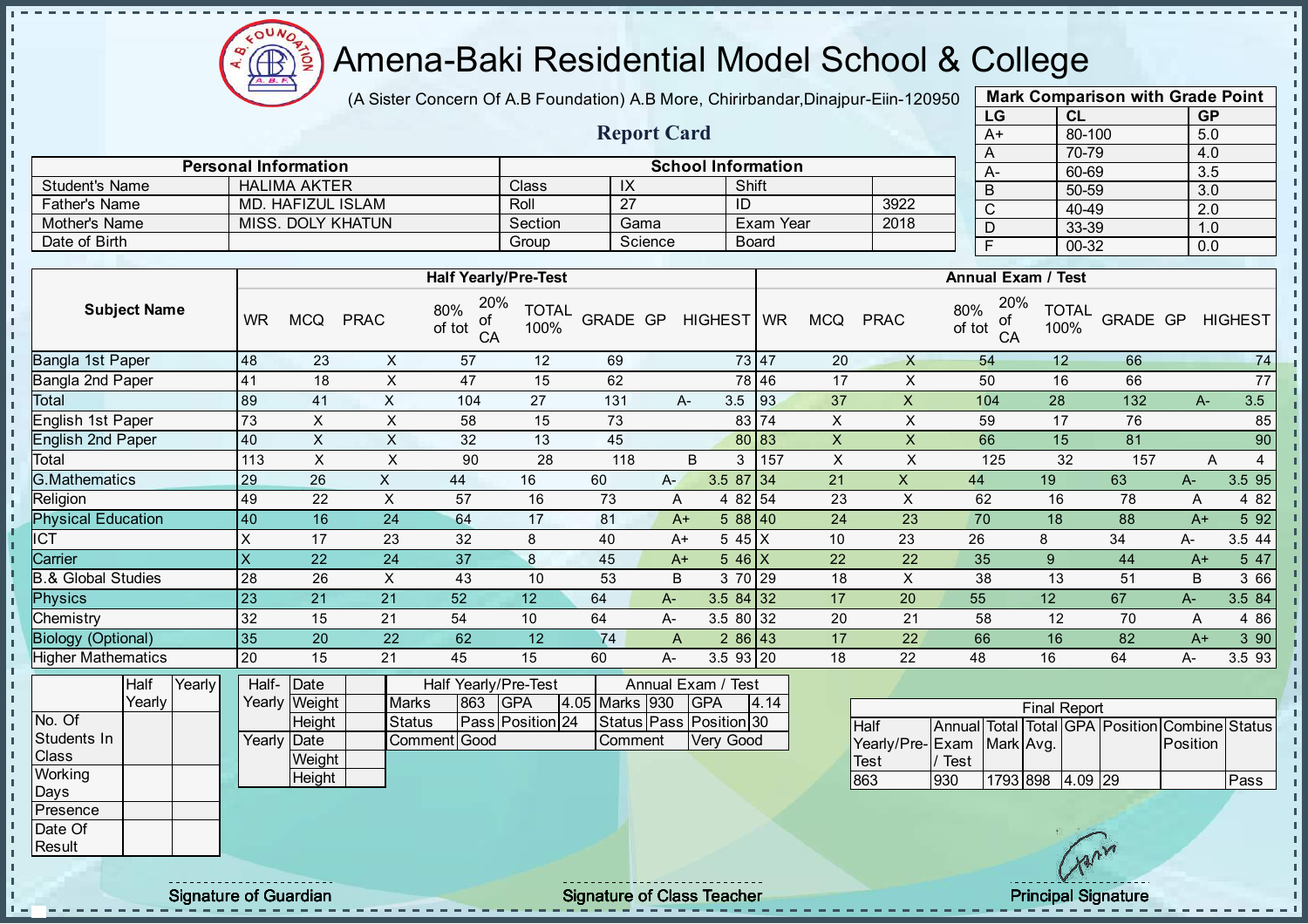

(A Sister Concern Of A.B Foundation) A.B More, Chirirbandar, Dinajpur-Eiin-120950

Report Card

| <b>Mark Comparison with Grade Point</b> |           |           |  |  |  |  |  |  |  |  |
|-----------------------------------------|-----------|-----------|--|--|--|--|--|--|--|--|
| LG                                      | <b>CL</b> | <b>GP</b> |  |  |  |  |  |  |  |  |
| $A+$                                    | 80-100    | 5.0       |  |  |  |  |  |  |  |  |
| A                                       | 70-79     | 4.0       |  |  |  |  |  |  |  |  |
|                                         | 60-69     | 3.5       |  |  |  |  |  |  |  |  |
| B                                       | 50-59     | 3.0       |  |  |  |  |  |  |  |  |
| C                                       | 40-49     | 2.0       |  |  |  |  |  |  |  |  |
|                                         | 33-39     | 1.0       |  |  |  |  |  |  |  |  |
| F                                       | 00-32     | 0.0       |  |  |  |  |  |  |  |  |
|                                         |           |           |  |  |  |  |  |  |  |  |

|                       | <b>Personal Information</b> |         |         | <b>School Information</b> |      | $A-$ |
|-----------------------|-----------------------------|---------|---------|---------------------------|------|------|
| <b>Student's Name</b> | <b>FABIHA BUSHRA</b>        | Class   | IX      | Shift                     |      |      |
| Father's Name         | MD. FARUK BABU              | Roll    | -28     | ID                        | 3925 |      |
| Mother's Name         | MISS, ROFIKA KHATUN         | Section | Gama    | Exam Year                 | 2018 |      |
| Date of Birth         |                             | Group   | Science | <b>Board</b>              |      |      |

|                           |           |            |             | <b>Half Yearly/Pre-Test</b>      |                      |          |              |                | <b>Annual Exam / Test</b> |                |             |                                  |                      |          |       |                |
|---------------------------|-----------|------------|-------------|----------------------------------|----------------------|----------|--------------|----------------|---------------------------|----------------|-------------|----------------------------------|----------------------|----------|-------|----------------|
| <b>Subject Name</b>       | <b>WR</b> | <b>MCQ</b> | <b>PRAC</b> | 20%<br>80%<br>οf<br>of tot<br>CA | <b>TOTAL</b><br>100% | GRADE GP |              | HIGHEST WR     |                           | <b>MCQ</b>     | <b>PRAC</b> | 20%<br>80%<br>οf<br>of tot<br>CA | <b>TOTAL</b><br>100% | GRADE GP |       | <b>HIGHEST</b> |
| Bangla 1st Paper          | 43        | 26         | X           | 55                               | 12                   | 67       |              |                | 73 50                     | 20             | $\times$    | 56                               | 13                   | 69       |       | 74             |
| Bangla 2nd Paper          | 49        | 19         | X           | 54                               | 16                   | 70       |              |                | 78 51                     | 17             | X           | 54                               | 16                   | 70       |       | 77             |
| Total                     | 92        | 45         | X           | 109                              | 28                   | 137      |              | 3.5<br>A-      | 101                       | 37             | X           | 110                              | 29                   | 139      | $A-$  | 3.5            |
| English 1st Paper         | 70        | X.         | X           | 56                               | 14                   | 70       |              |                | 83 76                     | X              | X           | 61                               | 17                   | 78       |       | 85             |
| <b>English 2nd Paper</b>  | 40        | X          | X           | 32                               | 10                   | 42       |              |                | 80 85                     | $\mathsf{X}$   | X           | 68                               | 14                   | 82       |       | 90             |
| Total                     | 110       | X          | X           | 88                               | 24                   | 112      |              | B<br>3         | 161                       | $\pmb{\times}$ | X           | 129                              | 31                   | 160      | $A+$  | 5              |
| <b>G.Mathematics</b>      | 30        | 24         | X           | 43                               | 15                   | 58       | $\mathsf{B}$ | 387 51         |                           | 21             | X           | 58                               | 20                   | 78       | A     | 4 95           |
| Religion                  | 50        | 22         | X           | 58                               | 16                   | 74       | A            | 4 82 55        |                           | 24             | X           | 63                               | 16                   | 79       | A     | 4 8 2          |
| <b>Physical Education</b> | 40        | 16         | 24          | 64                               | 15                   | 79       | A            | 4 88 45        |                           | 23             | 24          | 74                               | 17                   | 91       | $A+$  | 5 9 2          |
| <b>CT</b>                 | Χ         | 17         | 23          | 32                               | 9                    | 41       |              | 5 45 X<br>$A+$ |                           | 20             | 20          | 32                               | 9                    | 41       | $A+$  | 5 4 4          |
| Carrier                   | X         | 19         | 24          | 34                               | $\overline{7}$       | 41       | $A+$         | 5 46 $X$       |                           | 20             | 22          | 34                               | 10                   | 44       | $A+$  | 5 47           |
| 3.& Global Studies        | 34        | 19         | X           | 42                               | 10                   | 52       | B            | 3 70 34        |                           | 15             | X           | 39                               | 11                   | 50       | B     | 3 66           |
| <b>Physics</b>            | 28        | 17         | 21          | 53                               | 12                   | 65       | $A -$        | $3.584$ 32     |                           | 17             | 20          | 55                               | 14                   | 69       | $A -$ | 3.5 84         |
| Chemistry                 | 32        | 10         | 21          | 50                               | 16                   | 66       | A-           | 3.5 80 37      |                           | 17             | 20          | 59                               | 13                   | 72       | A     | 4 8 6          |
| <b>Biology (Optional)</b> | 41        | 18         | 22          | 65                               | 14                   | 79       | A            | 286 45         |                           | 15             | 22          | 66                               | 18                   | 84       | $A+$  | 3 90           |
| <b>Higher Mathematics</b> | 24        | 13         | 21          | 46                               | 18                   | 64       | A-           | 3.5 93 31      |                           | 14             | 21          | 53                               | 17                   | 70       | A     | 4 9 3          |

|              | Half     | Yearly | Half-Date   |               |              |     | Half Yearly/Pre-Test    |                | Annual Exam / Test            |      |
|--------------|----------|--------|-------------|---------------|--------------|-----|-------------------------|----------------|-------------------------------|------|
|              | Yearlv l |        |             | Yearly Weight | <b>Marks</b> | 868 | <b>IGPA</b>             | 3.91 Marks 977 | <b>IGPA</b>                   | 4.45 |
| No. Of       |          |        |             | Height        | Status       |     | <b>Pass Position 32</b> |                | Status   Pass   Position   16 |      |
| Students In  |          |        | Yearly Date |               | Comment Good |     |                         | Comment        | <b>Verv Good</b>              |      |
| <b>Class</b> |          |        |             | Weight        |              |     |                         |                |                               |      |
| Working      |          |        |             | Height        |              |     |                         |                |                               |      |
| Days         |          |        |             |               |              |     |                         |                |                               |      |
| Presence     |          |        |             |               |              |     |                         |                |                               |      |
| Date Of      |          |        |             |               |              |     |                         |                |                               |      |

| <b>Final Report</b>       |      |                  |  |  |  |                                                |       |  |  |  |  |  |
|---------------------------|------|------------------|--|--|--|------------------------------------------------|-------|--|--|--|--|--|
| <b>Half</b>               |      |                  |  |  |  | Annual Total Total GPA Position Combine Status |       |  |  |  |  |  |
| Yearly/Pre-Exam Mark Avg. |      |                  |  |  |  | Position                                       |       |  |  |  |  |  |
| <b>Test</b>               | Test |                  |  |  |  |                                                |       |  |  |  |  |  |
| 868                       | 977  | 1845 924 4.18 25 |  |  |  |                                                | lPass |  |  |  |  |  |

**Result** 

 $\mathbf{u}$  $\mathbf{I}$  $\mathbf{I}$  $\mathbf{I}$  $\frac{1}{1}$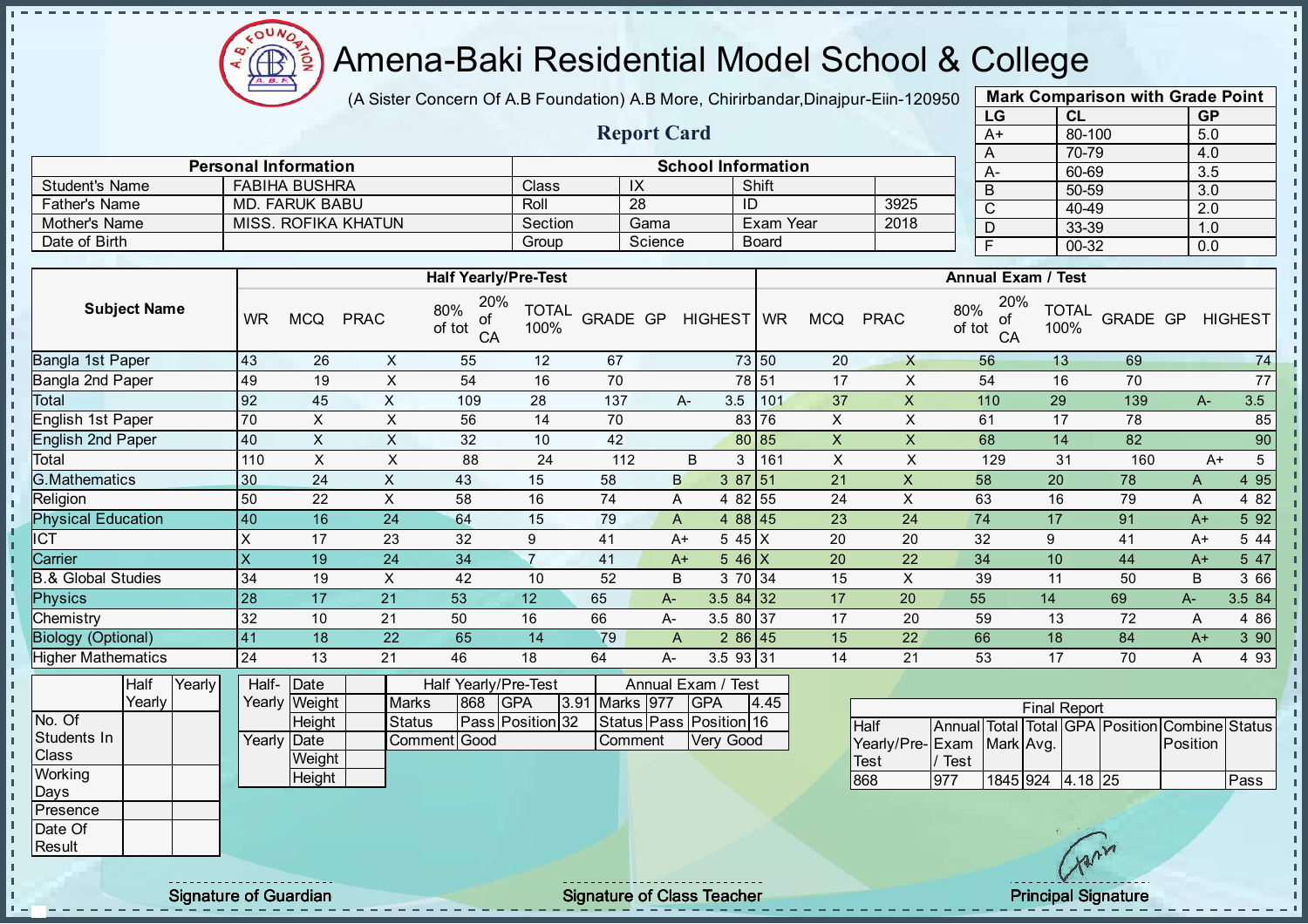

(A Sister Concern Of A.B Foundation) A.B More, Chirirbandar, Dinajpur-Eiin-120950

Report Card

| <b>Mark Comparison with Grade Point</b> |           |           |  |  |  |  |  |  |  |
|-----------------------------------------|-----------|-----------|--|--|--|--|--|--|--|
| LG                                      | CL        | <b>GP</b> |  |  |  |  |  |  |  |
| $A+$                                    | 80-100    | 5.0       |  |  |  |  |  |  |  |
| A                                       | 70-79     | 4.0       |  |  |  |  |  |  |  |
| A-                                      | 60-69     | 3.5       |  |  |  |  |  |  |  |
| B                                       | 50-59     | 3.0       |  |  |  |  |  |  |  |
| C                                       | 40-49     | 2.0       |  |  |  |  |  |  |  |
| D                                       | 33-39     | 1.0       |  |  |  |  |  |  |  |
| F                                       | $00 - 32$ | 0.0       |  |  |  |  |  |  |  |
|                                         |           |           |  |  |  |  |  |  |  |

|                      | <b>Personal Information</b> |         |         | <b>School Information</b> |      |
|----------------------|-----------------------------|---------|---------|---------------------------|------|
| Student's Name       | NISHAT SALSABIL SUCHIY      | Class⊺  |         | Shift                     |      |
| <b>Father's Name</b> | MD KAMRUZZAMAN              | Roll    | 29      |                           | 3933 |
| Mother's Name        | <b>MISS, MUKTI KHATUN</b>   | Section | Gama    | Exam Year                 | 2018 |
| Date of Birth        |                             | Group   | Science | <b>Board</b>              |      |

|                           |           |            |             | <b>Half Yearly/Pre-Test</b>      |                      |                 |  | <b>Annual Exam / Test</b> |          |     |                           |             |                                  |                      |          |      |                |
|---------------------------|-----------|------------|-------------|----------------------------------|----------------------|-----------------|--|---------------------------|----------|-----|---------------------------|-------------|----------------------------------|----------------------|----------|------|----------------|
| <b>Subject Name</b>       | <b>WR</b> | <b>MCQ</b> | <b>PRAC</b> | 20%<br>80%<br>οf<br>of tot<br>CA | <b>TOTAL</b><br>100% | <b>GRADE GP</b> |  | HIGHEST WR                |          |     | <b>MCQ</b>                | <b>PRAC</b> | 20%<br>80%<br>οf<br>of tot<br>CA | <b>TOTAL</b><br>100% | GRADE GP |      | <b>HIGHEST</b> |
| Bangla 1st Paper          | 37        | 28         | X           | 52                               | 12                   | 64              |  |                           | 73 42    |     | 23                        | $\times$    | 52                               | 14                   | 66       |      | 74             |
| Bangla 2nd Paper          | 46        | 24         | X           | 56                               | 16                   | 72              |  |                           | 78 50    |     | 21                        | X           | 57                               | 15                   | 72       |      | 77             |
| Total                     | 83        | 52         | X           | 108                              | 28                   | 136             |  | A-                        | 3.5      | 92  | 44                        | X           | 109                              | 29                   | 138      | $A-$ | 3.5            |
| <b>English 1st Paper</b>  | 66        | X.         | X           | 53                               | 15                   | 68              |  |                           | 83 78    |     | X                         | X           | 62                               | 18                   | 80       |      | 85             |
| <b>English 2nd Paper</b>  | 51        | X          | X           | 41                               | 13                   | 54              |  |                           | 80 87    |     | $\boldsymbol{\mathsf{X}}$ | X.          | 70                               | 15                   | 85       |      | 90             |
| Total                     | 117       | X          | X           | 94                               | 28                   | 122             |  | A-                        | 3.5      | 165 | X                         | X           | 132                              | 33                   | 165      |      | 5<br>A+        |
| G.Mathematics             | 42        | 29         | $\times$    | 57                               | 17                   | 74              |  | A                         | 4 87 53  |     | 24                        | X           | 62                               | 20                   | 82       | $A+$ | 5 95           |
| Religion                  | 49        | 26         | X           | 60                               | 16                   | 76              |  | A                         | 4 82 52  |     | 26                        | X           | 62                               | 16                   | 78       | A    | 4 8 2          |
| <b>Physical Education</b> | 40        | 13         | 24          | 62                               | 16                   | 78              |  | A                         | $488$ 44 |     | 23                        | 24          | 73                               | 17                   | 90       | $A+$ | 5 9 2          |
| <b>CT</b>                 | ᄉ         | 23         | 23          | 37                               | 7                    | 44              |  | $A+$                      | 5 45 X   |     | 17                        | 23          | 32                               | $\overline{7}$       | 39       | A    | 4 4 4          |
| Carrier                   | X         | 19         | 23          | 34                               | 9                    | 43              |  | $A+$                      | $546$ X  |     | 21                        | 22          | 34                               | 10                   | 44       | $A+$ | 5 47           |
| 3.& Global Studies        | 34        | 25         | X           | 47                               | 10                   | 57              |  | B                         | 3 70 42  |     | 21                        | X           | 50                               | 13                   | 63       | A-   | 3.5 66         |
| <b>Physics</b>            | 34        | 20         | 22          | 61                               | 15                   | 76              |  | A                         | 484 34   |     | 16                        | 20          | 56                               | 13                   | 69       | A-   | 3.5 84         |
| Chemistry                 | 38        | 18         | 22          | 62                               | 12                   | 74              |  | A                         | 4 80 34  |     | 18                        | 22          | 59                               | 16                   | 75       | Α    | 4 8 6          |
| <b>Biology (Optional)</b> | 37        | 21         | 22          | 64                               | 11                   | 75              |  | A                         | $286$ 45 |     | 19                        | 22          | 69                               | 18                   | 87       | $A+$ | 3 90           |
| <b>Higher Mathematics</b> | 38        | 18         | 22          | 62                               | 17                   | 79              |  | A                         | 4 93 28  |     | 16                        | 21          | 52                               | 20                   | 72       | A    | 4 9 3          |

|                  | Half   | Yearly | Half- Date  |               |              |     | Half Yearly/Pre-Test |  | Annual Exam / Test  |  |                         |     |  |
|------------------|--------|--------|-------------|---------------|--------------|-----|----------------------|--|---------------------|--|-------------------------|-----|--|
|                  | Yearlv |        |             | Yearly Weight | <b>Marks</b> | 934 | IGPA                 |  | 4.18 Marks 1002 GPA |  |                         | 4.5 |  |
| No. Of           |        |        |             | Height        | Status       |     | Pass Position 21     |  |                     |  | Status Pass Position 13 |     |  |
| Students In      |        |        | Yearly Date |               | Comment Good |     |                      |  | Comment             |  | Very Good               |     |  |
| <b>Class</b>     |        |        |             | Weight        |              |     |                      |  |                     |  |                         |     |  |
| Working          |        |        |             | Height        |              |     |                      |  |                     |  |                         |     |  |
| Days             |        |        |             |               |              |     |                      |  |                     |  |                         |     |  |
| <b>IPresence</b> |        |        |             |               |              |     |                      |  |                     |  |                         |     |  |
| Date Of          |        |        |             |               |              |     |                      |  |                     |  |                         |     |  |

|                           | <b>Final Report</b> |                  |  |  |  |                                                |      |  |  |  |  |  |  |  |  |
|---------------------------|---------------------|------------------|--|--|--|------------------------------------------------|------|--|--|--|--|--|--|--|--|
| <b>Half</b>               |                     |                  |  |  |  | Annual Total Total GPA Position Combine Status |      |  |  |  |  |  |  |  |  |
| Yearly/Pre-Exam Mark Avg. |                     |                  |  |  |  | <b>IPosition</b>                               |      |  |  |  |  |  |  |  |  |
| Test                      | Test                |                  |  |  |  |                                                |      |  |  |  |  |  |  |  |  |
| 934                       | 1002                | 1936 969 4.34 17 |  |  |  |                                                | Pass |  |  |  |  |  |  |  |  |

**Result** 

- II  $\mathbf{I}$ 

 $\mathbf{I}$  $\mathbf{I}$  $\mathbb T$  $\mathbb T$  $\mathbf{I}$  $\frac{1}{1}$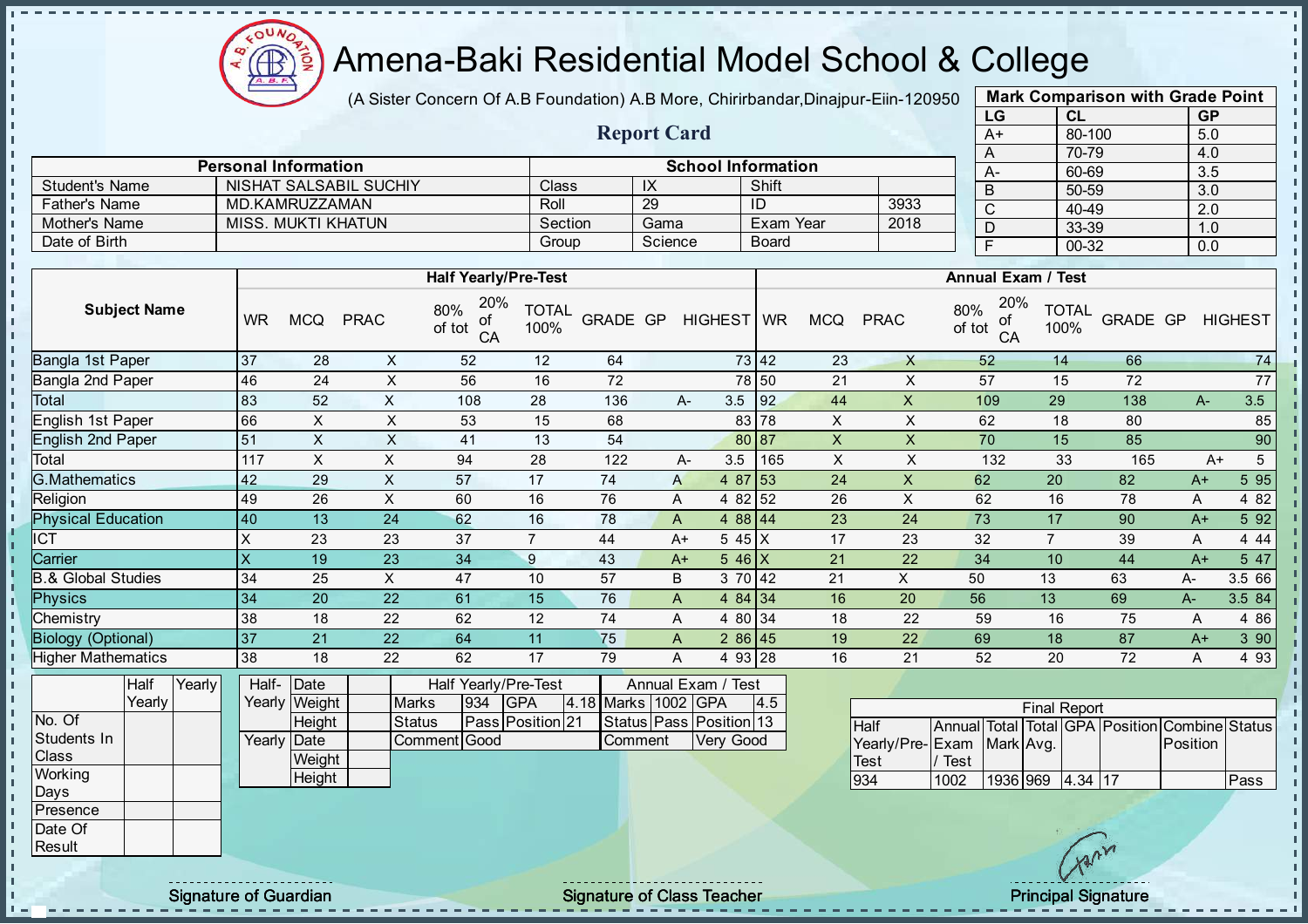

(A Sister Concern Of A.B Foundation) A.B More, Chirirbandar, Dinajpur-Eiin-120950

Report Card

| <b>Mark Comparison with Grade Point</b><br>LG |           |  |  |  |  |  |  |  |  |  |  |  |  |
|-----------------------------------------------|-----------|--|--|--|--|--|--|--|--|--|--|--|--|
| <b>CL</b>                                     | <b>GP</b> |  |  |  |  |  |  |  |  |  |  |  |  |
| 80-100                                        | 5.0       |  |  |  |  |  |  |  |  |  |  |  |  |
| 70-79                                         | 4.0       |  |  |  |  |  |  |  |  |  |  |  |  |
| 60-69                                         | 3.5       |  |  |  |  |  |  |  |  |  |  |  |  |
| 50-59                                         | 3.0       |  |  |  |  |  |  |  |  |  |  |  |  |
| 40-49                                         | 2.0       |  |  |  |  |  |  |  |  |  |  |  |  |
| 33-39                                         | 1.0       |  |  |  |  |  |  |  |  |  |  |  |  |
| 00-32                                         | 0.0       |  |  |  |  |  |  |  |  |  |  |  |  |
|                                               |           |  |  |  |  |  |  |  |  |  |  |  |  |

|                       | <b>Personal Information</b> |              |            | <b>School Information</b> |      |  |  |  |  |  |  |  |  |
|-----------------------|-----------------------------|--------------|------------|---------------------------|------|--|--|--|--|--|--|--|--|
| <b>Student's Name</b> | MARIYA AFROJ                | <b>Class</b> | $\sqrt{ }$ | Shift                     |      |  |  |  |  |  |  |  |  |
| <b>Father's Name</b>  | MD SURUZZAMAN               | Roll         | 30         | ID                        | 4437 |  |  |  |  |  |  |  |  |
| Mother's Name         | <b>PARVIN AKTER</b>         | Section      | Gama       | Exam Year                 | 2018 |  |  |  |  |  |  |  |  |
| Date of Birth         |                             | Group        | Science    | Board                     |      |  |  |  |  |  |  |  |  |

|                           |           |            |             | <b>Half Yearly/Pre-Test</b>      |                      |          |              |                 | <b>Annual Exam / Test</b> |            |             |                                  |                      |          |      |                |  |  |
|---------------------------|-----------|------------|-------------|----------------------------------|----------------------|----------|--------------|-----------------|---------------------------|------------|-------------|----------------------------------|----------------------|----------|------|----------------|--|--|
| <b>Subject Name</b>       | <b>WR</b> | <b>MCQ</b> | <b>PRAC</b> | 20%<br>80%<br>οf<br>of tot<br>CA | <b>TOTAL</b><br>100% | GRADE GP |              | HIGHEST WR      |                           | <b>MCQ</b> | <b>PRAC</b> | 20%<br>80%<br>оf<br>of tot<br>CA | <b>TOTAL</b><br>100% | GRADE GP |      | <b>HIGHEST</b> |  |  |
| Bangla 1st Paper          | 43        | 28         | X           | 57                               | 11                   | 68       |              |                 | 73 46                     | 21         | X           | 54                               | 14                   | 68       |      | 74             |  |  |
| Bangla 2nd Paper          | 48        | 19         | X           | 54                               | 15                   | 69       |              |                 | 78 49                     | 22         | X           | 57                               | 16                   | 73       |      | 77             |  |  |
| Total                     | 91        | 47         | X           | 111                              | 26                   | 137      |              | 3.5<br>А-       | 95                        | 43         | X           | 111                              | 30                   | 141      | A    | $\overline{4}$ |  |  |
| English 1st Paper         | 65        | X          | X           | 52                               | 15                   | 67       |              |                 | 83 80                     | X          | X           | 64                               | 17                   | 81       |      | 85             |  |  |
| <b>English 2nd Paper</b>  | 50        | X          | X           | 40                               | 14                   | 54       |              |                 | 80 74                     | X          | X.          | 59                               | 15                   | 74       |      | 90             |  |  |
| Total                     | 115       | X          | X           | 92                               | 29                   | 121      |              | 3.5<br>A-       | 154                       | X          | X           | 123                              | 32                   | 155      | A    | 4              |  |  |
| G.Mathematics             | 44        | 28         | X           | 58                               | 16                   | 74       | A            | 4 87 52         |                           | 23         | X           | 60                               | 20                   | 80       | $A+$ | 5 9 5          |  |  |
| Religion                  | 51        | 26         | X           | 62                               | 15                   | 77       | A            | 4 82 49         |                           | 27         | X           | 61                               | 15                   | 76       | A    | 4 8 2          |  |  |
| <b>Physical Education</b> | 41        | 21         | 24          | 69                               | 16                   | 85       |              | 588 41<br>$A+$  |                           | 24         | 23          | 70                               | 18                   | 88       | $A+$ | 5 9 2          |  |  |
| <b>ICT</b>                | X         | 20         | 23          | 34                               | 9                    | 43       |              | 545X<br>$A+$    |                           | 17         | 22          | 31                               | 8                    | 39       | A    | 4 4 4          |  |  |
| Carrier                   | X         | 21         | 24          | 36                               | 8                    | 44       |              | $546$ X<br>$A+$ |                           | 23         | 22          | 36                               | 9                    | 45       | $A+$ | 5 47           |  |  |
| 3.& Global Studies        | 38        | 28         | X.          | 53                               | 11                   | 64       | A-           | 3.5 70 35       |                           | 22         | X           | 46                               | 13                   | 59       | B    | 3 66           |  |  |
| <b>Physics</b>            | 31        | 20         | 22          | 58                               | 12                   | 70       | $\mathsf{A}$ | 4 84 37         |                           | 17         | 20          | 59                               | 14                   | 73       | A    | 4 8 4          |  |  |
| Chemistry                 | 37        | 12         | 22          | 57                               | 12                   | 69       | A-           | 3.5 80 33       |                           | 17         | 21          | 57                               | 14                   | 71       | Α    | 4 8 6          |  |  |
| <b>Biology (Optional)</b> | 38        | 24         | 22          | 67                               | 13                   | 80       |              | 386 43<br>$A+$  |                           | 21         | 22          | 69                               | 18                   | 87       | $A+$ | 3 90           |  |  |
| <b>Higher Mathematics</b> | 32        | 18         | 22          | 58                               | 17                   | 75       | A            | 493 26          |                           | 16         | 22          | 51                               | 16                   | 67       | A-   | 3.5 93         |  |  |

|                  | Half   | Yearly | Half- Date  |               |               |      | Half Yearly/Pre-Test    | Annual Exam / Test |  |                         |      |  |  |
|------------------|--------|--------|-------------|---------------|---------------|------|-------------------------|--------------------|--|-------------------------|------|--|--|
|                  | Yearlv |        |             | Yearly Weight | <b>Marks</b>  | 1939 | <b>IGPA</b>             | 4.36 Marks   981   |  | <b>IGPA</b>             | 4.41 |  |  |
| No. Of           |        |        |             | Height        | <b>Status</b> |      | <b>Pass Position 13</b> |                    |  | Status Pass Position 17 |      |  |  |
| Students In      |        |        | Yearly Date |               | Comment Good  |      |                         | Comment            |  | <b>Verv Good</b>        |      |  |  |
| Class            |        |        |             | Weight        |               |      |                         |                    |  |                         |      |  |  |
| Working          |        |        |             | Height        |               |      |                         |                    |  |                         |      |  |  |
| Days             |        |        |             |               |               |      |                         |                    |  |                         |      |  |  |
| <b>IPresence</b> |        |        |             |               |               |      |                         |                    |  |                         |      |  |  |
| Date Of          |        |        |             |               |               |      |                         |                    |  |                         |      |  |  |

| <b>Final Report</b>       |      |                  |  |  |  |                                                |      |  |  |  |  |  |  |  |
|---------------------------|------|------------------|--|--|--|------------------------------------------------|------|--|--|--|--|--|--|--|
| <b>Half</b>               |      |                  |  |  |  | Annual Total Total GPA Position Combine Status |      |  |  |  |  |  |  |  |
| Yearly/Pre-Exam Mark Avg. |      |                  |  |  |  | <b>IPosition</b>                               |      |  |  |  |  |  |  |  |
| <b>Test</b>               | Test |                  |  |  |  |                                                |      |  |  |  |  |  |  |  |
| 939                       | 981  | 1920 962 4.39 14 |  |  |  |                                                | Pass |  |  |  |  |  |  |  |

**Result** 

 $\mathbf{r}$  $\mathbf{I}$  $\mathbf{I}$  $\mathbf I$  $\mathbf{I}$